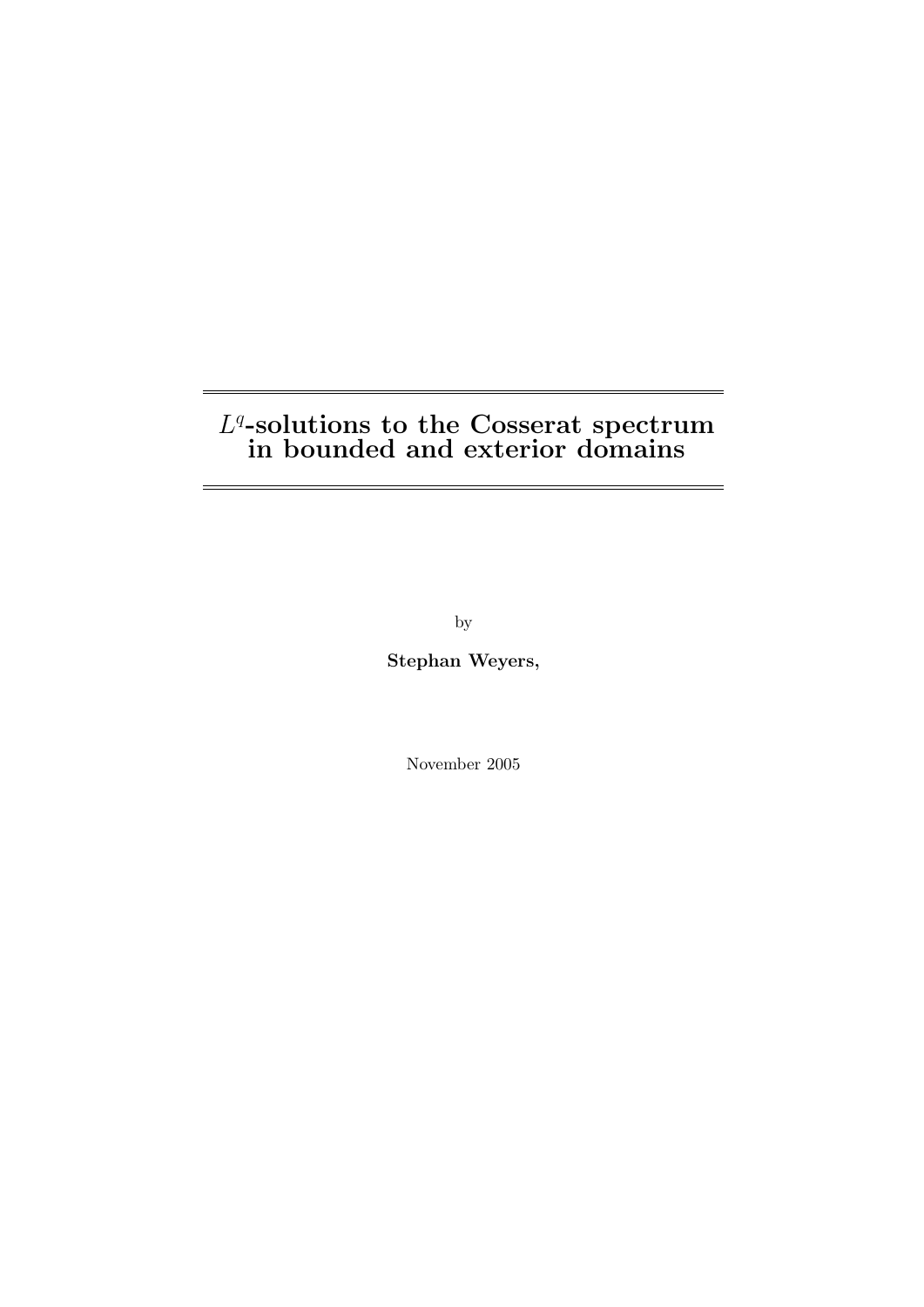|                             | Introduction                                                                                                               | 3   |  |  |  |
|-----------------------------|----------------------------------------------------------------------------------------------------------------------------|-----|--|--|--|
| Part I: Preliminaries<br>12 |                                                                                                                            |     |  |  |  |
| 1                           | <b>Notations</b>                                                                                                           | 12  |  |  |  |
|                             | 2 The space $\widehat{H}^{1,q}_{\bullet}(G)$                                                                               | 15  |  |  |  |
| $\bf{3}$                    | The space $\widehat{H}^{2,q}_{\bullet}(G)$                                                                                 | 17  |  |  |  |
| $\overline{\mathbf{4}}$     | The spaces $A^q(G)$ and $B^q(G)$                                                                                           | 21  |  |  |  |
| 5                           | Theorems about differentiable functions                                                                                    | 23  |  |  |  |
| 6                           | <b>Existence of</b> $\zeta \in C_0^k(\mathbb{R}^n)$ , $\zeta\Big _{\partial C} = 0$ , $\nabla \zeta\Big _{\partial C} = N$ | 31  |  |  |  |
| 7                           | <b>Regularity theorems</b>                                                                                                 | 33  |  |  |  |
| 8                           | The asymptotic behavior of harmonic functions in exterior domains 39                                                       |     |  |  |  |
| 9                           | The density of $H^{k,q}(G) \cap B^q(G)$ in $B^q(G)$                                                                        | 58  |  |  |  |
|                             | 10 The compactness of the imbedding $H^{1,q}(G) \cap B^q(G) \subset B^q(G)$ in<br>exterior domains                         | 61  |  |  |  |
|                             | Part II: The Cosserat spectrum                                                                                             | 64  |  |  |  |
|                             | 11 Definition of the operator $Z_q$ and its fundamental properties                                                         | 64  |  |  |  |
|                             | 12 The eigenvalues in $Bq(G)$ for exterior domains                                                                         | 67  |  |  |  |
|                             | 13 The eigenvalues in $Bq(G)$ for bounded domains                                                                          | 74  |  |  |  |
|                             | 14 The Cosserat spectrum                                                                                                   | 81  |  |  |  |
|                             | 15 Regularity of the solutions                                                                                             | 83  |  |  |  |
|                             | 16 Explicit solutions for $B_1$ and $\mathbb{R}^n \backslash \overline{B_1}$                                               | 89  |  |  |  |
|                             | Part III: Green's function and reproducing kernels                                                                         | 96  |  |  |  |
|                             | 17 Existence of Green's function                                                                                           | 96  |  |  |  |
|                             | 18 Existence of reproducing kernels in $B^q(G)$                                                                            | 104 |  |  |  |
|                             | 19 Relationship of Green's function to reproducing kernels                                                                 | 107 |  |  |  |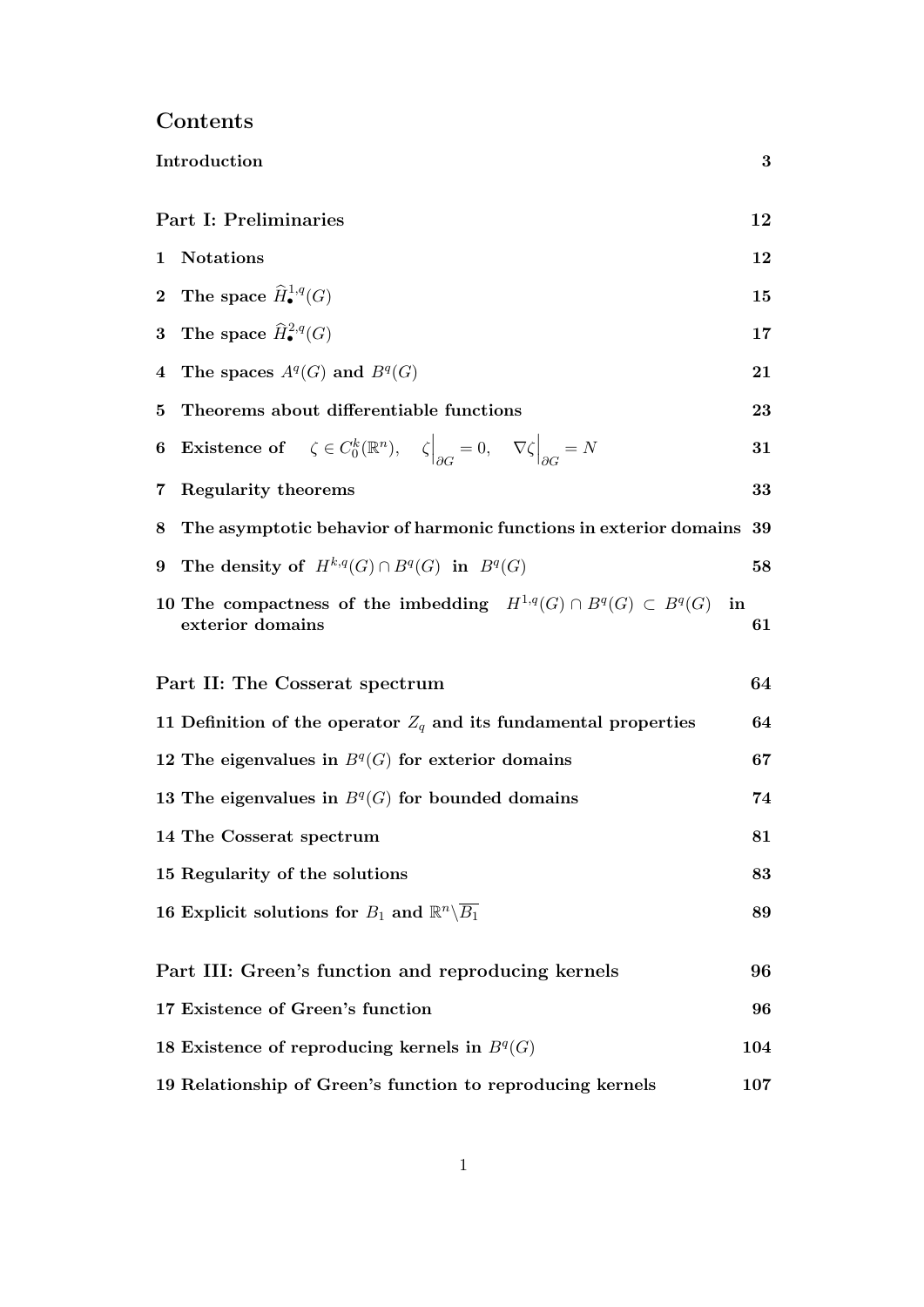| 20 Explicit calculation for $B_1$                            | 111 |
|--------------------------------------------------------------|-----|
| Appendix                                                     | 116 |
| A Proofs                                                     | 116 |
| B Spectral theory of compact operators in real Banach spaces | 129 |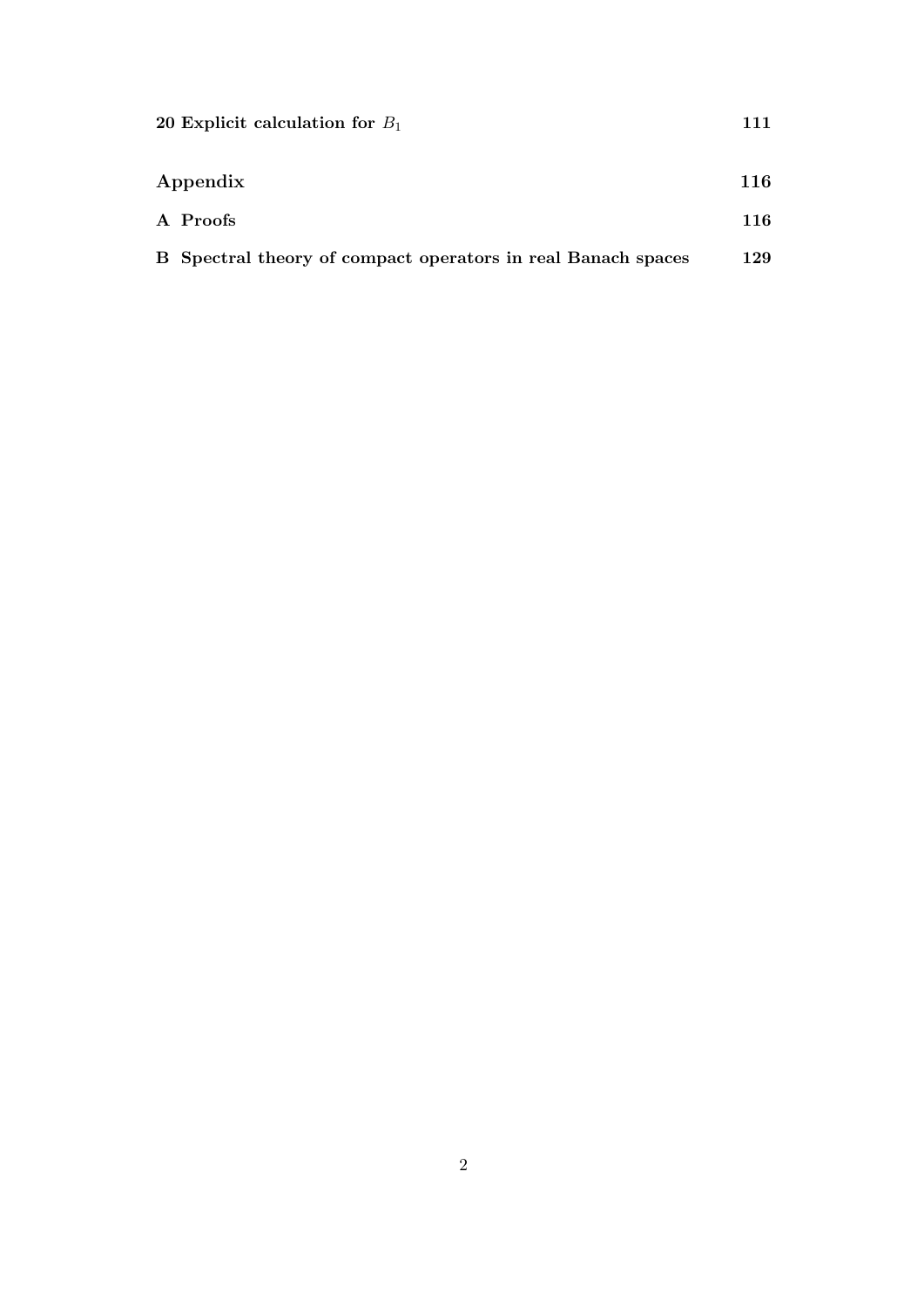### Abstract

In the present paper we consider for  $\lambda \in \mathbb{R}$  the existence of non-trivial solutions of the following problems:

1. classical Cosserat spectrum

$$
\underline{u} \in C^2(G)^n \cap C^0(\overline{G})^n
$$

$$
\Delta \underline{u} = \lambda \nabla \text{div } \underline{u}
$$

$$
\underline{u}\Big|_{\partial G} = 0
$$

2. weak Cosserat spectrum

$$
\langle \nabla \underline{u}, \nabla \underline{\phi} \rangle_G = \lambda \langle \text{div } \underline{u}, \text{div } \underline{\phi} \rangle_G \quad \forall \underline{\phi} \in \widehat{H}^{1,q'}_{\bullet}(G)^n
$$

where  $G \subset \mathbb{R}^n$  is a bounded or an exterior domain and  $\widehat{H}^{1,q}_{\bullet}(G)$  (cf. Definition 2.1) is the suitable space for weak solutions.

This problem was investigated firstly by Eugene and Francois Cosserat. It is a special case of the Lame equation and describes the displacement of a homogeneous isotropic linear static elastic body without exterior forces.

In this paper we characterize the weak Cosserat spectrum for bounded or exterior domains  $G \subset \mathbb{R}^n$   $(n \geq 2)$  and  $1 < q < \infty$  (for the definition of  $\widehat{H}^{2,q}_{\bullet}(G)$  cf. Definition 3.1)

**Theorem 14.1.** Let  $n \geq 2$ ,  $1 < q < \infty$ ,  $k \in \mathbb{N}$ ,  $k \geq 2$ ,  $k > \frac{n}{q}$  and let  $G \subset \mathbb{R}^n$  be a bounded or an exterior domain with  $\partial G \in C^{k+2}$ .

1. The set

$$
W := \left\{ \lambda \in \mathbb{R} : \text{ there is } 0 \neq \underline{u} \in \widehat{H}_{\bullet}^{1,q}(G)^n, \text{ such that for all } \underline{\phi} \in \widehat{H}_{\bullet}^{1,q'}(G)^n \text{ holds } \left\langle \nabla \underline{u}, \nabla \underline{\phi} \right\rangle_G = \lambda \left\langle \text{div } \underline{u}, \text{div } \underline{\phi} \right\rangle_G \right\}
$$

is finite or countably infinite.

2. For  $\lambda \in \mathbb{R} \backslash \{1,2\}$  the space

$$
V_\lambda:=\bigl\{\underline{u}\in \widehat{H}^{1,q}_{\bullet}(G)^n\,:\, \bigl\langle \nabla \underline{u}, \nabla \underline{\phi}\bigr\rangle_G \;=\; \lambda \,\bigl\langle \text{div}\,\underline{u}, \text{div}\,\underline{\phi}\bigr\rangle_G \;\;\forall\;\underline{\phi}\in \widehat{H}^{1,q'}_{\bullet}(G)^n\bigr\}
$$

is finite dimensional.

3. For every sequence  $(\lambda_m) \subset W$  with  $\lambda_m \neq \lambda_l$  for  $m \neq l$  holds

$$
\lambda_m \to 2 \qquad (m \to \infty)
$$

4.

$$
\{\nabla s \,:\, s \in \widehat{H}^{2,q}_{\bullet}(G)\} \subset V_1
$$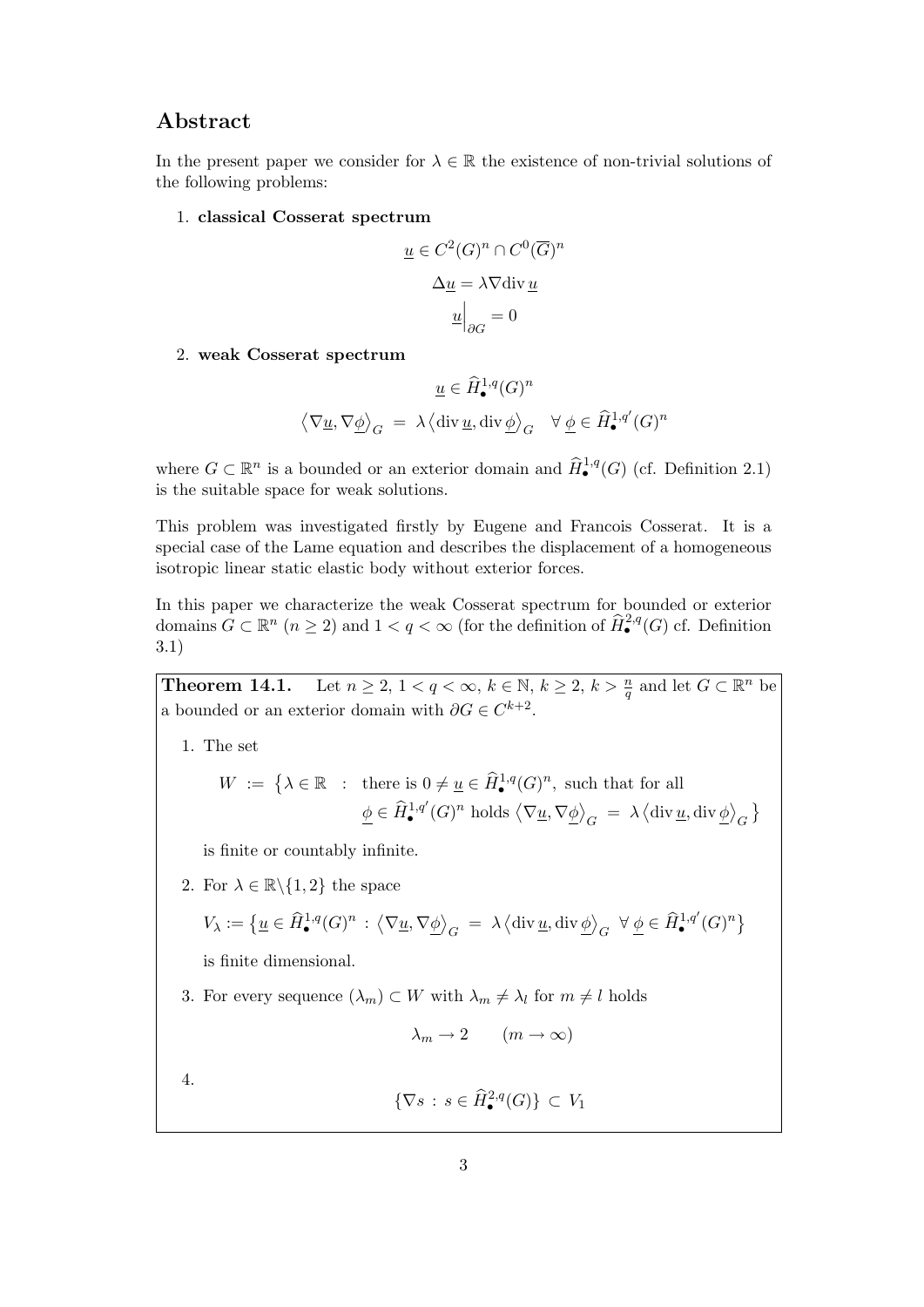Therefore  $\lambda = 1$  is an eigenvalue of infinite multiplicity and  $\lambda = 2$  is an accumulation point of eigenvalues of finite multiplicity.

In this generality the result is new.

E. and F. Cosserat [Co1-Co9] studied the classical Cosserat spectrum for certain types of domains like a ball, a spherical shell or an ellipsoid. In chapter 16 we use their approach for explicit solutions.

General results are due to Mikhlin [Mi, 1973], who investigated the Cosserat spectrum for  $n = 3$  and  $q = 2$ , and Kozhevnikov [Ko2, 1993], who treated bounded domains in the case  $n = 3$  and  $q = 2$ . Kozhevnikov's proof is based on the theory of pseudodifferential operators.

Faierman, Fries, Mennicken and Möller [FFMM, 2000] gave a direct proof for bounded domains,  $n \geq 2$  and  $q = 2$ .

Michel Crouzeix gave 1997 a simple proof for bounded domains, in case  $n = 2, 3$  and  $q=2.$ 

In this paper we use the idea of Crouzeix to proof the results for bounded and exterior domains,  $n \geq 2$  and  $1 < q < \infty$ .

The following regularity theorem is new:

**Theorem 15.5.** Let  $n \geq 2, 1 < q < \infty$ ,  $k \in \mathbb{N}$ ,  $k \geq 2$ ,  $k > \frac{n}{q}$  and let  $G \subset \mathbb{R}^n$  be either a bounded or an exterior domain with  $\partial G \in C^{k+3}$ . Assume that  $\underline{u} \in \widehat{H}_{\bullet}^{1,q}(G)$ ,  $\lambda \in \mathbb{R} \backslash \{1,2\}$  and

$$
\left\langle \nabla \underline{u}, \nabla \underline{\phi} \right\rangle_G \;=\; \lambda \left\langle \text{div}\, \underline{u}, \text{div}\, \underline{\phi} \right\rangle_G \qquad \text{for all } \underline{\phi} \in \widehat{H}^{1,q'}_\bullet(G)^n
$$

Then

\n- 1. 
$$
\underline{u} \in \widehat{H}^{1,\tilde{q}}_{\bullet}(G)^n
$$
 and  $\nabla \underline{u} \in H^{k,\tilde{q}}(G)^{n^2}$  for all  $1 < \tilde{q} < \infty$ ,
\n- 2.  $\underline{u} \in \overline{C}^k(G)$ ,
\n- 3.  $\Delta \underline{u} = \lambda \nabla \text{div} \underline{u}$
\n

It is amazing, that the eigenspaces of eigenvalues  $\lambda \notin \{1,2\}$  don't depend on q! Further we get important results for the classical Cosserat spectrum:  $\lambda = 2$  is an accumulation point of eigenvalues, too.  $\lambda = 1$  is also a classical eigenvalue, because for  $s \in C_0^{\infty}(G)$  with  $\underline{u} := \nabla s$  holds  $\Delta \underline{u} = \nabla \text{div} \underline{u}$ .

Now we like to describe, how we proved these results.

Starting point was the paper [Si] of Christian G. Simader. He proved, that in the case of the upper half space  $H = \{(x', x_n) \in \mathbb{R}^n : x_n > 0\}$  there exists exactly two eigenvalues, namely  $\lambda = 1$  and  $\lambda = 2$ . Simader used the paper [MueR] and the decomposition (cf. Theorem 4.2)

$$
L^q(H) = A^q(H) \oplus B^q(H)
$$

He was able to solve explicitly in  $\widehat{H}^{1,q}_{\bullet}(H)^n$  the equation

$$
\big\langle \nabla \underline{T}_q(p), \nabla \underline{\phi} \big\rangle_H \ = \ \big\langle p, \text{div}\, \underline{\phi} \big\rangle_H \quad \forall \ \underline{\phi} \in \widehat{H}^{1,q'}_\bullet(H)^n
$$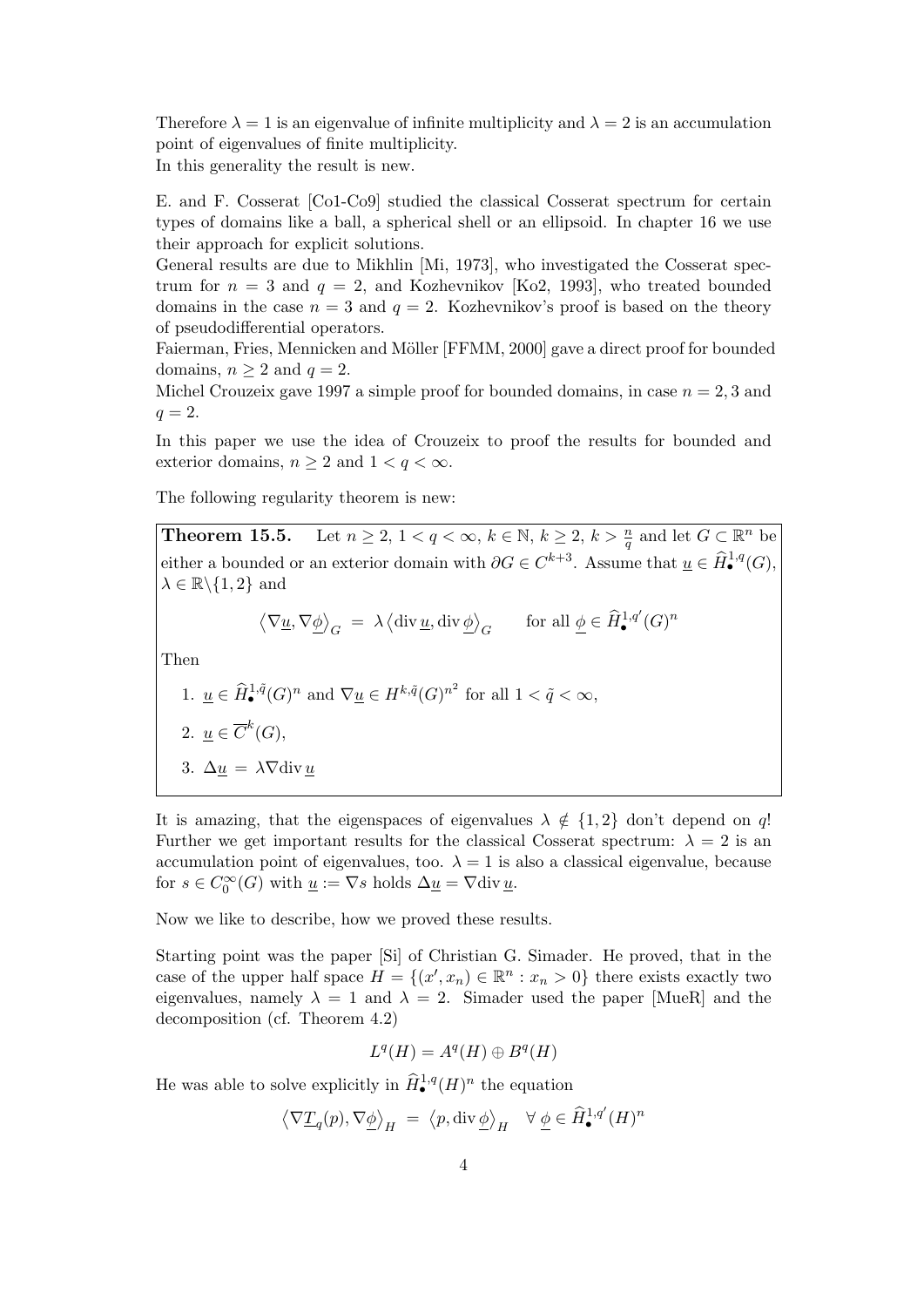for a given  $p \in L^q(H)$ , and proved by direct calculations, that for  $p_0 \in A^q(H)$  holds

$$
\operatorname{div} \underline{T}_q(p_0) = p_0
$$

and for  $p_h \in B^q(H)$ 

$$
\operatorname{div} \underline{T}_q(p_h) = \frac{1}{2} p_h
$$

We tried to carry over these results to the slightly perturbated half space  $H_w$  =  $\{(x',x_n) \in \mathbb{R}^n : x_n > w(x')\}$  (for  $w \in C_0^2(\mathbb{R}^{n-1})$ ) and to domains with compact boundary. Therefore we considered for suitable  $\mu > 0$  and

$$
\rho_{\mu} \in C_0^{\infty}(\mathbb{R}), \quad 0 \le \rho_{\mu} \le 1, \quad \rho_{\mu}(t) = \begin{cases} 0, & \text{if } t \ge 4\mu \\ 1, & \text{if } t \le 2\mu \end{cases}
$$

the isomorphism

$$
f: H_w \to H, \qquad f(x) = (x', x_n - w(x')\rho_\mu(x_n))
$$

and the Piola transform (cf. [Cia, p.37PP])

$$
P: \widehat{H}_{\bullet}^{1,q}(H_w)^n \to \widehat{H}_{\bullet}^{1,q}(H)^n, \qquad (P\underline{v})(y) = \left[\det f'(f^{-1}(y))\right]^{-1} f'(f^{-1}(y)) \underline{v}(f^{-1}(y))
$$

and converted the inner products

$$
\langle \nabla P^{-1} \underline{v}, \nabla P^{-1} \underline{\phi} \rangle_{H_w}
$$
 respectively  $\langle \text{div} (P^{-1} \underline{v}), \text{div} (P^{-1} \underline{\phi}) \rangle_{H_w}$ 

by means of the transformation rule in inner products

$$
\langle \nabla \underline{v}, \nabla \underline{\phi} \rangle_H + B_1(\underline{v}, \underline{\phi}) \quad \text{respectively} \quad \langle \text{div } \underline{v}, \text{div } \underline{\phi} \rangle_H + B_2(\underline{v}, \underline{\phi})
$$

By the properties of Piola's transform  $B_2$  defines a compact operator, if div  $\underline{v} \in$  $B<sup>q</sup>(H)$ , but we are not able to prove that for  $B<sub>1</sub>$  too.

As another approach we searched for a relationship of Green's function  $\mathcal G$  of the Laplace operator (cf. Definition 17.4) to the reproducing kernel  $\mathcal R$  in  $B^q(G)$  (cf. Definition 18.2), because with

**Definition 11.1.** Let  $n \geq 2$  and let  $G \subset \mathbb{R}^n$  be either a bounded or an exterior domain with  $\partial G \in C^1$ .

1. Let  $\underline{T}_q: L^q(G) \to \widehat{H}_{\bullet}^{1,q}(G)^n$  be defined by (cf. Theorem 2.9)

$$
\left\langle \nabla \underline{T}_q(p), \nabla \underline{\phi} \right\rangle_G \;=\; \left\langle p, \text{div}\, \underline{\phi} \right\rangle_G \qquad \text{for all $\underline{\phi} \in \widehat{H}^{1,q'}_{{\bullet}}(G)^n$}
$$

2. Let 
$$
Z_q: L^q(G) \to L^q(G)
$$
,  $Z_q(p) := \text{div}(\underline{T}_q p)$ 

holds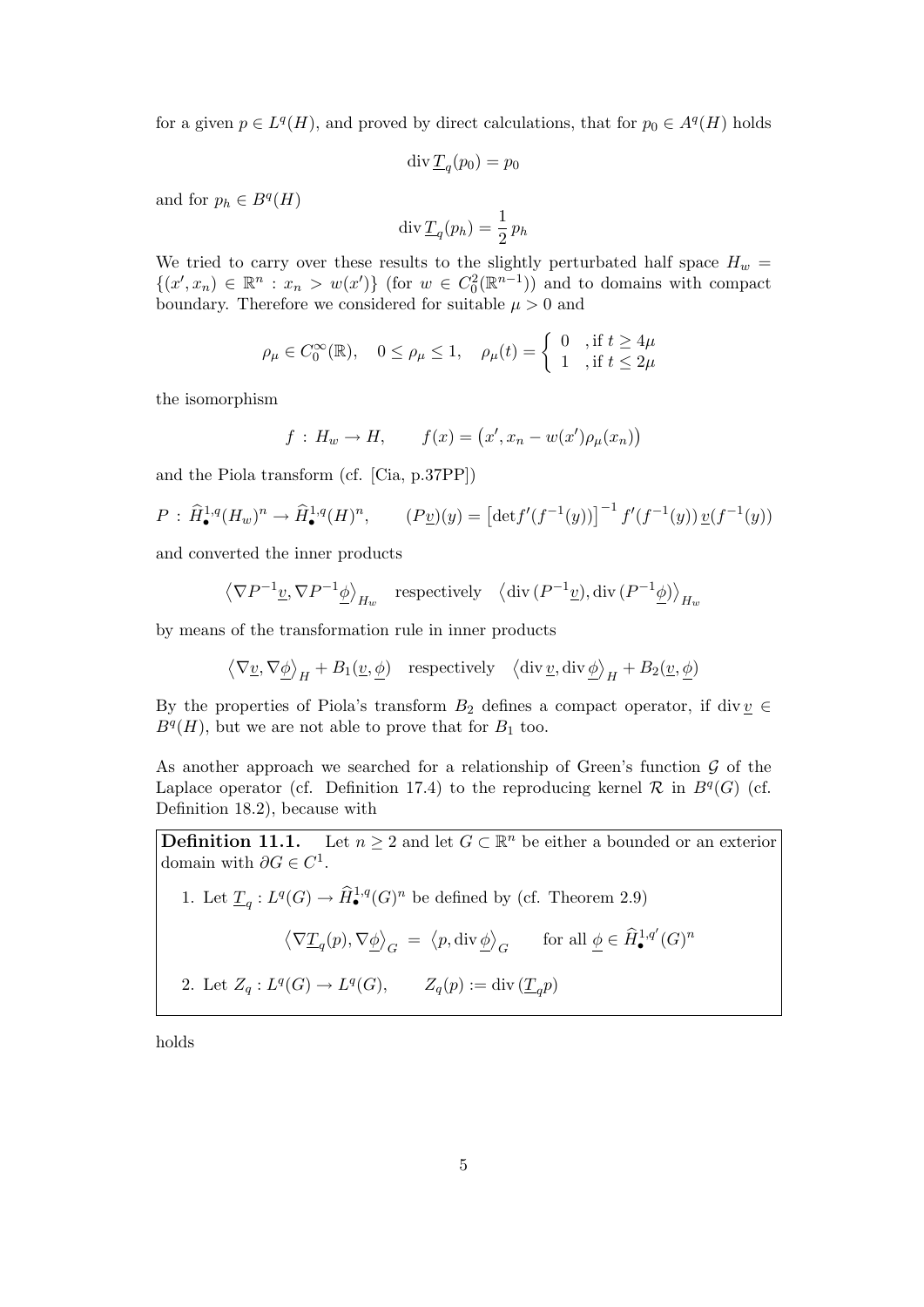**Theorem 11.3.** Let  $n \geq 2$  and let  $G \subset \mathbb{R}^n$  be either a bounded or an exterior domain with  $\partial G \in C^1$ . Assume  $\lambda \in \mathbb{R}$ . Then there is  $\underline{u} \in \widehat{H}^{1,q}_{\bullet}(G)^n$  with

$$
\left\langle \nabla \underline{u}, \nabla \underline{\phi} \right\rangle_G = \lambda \left\langle \text{div}\, \underline{u}, \text{div}\, \underline{\phi} \right\rangle_G \qquad \text{for all } \underline{\phi} \in \widehat{H}^{1,q'}_\bullet(G)^n
$$

if and only if there is  $p \in L^q(G)$  with

$$
\lambda Z_q(p) = p
$$

In this case one can choose  $p = \text{div } u$ .

If  $G \subset \mathbb{R}^n$  is a bounded domain, for  $p \in L^q(G)$  formally holds with  $\underline{u} := \underline{T}_q(p)$ 

$$
\underline{u}(x) = \int_{G} \mathcal{G}(x, y) \left( -\Delta \underline{u} \right)(y) \, dy = \int_{G} \mathcal{G}(x, y) \left( -\nabla p \right)(y) \, dy
$$

$$
Z_q(p)(x) = \text{div } \underline{u}(x) = -\sum_{i=1}^n \int_G (\partial_{x_i} \mathcal{G})(x, y) (\partial_{y_i} p)(y) dy
$$
  

$$
= -\sum_{i=1}^n \int_{\partial G} \underbrace{(\partial_{x_i} \mathcal{G})(x, y)}_{=0} p(y) N_i(y) d\omega_y + \int_G p(y) \sum_{i=1}^n \partial_{y_i} \partial_{x_i} \mathcal{G}(x, y) dy
$$
  

$$
= \int_G p(y) \sum_{i=1}^n \partial_{y_i} \partial_{x_i} \mathcal{G}(x, y) dy
$$

If therefore

$$
\sum_{i=1}^{n} \partial_{y_i} \partial_{x_i} \mathcal{G}(x, y) - \frac{1}{2} \mathcal{R}(x, y)
$$

was a compact operator, the assertion about the Cosserat spectrum would follow by the spectral theorem for compact Hermitian operators. We couldn't prove that directly. There are results about the relationship of Green's function of the bilaplace operator  $\Delta^2$  to the reproducing kernel in  $B^2(G)$  (see [ELPP, Theorem 4.3, p.113]), but we couldn't find the relationship above.

After solving the Cosserat spectrum in another way we can prove the relationship indirectly: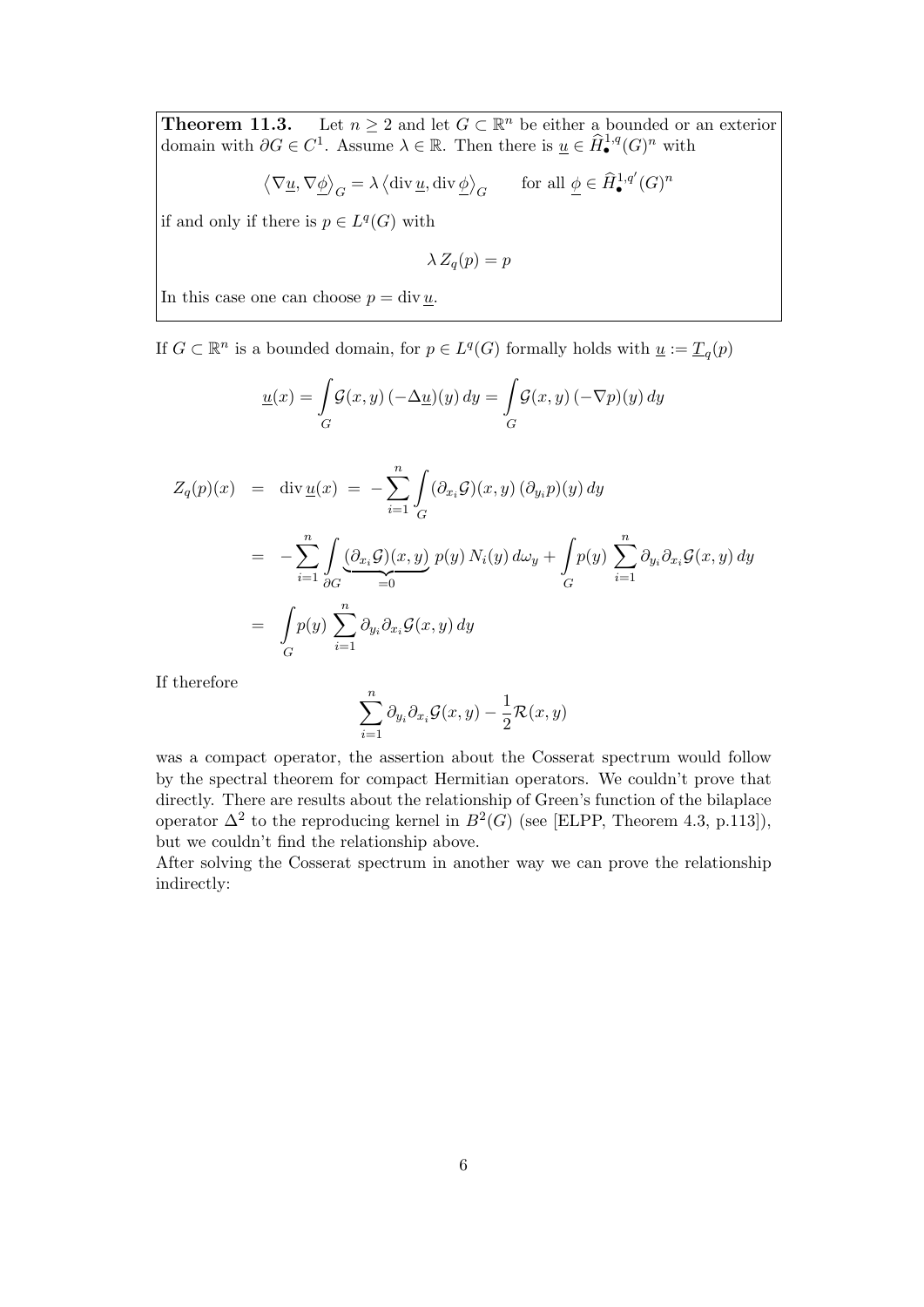**Theorem 19.1** Let  $n \geq 2$ ,  $1 < q < \infty$ ,  $k \in \mathbb{N}$ ,  $k > 1 + \frac{n}{q}$  and let  $G \subset \mathbb{R}^n$  be a bounded domain with  $\partial G \in C^{2+k}$ . Let

$$
\mathcal{G}(x, y) = S(x - y) + h(x, y)
$$

be Green's function of the Laplace operator in  $G$  and let  $\mathcal R$  be the reproducing kernel in  $B^q(G)$ . Then

$$
Z_q(p)(x) = p(x) + \sum_{i=1}^n \int_G p(y) \, \partial_{y_i} \partial_{x_i} h(x, y) \, dy \quad \text{a.e. for } p \in B^q(G)
$$

Therefore

$$
\sum_{i=1}^n \partial_{y_i} \partial_{x_i} h(x, y) + \frac{1}{2} \mathcal{R}(x, y)
$$

is a compact operator.

For the unit sphere  $B_1$  (chapter 20) and for the half space one can prove this result directly. In this cases reproducing kernel and Green's function are known explictly. It is an interesting question, whether it is possible to prove this directly in general, too.

Finally we found the paper [Cr] of Michel Crouzeix. His sketch of a proof for bounded domains and  $q = 2$  is very short. He proved, that for  $p \in B^2(G)$  holds<sup>1</sup>

$$
||Z_2(p) - \frac{1}{2}p||_{1,2;G} \leq C ||p||_{2;G} \tag{*}
$$

- 1. It suffices to prove (\*) for  $p \in H^{k,2}(G) \cap B^2(G)$ , because  $H^{k,2}(G) \cap B^2(G)$  is dense in  $B^2(G)$  with respect to  $\lVert \cdot \rVert_{2;G}$ .
- 2. Obviously

$$
||Z_2(p) - \frac{1}{2}p||_{2;G} \leq C ||p||_{2;G}
$$

3. Choose a sufficiently smooth  $\zeta : \mathbb{R}^n \to \mathbb{R}$  with

$$
\zeta\Big|_{\partial G} = 0, \qquad \nabla \zeta\Big|_{\partial G} = N \text{ (outer unitary normal)}
$$

<sup>1</sup>Crouzeix considered only  $p \in L^2(G)$  with  $\int_G p dx = 0$ . That means no loss of generality, because for arbitrary  $p \in L^2(G)$  for  $\underline{\phi} \in H_0^{1,2}(G)$  holds:

$$
\langle p - \int_G p \, dx, \operatorname{div} \underline{\phi} \rangle_G = \langle p, \operatorname{div} \underline{\phi} \rangle_G
$$

Furthermore only for  $p \in L^q(G)$  with  $\int_G p dx = 0$  there is a constant  $C > 0$ , which doesn't depend on p, such that

$$
\|p\|_{q;G} \ \leq \ C \sup_{0 \neq \underline{\phi} \in H_0^{1,q'}(G)} \frac{\left\langle p, \text{div}\,\underline{\phi}\right\rangle}{\|\nabla \underline{\phi}\|_{q'}}
$$

(see [St, Satz 8.2.1, p.256]). For our purpose the restriction to  $L<sup>q</sup>$ -functions with mean value zero is not necessary.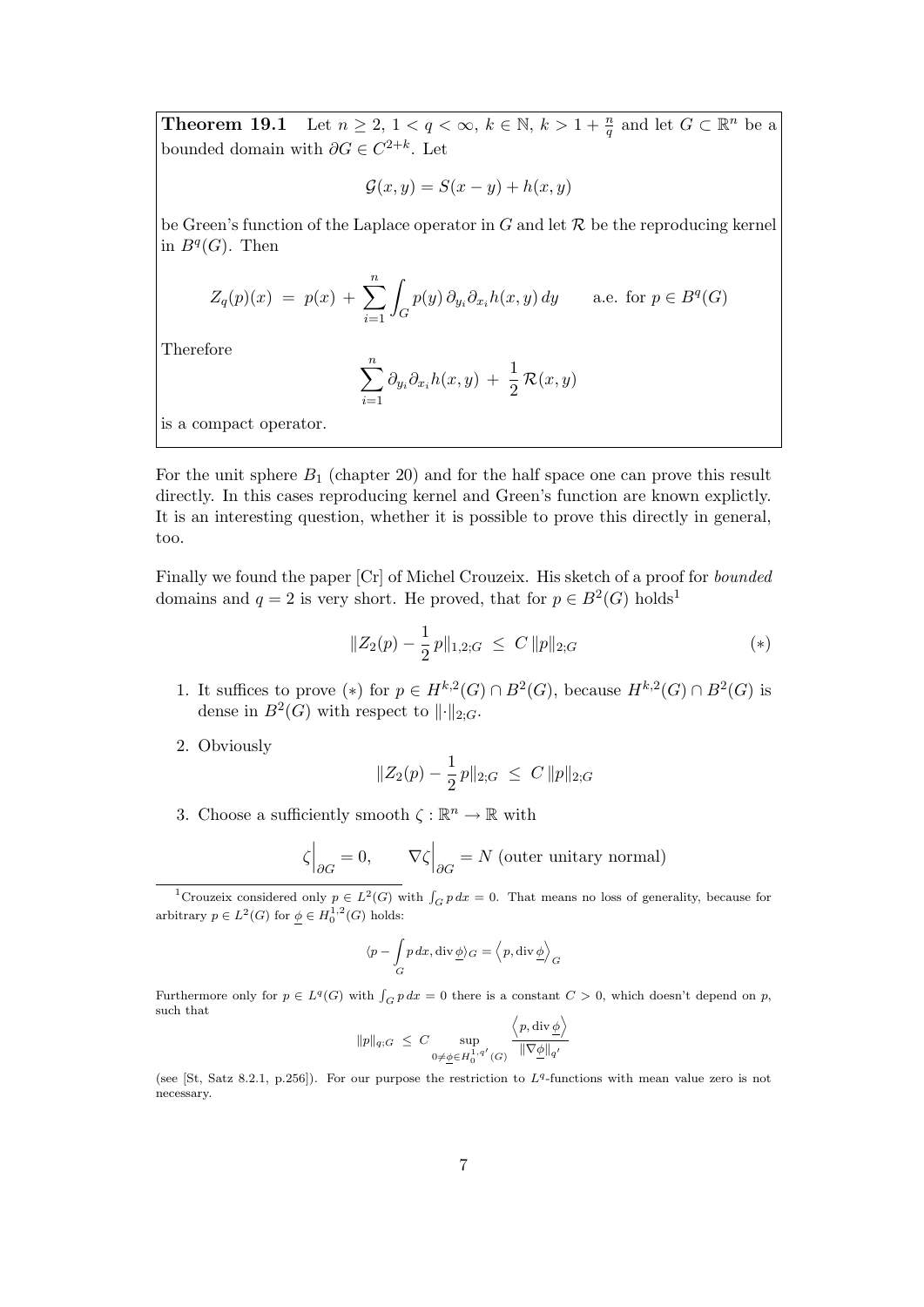4. and define for  $p \in H^{k,2}(G) \cap B^2(G)$  and  $\underline{u} := \underline{T}_q(p) \in H_0^{1,2}$  $\binom{1,2}{0}(G)^n$ 

$$
w:=\;\underline{u}\,\nabla\zeta\,-\,\frac{1}{2}\,p\,\zeta
$$

5. One can show that  $w \in H_0^{1,2}$  $_{0}^{1,2}(G)$  and

$$
\Delta w = 2\nabla \underline{u} \cdot \nabla \nabla \zeta + \underline{u} \cdot \nabla \Delta \zeta - \frac{1}{2}p\Delta \zeta \in L^2(G)
$$

Therefore  $w \in H^{2,2}(G)$  and

$$
||w||_{2,2;G} \leq C ||p||_{2;G}
$$

6. Furthermore

$$
\nabla w \nabla \zeta - (\text{div}\,\underline{u} - \frac{1}{2}\,p) \in H_0^{1,2}(G)
$$

7. Then

$$
\begin{array}{rcl}\|\nabla(\operatorname{div}\underline{u}-\frac{1}{2}p)\|_{2;G}&\leq&\|\nabla(\nabla w\nabla\zeta)\|_{2;G}+\|\nabla[\nabla w\nabla\zeta-(\operatorname{div}\underline{u}-\frac{1}{2}p)\big]\|_{2;G}\\&\leq&\tilde{C}\,\|p\|_{2;G}\end{array}
$$

and finally  $(*).$ 

8. Then for bounded domains by Rellich's imbedding theorem  $Z_2 - \frac{1}{2}$  $\frac{1}{2}I$  is a compact operator, and by the spectral theorem for compact self-adjoint operators the assertion follows.

Now we describe for each part of the proof, which additional work was necessary to carry over the results to exterior domains and the case  $1 < q < \infty$ .

- 1. is proved in chapter 9. We need elliptic regularity theorems (Theorem 7.7 and 7.8) and for exterior domains the asymptotic behavior of harmonic functions (Lemma 8.9).
- 2. follows immediately by Definition 11.1 and Theorem 2.8.
- 3. For  $\zeta \in C_0^k(\mathbb{R}^n)$  to hold we need in Theorem 6.1  $\partial G \in C^{k+1}$ . It is possible, that it suffices to assume that  $\partial G \in C^k$ . But our proof is very elementary.
- 4. The definition of w was the ingenious idea of Crouzeix.
- 5. is proved in Lemma 12.2 respectively 13.2. We need  $p \in C^0(\overline{G})$  and  $\underline{u} \in$  $\overline{C}^1(G)^n$ . This is shown in Lemma 12.1 respectively 13.1 by means of Sobolev's imbedding theorems. Therefore we must assume  $\partial G \in C^{k+2}$  with  $k > \frac{n}{q}$  in Theorem 14.1.
- 6. In Lemma 12.3 respectively 13.3 we need again the regularity of  $p$  and  $u$  and a few theorems about differentiable functions (chapter 5).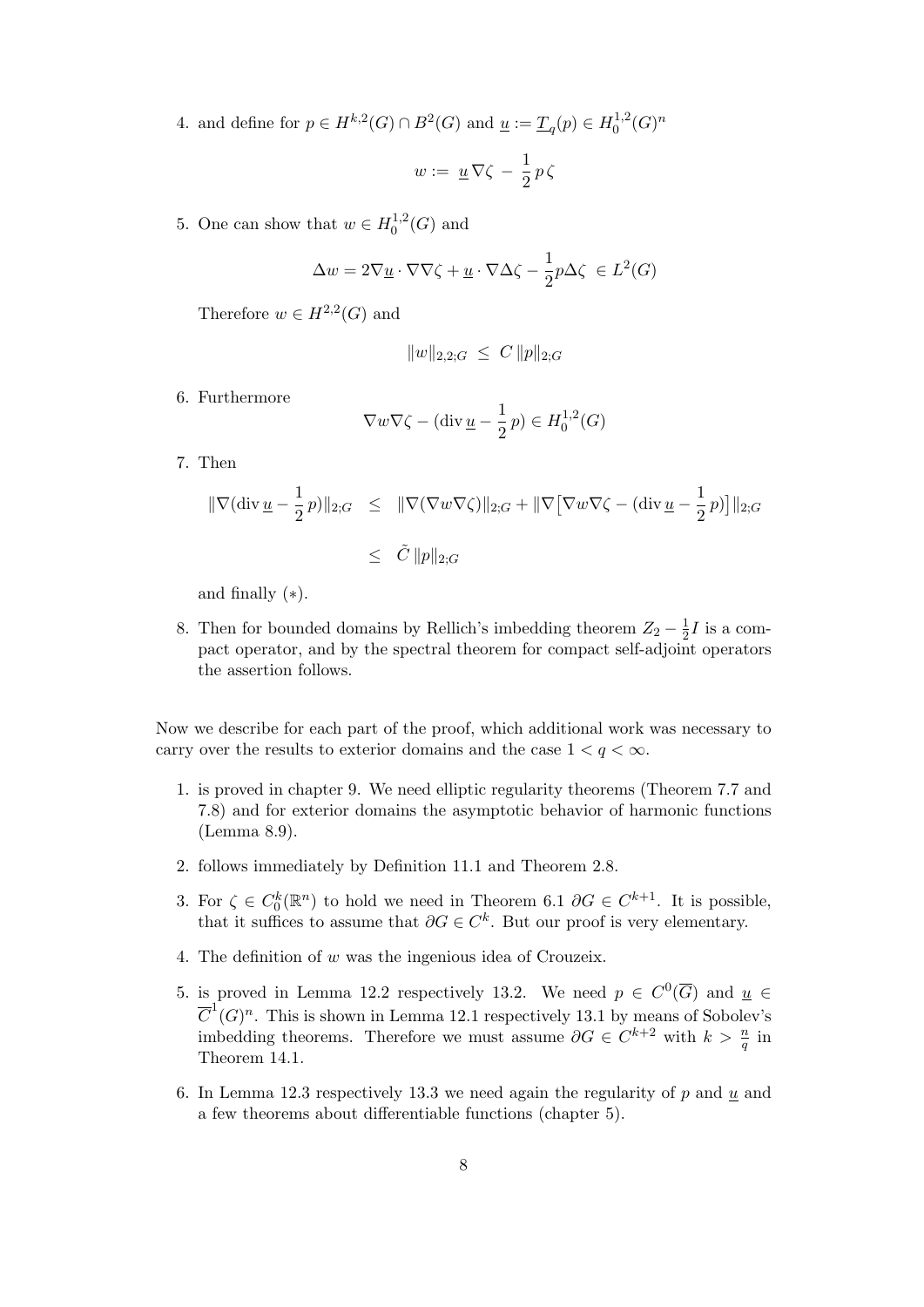- 7. Then the estimate follows by Theorem 2.8.
- 8. Analogously to Rellich's imbedding theorem for bounded domains the imbedding  $H^{1,q}(G) \cap B^q(G)$  in  $B^q(G)$  is compact in exterior domains (Theorem 10.1). The proof is based on the asymptotic behavior of harmonic functions (Theorem 8.7). For real Banach spaces the spectral theorem B.9 is applicable. Finally we derive Theorem 14.1.

The regularity of the solutions (Theorem 15.5) can be proved as follows: If  $u \in$  $\widehat{H}_{\bullet}^{1,q}(G)^n, \lambda \in \mathbb{R} \backslash \{1,2\}$  and

$$
\left\langle \nabla \underline{u}, \nabla \underline{\phi} \right\rangle_G \ = \ \lambda \left\langle \text{div} \, \underline{u}, \text{div} \, \underline{\phi} \right\rangle_G \qquad \text{for all } \underline{\phi} \in \widehat{H}^{1, q^\prime}_\bullet(G)^n
$$

then with  $p := \text{div} \underline{u}$  by Theorem 11.3 and 11.4 holds

$$
p \in B^q(G), \qquad \lambda Z_q(p) = p
$$

With  $\mu := \frac{\lambda}{1-\frac{\lambda}{2}} \in \mathbb{R}$  we derive by (\*) respectively Theorem 12.4 and 13.4

$$
p = \mu \left( Z_q(p) - \frac{1}{2}p \right) \in H^{1,q}(G)
$$

For  $1 < q < n$  with  $q^* = \frac{nq}{n-q}$  $\frac{nq}{n-q}$  holds  $p \in L^{q^*}(G)$  and then

$$
p = \mu \left( Z_{q*}(p) - \frac{1}{2}p \right) \in H^{1,q^*}(G)
$$

By induction we derive  $p \in H^{1,s}(G)$  for a certain  $n < s < \infty$ , whence  $p \in C^0(\overline{G})$ . Because of the asymptotic behavior of  $B<sup>q</sup>$ -functions in exterior domains (Theorem 8.12) we derive further

$$
p \in H^{1,\tilde{q}}(G) \cap C^0(\overline{G}) \qquad \forall \ 1 < q < \infty
$$

and

$$
\nabla \underline{u} \in H^{1,\tilde{q}}(G)^{n^2} \cap \overline{C}^1(G) \qquad \forall \ 1 < q < \infty
$$

For the regularity of higher derivatives we use use the density of  $H^{k,q}(G) \cap B^q(G)$ in  $B<sup>q</sup>(G)$  with respect to  $\lVert \cdot \rVert_{q;G}$  (Theorem 9.1 and 9.2) and the inequality (Lemma 15.3)

$$
||Z_q(\pi) - \frac{1}{2}\pi||_{k,q;G} \leq C_k ||\pi||_{k-1,q;G}
$$

Then we can prove

$$
p = \mu^k \left( Z_s - \frac{1}{2}I \right)^k p \in H^{k,s}(G)
$$

for all  $n < s < \infty$ . Therefore Theorem 15.5 holds.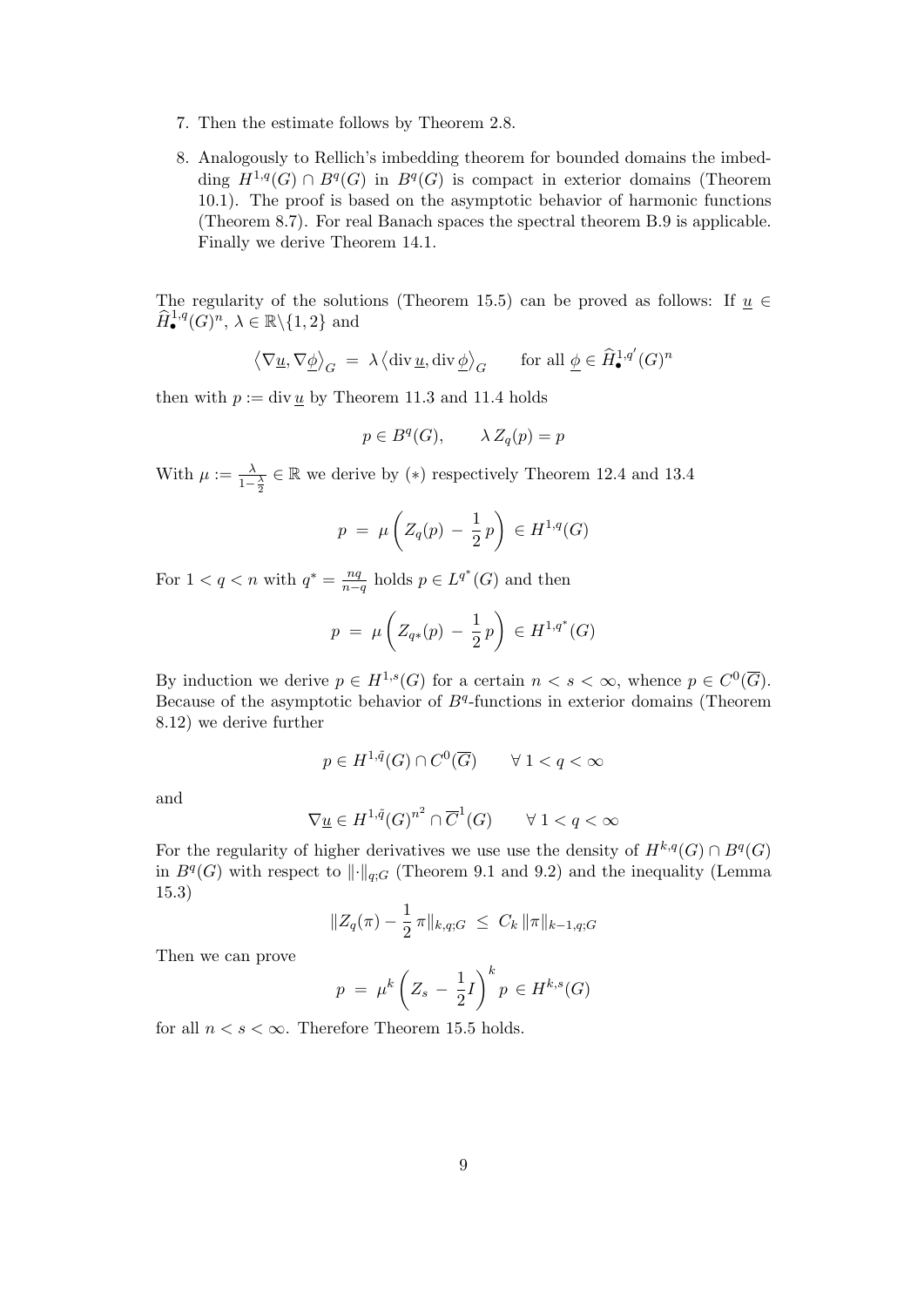Part I: Preliminaries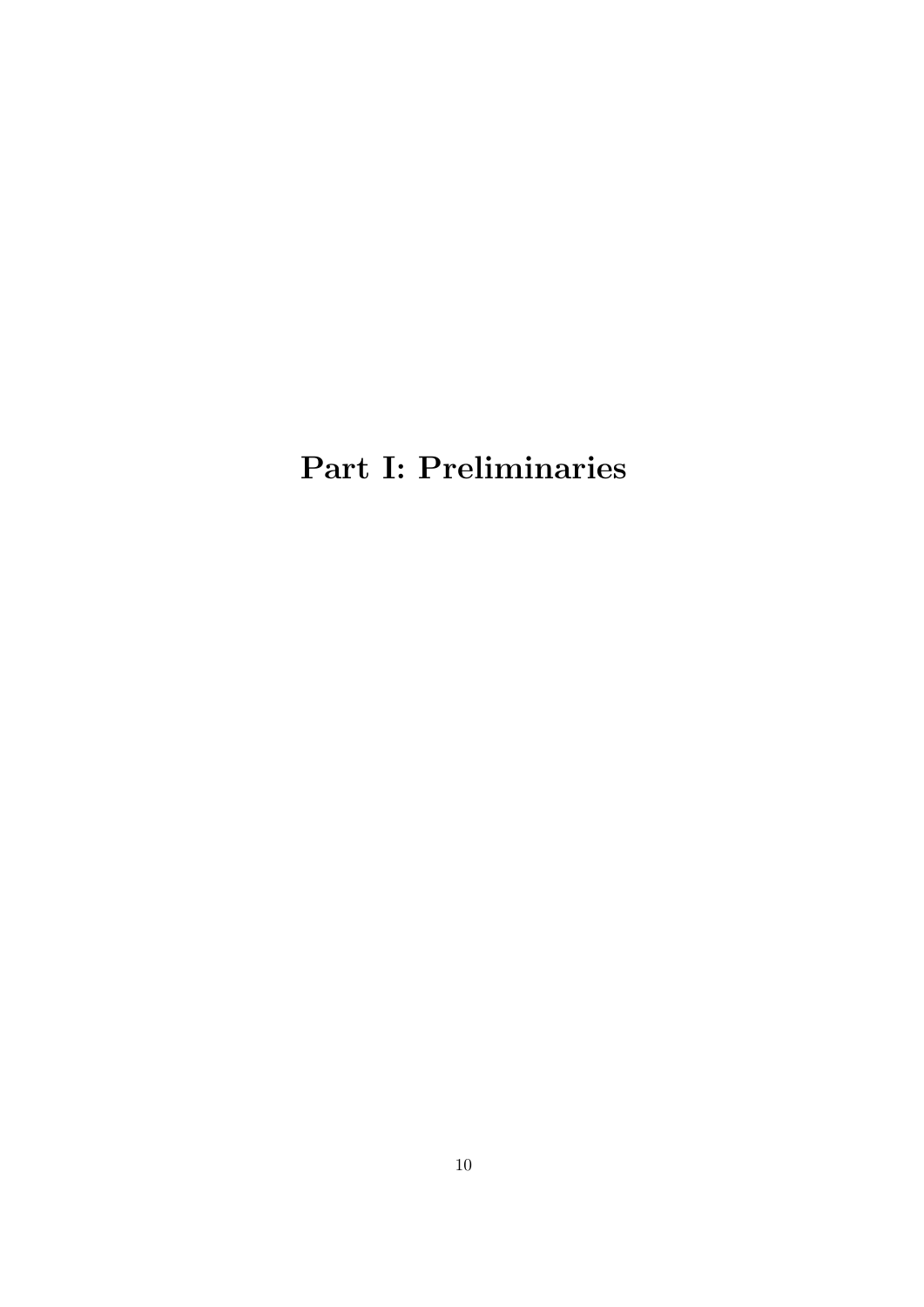## 1 Notations

For  $x_0 \in \mathbb{R}^n$ ,  $0 < r < R$  we denote

$$
B_r(x_0) := \{ x \in \mathbb{R}^n : |x - x_0| < r \} \qquad B_r := \{ x \in \mathbb{R}^n : |x| < r \}
$$
\n
$$
A_{r,R}(x_0) := \{ x \in \mathbb{R}^n : r < |x - x_0| < R \} \qquad A_{r,R} := \{ x \in \mathbb{R}^n : r < |x| < R \}
$$

Further we define for an open  $G \subset \mathbb{R}^n$  and  $k \in \mathbb{N}$ 

$$
\overline{C}^k(G) := \{ f \in C^k(G) : \text{ for } \alpha \in \mathbb{N}_0^n, |\alpha| \le k \text{ there is } f^{(\alpha)} \in C^0(\overline{G}) \}
$$
  
with  $f^{(\alpha)}|_G = D^{\alpha} f \}$ 

$$
C_0^k(G) := \{ f \in C^k(G) : \text{supp}(f) \subset G \}
$$

If  $1 < q < \infty$  we always use the notation

$$
q':=\frac{q}{q-1}
$$

For  $f \in L^q(G)$  denote

$$
\|f\|_{q;G}:=\left(\int_G\;|f|^q\,dx\right)^{\frac{1}{q}}
$$

Usually we don't strictly distinguish between a function and the corresponding equivalence class in  $L^q(G)$ . For example the notation

$$
f \in L^q(G) \cap C^0(G)
$$

means, that there is a (unique) continuous representative.

Let

$$
H^{k,q}(G) := \{ u : G \to \mathbb{R} \mid u \text{ measurable}, D^{\alpha}u \in L^q(G) \text{ for all } |\alpha| \le k \}
$$

With

$$
||u||_{k,q;G} := \left(\sum_{|\alpha| \le k} ||D^{\alpha}u||_{q;G}^q\right)^{\frac{1}{q}} \quad \text{for } u \in H^{k,q}(G)
$$

1

 $H^{k,q}(G)$  is a Banach space. Let

$$
H_0^{k,q}(G) := \overline{C_0^{\infty}(G)}^{\| \cdot \|_{k,q;G}}
$$

Underlined terms always denote vectors

$$
\underline{u} := (u_1, \ldots, u_n)
$$

Often we use the notation

$$
\underline{u} \in H^{1,q}(G) \text{ instead of } \underline{u} \in H^{1,q}(G)^n
$$
  
or 
$$
\nabla u \in L^q(G) \text{ instead of } \nabla u \in L^q(G)^n
$$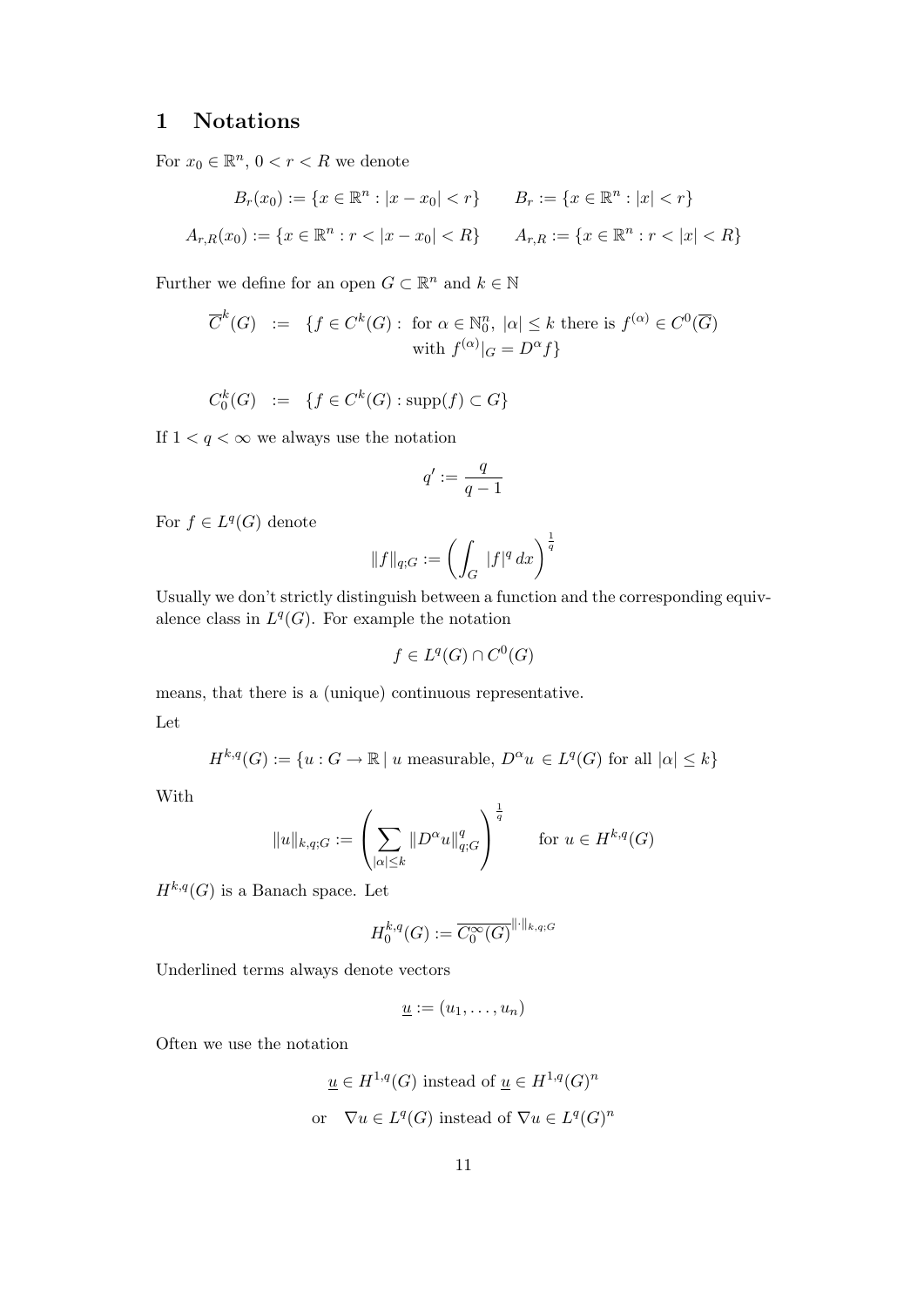if no confusion could arise. Further we use the notations

$$
\langle f, g \rangle_G := \int_G fg \, dx
$$
  

$$
\langle \nabla f, \nabla g \rangle_G := \sum_{i=1}^n \int_G (\partial_i f) (\partial_i g) \, dx
$$
  

$$
\langle \underline{f}, \underline{g} \rangle_G := \sum_{i=1}^n \int_G f_i g_i \, dx
$$
  

$$
\langle \nabla \underline{f}, \nabla \underline{g} \rangle_G := \sum_{i,j=1}^n \int_G (\partial_i f_j) (\partial_i g_j) \, dx
$$
  

$$
\langle \nabla^2 f, \nabla^2 g \rangle_G := \sum_{i,j=1}^n \int_G (\partial_i \partial_j f) (\partial_i \partial_j g) \, dx
$$

and

$$
\|\underline{f}\|_{q;G} \quad := \quad \left(\sum_{i=1}^n \|f_i\|_{q;G}^q\right)^{\frac{1}{q}}
$$
\n
$$
\|\nabla f\|_{q;G} \quad := \quad \left(\sum_{i=1}^n \|\partial_i f\|_{q;G}^q\right)^{\frac{1}{q}}
$$
\n
$$
\|\nabla^2 f\|_{q;G} \quad := \quad \left(\sum_{i,j=1}^n \|\partial_i \partial_j f\|_{q;G}^q\right)^{\frac{1}{q}}
$$
\n
$$
\|\nabla \underline{f}\|_{q;G} \quad := \quad \left(\sum_{i,j=1}^n \|\partial_j f_i\|_{q;G}^q\right)^{\frac{1}{q}}
$$

if the expressions are well defined.

The inner product in  $\mathbb{R}^n$  we denote most of the time by

$$
xy := \sum_{i=1}^{n} x_i y_i \quad \text{if } x, y \in \mathbb{R}^n
$$

but sometimes we write

$$
\langle x, y \rangle := \sum_{i=1}^{n} x_i y_i \quad \text{if } x, y \in \mathbb{R}^n
$$

An exterior domain is a domain  $G \subset \mathbb{R}^n$  with  $\mathbb{R}^n \backslash G$  compact and  $0 \in \mathbb{R}^n \backslash \overline{G}$ .  $A \subset\subset B$  means:  $A, B \subset \mathbb{R}^n$  open,  $\overline{A}$  bounded and  $\overline{A} \subset B$ Let

$$
\|f\|_{\infty;G}:=\sup_{x\in G} \lvert f(x)\rvert
$$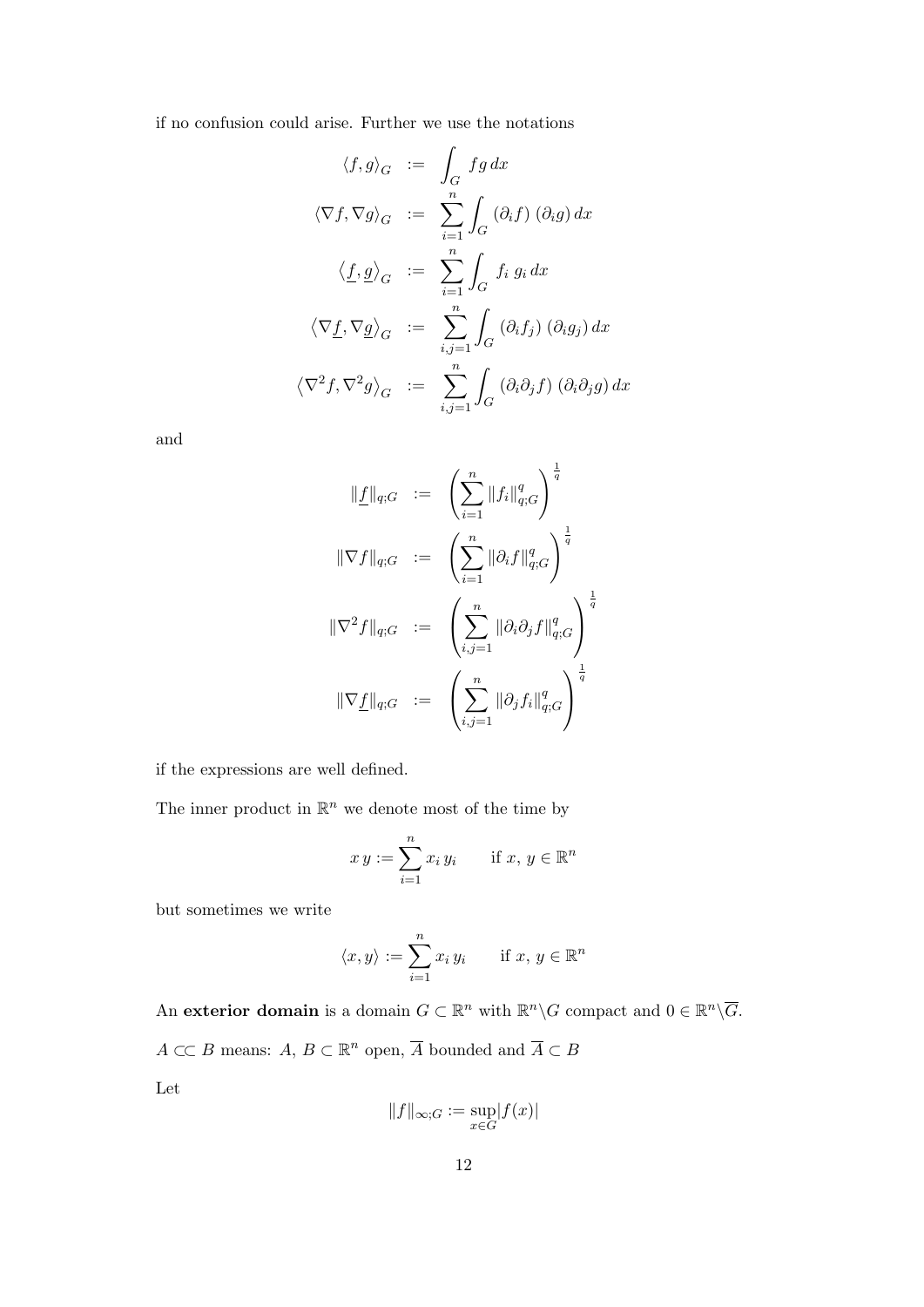and

$$
S_{n-1} := \{ x \in \mathbb{R}^n : |x| = 1 \} = \partial B_1 \qquad \omega_n := |S_{n-1}|_{n-1}
$$

If  $X$  is a real normed vector space, we denote by

$$
X^* := \left\{ F^* : X \to \mathbb{R} \, \Big| \, \sup_{\|x\| \neq 0} \frac{F^*(x)}{\|x\|} < \infty \right\}
$$

its dual space.

The property (GA) denotes for  $G \subset \mathbb{R}^n$ :

(GA) There is an open 
$$
\emptyset \neq K \subset \mathbb{R}^n
$$
 with  $G = \mathbb{R}^n \setminus \overline{K}$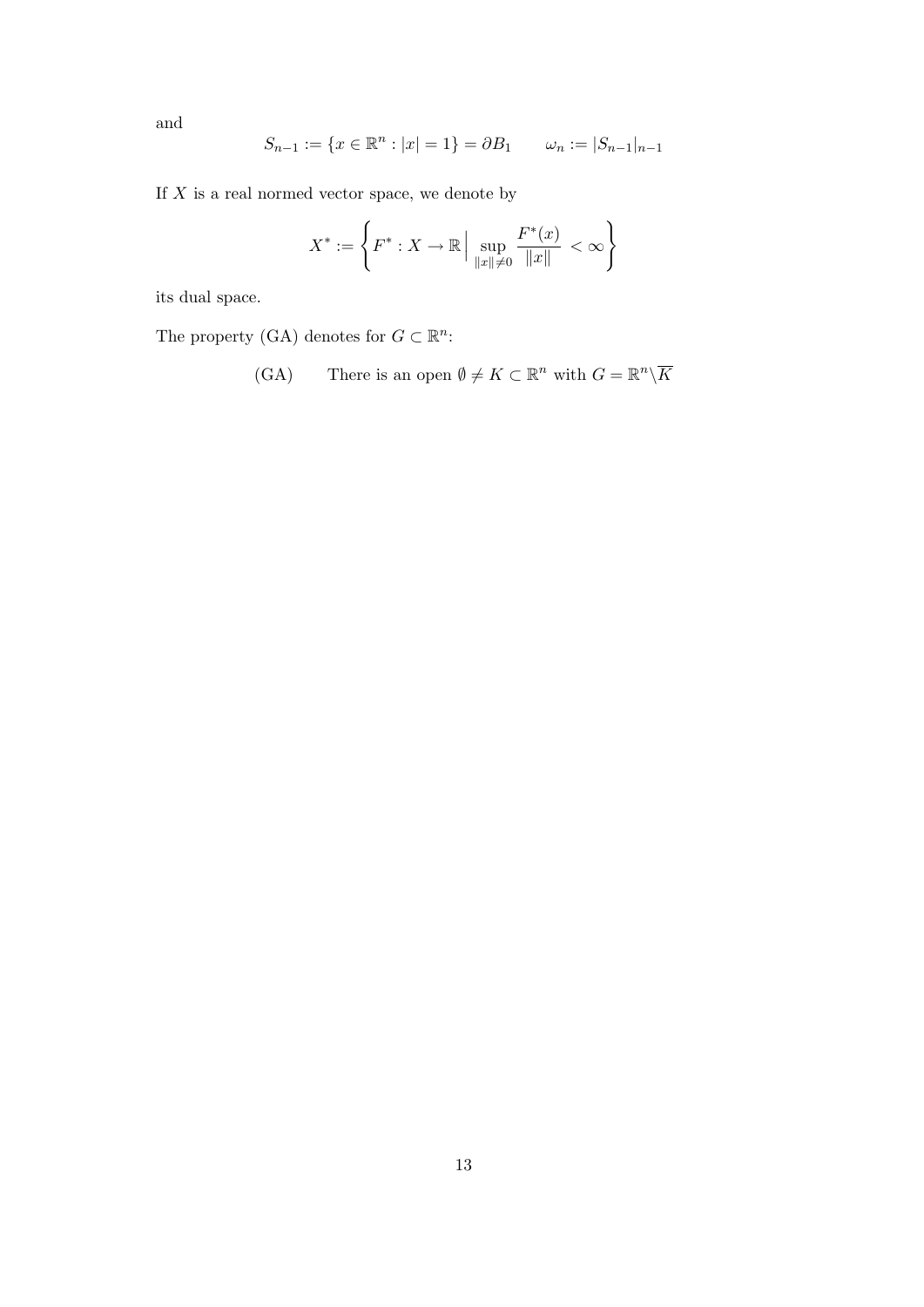# 2 The space  $\widehat{H}^{1,q}_\bullet(G)$

**Definition 2.1.** Let  $n \geq 2$ ,  $1 \leq q < \infty$  and let  $G \subset \mathbb{R}^n$  satisfy (GA). Then  $\widehat{H}_{\bullet}^{1,q}(G) \; := \; \{u : G \to \mathbb{R} \mid u \text{ measurable}, u \in L^{q}(G \cap B_{R}) \forall R > 0,$  $\nabla u \in L^q(G)$  and for each  $\eta \in C_0^{\infty}(\mathbb{R}^n)$  holds  $\eta u \in H_0^{1,q}$  $_{0}^{1,q}(G)\}$ 

**Definition 2.2.** Let  $n \geq 2$ ,  $1 \leq q < \infty$  and let  $G \subset \mathbb{R}^n$  satisfy (GA). Then

$$
\widehat{H}_0^{1,q}(G) := \{ u : G \to \mathbb{R} \text{ measurable } | u \in L^q(G \cap B_R) \forall R > 0, \nabla u \in L^q(G) \text{ and there exists a sequence } (u_i) \subset C_0^{\infty}(G) \text{ so that } ||u - u_i||_{q,G \cap B_R} \to 0 \quad \forall R > 0 \text{ and } ||\nabla u - \nabla u_i||_{q,G} \to 0 \}
$$

**Theorem 2.3.** Let  $n \geq 2$ ,  $1 \leq q < \infty$  and let  $G \subset \mathbb{R}^n$  satisfy (GA). Then (a)  $H_0^{1,q}$  $\widehat{H}_0^{1,q}(G) \subset \widehat{H}_0^{1,q}(G) \subset \widehat{H}_\bullet^{1,q}(G)$ 

- (b) For  $u \in \widehat{H}_{\bullet}^{1,q}(G)$  by  $\|\nabla u\|_{q,G}$  a norm is defined on  $\widehat{H}_{\bullet}^{1,q}(G)$ .
- (c) Equipped with  $\|\nabla \cdot \|_{q,G}$ -norm  $\hat{H}^{1,q}_\bullet(G)$  is a Banach space being reflexive for  $1 < q < \infty$ . If  $q = 2$  then  $\widehat{H}^{1,2}_\bullet(G)$  is a Hilbert space with inner product  $\langle \nabla u, \nabla v \rangle$  for  $u, v \in \widehat{H}^{1,2}(\mathbb{G})$ .
- (d)  $\widehat{H}_0^{1,q}(G)$  is a closed subspace of  $\widehat{H}_\bullet^{1,q}(G)$  and  $\widehat{H}_0^{1,q}(G) = \overline{C_0^{\infty}(G)}^{\|\nabla \cdot\|_q, G}$

**Proof.** see  $[Si/So, Theorem I.2.2, p.27]$ 

**Theorem 2.4.** Let 
$$
n \ge 2
$$
,  $1 \le q < \infty$  and let  $G \subset \mathbb{R}^n$  satisfy (GA). Then  
\n
$$
\widehat{H}_{\bullet}^{1,q}(G) = \{u : G \to \mathbb{R} \text{ measurable } | u \in L^q(G \cap B_R) \forall R > 0, \nabla u \in L^q(G) \text{ and there exists a sequence } (u_i) \subset C_0^{\infty}(G) \text{ so that }
$$
\n
$$
||u - u_i||_{q, G \cap B_R} + ||\nabla u - \nabla u_i||_{q, G \cap B_R} \to 0 \quad \forall R > 0 \}
$$

**Proof.** see  $[Si/So, Theorem I.2.4, p.29]$ 

**Theorem 2.5.** Let  $n \geq 2$ ,  $1 \leq q < \infty$  and let  $G \subset \mathbb{R}^n$  be open and bounded. Then  $\widehat{H}^{1,q}_{\bullet}(G) = H^{1,q}_{0}$  $_{0}^{1,q}(G)$ 

**Proof.** Easy consequence of Definition 2.1

 $\Box$ 

 $\Box$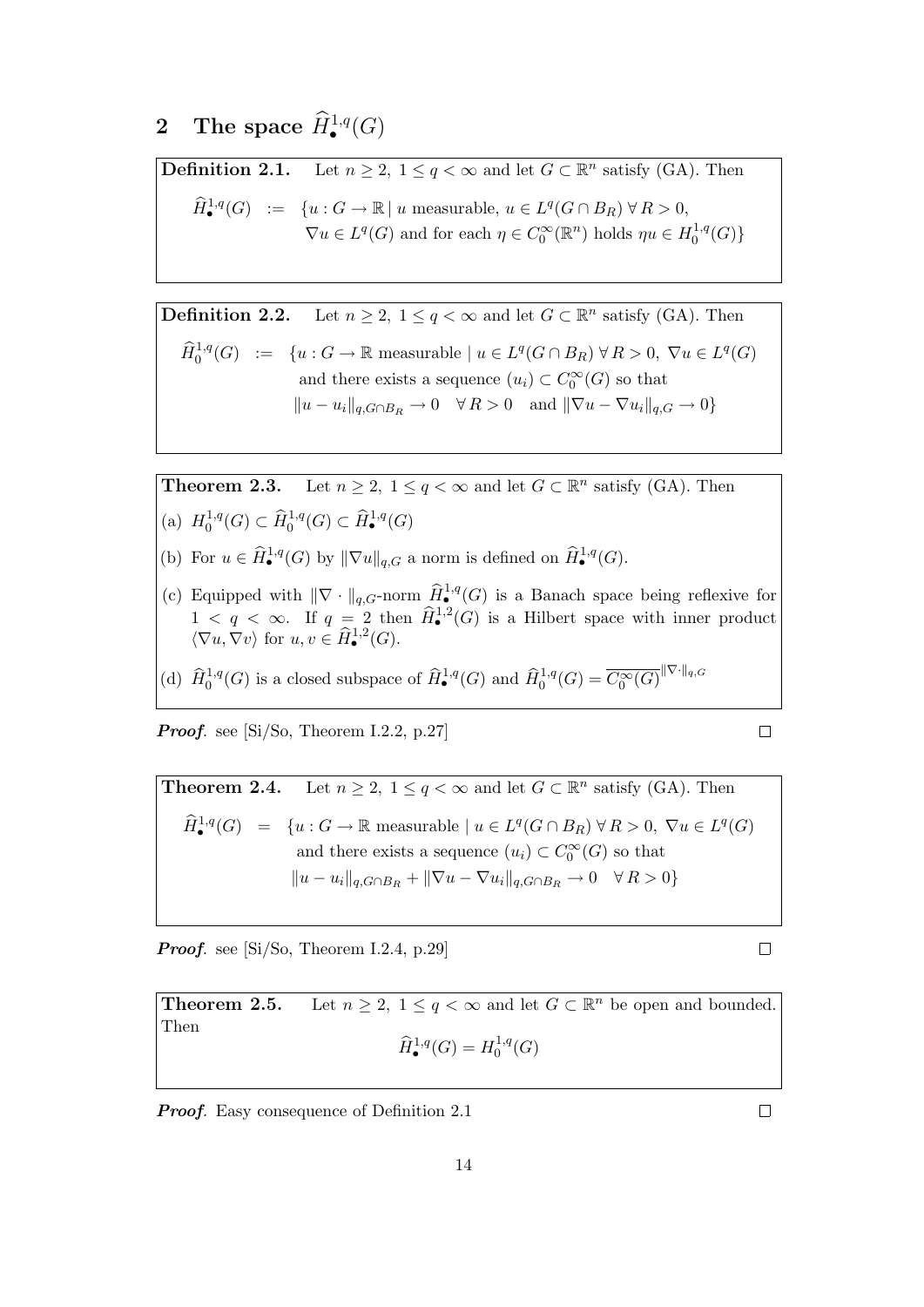**Theorem 2.6.** Let  $2 \le n \le q < \infty$  and let  $G \subset \mathbb{R}^n$  satisfy (GA). Then  $\widehat{H}^{1,q}_{\bullet}(G) = \widehat{H}^{1,q}_{0}(G)$ 

**Proof.** see  $[Si/So, Theorem I.2.7, p.31]$ 

**Theorem 2.7.** Let  $n \geq 2$  and let  $G \subset \mathbb{R}^n$  be an exterior domain. Suppose  $1 \leq q < n$ . Choose  $r > 0$  with  $\mathbb{R}^n \backslash G \subset B_r$  and let

$$
\varphi_r \in C^{\infty}(\mathbb{R}^n), \quad 0 \le \varphi_r \le 1, \quad \varphi_r(x) = \begin{cases} 0, & \text{if } |x| \le r \\ 1, & \text{if } |x| \ge 2r \end{cases}
$$

Then

1. 
$$
\widehat{H}^{1,q}_0(G) \subset \widehat{H}^{1,q}_{\bullet}(G)
$$
 and  $\widehat{H}^{1,q}_0(G) \neq \widehat{H}^{1,q}_{\bullet}(G)$   
2.  $\widehat{H}^{1,q}_{\bullet}(G) = \widehat{H}^{1,q}_0(G) \oplus {\alpha \varphi_r : \alpha \in \mathbb{R}}$  in the sense of a direct decomposition.

**Proof.** see  $[Si/So, Theorem I.2.16, p.36]$ 

Theorem 2.8 (Variational inequality in  $\hat{H}^{1,q}_{\bullet}$  $(G)$ ). Let  $G \subset \mathbb{R}^n$   $(n \geq 2)$ be either a bounded or an exterior domain and let  $\partial G \in C^1$ . Let  $1 < q < \infty$ . Then there exists a constant  $C_q = C(q, G) > 0$  so that

$$
\|\nabla u\|_{q,G} \ \leq \ C_q \sup_{0 \neq \phi \in \widehat{H}_{\bullet}^{1,q'}(G)} \frac{\langle \nabla u, \nabla \phi \rangle}{\|\nabla \phi\|_{q',G}} \qquad \forall \ u \in \widehat{H}_{\bullet}^{1,q}(G)
$$

**Proof.** see  $[Si/So, Theorem II.1.1, p.45]$ 

Theorem 2.9 (Functional representation in  $\hat{H}^{1,q}_{\bullet}$  $(G)$ ). Let  $G \subset \mathbb{R}^n$  $(n \geq 2)$  be either a bounded or an exterior domain and let  $\partial G \in C^1$ . Let  $1 < q < \infty$ . Then for every  $F^* \in \widehat{H}_{\bullet}^{1,q'}(G)^*$  there exists a unique  $u \in \widehat{H}_{\bullet}^{1,q}(G)$  so that

$$
F^*(\phi) = \langle \nabla u, \nabla \phi \rangle \qquad \forall \ \phi \in \widehat{H}^{1,q'}_{\bullet}(G)
$$

Furthermore with  $C_q$  by Theorem 2.8 holds

$$
C_q^{-1} \|\nabla u\|_{q,G} \le \sup \left\{ F^*(\phi) \ : \ \phi \in \widehat{H}^{1,q'}_{\bullet}(G) \text{ and } \|\nabla \phi\|_{q',G} \le 1 \right\} \le \|\nabla u\|_{q,G}
$$

Proof. see [Si/So, Theorem II.1.2, p.45]

 $\Box$ 

 $\Box$ 

 $\Box$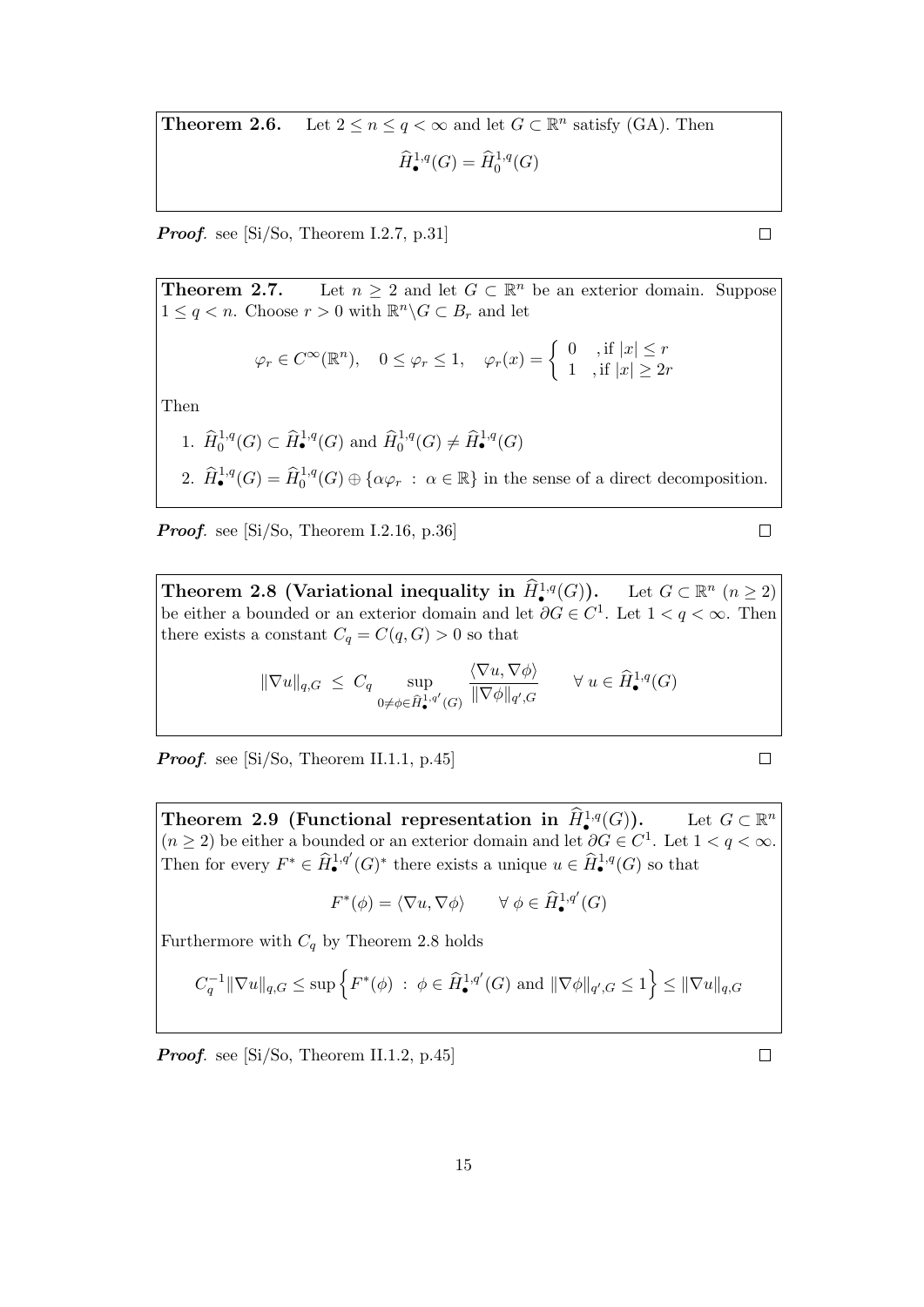# 3 The space  $\widehat{H}^{2,q}_{\bullet}(G)$

**Definition 3.1.** Let  $n \geq 2$ ,  $1 \leq q < \infty$  and let  $G \subset \mathbb{R}^n$  satisfy (GA). Then  $\widehat{H}^{2,q}_{\bullet}(G) \; := \; \{u: G \to \mathbb{R} \text{ measurable} \mid u, \, \nabla u \in L^q(G \cap B_R) \; \forall \, R > 0,$  $\nabla^2 u \in L^q(G)$  and for each  $\eta \in C_0^{\infty}(\mathbb{R}^n)$  holds  $\eta u \in H_0^{2,q}$  $C^{2,q}_0(G)$ 

**Definition 3.2.** Let  $n \geq 2$ ,  $1 \leq q < \infty$  and let  $G \subset \mathbb{R}^n$  satisfy (GA). Then

$$
\widehat{H}_0^{2,q}(G) := \{ u : G \to \mathbb{R} \mid u, \nabla u \in L^q(G \cap B_R) \,\forall R > 0, \,\nabla^2 u \in L^q(G)
$$
\nand there exists a sequence  $(u_i) \subset C_0^{\infty}(G)$  so that\n
$$
||u - u_i||_{q, G \cap B_R} + ||\nabla u - \nabla u_i||_{q, G \cap B_R} \to 0 \quad \forall R > 0
$$
\nand\n
$$
||\nabla^2 u - \nabla^2 u_i||_{q, G} \to 0 \}
$$

**Theorem 3.3.** Let  $n \geq 2$ ,  $1 \leq q < \infty$  and let  $G \subset \mathbb{R}^n$  satisfy (GA). Then (a)  $H_0^{2,q}$ 

- $\widehat{H}^{2,q}_0(G) \subset \widehat{H}^{2,q}_0(G) \subset \widehat{H}^{2,q}_\bullet(G)$
- (b) For  $u \in \widehat{H}^{2,q}_{\bullet}(G)$  by  $\|\nabla^2 u\|_{q,G}$  a norm is defined on  $\widehat{H}^{2,q}_{\bullet}(G)$ .
- (c) Equipped with  $\|\nabla^2 \cdot \|_{q,G}$ -norm  $\hat{H}^{2,q}_{\bullet}(G)$  is a Banach space being reflexive for  $1 < q < \infty$ . If  $q = 2$  then  $\widehat{H}^{2,2}_\bullet(G)$  is a Hilbert space with inner product  $\langle \nabla^2 u, \nabla^2 v \rangle$  for  $u, v \in \widehat{H}_{\bullet}^{2,2}(G)$ .
- (d)  $\widehat{H}_0^{2,q}(G)$  is a closed subspace of  $\widehat{H}_\bullet^{2,q}(G)$  and  $\widehat{H}_0^{2,q}(G) = \overline{C_0^{\infty}(G)}^{\|\nabla^2\cdot\|_{q,G}}$

Proof. see [MueR, Satz II.1, p.126]

 $\Box$ 

 $\Box$ 

**Theorem 3.4.** Let  $n \geq 2$ ,  $1 \leq q < \infty$  and let  $G \subset \mathbb{R}^n$  satisfy (GA). Then  $\widehat{H}^{2,q}_{\bullet}(G) = \{u : G \to \mathbb{R} \mid u, \, \nabla u \in L^{q}(G \cap B_{R}) \, \forall R > 0, \, \nabla^{2} u \in L^{q}(G) \}$ and there exists a sequence  $(u_i) \subset C_0^{\infty}(G)$  so that  $||u - u_i||_{q, G ∩ B_R} + ||\nabla u - \nabla u_i||_{q, G ∩ B_R} + ||\nabla^2 u - \nabla^2 u_i||_{q, G ∩ B_R} \to 0$ for all  $R > 0$ }

Proof. see [MueR, Lemma II.3, p.129]

**Theorem 3.5.** Let  $n \geq 2$ ,  $1 \leq q < \infty$  and let  $G \subset \mathbb{R}^n$  be open and bounded. Then  $\widehat{H}^{2,q}_{\bullet}(G) = H^{2,q}_{0}$  $\binom{2,q}{0}(G)$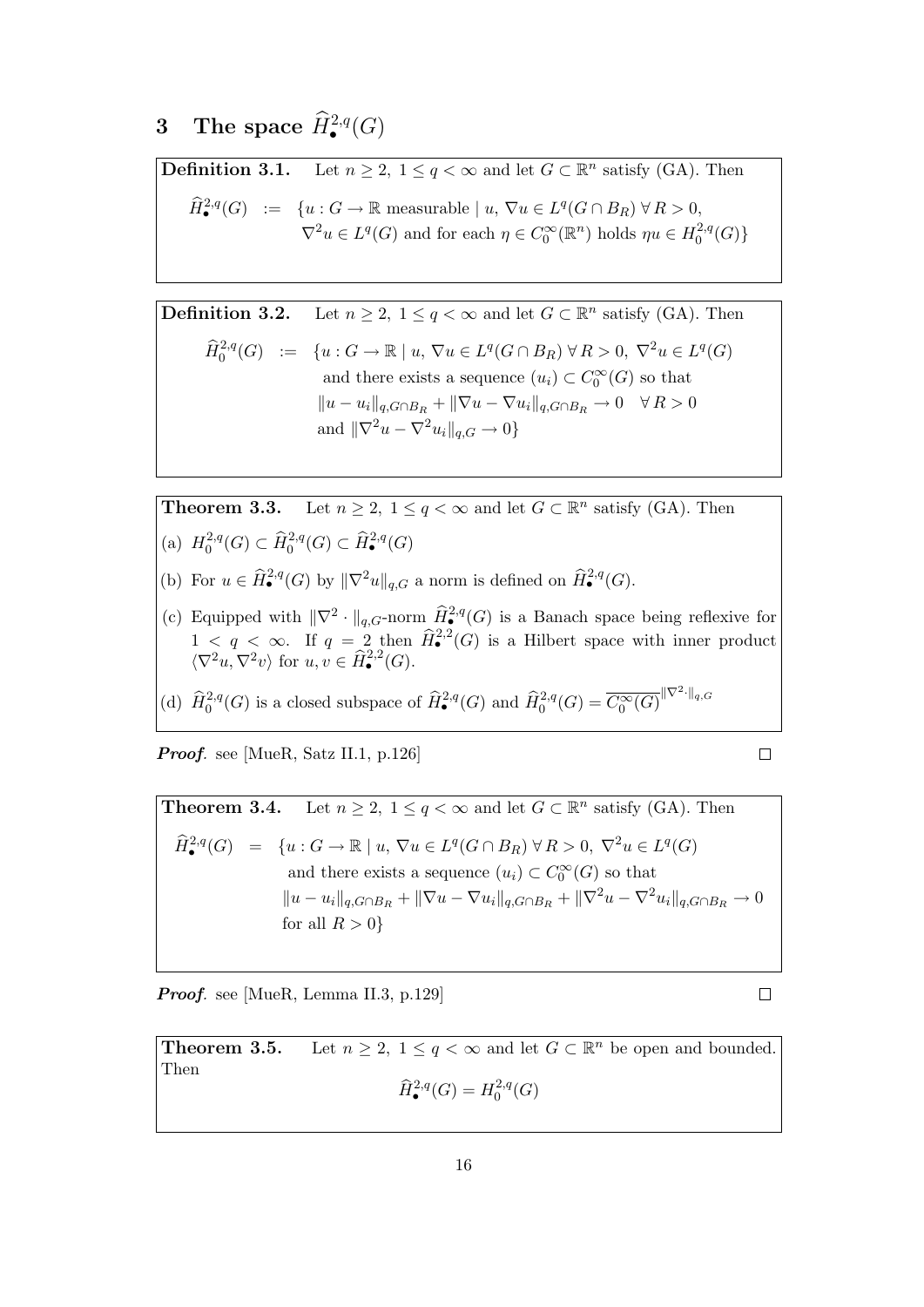**Theorem 3.6.** Let  $2 \le n \le q < \infty$  and let  $G \subset \mathbb{R}^n$  satisfy (GA). Then  $\widehat{H}^{2,q}_{\bullet}(G) = \widehat{H}^{2,q}_{0}(G)$ 

Proof. see [MueR, Satz II.3, p.133]

**Theorem 3.7.** Let  $n \geq 2$  and let  $G \subset \mathbb{R}^n$  be an exterior domain. Suppose  $1 \leq q < n$ . Choose  $r > 0$  with  $\mathbb{R}^n \backslash G \subset B_r$  and let

$$
\varphi_r \in C^{\infty}(\mathbb{R}^n), \quad 0 \le \varphi_r \le 1, \quad \varphi_r(x) = \begin{cases} 0, & \text{if } |x| \le r \\ 1, & \text{if } |x| \ge 2r \end{cases}
$$

Furthermore define  $\psi_{ri}(x) := \varphi_r(x)x_i$  for all  $i = 1, ..., n$ . Then

\n- 1. 
$$
\varphi_r
$$
,  $\psi_{ri} \in \hat{H}^{2,s}_{\bullet}(G)$  for all  $1 < s < \infty$ ,
\n- 2.  $\hat{H}^{2,q}_0(G) \subset \hat{H}^{2,q}_{\bullet}(G)$  and  $\hat{H}^{2,q}_0(G) \neq \hat{H}^{2,q}_{\bullet}(G)$ ,
\n- 3.  $\hat{H}^{2,q}_{\bullet}(G) = \hat{H}^{2,q}_0(G) \oplus \{\alpha \varphi_r : \alpha \in \mathbb{R}\} \oplus \{\sum_{i=1}^n \beta_i \psi_{ri} : \beta_i \in \mathbb{R}\}$  for  $1 < q < \frac{n}{2}$ ,
\n- 4.  $\hat{H}^{2,q}_{\bullet}(G) = \hat{H}^{2,q}_0(G) \oplus \{\sum_{i=1}^n \beta_i \psi_{ri} : \beta_i \in \mathbb{R}\}$  for  $\frac{n}{2} \leq q < n$ .
\n

Proof. see [MueR, Lemma II.8, p.140] and [MueR, Satz II.4, p.144]

$$
\qquad \qquad \Box
$$

Theorem 3.8 (Variational inequality in  $\widehat{H}^{2,q}_{\bullet}(G)$ ). Let  $G \subset \mathbb{R}^n$   $(n \geq 2)$ be either a bounded or an exterior domain and let  $\partial G \in C^2$ . Let  $1 < q < \infty$ . Then there exists a constant  $C_q = C(q, n, G) > 0$  so that

$$
\|\Delta u\|_{q,G} \leq C_q \sup_{0 \neq \phi \in \widehat{H}_{\bullet}^{2,q'}(G)} \frac{\langle \Delta u, \Delta \phi \rangle}{\|\Delta \phi\|_{q',G}} \quad \forall u \in \widehat{H}_{\bullet}^{2,q}(G)
$$

**Proof.** see [MueR, Hauptsatz, p.191]

 $\Box$ 

Theorem 3.9 (Functional representation in  $\hat{H}^{2,q}(G)$ ). Let  $G \subset \mathbb{R}^n$  $(n \geq 2)$  be either a bounded or an exterior domain and let  $\partial G \in C^2$ . Let  $1 < q < \infty$ . Then for every  $F^* \in \widehat{H}_{\bullet}^{2,q'}(G)^*$  there exists a unique  $u \in \widehat{H}_{\bullet}^{2,q}(G)$  so that

$$
F^*(\phi) = \langle \nabla^2 u, \nabla^2 \phi \rangle \qquad \forall \phi \in \widehat{H}^{2,q'}_{\bullet}(G)
$$

Furthermore there exists a constant  $D_q = D(q, G)$  with

$$
D_q^{-1} \|\nabla^2 u\|_{q,G} \le \sup \left\{ F^*(\phi) \ : \ \phi \in \widehat{H}^{\,2,q'}_{\bullet}(G) \text{ and } \|\nabla^2 \phi\|_{q',G} \le 1 \right\} \le \|\nabla^2 u\|_{q,G}
$$

 $\Box$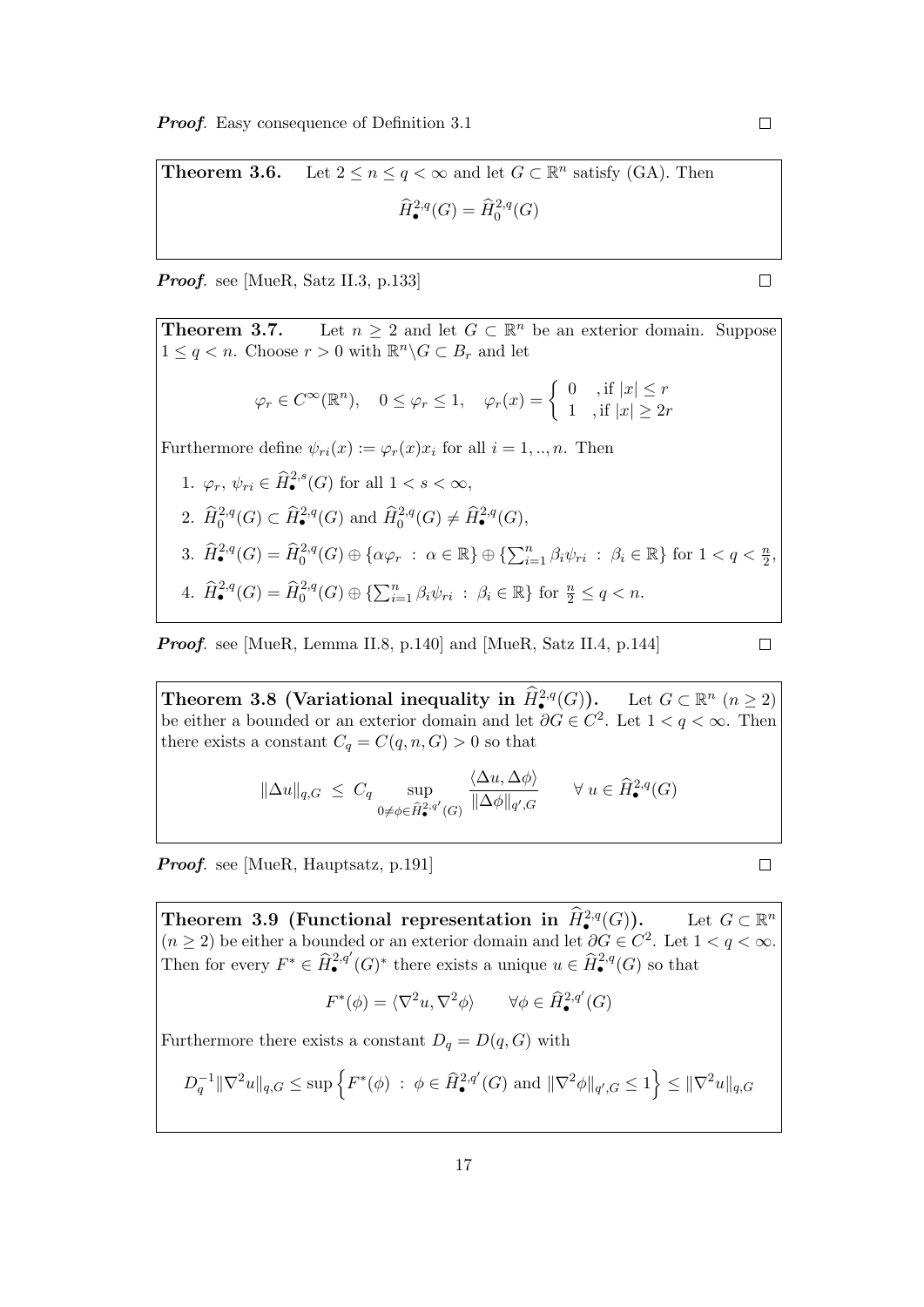Lemma  $3.10$ .  $n(n \geq 2)$  be either a bounded or an exterior domain and let  $1 < q < \infty$ . Then

$$
\left\langle \nabla^2 u, \nabla^2 \phi \right\rangle = \left\langle \Delta u, \Delta \phi \right\rangle \qquad \text{for all } u \in \widehat{H}^{2,q}_{\bullet}(G), \ \phi \in \widehat{H}^{2,q'}_{\bullet}(G)
$$

**Proof.** (a) Consider  $\varphi_r, \psi_{ri}$  from Theorem 3.7. It holds

$$
\partial_j \varphi_r(x) = \partial_k \partial_j \varphi_r(x) = 0
$$
 for  $|x| \le r$  and for  $|x| \ge 2r$ 

Furthermore

$$
\partial_j \psi_{ri}(x) = \partial_j \varphi_r(x) x_i + \varphi_r(x) \delta_{ij}
$$

$$
\partial_k \partial_j \psi_{ri}(x) = \partial_k \partial_j \varphi_r(x) x_i + \partial_j \varphi_r(x) \delta_{ik} + \partial_k \varphi_r(x) \delta_{ij}
$$

Therefore

$$
\partial_j \partial_k \psi_{ri}, \ \partial_j \partial_k \varphi_r \in C_0^{\infty}(A_{\frac{r}{2},3r})
$$

(b) Suppose  $G \subset \mathbb{R}^n$  is an exterior domain,  $\mathbb{R}^n \backslash G \subset B_{\frac{r}{2}}$ . By Theorem 3.6 and 3.7 for  $u \in \widehat{H}^{2,q}_{\bullet}(G)$  there are  $v \in \widehat{H}^{2,q}_0(G)$  and  $f \in C^{\infty}(\mathbb{R}^n)$  such that

$$
\partial_i \partial_j f \in C_0^{\infty}(A_{\frac{r}{2},3r}) \subset C_0^{\infty}(G)
$$
 and  $u = v + f$ 

There is by Definition 3.2 a sequence  $(v_k) \subset C_0^{\infty}(G)$  with  $\|\nabla^2(v_k - v)\|_{q;G} \to 0$ . Let  $\phi \in \hat{H}^{2,q'}_{\bullet}(G)$ . Then

$$
\langle \nabla^2 u, \nabla^2 \phi \rangle_G = \sum_{i,j=1}^n \int_G \partial_i \partial_j v \, \partial_i \partial_j \phi \, dx + \sum_{i,j=1}^n \int_G \underbrace{\partial_i \partial_j f}_{\in C_0^{\infty}(G)} \partial_i \partial_j \phi \, dx
$$
  
\n
$$
= \lim_{k \to \infty} \sum_{i,j=1}^n \int_G \partial_i \partial_j v_k \, \partial_i \partial_j \phi \, dx - \sum_{i,j=1}^n \int_G \partial_j (\underbrace{\partial_i \partial_i f}_{\in C_0^{\infty}(G)}) \partial_j \phi \, dx
$$
  
\n
$$
= \lim_{k \to \infty} \sum_{i,j=1}^n \int_G \partial_i \partial_i v_k \, \partial_j \partial_j \phi \, dx + \sum_{i,j=1}^n \int_G \partial_i \partial_i f \, \partial_j \partial_j \phi \, dx
$$
  
\n
$$
= \langle \Delta v, \Delta \phi \rangle_G + \langle \Delta f, \Delta \phi \rangle_G = \langle \Delta u, \Delta \phi \rangle_G
$$

(c) Suppose  $G \subset \mathbb{R}^n$  is a bounded domain. Then  $\widehat{H}^{2,q}_\bullet(G) = H^{2,q}_0$  $b_0^{2,q}(G)$  and the assertion follows as in (b) with  $f = 0$ .  $\Box$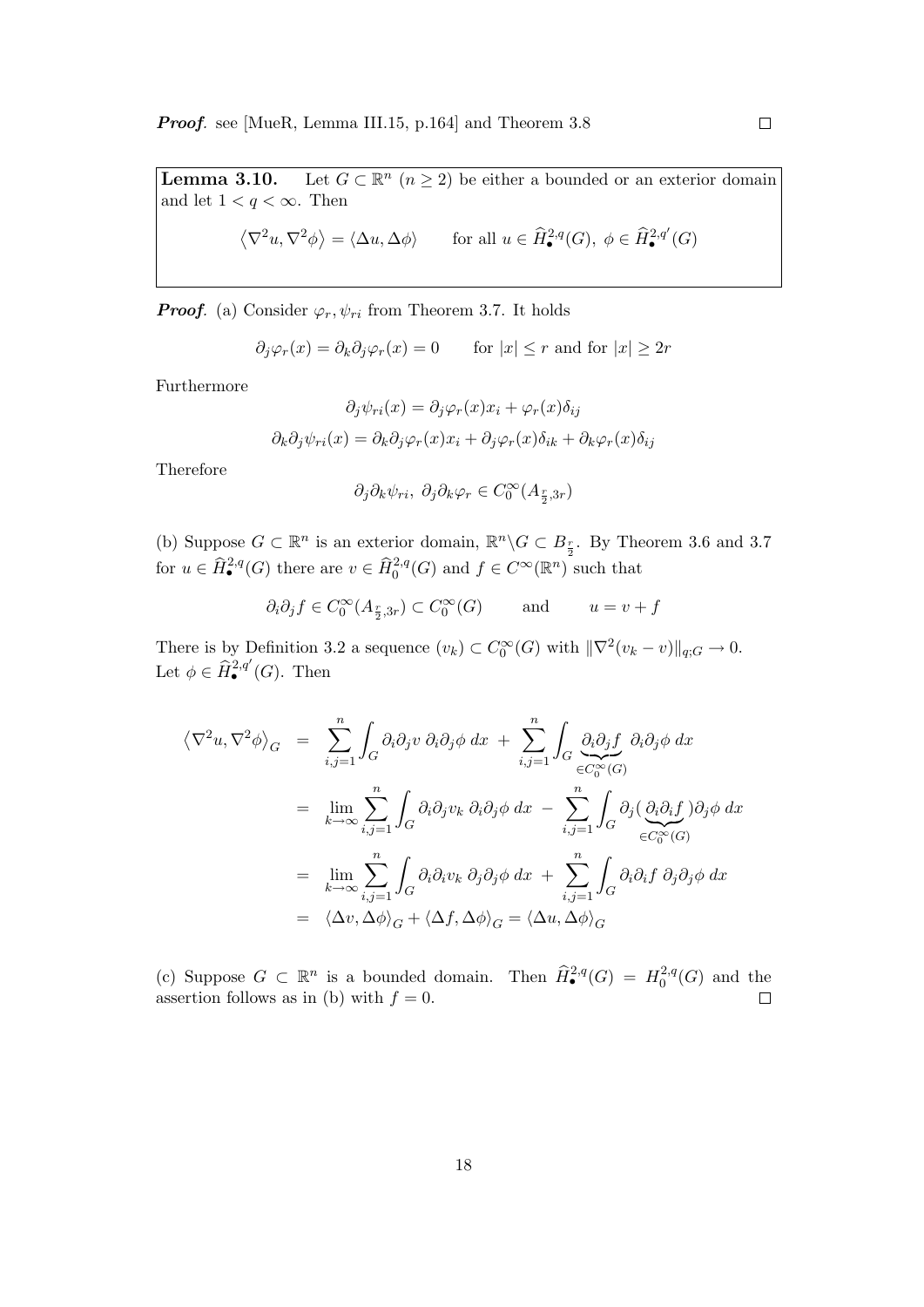Theorem 3.11 (Functional representation in  $\hat{H}^{2,q}(G)$ ). Let  $G \subset \mathbb{R}^n$  $(n \geq 2)$  be either a bounded or an exterior domain and let  $\partial G \in C^2$ . Let  $1 < q < \infty$ . Then for every  $F^* \in \widehat{H}_{\bullet}^{2,q'}(G)^*$  there exists a unique  $u \in \widehat{H}_{\bullet}^{2,q}(G)$  so that

$$
F^*(\phi) = \langle \Delta u, \Delta \phi \rangle \qquad \forall \phi \in \widehat{H}^{2,q'}_{\bullet}(G)
$$

Furthermore there exists a constant  $K_q = K(n, q, G)$  with

$$
K_q^{-1} \|\Delta u\|_{q,G} \leq \sup \{ F^*(\phi) : \phi \in \widehat{H}_{\bullet}^{2,q'}(G) \text{ and } \|\Delta \phi\|_{q',G} \leq 1 \} \leq \|\Delta u\|_{q,G}
$$

**Proof.** Let  $F^* \in \hat{H}_{\bullet}^{2,q'}(G)^*$  be given. By Theorem 3.9 there exists a unique  $u \in \hat{H}_{\bullet}^{2,q}(\mathbb{C})$  $\widehat{H}_{\bullet}^{2,q}(G)$  and a constant  $D_q = D(q, G) > 0$  with

$$
F^*(\phi) = \langle \nabla^2 u, \nabla^2 \phi \rangle \qquad \forall \phi \in \widehat{H}^{2,q'}_{\bullet}(G)
$$

 $D_q^{-1} \|\nabla^2 u\|_{q,G} \leq \sup \Big\{ F^*(\phi) \; : \; \phi \in \widehat{H}^{2,q'}_{\bullet}(G) \text{ and } \|\nabla^2 \phi\|_{q',G} \leq 1 \Big\} \leq \|\nabla^2 u\|_{q,G}$ 

By Lemma 3.10 it holds

$$
F^*(\phi) = \langle \Delta u, \Delta \phi \rangle \qquad \forall \phi \in \widehat{H}^{2,q'}_{\bullet}(G)
$$

and

$$
D_q^{-1} \|\Delta u\|_{q,G} \leq K_n D_q^{-1} \|\nabla^2 u\|_{q,G}
$$
  
\n
$$
\leq K_n \sup \left\{ F^*(\phi) : \phi \in \widehat{H}_{\bullet}^{2,q'}(G) \text{ and } \|\nabla^2 \phi\|_{q',G} \leq 1 \right\}
$$
  
\n
$$
= K_n \sup_{0 \neq \phi \in \widehat{H}_{\bullet}^{2,q'}(G)} \frac{F^*(\phi)}{\|\nabla^2 \phi\|_{q',G}}
$$
  
\n
$$
\leq K_n^2 \sup_{0 \neq \phi \in \widehat{H}_{\bullet}^{2,q'}(G)} \frac{F^*(\phi)}{\|\Delta \phi\|_{q',G}}
$$
  
\n
$$
= \sup \left\{ F^*(\phi) : \phi \in \widehat{H}_{\bullet}^{2,q'}(G) \text{ and } \|\Delta \phi\|_{q',G} \leq 1 \right\}
$$

**Remark** By Theorem 3.9 and Lemma 3.10 we derive, that  $\|\nabla^2 \cdot\|_{q;G}$  and  $\|\Delta \cdot\|_{q;G}$ are equivalent norms on  $\widehat{H}^{2,q}_{\bullet}(G)$ .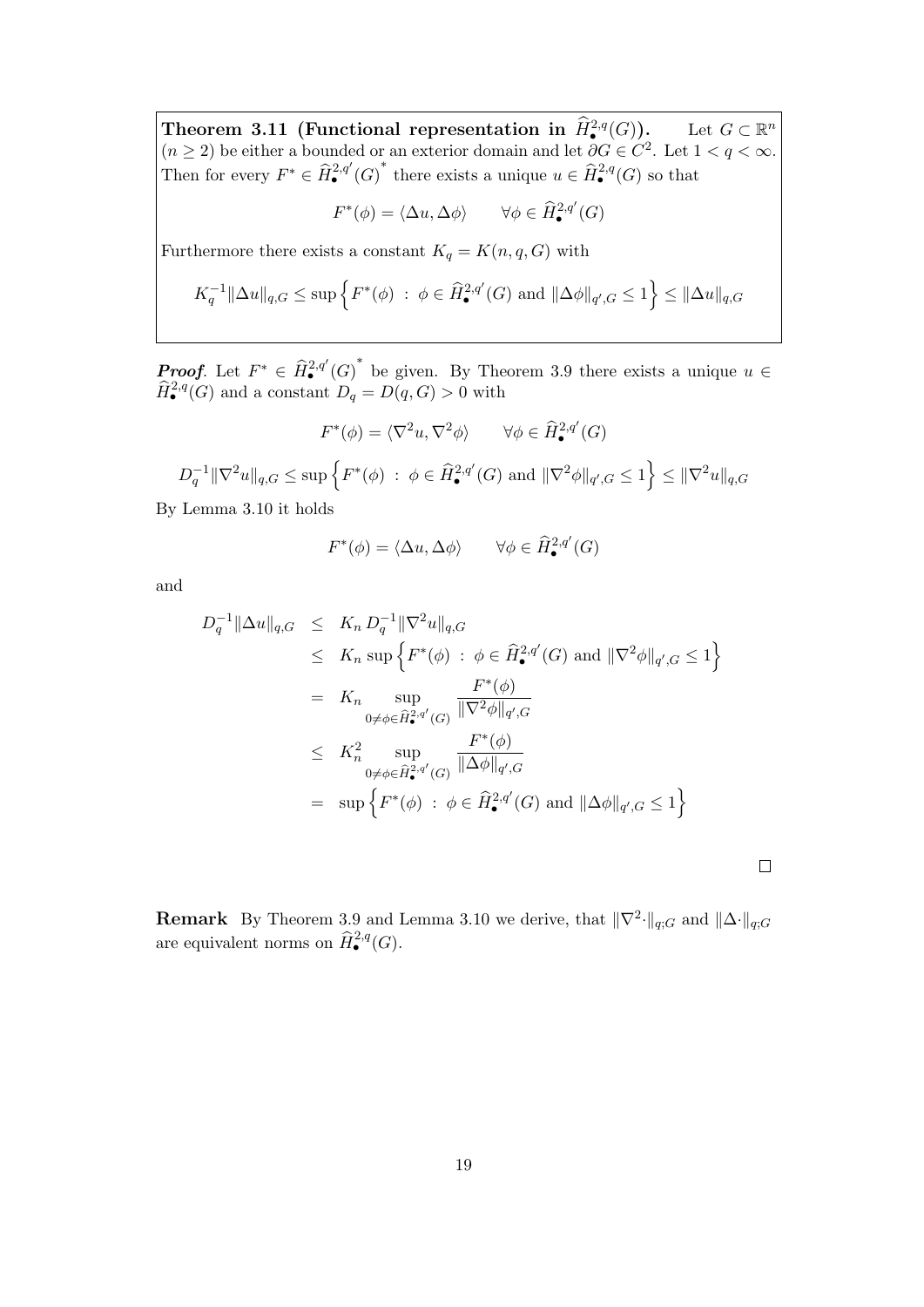## 4 The spaces  $A^q(G)$  and  $B^q(G)$

Definition 4.1. Let  $G \subset \mathbb{R}^n$  be either a bounded or an exterior domain with  $\partial G \in C^2$ . Let  $1 < q < \infty$ . Then

$$
A^q(G) := \{ \Delta u : u \in \widehat{H}^{2,q}_{\bullet}(G) \}
$$
  

$$
B^q(G) := \{ h \in L^q(G) : \langle h, \Delta \phi \rangle_G = 0 \quad \forall \phi \in \widehat{H}^{2,q'}_{\bullet}(G) \}
$$

Theorem  $4.2$ . Let  $G \subset \mathbb{R}^n$  be either a bounded or an exterior domain with  $\partial G \in C^2$ . Let  $1 < q < \infty$ . Then

$$
L^q(G) = A^q(G) \oplus B^q(G)
$$

in the sense of a direct decomposition

Proof. see [MueR, Satz IV.2.1, p.201]

**Remark** By Weyl's Lemma for  $h \in B<sup>q</sup>(G)$  holds (for a representative)  $\Delta h = 0$ . For bounded domains even holds

$$
B^q(G) = \{ h \in L^q(G) : \Delta h = 0 \}
$$

For exterior domains on the other hand there are harmonic  $L<sup>q</sup>$ -functions, which are not in  $B<sup>q</sup>(G)$  (see [MueR] or Lemma 4.4).

**Lemma 4.3.** Let  $G \subset \mathbb{R}^n$  be either a bounded or an exterior domain with  $\partial G \in C^2$ . Let  $1 < q < \infty$  and  $h \in B^q(G) \cap H^{1,q}(G)$ . Then  $\langle \nabla h, \nabla \phi \rangle_G = 0$ for each  $\phi \in \widehat{H}_{\bullet}^{1,q'}(G)$ 

**Proof.** (a) For  $\phi \in \widehat{H}^{1,q'}_0(G)$  there is a sequence  $(\phi_k) \subset C_0^{\infty}(G)$  such that

$$
\|\nabla \phi_k - \nabla \phi\|_{q';G} \to 0
$$

Then

$$
\langle \nabla h, \nabla \phi \rangle_G = \lim_{k \to \infty} \langle \nabla h, \nabla \phi_k \rangle_G = -\lim_{k \to \infty} \langle h, \Delta \phi_k \rangle_G = 0
$$

(b) For  $\phi = \varphi_r$  by Theorem 2.7 holds  $\nabla \varphi_r \in C_0^{\infty}(G)^n$  and  $\varphi_r \in \widehat{H}_{\bullet}^{2,q'}(G)$ . Then

$$
\langle \nabla h, \nabla \varphi_r \rangle_G = -\langle h, \Delta \varphi_r \rangle_G = 0
$$

(c) By Theorem 2.5 - 2.7 the assertion follows.

 $\Box$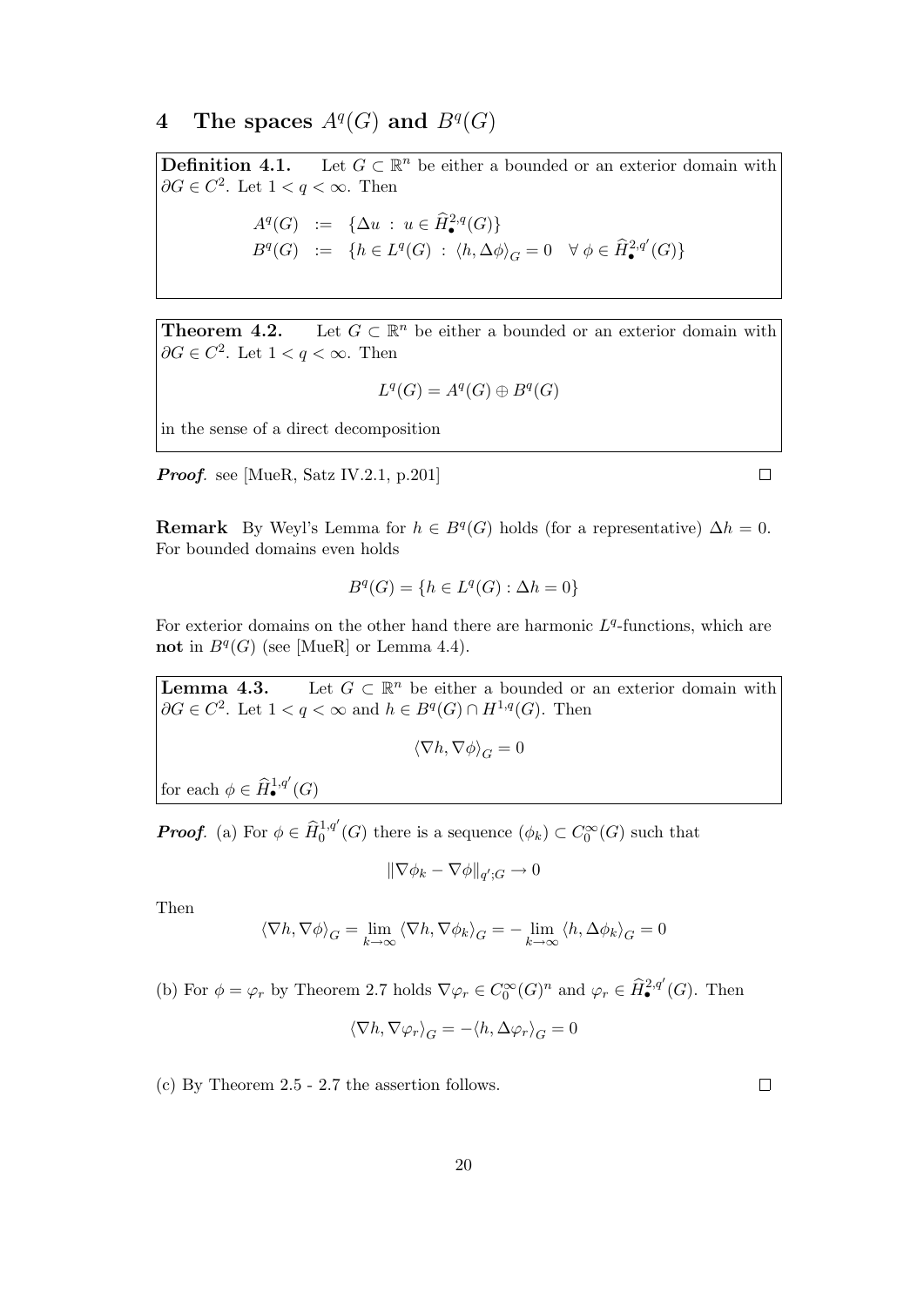**Lemma 4.4.** Let  $G \subset \mathbb{R}^n$  be an exterior domain with  $\partial G \in C^2$ . Let  $\varphi_r$ ,  $\psi_{ri}$  as in Theorem 3.7. Let

$$
S(z) := \begin{cases} \frac{1}{(n-2)\omega_n} |z|^{2-n} , & z \neq 0, n \geq 3 \\ -\frac{1}{2\pi} \ln |z| , & z \neq 0, n = 2 \\ 0 , & z = 0, n \geq 2 \end{cases}
$$

Then for all  $i,j=1,\ldots,n$  holds

$$
\langle \partial_j S, \Delta \psi_{ri} \rangle_G = -\delta_{ij}
$$

**Proof.** For  $z \neq 0$  holds

$$
\partial_j S(z) = -\frac{1}{\omega_n} \frac{z_j}{|z|^n}
$$

Then

$$
\langle \partial_j S, \Delta \psi_{ri} \rangle_G = \langle \partial_j S, \Delta (x_i \varphi_r) \rangle_G
$$
  
\n
$$
= -\langle S, \Delta [\delta_{ij} \varphi_r + x_i (\partial_j \varphi_r)] \rangle_G
$$
  
\n
$$
\overline{\partial_m \varphi_r \in C_0^{\infty}(G)} \quad \delta_{ij} \langle \nabla S, \nabla \varphi_r \rangle_G - \langle \Delta S, x_i (\partial_j \varphi_r) \rangle_G
$$
  
\n
$$
\overline{\Delta S} = 0 \qquad \delta_{ij} \langle \nabla S, \nabla \varphi_r \rangle_{G \cap B_{2r}}
$$
  
\n
$$
= -\delta_{ij} \langle \Delta S, \varphi_r \rangle_{G \cap B_{2r}}
$$
  
\n
$$
+ \delta_{ij} \int_{\partial B_{2r}} \sum_{l=1}^n (\partial_l S)(z) \underbrace{\varphi_r(z)}_{=1} \frac{z_l}{|z|} d\omega_z
$$
  
\n
$$
= -\delta_{ij} \frac{1}{\omega_n} \int_{\partial B_{2r}} \sum_{l=1}^n \frac{z_l}{|z|^n} \frac{z_l}{|z|} d\omega_z = -\delta_{ij}
$$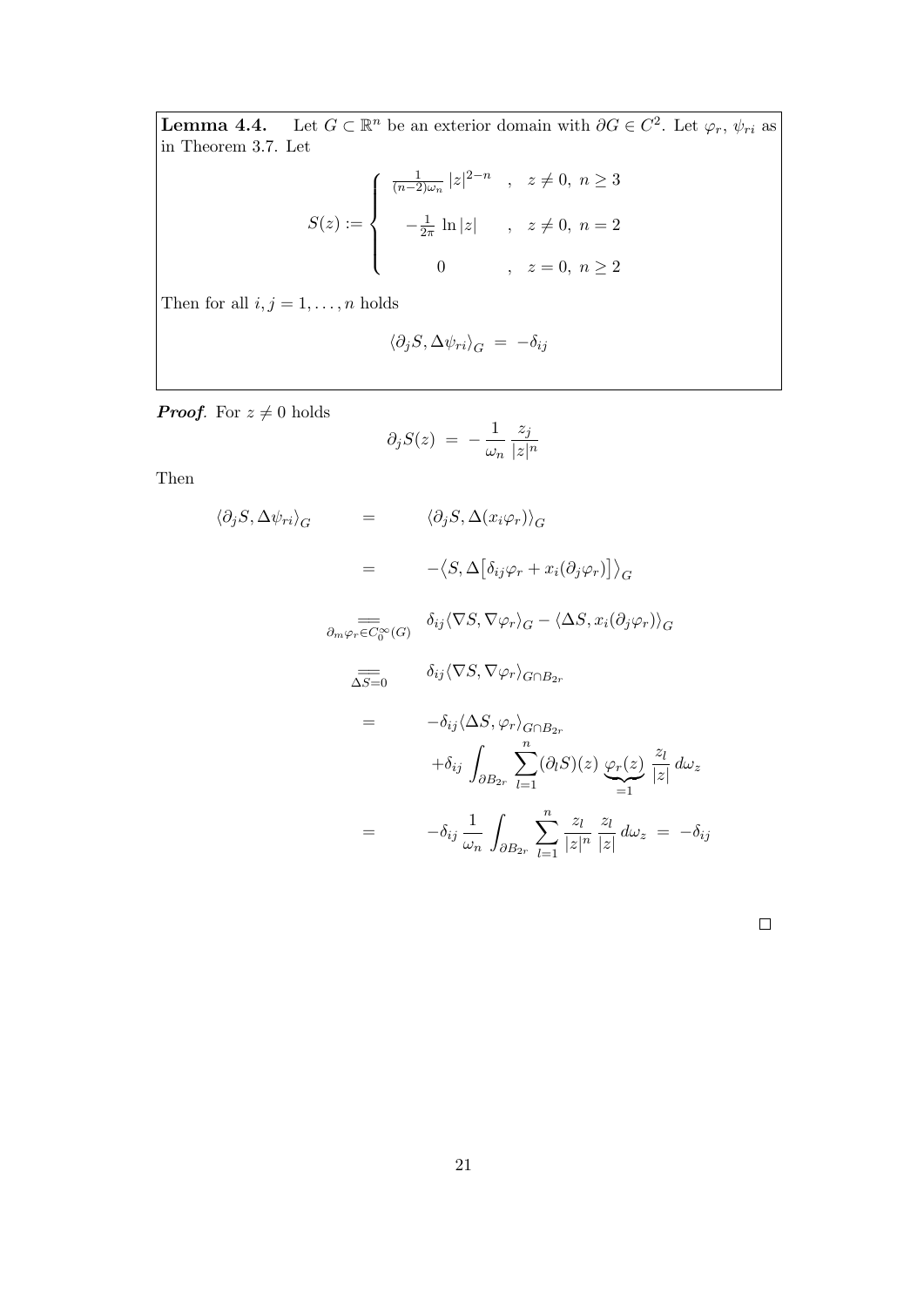## 5 Theorems about differentiable functions

**Lemma 5.1.** Let 
$$
n \ge 2
$$
,  $R > 0$ ,  $h > 0$  and  
\n
$$
Z_{R,h}^+ := \{x = (x', x_n) \in \mathbb{R}^n : |x'| < R, 0 < x_n < h\}
$$
\n
$$
Z_{R,h}^- := \{x = (x', x_n) \in \mathbb{R}^n : |x'| < R, -h < x_n < 0\}
$$
\n
$$
Z_{R,h}^- := \{x = (x', x_n) \in \mathbb{R}^n : |x'| < R, |x_n| < h\}
$$
\n
$$
E_R^- := \{x = (x', x_n) \in \mathbb{R}^n : |x'| < R, x_n = 0\}
$$

Suppose

$$
f \in C^0(\overline{Z_{R,h}^+}) \cap \overline{C}^1(Z_{R,h}^+)
$$

Let

$$
F(x) := \begin{cases} f(x', x_n) & , & \text{if } 0 \le x_n < h \\ -3f(x', -x_n) + 4f(x', -\frac{x_n}{2}) & , & \text{if } -h < x_n < 0 \end{cases}
$$

Then

$$
F \in C^1(Z_{R,h}), \quad F|_{Z_{R,h}^+} = f
$$

**Proof.** (a) There are  $f_i \in C^0(\overline{Z_{R,h}^+})$ ,  $i = 1...n$  with  $f_i|_{Z_{R,h}^+} = \partial_i f_i$ 

(b) For  $i = 1 ... n - 1$  and  $|x'| < R$  let  $(h_k) \subset \mathbb{R}$  with  $0 < |h_k| < R - |x'|$ ,  $h_k \to 0$ . Let  $0 < x_n < h$ . Then  $(x' + h_k e_i, x_n) \in Z_{R,h}^+$  and

$$
f(x' + h_k e_i, x_n) - f(x', x_n) = \int_0^{h_k} (\partial_i f)(x' + t e_i, x_n) dt
$$

For  $x_n \to 0$  we get

$$
f(x' + h_k e_i, 0) - f(x', 0)
$$
  
= 
$$
\int_0^{h_k} f_i(x' + t e_i, 0) dt
$$
  
mean value theorem  

$$
f_i(x' + \zeta_k e_i, 0) h_k
$$

with  $\zeta_k$  between  $0$  and  $h_k$  (this implies  $|\zeta_k|\to 0$  ) Therefore

$$
\lim_{h \to 0} \frac{f(x' + he_i, 0) - f(x', 0)}{h} = f_i(x', 0)
$$

(c) For  $i = n$  and  $|x'| < R$ ,  $0 < x_n < \frac{h}{2}$  $\frac{h}{2}$  let  $(h_k) \subset \mathbb{R}$  with  $0 < h_k < \frac{h}{2}$  $\frac{h}{2}, h_k \to 0.$ Then

$$
f(x', x_n + h_k) - f(x', x_n) = \int_0^{h_k} (\partial_n f)(x', x_n + t) dt
$$

For  $x_n \to 0$  we get

$$
f(x', h_k) - f(x', 0) = \int_0^{h_k} f_n(x', t) dt = f_n(x', \zeta_k) h_k
$$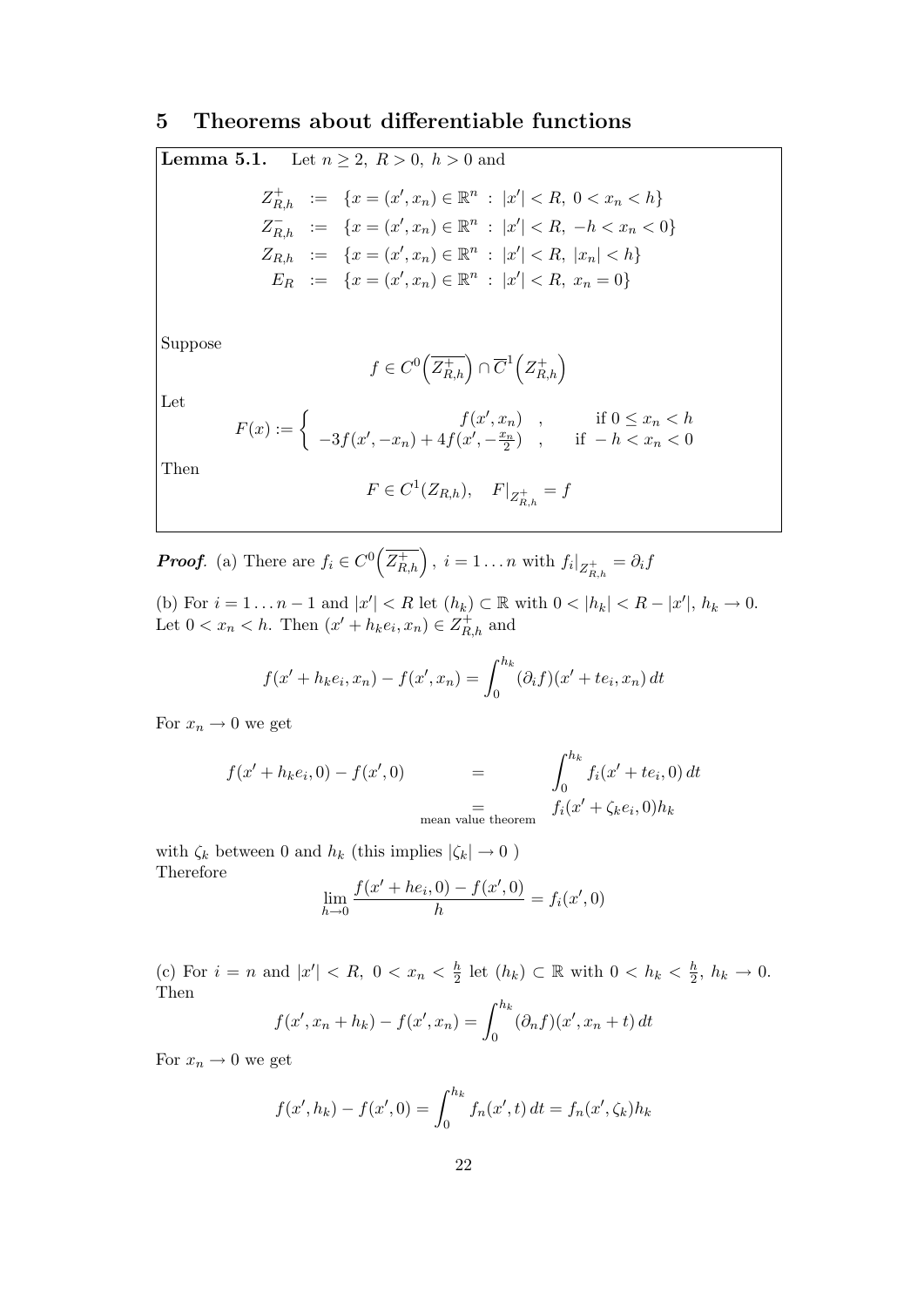with  $0 < \zeta_k < h_k$ . Therefore

$$
\lim_{\substack{h \to 0 \\ h > 0}} \frac{f(x', h) - f(x', 0)}{h} = f_n(x', 0)
$$

(d) Obviously

$$
F|_{Z_{R,h}^+} \in C^1(Z_{R,h}^+) \qquad F|_{Z_{R,h}^-} \in C^1(Z_{R,h}^-)
$$

(e) Let  $i = 1 \dots n - 1$  and  $|x'| < R$ . Then

$$
\lim_{h \to 0} \frac{F(x' + he_i, 0) - F(x', 0)}{h} = \lim_{h \to 0} \frac{f(x' + he_i, 0) - f(x', 0)}{h} = f_i(x', 0)
$$

(f) Let  $|x'| < R$ . Then

$$
\lim_{\substack{h \to 0 \\ h>0}} \frac{F(x', h) - F(x', 0)}{h} = \lim_{\substack{h \to 0 \\ h>0}} \frac{f(x', h) - f(x', 0)}{h} = f_n(x', 0)
$$

Furthermore

$$
\lim_{h \to 0} \frac{F(x', h) - F(x', 0)}{h} = \lim_{h \to 0} \frac{-3f(x', -h) + 4f(x', -\frac{h}{2}) - f(x', 0)}{h}
$$
\n
$$
= \lim_{h \to 0} \frac{-3f(x', -h) + 3f(x', 0)}{h} + \frac{4f(x', -\frac{h}{2}) - 4f(x', 0)}{h}
$$
\n
$$
= \lim_{h \to 0} \frac{3f(x', h') - 3f(x', 0)}{h'} - \frac{2f(x', h') - 2f(x', 0)}{h'}
$$
\n
$$
= f_n(x', 0)
$$
\n
$$
= f_n(x', 0)
$$

(g) So for  $i = 1, \ldots, n-1$  holds

$$
\partial_i F(x) = \begin{cases}\nf_i(x', x_n) & , x_n \ge 0 \\
-3f_i(x', x_n) + 4f_i(x', -\frac{x_n}{2}) & , x_n < 0\n\end{cases}
$$

and

$$
\partial_n F(x) = \begin{cases}\nf_n(x', x_n) & , x_n \ge 0 \\
3f_n(x', x_n) - 2f_n(x', -\frac{x_n}{2}) & , x_n < 0\n\end{cases}
$$

That is

$$
\nabla F \in C^0 \left( Z_{R,h} \right)^n
$$

 $\Box$ 

**Theorem 5.2.** Let  $G \subset \mathbb{R}^n$  be open and bounded with  $\partial G \in C^1$ . Then  $f \in \overline{C}^1(G)$  if and only if there exists  $\tilde{f} \in C_0^1(\mathbb{R}^n)$  such that  $\tilde{f}|_G = f$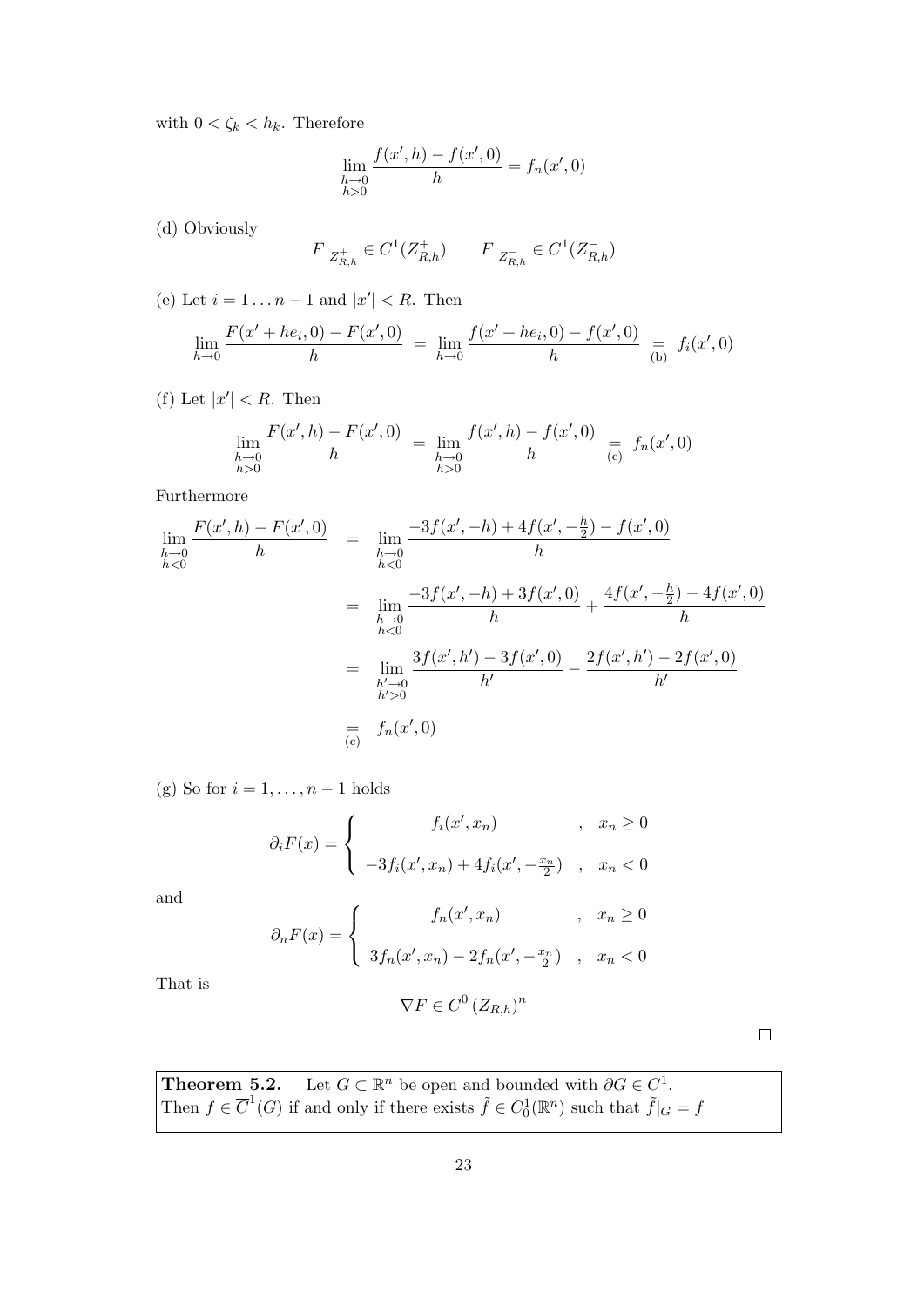**Proof.** Let  $f \in \overline{C}^1(G)$  (the inversion is trivial). We denote again by  $f \in C^0(\overline{G})$  the continuation of f. There are  $f_i \in C^0(\overline{G})$  with  $f_i|_G = \partial_i f$ 

(a) For  $x_0 \in \partial G$  there exists an open  $V_{x_0} \subset \mathbb{R}^n$  with  $x_0 \in V_{x_0}$ . Further there is  $R > 0$  and a diffeomorphism  $\phi_{x_0} : V_{x_0} \to Z_{R,R}$  such that holds:  $\phi_{x_0}(V_{x_0} \cap \partial G) = E_R$ and  $\phi_{x_0}(V_{x_0} \cap G) = Z_{R,R}^+$ . Let  $\widetilde{V}_{x_0} := \phi_{x_0}^{-1}(Z_{\frac{R}{2},\frac{R}{4}})$ 

(b) With  $\widetilde{V}_x$  by (a)  $(x \in \partial G)$  holds:

$$
\partial G \subset \bigcup_{x \in \partial G} \widetilde{V}_x
$$

Because of the compactness of ∂G there are  $x_1, \ldots, x_N \in \partial G$  such that with  $V_i := V_{x_i}$ holds

$$
\partial G \subset \bigcup_{i=1}^N \widetilde{V}_i
$$

Let  $\tilde{V}_0 := G$ . Then

$$
\overline{G} \subset \bigcup_{i=0}^N \widetilde{V}_i
$$

Choose  $\varphi_i \in C_0^{\infty}(\widetilde{V}_i)$  for  $i = 0, 1, ..., N$  such that

$$
\sum_{i=0}^{N} \varphi_i(x) = 1 \quad \text{for all } x \in \overline{G}
$$

Define

$$
g_i := \varphi_i f
$$

Then

$$
g_0\in C_0^1(\mathbb{R}^n)
$$

and for  $i, j = 1, \ldots, N$  holds

$$
\partial_j g_i \;=\; (\partial_j \varphi_i) f + \varphi_i (\partial_j f) \;=\; g_j^{(i)}|_G
$$

with  $g_i^{(i)}$  $j^{(i)}_j := (\partial_j \varphi_i) f + \varphi_i f_j \ \in C^0(\overline{G})$ 

Define for  $i = 1, \ldots, N$ 

$$
h_i(x) := g_i\left(\phi_i^{-1}(x)\right) \qquad \text{for all } x \in Z_{R_i,R_i}^+ \cup E_{R_i} = \phi_i(V_i \cap \overline{G})
$$

Then

$$
h_i\in C^0\left(\overline{Z^+_{\frac{R_i}{2},\frac{R_i}{4}}}\right)
$$

and

$$
\partial_j h_i \Big|_{Z^+_{\frac{R_i}{2},\frac{R_i}{4}}} = \sum_{k=1}^n \left[ g_k^{(i)}\left(\phi_i^{-1}\right) \right] \left[ \partial_j \left(\phi_i^{-1}\right)_k \right] \Big|_{Z^+_{\frac{R_i}{2},\frac{R_i}{4}}}
$$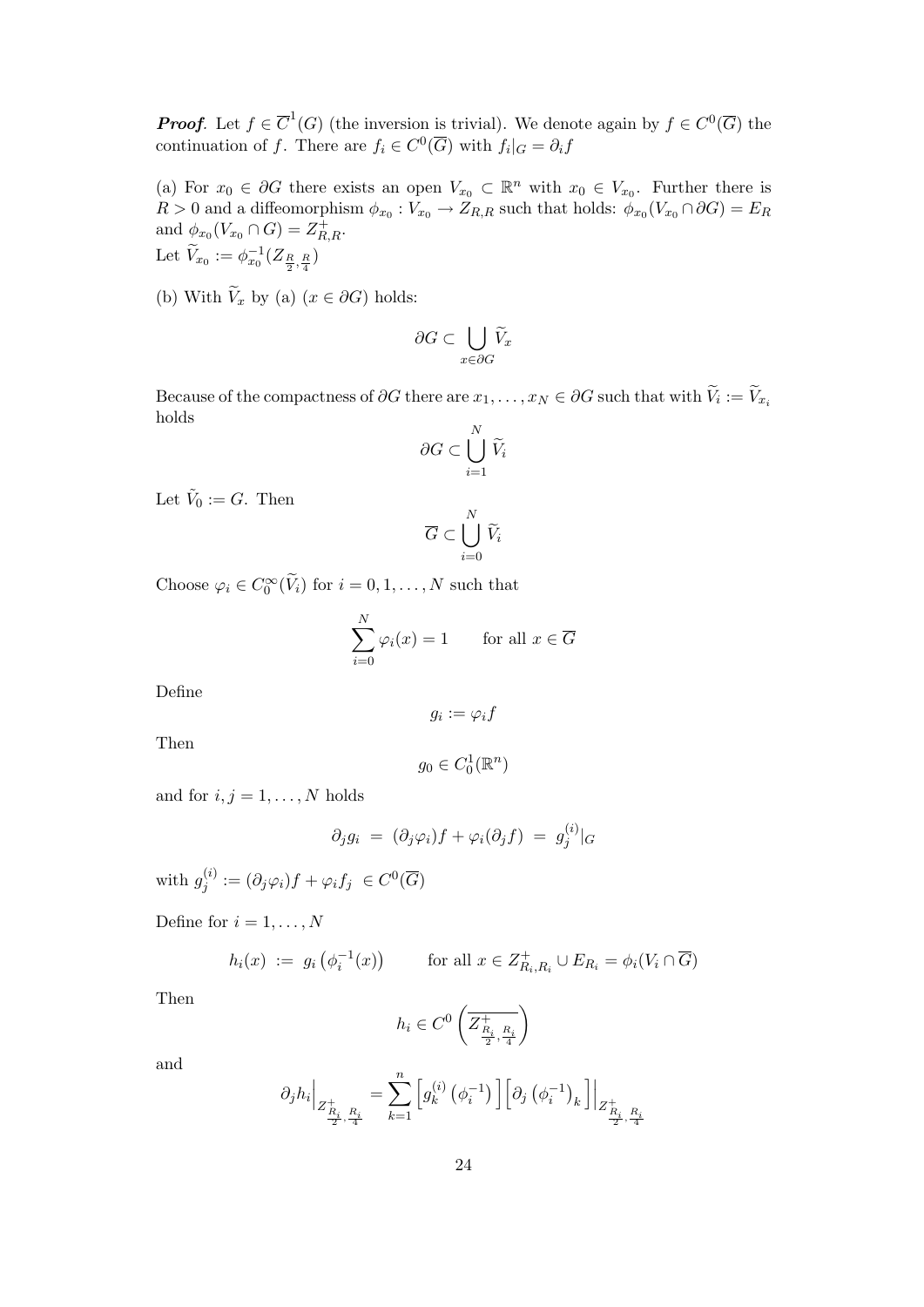By Lemma 5.1 there is a

$$
\tilde{h}_i \in C^1(Z_{\frac{R_i}{2}, \frac{R_i}{4}}) \qquad \text{such that} \qquad \tilde{h}_i \Big|_{Z_{\frac{R_i}{2}, \frac{R_i}{4}}^+} = h_i
$$

By the Definition of the continuation in Lemma 5.1 we see

$$
\tilde{h}_i\in C_0^1(Z_{R_i,R_i})
$$

Let

$$
\tilde{f}_i(y) := \tilde{h}_i(\phi_i(y)) \qquad \text{for all } y \in V_i = \phi_i^{-1}(Z_{R_i, R_i})
$$

Then

$$
\tilde{f}_i \in C_0^1(V_i)
$$
 and  $\tilde{f}_i \Big|_{G \cap V_i} = g_i$ 

At least

$$
\tilde{f} := g_0 + \sum_{i=1}^{N} \tilde{f}_i \in C_0^1(\mathbb{R}^n), \qquad \tilde{f}\Big|_G = f
$$

 $\Box$ 

**Lemma 5.3.** Let  $f \in C^1(\mathbb{R})$  with  $f(0) = 0$  and  $|f'(t)| \leq L$  for all  $t \in \mathbb{R}$ . Further let  $G \subset \mathbb{R}^n$  be open and  $1 < q < \infty$ . Then for  $u \in H^{1,q}(G)$  holds

$$
f(u) \in H^{1,q}(G) \qquad \nabla f(u) = f'(u)\nabla u
$$

Proof. see [SiDGL, Satz 6.14]

Lemma  $5.4$ . Let  $G \subset \mathbb{R}^n$  be open and bounded. Let  $u \in H^{1,q}(G)$  (strictly: let u be a representative) and

$$
Z(u) := \{ x \in G \, : \, u(x) = 0 \}
$$

Then

 $\partial_i u(x) = 0$  for almost all  $x \in Z(u)$  and for all  $i = 1, ..., n$ 

Proof. see [SiDGL, Satz 6.15]

**Theorem 5.5.** Let  $1 \leq q < \infty$  and let  $G \subset \mathbb{R}^n$  be open and bounded. Suppose  $u \in C^0(\overline{G}) \cap H^{1,q}(G)$  and  $u|_{\partial G} = 0$ . Then  $u \in H_0^{1,q}$  $_{0}^{1,q}(G)$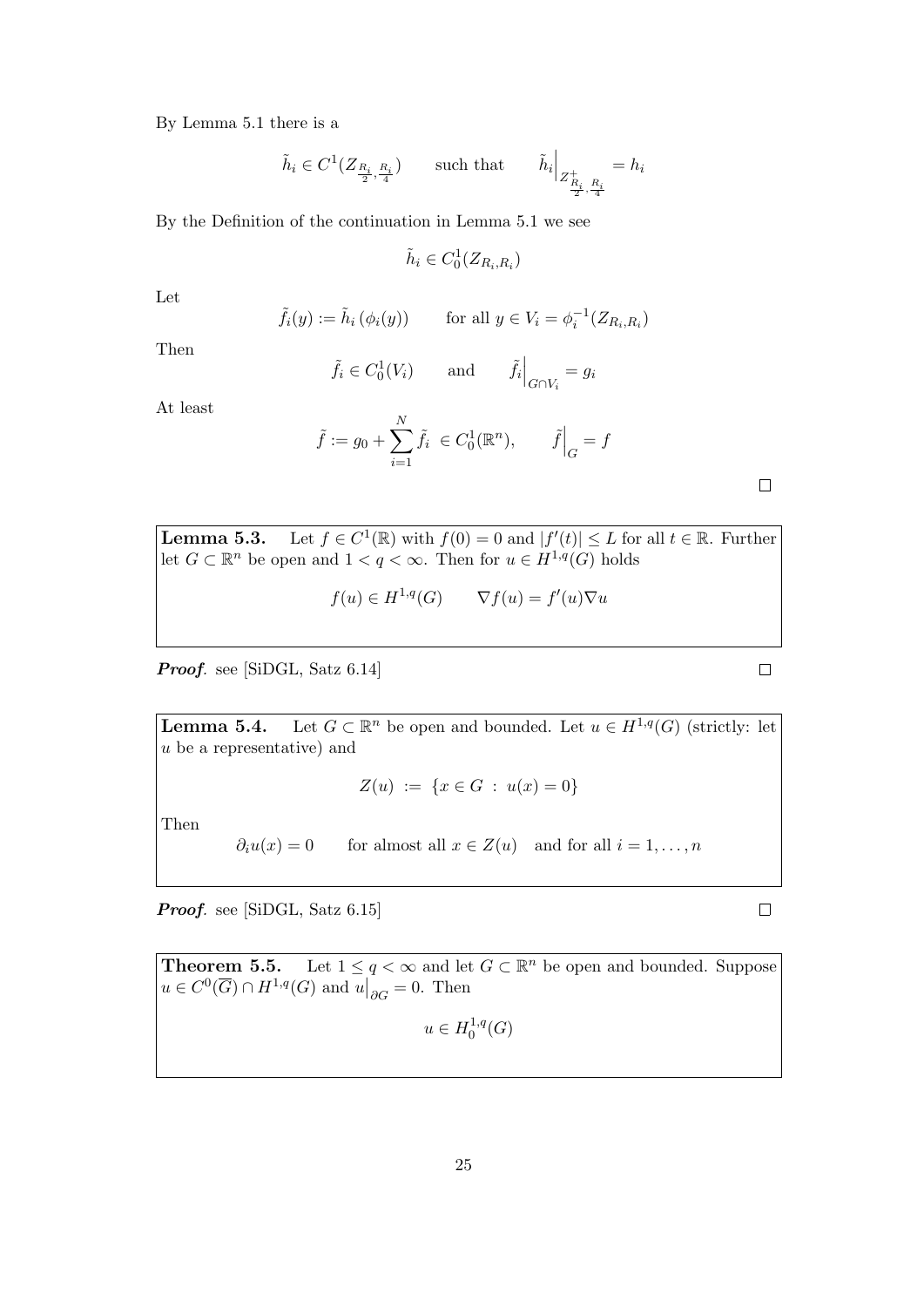Proof. (a) Choose

$$
\varphi \in C^{\infty}(\mathbb{R}), \quad 0 \le \varphi \le 1, \quad \varphi(t) = \varphi(-t), \quad \varphi(t) = \begin{cases} 0 & \text{, if } |t| \le 1 \\ 1 & \text{, if } |t| \ge 2 \end{cases}
$$

For  $k\in\mathbb{N}$  let

$$
f_k(t) := \int_0^t \varphi(ks) \, ds
$$

Then

$$
f_k(t) = 0 \qquad \forall |t| \le \frac{1}{k}
$$

and

$$
|t - f_k(t)| \le \int_0^{|t|} (1 - \varphi(ks)) ds \le \min\left(|t|, \frac{2}{k}\right)
$$

Furthermore

$$
f'_k(t) = \varphi(kt) \xrightarrow[k \to \infty]{} \begin{cases} 0 & \text{,if } t = 0 \\ 1 & \text{,if } t \neq 0 \end{cases}
$$

(b) Let

$$
u_k(x) := f_k(u(x))
$$

By Lemma 5.3 holds

$$
u_k \in H^{1,q}(G)
$$

Because  $u|_{\partial G} = 0$ ,  $u \in C^0(\overline{G})$  and  $\partial G$  compact, there are  $G_k \subset\subset G$  with  $|u(x)| \leq \frac{1}{k}$  for all  $x \in G \backslash G_k$ 

Therefore

$$
u_k(x) = 0 \qquad \forall \, x \in G \backslash G_k
$$

and

$$
u_k \in H_0^{1,q}(G)
$$

(c) Now

$$
|u_k(x) - u(x)| = |f_k(u(x)) - u(x)| \le \min\left(|u(x)|, \frac{2}{k}\right) \to 0
$$

for all  $x\in G$  and therefore by the dominated convergence theorem

$$
||u_k - u||_{q;G} \to 0 \qquad (k \to \infty)
$$

(d) By Lemma 5.4 for almost every  $x \in Z(u)$  holds

$$
\partial_i u(x) - \partial_i u_k(x) = \partial_i u(x) \Big[ 1 - \varphi(k u(x)) \Big] = 0
$$

For  $x \in G \backslash Z(u)$  we get by (a):

$$
\partial_i u(x) - \partial_i u_k(x) \to 0
$$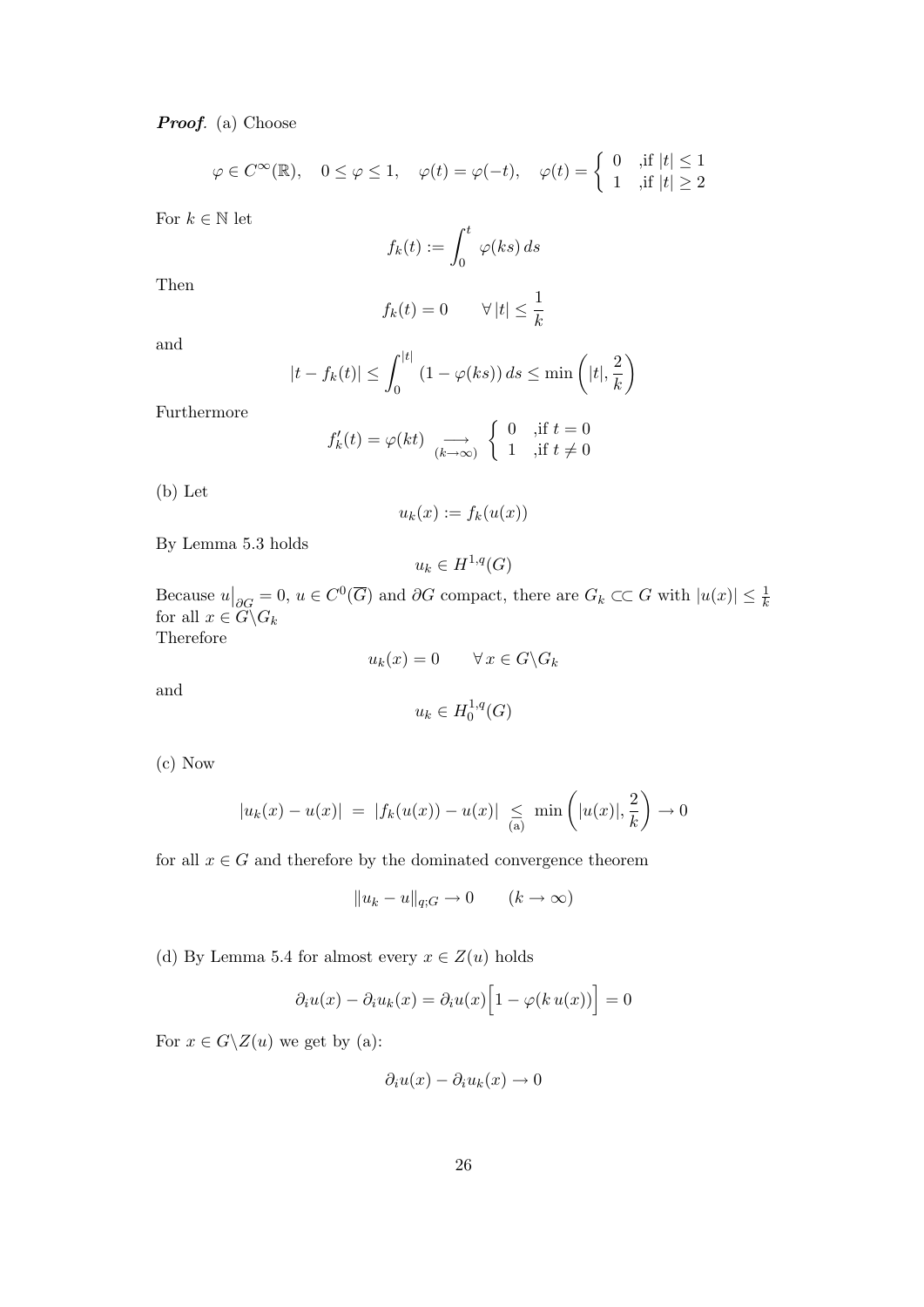Again by the dominated convergence theorem

$$
\int_G |\partial_i u - \partial_i u_k|^q dx = \int_G \left| \partial_i u(x) \left[ 1 - \varphi(k u(x)) \right] \right|^q dx
$$

$$
= \int_{G \setminus Z(u)} \left| \partial_i u(x) \left[ 1 - \varphi(k u(x)) \right] \right|^q dx \to 0
$$

(e) By the closedness of  $H_0^{1,q}$  $1, q(G)$  in  $H^{1,q}(G)$  it follows

$$
u \in H_0^{1,q}(G)
$$

Theorem 5.6. <sup>n</sup> be open with  $\partial G \in C^1$ . Suppose  $u \in C^1(\mathbb{R}^n)$  and  $u|_{\partial G} = 0.$ 

Then there is  $\lambda : \partial G \to \mathbb{R}$  with

$$
(\nabla u)(x) = \lambda(x)N(x) \quad \text{for all } x \in \partial G
$$

where  $N(x)$  is the outer normal in  $x \in \partial G$ 

**Proof.** Let  $x \in \partial G$ . Then there are open  $U \subset \mathbb{R}^n$   $(x \in U)$  and  $O \subset \mathbb{R}^{n-1}$ , and there is a one to one map  $\phi: O \to \partial G \cap U$  with  $\phi \in C^1(O; \mathbb{R}^n)$  and  $\phi(s) = x$  with a suitable  $s \in O$ . That is

$$
u(\phi(t)) = 0 \qquad \forall \ t \in O
$$

Differentiating this equation we derive by the chain rule

$$
0 = \left\langle (\nabla u)(\phi(t)), \frac{\partial \phi}{\partial t_i}(t) \right\rangle \qquad \forall \ t \in O
$$

Especially for  $t = s$ 

$$
0 = \left\langle (\nabla u)(x), \frac{\partial \phi}{\partial t_i}(s) \right\rangle
$$

It is known that for the tangent space holds

$$
T_x(\partial G) = \text{span}\left(\frac{\partial \phi}{\partial t_1}(s), \dots, \frac{\partial \phi}{\partial t_{n-1}}(s)\right)
$$

and

$$
N(x) \perp T_x(\partial G)
$$

Therefore there is a  $\lambda(x) \in \mathbb{R}$  such that

$$
(\nabla u)(x) = \lambda(x)N(x)
$$

 $\Box$ 

**Lemma 5.7.** Let  $1 < q < \infty$  and let  $H := \{(x', x_n) \in \mathbb{R}^n : x_n > 0\}$  be the upper half space. Suppose  $u \in H_0^{1,q}$  $C^1, q(H) \cap C^0(\overline{H})$ . Then

 $u\Big|_{\partial H}=0$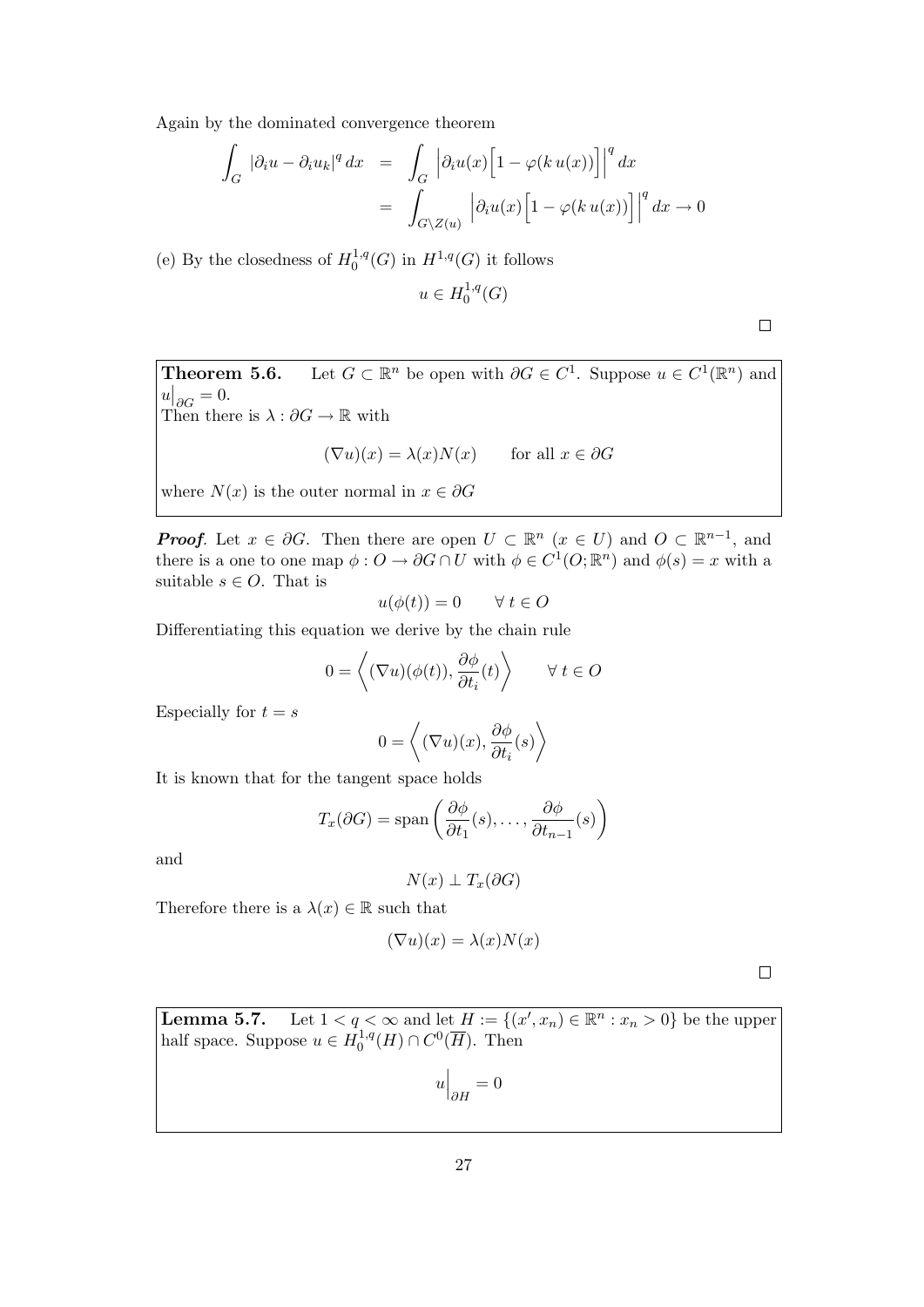**Proof.** Let  $u_k \in C_0^{\infty}(H)$  with  $||u - u_k||_{1,q;H} \to 0$ . Then

$$
u_k(x', x_n) = u_k(x', x_n) - \underbrace{u_k(x', 0)}_{=0} = \int_0^{x_n} (\partial_n u_k)(x', t) dt
$$

As a convergent sequence  $(u_k)$  is bounded

 $||u_k||_{1,q;G} \leq C \qquad \forall k \in \mathbb{N}$ 

For  $x_n \leq a$  we get by Hölder's inequality

$$
|u_k(x',x_n)| \leq \left[ \int_0^a |(\partial_n u_k)(x',t)|^q dt \right]^{\frac{1}{q}} a^{\frac{1}{q'}}
$$
  

$$
\int_{|x'| \leq r} |u_k(x',x_n)|^q dx' \leq \int_{|x'| \leq r} \int_0^a |(\partial_n u_k)(x',t)|^q dt dx' a^{\frac{q}{q'}}
$$
  

$$
\leq \int_{\mathbb{R}^{n-1}} \int_0^\infty |(\partial_n u_k)(x',t)|^q dt dx' a^{\frac{q}{q'}}
$$
  

$$
\leq C^q a^{q-1}
$$

$$
\int_0^a \int_{|x'| \le r} |u_k(x', x_n)|^q dx' dx_n \le C^q a^q \quad \forall r > 0
$$

Therefore

$$
\left[\int_{0}^{a} \int_{|x'| \leq r} |u(x',x_n)|^q dx' dx_n\right]^{\frac{1}{q}} \leq \left[\int_{0}^{a} \int_{|x'| \leq r} |u_k(x',x_n)|^q dx' dx_n\right]^{\frac{1}{q}} +
$$
  
+
$$
\left[\int_{0}^{a} \int_{|x'| \leq r} |(u-u_k)(x',x_n)|^q dx' dx_n\right]^{\frac{1}{q}}
$$
  

$$
\leq C a + ||u_k - u||_{q;H}
$$

For  $(k \to \infty)$  we derive

$$
\left[\int_0^a \int_{|x'| \le r} |u(x',x_n)|^q dx' dx_n\right]^{\frac{1}{q}} \le Ca \qquad \forall a > 0 \quad \forall r > 0
$$

Define for  $r>0$  and  $0\leq x_n\leq \infty$ 

$$
f_r(x_n) := \int_{|x'| \le r} |u(x', x_n)|^q dx'
$$

Then  $f_r$  is continuous in  $[0,\infty[$  for  $r>0$  and

$$
\int_0^a f_r(x_n) dx_n \leq C^q a^q \qquad \forall a > 0
$$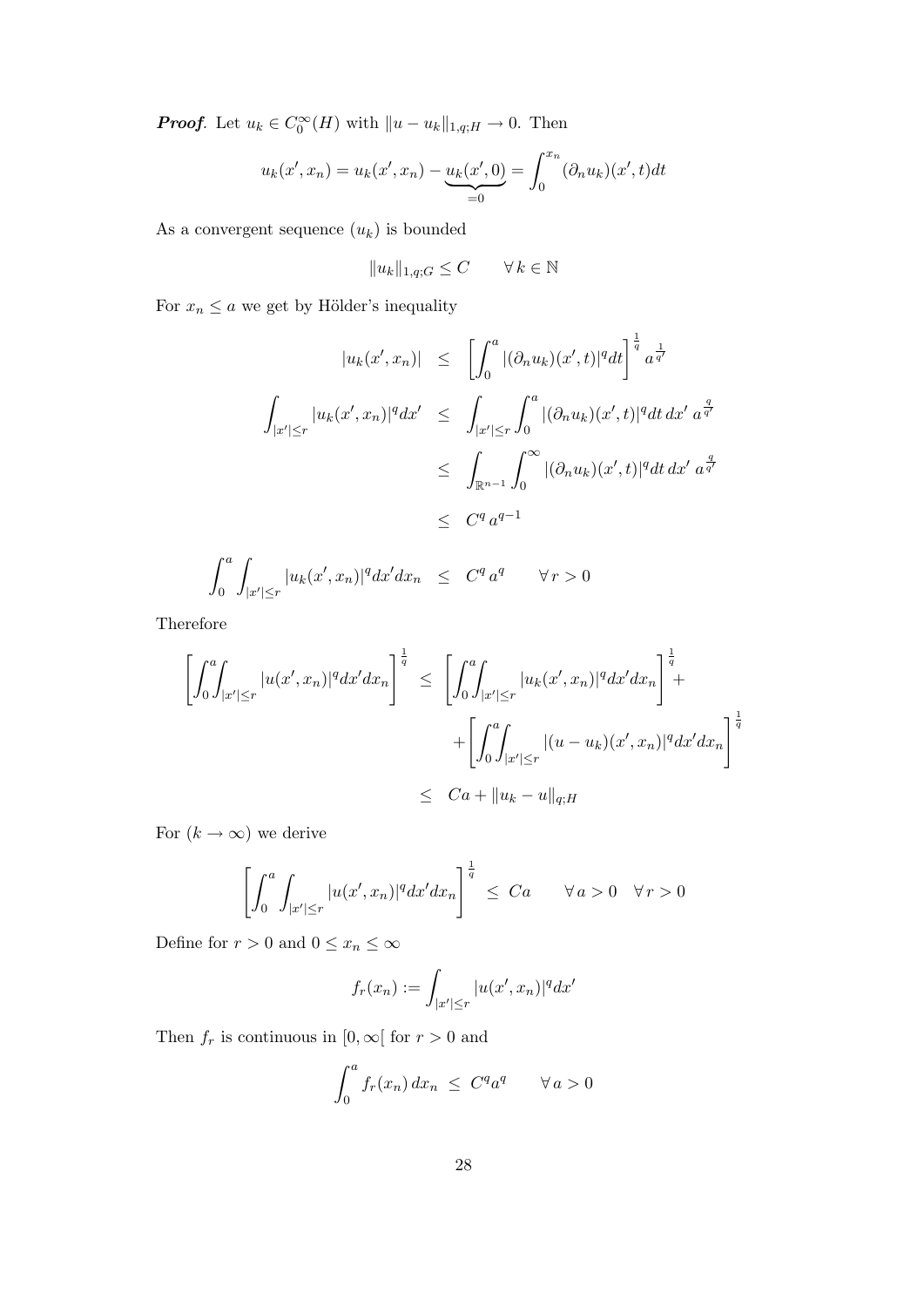Therefore

$$
\int_{|x'| \le r} |u(x',0)|^q dx' = f_r(0) = \frac{1}{a} \int_0^a f_r(0) dx_n
$$
  

$$
= \frac{1}{a} \int_0^a (f_r(0) - f_r(x_n)) dx_n + \frac{1}{a} \int_0^a f_r(x_n) dx_n
$$
  

$$
\le \max_{0 \le x_n \le a} |f_r(0) - f_r(x_n)| + C^q a^{q-1}
$$

For  $a \rightarrow 0$  we get

$$
\int_{|x'| \le r} |u(x',0)|^q dx' \le 0 \qquad \forall \, r > 0
$$

Because  $u$  is continuous by a standard argument we finally derive

$$
u(x',0) = 0 \qquad \forall \ x' \in \mathbb{R}^{n-1}
$$

 $\Box$ 

**Theorem 5.8.** Let  $1 < q < \infty$  and let  $G \subset \mathbb{R}^n$  be open with  $\partial G \in C^1$ . Suppose  $f \in \overline{C}^1(G) \cap H_0^{1,q}$  $_{0}^{1,q}(G)$ . Then  $\overline{1}$  $\overline{0}$ 

$$
f\Big|_{\partial G} = 0
$$

**Proof.** Let  $x_0 \in \partial G$  be arbitrary but fixed. There is an open  $x_0 \in V \subset \mathbb{R}^n$  and a C<sup>1</sup>-diffeomorphism  $\phi: V \to Z_{R,R}$ ,  $(R > 0)$  with  $\phi(V \cap \partial G) = E_R$ ,  $\phi(V \cap G) = Z_R^+$ R,R (for the definition of  $Z_{R,R}$ ,  $E_R$ ,  $Z_{R,R}^+$  see Lemma 5.1). Without loss of generality we can assume  $\phi \in \overline{C}^1(V;\mathbb{R}^n)$  and  $\phi^{-1} \in \overline{C}^1(Z_{R,R};\mathbb{R}^n)$ .

Choose  $\varphi \in C_0^{\infty}(V)$  such that  $\varphi(x_0) = 1$ . By Lemma A.13 we get

$$
g := \varphi f \in H_0^{1,q}(G \cap V)
$$

and obviously by Theorem 5.2

$$
g \in C_0^1(V)
$$

By Lemma A.14 holds

$$
h := g \circ \phi^{-1} \in H_0^{1,q}(Z_{R,R}^+) \cap C_0^1(Z_{R,R})
$$

Define

$$
\tilde{h}(x) := \begin{cases} h(x) & , & x \in Z_{R,R} \\ 0 & , & x \in \mathbb{R}^n \backslash Z_{R,R} \end{cases}
$$

Then

$$
\tilde{h} \in H_0^{1,q}(H) \cap C^0(\overline{H})
$$

By Lemma 5.7 follows

$$
\tilde{h}\Big|_{\partial H}=0
$$

Therefore

$$
0 = \tilde{h}(\phi(x_0)) = h(\phi(x_0)) = g(x_0) = \varphi(x_0)f(x_0) = f(x_0)
$$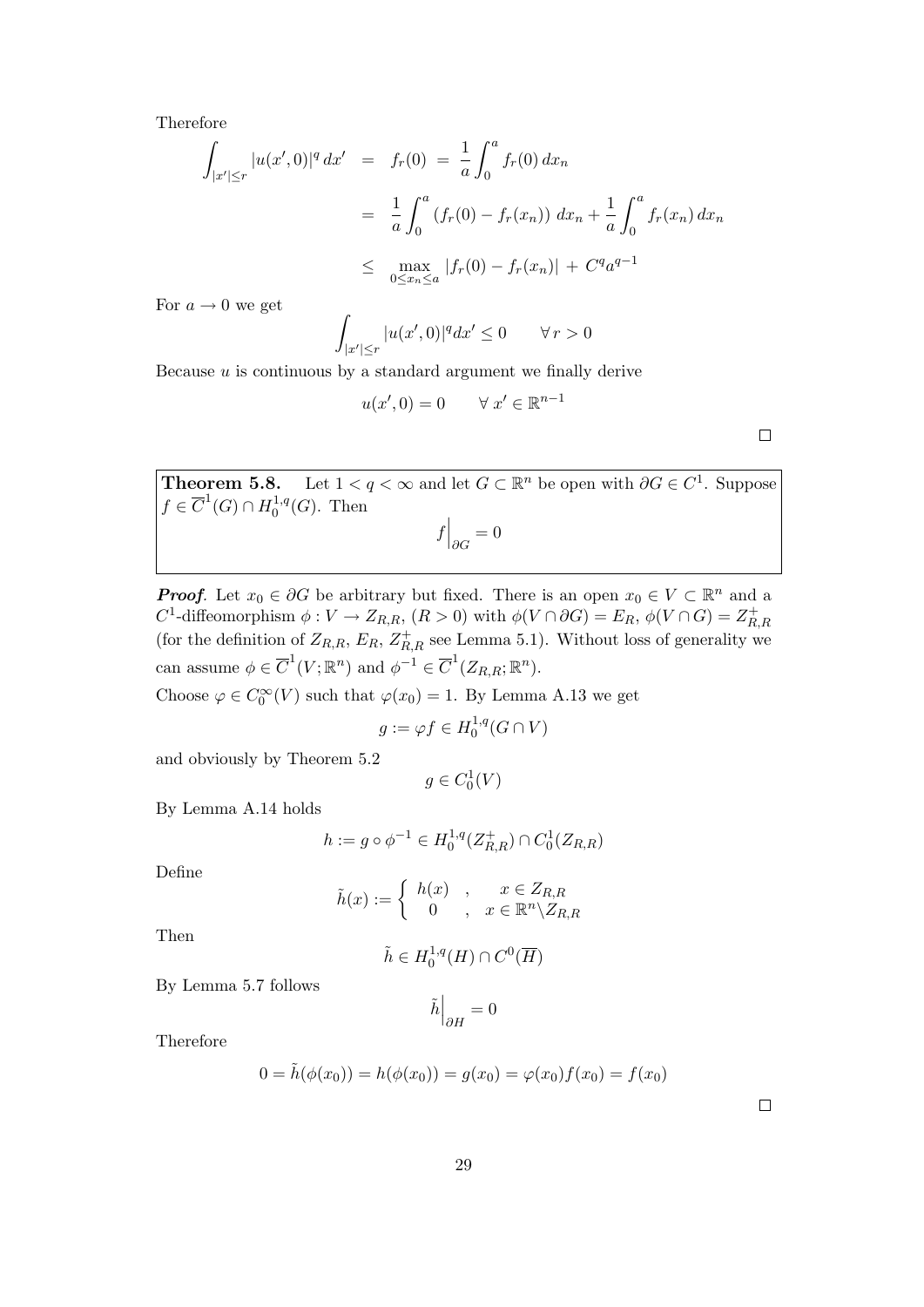#### 6 Existence of  $\zeta \in C_0^k$  $g_0^k(\mathbb{R}^n), \quad \zeta\Big|$  $\overline{\phantom{a}}$  $\partial G$  $= 0, \quad \nabla \zeta$  $\overline{\phantom{a}}$  $\partial G$  $= N$

**Theorem 6.1.** Let  $n \geq 2$ ,  $k \in \mathbb{N}$  and let  $G \subset \mathbb{R}^n$  either be a bounded or an exterior domain with  $\partial G \in C^{k+1}$ . Then there is

$$
\zeta \in C_0^k(\mathbb{R}^n), \quad \zeta \Big|_{\partial G} = 0, \quad \nabla \zeta \Big|_{\partial G} = N
$$

where  $N$  is the unitary outer normal of  $G$ .

**Proof.** (a) Denote  $M := \partial G$ . For  $x_0 \in M$  there is an open  $x_0 \in \tilde{V} \subset \mathbb{R}^n$  and  $\tilde{h}: \tilde{V} \to \mathbb{R}, \tilde{h} \in C^{k+1}(\tilde{V})$  such that  $(\nabla \tilde{h})(x_0) \neq 0$  and

$$
M \cap \widetilde{V} = \{ x \in \widetilde{V} : \widetilde{h}(x) = 0 \}
$$

Like in Theorem 5.6 one can prove

$$
(\nabla \tilde{h})(x) = \pm |(\nabla \tilde{h})(x)| N(x) \qquad \forall x \in M \cap \tilde{V}
$$

Because  $(\nabla \tilde{h})(x_0) \neq 0$  there is an open  $x_0 \in V \subset \tilde{V}$  such that

$$
(\nabla \tilde{h})(x) \neq 0 \qquad \forall x \in V
$$

 $\nabla \tilde{h}$  and  $|\nabla \tilde{h}| N$  both are continuous in  $V \cap M$  So we can assume without loss of generality

$$
(\nabla \tilde{h})(x) = + |(\nabla \tilde{h})(x)| N(x) \qquad \forall x \in M \cap V
$$

Define

$$
h:=\frac{\tilde{h}}{|\nabla \tilde{h}|} \ \in C^k(V)
$$

Then

$$
h(x) = 0 \qquad \forall \, x \in M \cap V
$$

and for  $x \in M \cap V$ 

$$
(\nabla h)(x) = \underbrace{\tilde{h}(x)}_{=0} \nabla \left(\frac{1}{|\nabla \tilde{h}(x)|}\right) + \underbrace{\frac{\nabla \tilde{h}}{|\nabla \tilde{h}|}}_{=N(x)} = N(x)
$$

(b) Because M is compact and by (a), there are open  $V_1, \ldots, V_m \subset \mathbb{R}^n$  and  $h_i \in$  $C^k(V_i)$  such that

$$
(\nabla h_i)(x) \neq 0 \qquad \forall x \in V_i \quad \forall i = 1, \dots, m
$$

and

$$
M \cap V_i = \{ x \in V_i : h_i(x) = 0 \}
$$

Furthermore

$$
M \subset \bigcup_{i=1}^{m} V_i
$$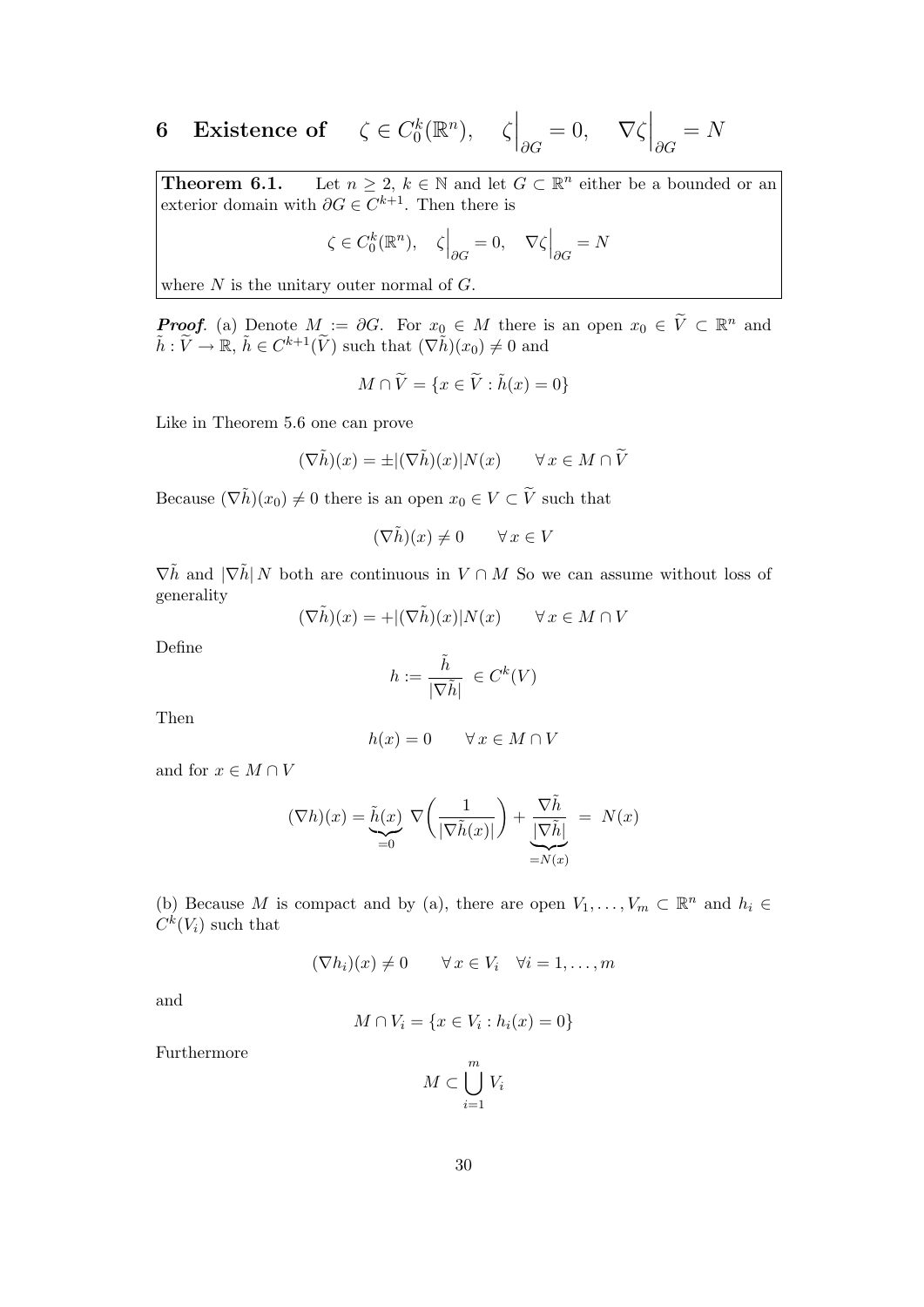and

$$
\nabla h_i(x) = N(x) \qquad \forall \, x \in M \cap V_i
$$

Choose  $\phi_k \in C_0^{\infty}(\mathbb{R}^n)$  such that

$$
0 \le \phi_k \le 1
$$
,  $\text{supp}(\phi_k) \subset V_k$ ,  $\sum_{k=1}^m \phi_k(x) = 1 \quad \forall x \in M$ 

Define

$$
f_j := \phi_j h_j \in C_0^k(V_j) \subset C_0^k(\mathbb{R}^n)
$$

and

$$
f:=\sum_{j=1}^m f_j\ \in C_0^k(\mathbb{R}^n)
$$

For  $x \in M$  holds

$$
f(x) = \sum_{\substack{j=1 \ x \in V_j}}^{m} \phi_j(x) \underbrace{h_j(x)}_{=0} = 0
$$

and

$$
(\nabla f)(x) = \sum_{\{j: x \in V_j\}} \nabla \left[\phi_j(x) h_j(x)\right] = \sum_{\{j: x \in V_j\}} \left[ (\nabla \phi_j)(x) \underbrace{h_j(x)}_{=0} + \phi_j(x) \underbrace{(\nabla h_j)(x)}_{=N(x)} \right]
$$

$$
= \sum_{\{j: x \in V_j\}} \phi_j(x) N(x) = \sum_{j=1}^m \phi_j(x) N(x) = N(x)
$$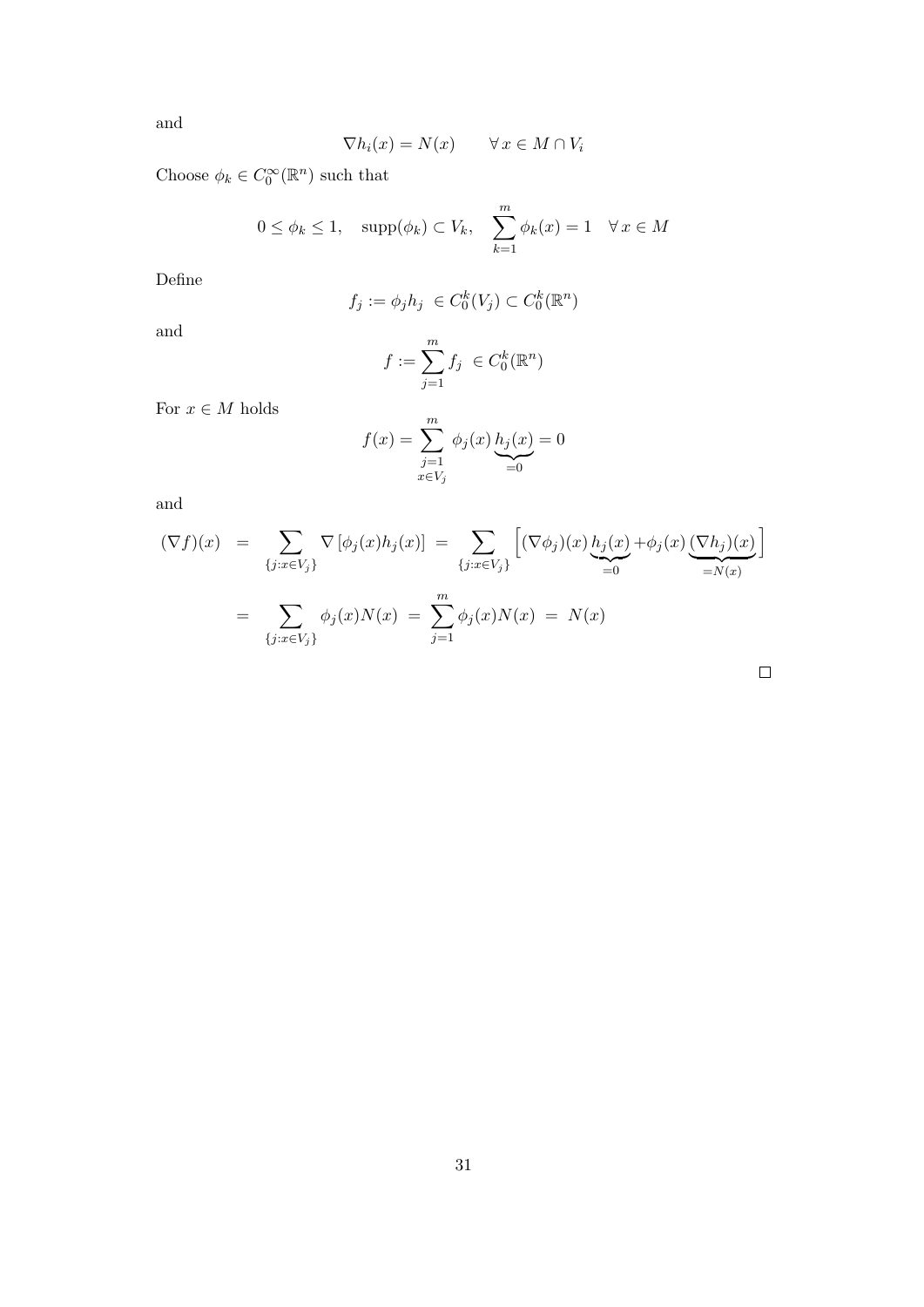#### 7 Regularity theorems

**Theorem 7.1.** Let  $k \in \mathbb{Z}$ ,  $k \geq 0$  and let  $G \subset \mathbb{R}^n$   $(n \geq 2)$  satisfy (GA) and  $\partial G \in C^{2+k}$ . Let  $1 < q < \infty$  and let  $p \in \widehat{H}_{\bullet}^{1,q}(G)$ . Let  $x_0 \in \partial G$  and  $R_0 > 0$  and assume that there is  $f \in H^{k,q}(G \cap B_{R_0}(x_0))$  so that

$$
\langle \nabla p, \nabla \phi \rangle = \langle f, \phi \rangle \quad \text{for all } \phi \in \widehat{H}_{\bullet}^{1,q'}(G \cap B_{R_0}(x_0))
$$

Then there exists  $0 < R_k < R_0$  so that  $p|_{G \cap B_{R_k}(x_0)} \in H^{2+k,q}(G \cap B_{R_k}(x_0))$  and with a constant  $C_k = C(k, R_k, R_1, G, q) > 0$ 

$$
||p||_{2+k,q;G \cap B_{R_k}(x_0)} \leq C_k \left( ||f||_{k,q;G \cap B_{R_0}(x_0)} + ||p||_{1,q;G \cap B_{R_0}(x_0)} \right)
$$

Proof. see [Si/So, Theorem II.8.8, p.91]

**Theorem 7.2.** Let  $1 < q < \infty$ ,  $x_0 \in \mathbb{R}^n$ ,  $R > 0$  and  $p \in H^{1,q}(B_R(x_0))$ . Let  $k \in \mathbb{Z}, k \geq 0$  and let  $f \in H^{k,q}(B_R(x_0))$ . Further assume

$$
\langle \nabla p, \nabla \phi \rangle = \langle f, \phi \rangle \quad \text{for all } \phi \in C_0^{\infty}(B_R(x_0))
$$

Then for  $0 < R_1 < R$  holds  $p|_{B_{R_1}(x_0)} \in H^{2+k,q}(B_{R_1}(x_0))$  and there is a constant  $C_k = C(k, R, R_1, q) > 0$  so that

$$
||p||_{2+k,q;B_{R_1}(x_0)} \leq C_k (||f||_{k,q;B_R(x_0)} + ||p||_{1,q;B_R(x_0)})
$$

**Proof.** see  $[Si/So, Theorem II.8.9, p.91]$ 

**Theorem 7.3.** Let  $R > 0$ ,  $k \in \mathbb{Z}$ ,  $k \geq 0$  and  $1 < q < \infty$ . Let  $p \in L^q(B_s \backslash B_R)$ for all  $s > R$  and  $\nabla p \in L^q(\mathbb{R}^n \setminus B_R)$ . Further assume that there is  $f \in H^{k,q}(\mathbb{R}^n \setminus B_R)$ so that

 $\langle \nabla p, \nabla \phi \rangle = \langle f, \phi \rangle$  for all  $\phi \in C_0^{\infty}(\mathbb{R}^n \backslash B_R)$ 

Then there exists  $R < R_k < \infty$  so that  $\partial_j \partial_i p \in H^{k,q}(\mathbb{R}^n \setminus B_{R_k})$  for  $i, j = 1, ..., n$ and with  $C_k = C(n, k, R, R_k, q) > 0$  holds

$$
\sum_{i,j=1}^n \|\partial_i \partial_j p\|_{k,q;\mathbb{R}^n \setminus B_{R_k}} \ \leq \ C_k \left( \|f\|_{k,q;\mathbb{R}^n \setminus B_R} + \|p\|_{1,q;B_{2R_k} \setminus B_R} \right)
$$

Proof. see [Si/So, Corollary II.8.12, p.94]

 $\Box$ 

 $\Box$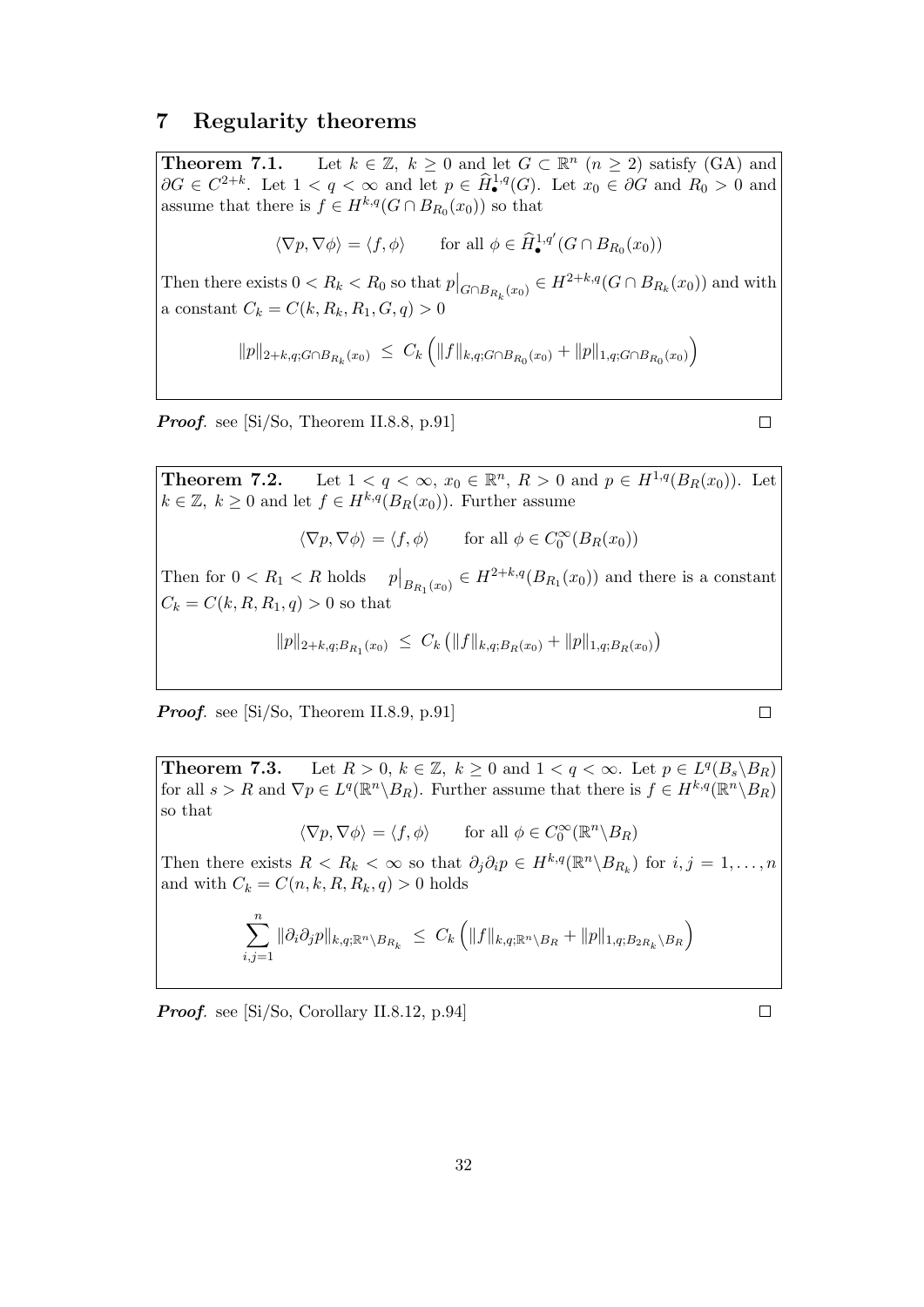**Theorem 7.4.** Let  $k \in \mathbb{N}_0$ ,  $k \geq 0$  and let  $G \subset \mathbb{R}^n$  be a bounded domain with  $\partial G \in C^{k+2}$ . Suppose  $1 < q < \infty$ . Assume  $u \in H_0^{1,q}$  $_{0}^{1,q}(G)$  and that there is  $f \in H^{k,q}(G)$  such that

$$
\langle \nabla u,\nabla \phi\rangle_G=\langle f,\phi\rangle_G\qquad \forall\; \phi\in C_0^\infty(G)
$$

Then  $u \in H^{2+k,q}(G)$  and there exists a constant  $C_k = C(G, q, k, n) > 0$  such that

$$
||u||_{2+k,q;G} \leq C_k (||f||_{k,q;G} + ||u||_{1,q;G})
$$

**Proof.** (a) Let  $x \in \partial G$ . Then

$$
\langle \nabla u, \nabla \phi \rangle_G = \langle f, \phi \rangle_G \qquad \forall \ \phi \in C^\infty_0(G \cap B_1(x)) \subset C^\infty_0(G)
$$

Because  $\widehat{H}_{\bullet}^{1,q'}(G \cap B_1(x)) = H_0^{1,q'}$  $\frac{1}{0}^{1,q'}(G \cap B_1(x)) = \overline{C_0^{\infty}(G \cap B_1(x))}^{\| \cdot \|_{1,q';G \cap B_1(x)}}$ 

$$
\langle \nabla u, \nabla \phi \rangle_G = \langle f, \phi \rangle_G \qquad \forall \ \phi \in \widehat{H}^{1,q'}_{\bullet}(G \cap B_1(x))
$$

and therefore by Theorem 7.1 there is  $0 < R_x < 1$  and a constant  $C_1 = C_1(k, q, G, x)$ such that

$$
u\Big|_{G \cap B_{R_x}(x)} \in H^{2+k,q}(G \cap B_{R_x}(x))
$$

and

$$
||u||_{2+k,q;G \cap B_{R_x}(x)} \leq C_1 (||f||_{k,q;G \cap B_1(x)} + ||u||_{1,q;G \cap B_1(x)})
$$
  
 
$$
\leq C_1 (||f||_{k,q;G} + ||u||_{1,q;G})
$$

(b) Let  $x \in G$ . Then there is  $R_x > 0$  such that  $B_{2R_x}(x) \subset G$ . Obviously

$$
u\Big|_{B_{2R_x}(x)} \in H^{1,q}(B_{2R_x}(x))
$$

and

$$
\langle \nabla u, \nabla \phi \rangle_G = \langle f, \phi \rangle_G \qquad \forall \ \phi \in C_0^{\infty}(B_{2R_x}(x))
$$

By Theorem 7.2 we derive

$$
u\Big|_{B_{R_x}(x)} \in H^{2+k,q}(B_{R_x}(x))
$$

and there is a constant  $C_2 = C_2(k, q, x, G) > 0$  such that

$$
||u||_{2+k,q;B_{R_x}(x)} \leq C_2 (||f||_{k,q;G} + ||u||_{1,q;G})
$$

(c) Because  $\overline{G}$  is compact we find  $M, N \in \mathbb{N}$  and open balls  $V_i \subset \mathbb{R}^n$  as in (a) and  $U_j \subset G$  as in (b) such that

$$
\partial G \subset \bigcup_{i=1}^N V_i \qquad \overline{G} \subset \bigcup_{i=1}^N V_i \ \cup \ \bigcup_{j=1}^M U_j
$$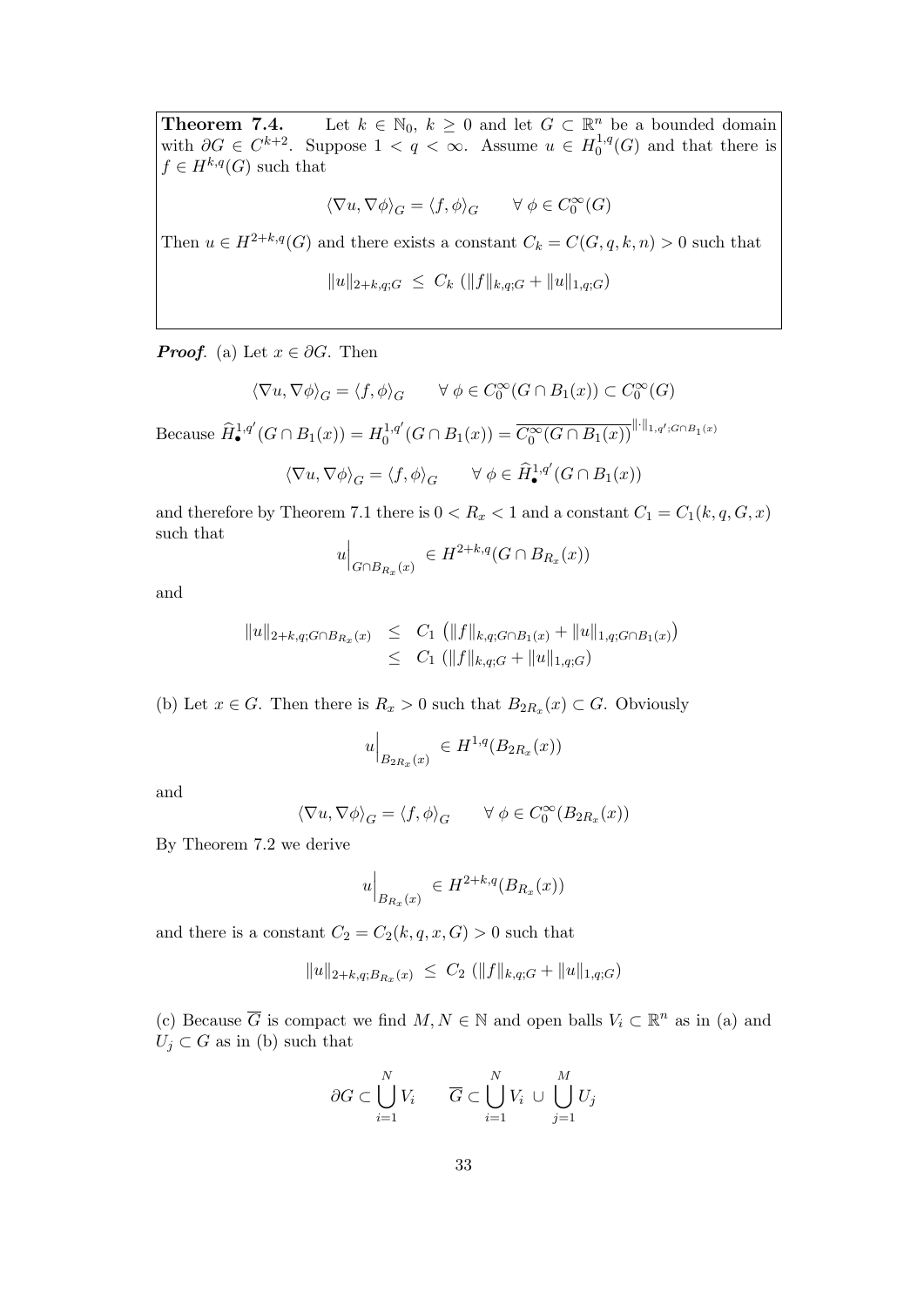Choose  $\varphi_j \in C_0^{\infty}(U_j)$ ,  $\phi_i \in C_0^{\infty}(V_i)$  with  $0 \le \varphi_j, \phi_i \le 1$  and

$$
\sum_{j=1}^{M} \varphi_j(x) + \sum_{i=1}^{N} \phi_i(x) = 1 \qquad \forall \ x \in \overline{G}
$$

By (a) and (b) holds

$$
u\Big|_{U_j} \in H^{2+k,q}(U_j), \quad \|u\|_{2+k,q;U_j} \leq C_{2,j} \left( \|f\|_{k,q;G} + \|u\|_{1,q;G} \right)
$$

and

$$
u\Big|_{G\cap V_i} \in H^{2+k,q}(G\cap V_i), \quad \|u\|_{2+k,q;G\cap V_i} \leq C_{1,i} \left( \|f\|_{k,q;G} + \|u\|_{1,q;G} \right)
$$

(d) Let now  $z \in C_0^{\infty}(\mathbb{R}^n)$  and  $\alpha \in \mathbb{N}_0^n$ ,  $|\alpha| \leq 2 + k$ . Then

$$
\int_{G} u(D^{\alpha}z) dx = \int_{G} u D^{\alpha} \left( \sum_{j=1}^{M} \varphi_{j}z + \sum_{i=1}^{N} \phi_{i}z \right) dx
$$

$$
= \sum_{j=1}^{M} \int_{U_{j}} u D^{\alpha} \underbrace{(\varphi_{j}z)}_{\in C_{0}^{\infty}(U_{j})} dx + \sum_{i=1}^{N} \int_{G \cap V_{i}} u D^{\alpha} \underbrace{(\phi_{i}z)}_{\in C_{0}^{\infty}(G \cap V_{i})} dx
$$

$$
= (-1)^{|\alpha|} \sum_{j=1}^{M} \int_{U_{j}} D^{\alpha} \left( u \Big|_{U_{j}} \right) \varphi_{j}z dx + (-1)^{|\alpha|} \sum_{i=1}^{N} \int_{G \cap V_{i}} D^{\alpha} \left( u \Big|_{G \cap V_{i}} \right) \phi_{i}z dx
$$

Define

$$
g_j(x) := \begin{cases} D^{\alpha} \begin{pmatrix} u \end{pmatrix}_{U_j} & , x \in U_j \\ 0 & \text{else} \end{cases}
$$

and

$$
h_i(x) := \begin{cases} D^{\alpha} \begin{pmatrix} u \end{pmatrix}_{G \cap V_i} & , x \in G \cap V_i \\ 0 & \text{else} \end{cases}
$$

Then

$$
g_j,\,h_i\in L^q(G)
$$

and with

$$
h := \sum_{i=1}^{N} \phi_i h_i + \sum_{j=1}^{M} \varphi_j g_j \in L^q(G)
$$

holds

$$
\int_G u(D^{\alpha}z) dx = (-1)^{|\alpha|} \int_G hz dx
$$

Therefore

$$
D^{\alpha}u = h \in L^{q}(G) \qquad \forall |\alpha| \le 2 + k
$$

that is

$$
u \in H^{2+k,q}(G)
$$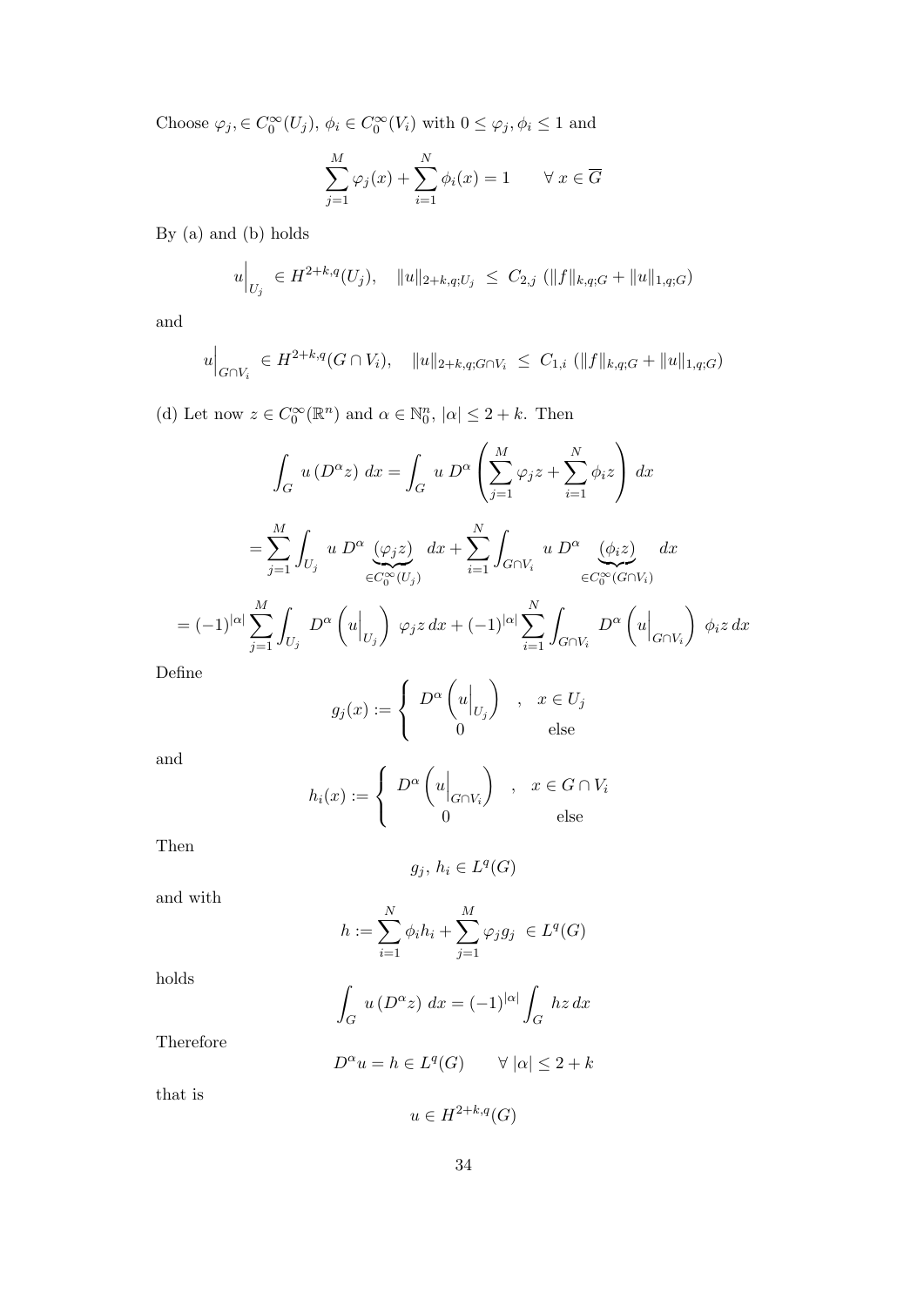and by (c)

$$
||u||_{2+k,q;G} \leq \left(\sum_{j=1}^{M} C_{2,j}^{q} + \sum_{i=1}^{N} C_{1,i}^{q}\right)^{\frac{1}{q}} (||f||_{k,q;G} + ||u||_{1,q;G})
$$

**Theorem 7.5.** Let  $k \in \mathbb{N}_0$ ,  $k \geq 0$  and let  $G \subset \mathbb{R}^n$  be an exterior domain with  $\partial G \in C^{k+2}$  and  $\mathbb{R}^n \backslash G \subset B_{R_0}$ . Suppose  $1 < q < \infty$ . Assume  $u \in \widehat{H}^{1,q}_{\bullet}(G)$  and that there is  $f \in H^{k,q}(G)$  such that

$$
\langle \nabla u,\nabla \phi\rangle_G=\langle f,\phi\rangle_G\qquad \forall\; \phi\in C_0^\infty(G)
$$

Then  $\nabla u \in H^{1+k,q}(G)$  and there exists a constant  $C_k = C(G, q, k, n) > 0$  and  $R_k > R_0$  such that

$$
\|\nabla u\|_{1+k,q;G} \ \leq \ C_k \ \left( \|f\|_{k,q;G} + \|u\|_{q;G \cap B_{R_k}} + \|\nabla u\|_{q;G} \right)
$$

**Proof.** (a) As in Theorem 7.4 one can show

$$
\nabla u\Big|_{G \cap B_R} \in H^{1+k,q}(G \cap B_R) \qquad \forall \ R > R_0
$$

and

$$
\|\nabla u\|_{1+k,q;G\cap B_R} \leq C_1 \left( \|f\|_{k,q;G\cap B_{2R}} + \|u\|_{1,q;G\cap B_{2R}} \right)
$$

(b) By Theorem 7.3 there is  $R_k > R_0$  and  $C_2 > 0$  with

$$
\nabla u\Big|_{\mathbb{R}^n\setminus B_{R_k}}\in H^{1+k,q}(\mathbb{R}^n\setminus B_{R_k})
$$

and

$$
\|\nabla u\|_{1+k,q;\mathbb{R}^n\setminus B_{R_k}} \ \leq \ C_2 \ \Big( \|f\|_{k,q;\mathbb{R}^n\setminus B_{R_0}} + \|u\|_{1,q;B_{2R_k}\setminus B_{R_0}} \Big)
$$

(c) Finally by (a),(b) and Lemma A.5 the assertion follows.

**Theorem 7.6.** Let  $k \in \mathbb{N}_0$ ,  $k \geq 0$  and let  $G \subset \mathbb{R}^n$  be either a bounded or an exterior domain with  $\partial G \in C^{2+k}$ . Let  $u \in \widehat{H}_{\bullet}^{1,q}(G)$  and  $\Delta u \in H^{k,q}(G)$ . Then

 $\nabla u \in H^{k+1,q}(G)$ 

and there is a constant  $C_k = C(k, G, q, n) > 0$  and a  $R_k > 0$  such that

$$
\|\nabla u\|_{1+k,q;G} \ \leq \ C_k \ \left( \|\Delta u\|_{k,q;G} + \|u\|_{q;G \cap B_{R_k}} + \|\nabla u\|_{q;G} \right)
$$

 $\Box$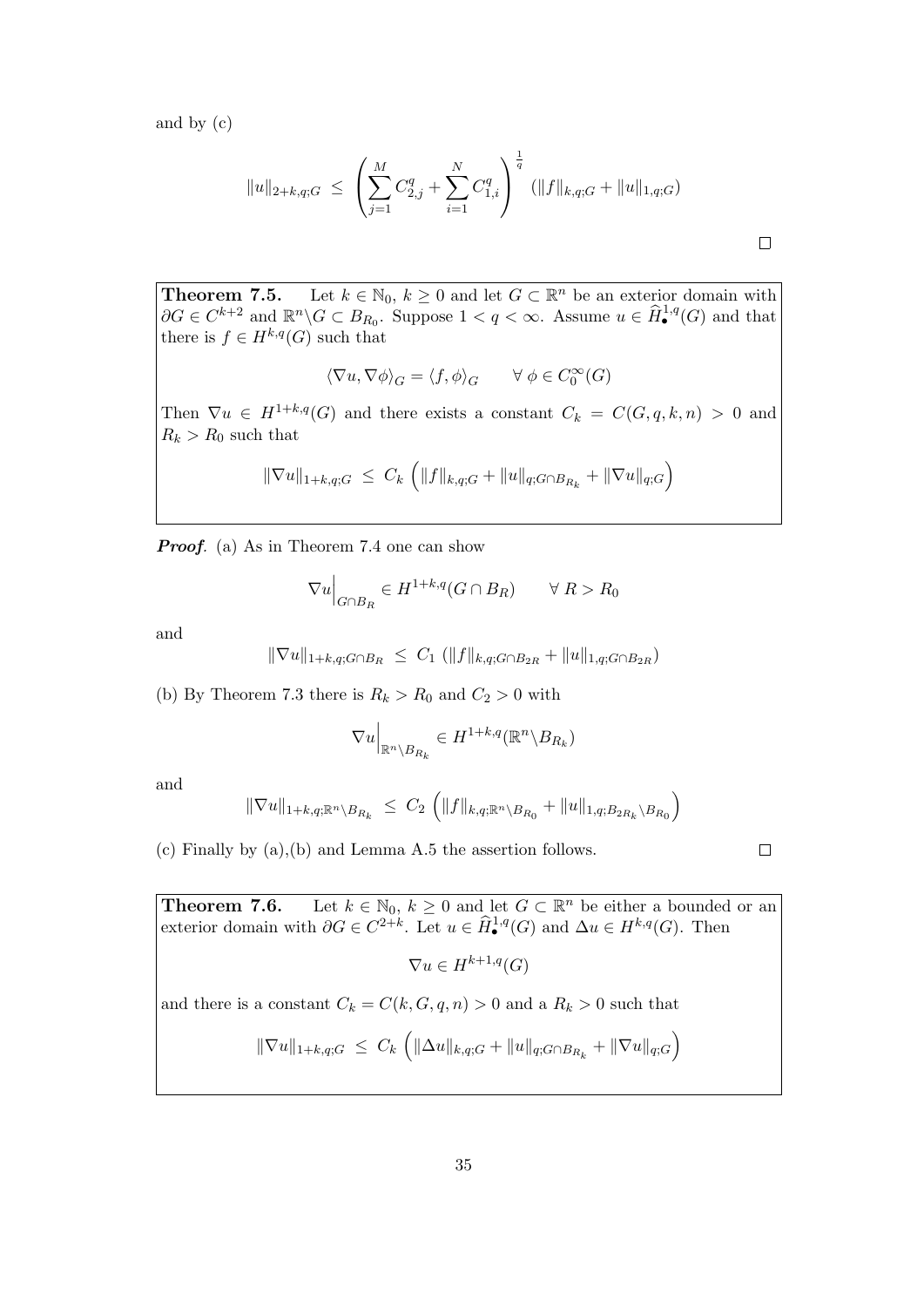**Proof.** For  $\phi \in C_0^{\infty}(G)$  holds

$$
\langle \nabla u,\nabla \phi\rangle_G=-\langle \Delta u,\phi\rangle_G
$$

and the assertion follows by Theorem 7.4 and Theorem 7.5.

**Theorem 7.7.** Let  $k \in \mathbb{N}_0$ ,  $k \geq 0$  and let  $G \subset \mathbb{R}^n$  be a bounded domain with  $\partial G \in C^{4+k}$ . Suppose  $1 < q < \infty$ . Assume  $u \in H_0^{2,q}$  $\binom{2,q}{0}$  and that there is  $f \in H^{k,q}(G)$  such that

$$
\langle \Delta u, \Delta \phi \rangle_G = \langle f, \phi \rangle_G \qquad \text{for all} \ \ \phi \in C^\infty_0(G)
$$

Then

$$
u \in H^{4+k,q}(G)
$$

**Proof.** see [SiLec, Theorem 9.12, p.157] with  $m = 2$ .

**Theorem 7.8.** Let  $k \in \mathbb{N}_0$ ,  $k \geq 0$  and let  $G \subset \mathbb{R}^n$  be an exterior domain with  $\partial G \in C^{4+k}$ . Suppose  $1 < q < \infty$ . Assume  $u \in \widehat{H}_{\bullet}^{2,q}(G)$  and that there is  $f \in H^{k,q}(G)$  such that

$$
\langle \Delta u, \Delta \phi \rangle_G = \langle f, \phi \rangle_G \qquad \forall \; \phi \in C_0^\infty(G)
$$

Then for every  $r > 0$  holds

$$
u\Big|_{G\cap B_r} \in H^{4+k,q}(G\cap B_r)
$$

**Proof.** The Proof is exactly the same as in [SiLec, Theorem 9.12 respectively 9.11, p.156].  $\Box$ 

**Theorem 7.9.** Let  $G \subset \mathbb{R}^n$  be a bounded domain with  $\partial G \in C^1$ . Let  $1 < s < \infty$ and assume that  $p \in \widehat{H}_{\bullet}^{1,s}(G) = H_0^{1,s}$  $0^{1,s}(G)$ . Let  $1 < q < \infty$  and assume that

$$
S_q(p) := \sup_{0 \neq \phi \in C_0^{\infty}(G)} \frac{\langle \nabla p, \nabla \phi \rangle}{\|\nabla \phi\|_{q';G}} < \infty
$$

Then  $p \in H_0^{1,q}$  $C_0^{-1,q}(G)$  and with  $C_q > 0$  by Theorem 2.8 holds

$$
\|\nabla p\|_{q;G} \ \leq \ C_q \, S_q(p)
$$

**Proof.** see  $\left[\text{Si/So}, \text{Theorem II.5.1}, \text{p.66}\right]$ 

 $\Box$ 

 $\Box$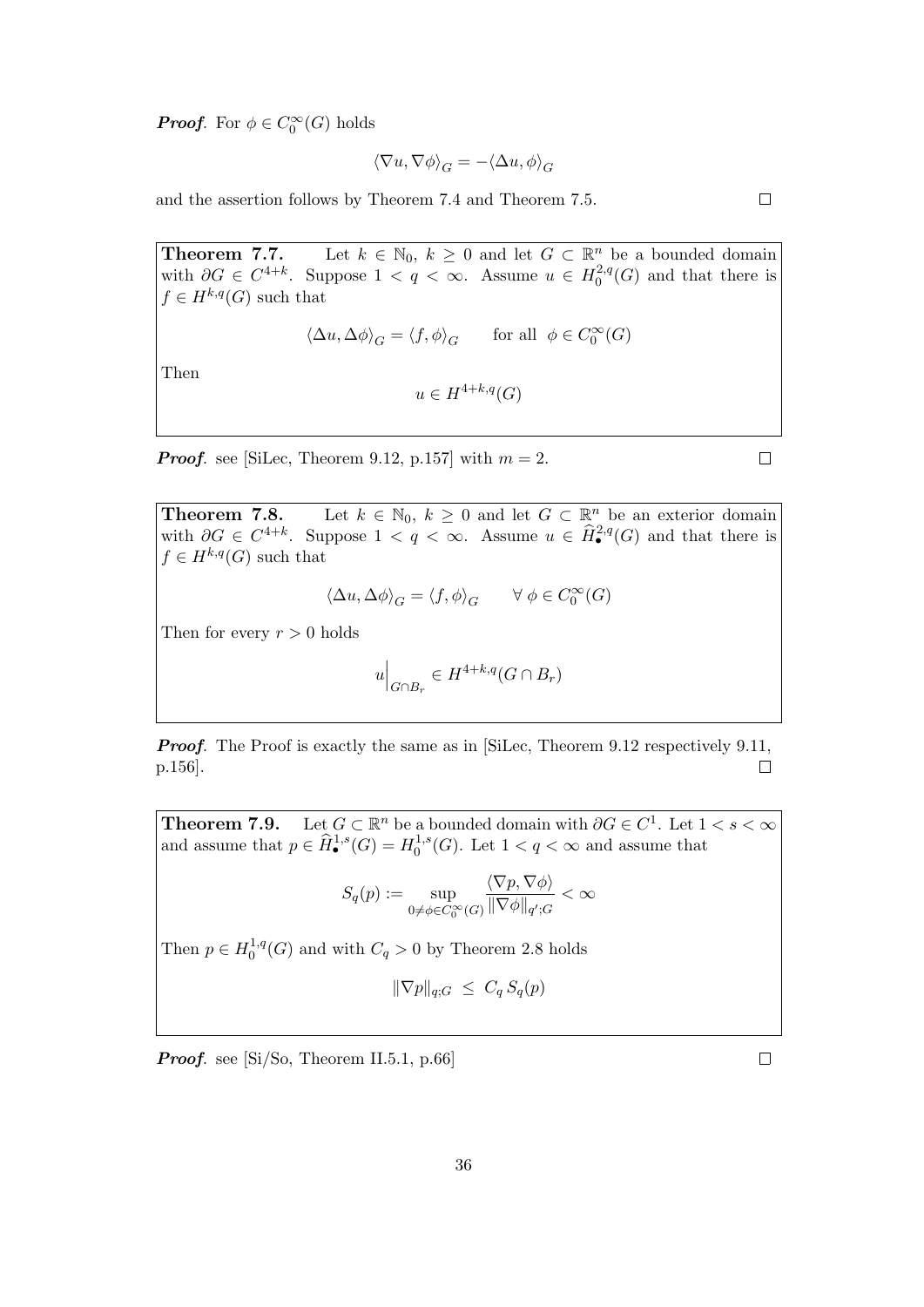**Theorem 7.10.** Let  $G \subset \mathbb{R}^n$  be an exterior domain with  $\partial G \in C^1$ . Let  $1 < s < \infty$  and suppose  $p \in \widehat{H}_{\bullet}^{1,s}(G)$ . Let  $1 < q < \infty$  and assume that

$$
S_q(p) := \sup_{0 \neq \phi \in C_r^{\infty}(G)} \frac{\langle \nabla p, \nabla \phi \rangle}{\|\nabla \phi\|_{q';G}} < \infty
$$

(where  $C_r^{\infty}(G) := \{ \phi_0 + c\varphi_r \, : \, \phi_0 \in C_0^{\infty}(G), \, c \in \mathbb{R} \}$  with  $\varphi_r$  as in Theorem 2.7) Then  $p \in \widehat{H}_{\bullet}^{1,q}(G)$  and with  $C_q > 0$  by Theorem 2.8 holds

$$
\|\nabla p\|_{q;G} \ \leq \ C_q \, S_q(p)
$$

Proof. see [Si/So, Theorem II.5.3, p.67]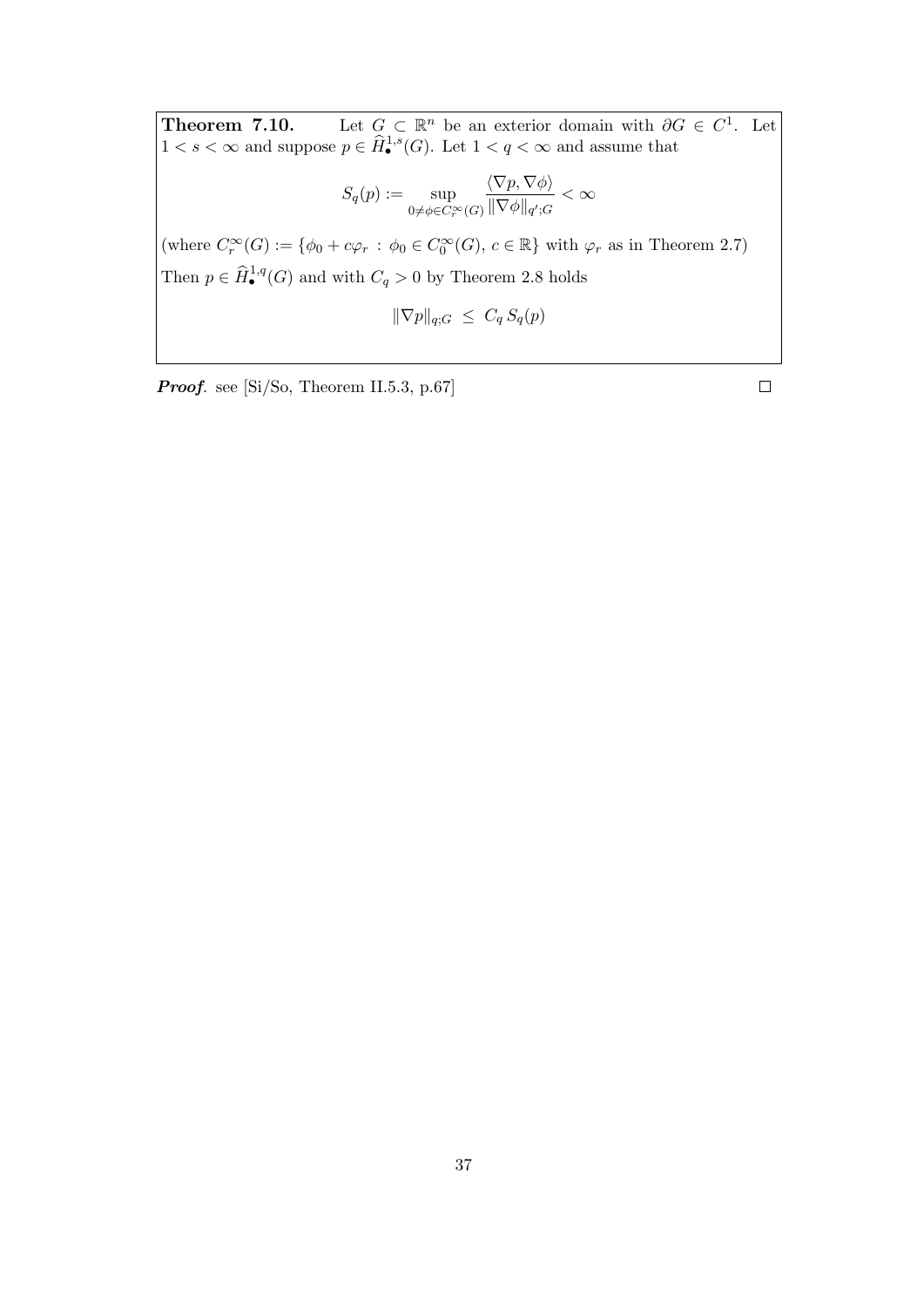## 8 The asymptotic behavior of harmonic functions in exterior domains

Lemma 8.1. Let  $U \subset \mathbb{R}$ <sup>n</sup> be open. Assume that  $\rho > 0$ ,  $x \in \mathbb{R}^n$  such that  $\overline{B_{\rho}(x)} \subset U$ . Let  $p: U \to \mathbb{R}$  be a harmonic function. Then

$$
|(\partial_j p)(x)| \ \leq \ \frac{n(n+1)}{\omega_n} \, \frac{1}{\rho^{n+1}} \, \int_{B_\rho} \ |p(x+y)| \, dy
$$

**Proof.** With  $\Delta p = 0$  holds  $\Delta \partial_j p = 0$  too. Let  $0 < \varepsilon < \rho$ . Because of the mean value property we derive

$$
(\partial_j p)(x) = \frac{1}{|B_{\varepsilon}|} \int_{B_{\varepsilon}} (\partial_j p)(x+y) dy \stackrel{\text{Gauß}}{=} \frac{1}{|B_{\varepsilon}|} \int_{\partial B_{\varepsilon}} p(x+y) \frac{y_j}{|y|} d\omega_y
$$
  

$$
= \frac{n}{\varepsilon^n \omega_n} \varepsilon^{n-1} \int_{S_{n-1}} p(x+\varepsilon \xi) \xi_j d\omega_{\xi} = \frac{n}{\varepsilon \omega_n} \int_{S_{n-1}} p(x+\varepsilon \xi) \xi_j d\omega_{\xi}
$$

Therefore

$$
\varepsilon \frac{\omega_n}{n} (\partial_j p)(x) = \int_{S_{n-1}} p(x + \varepsilon \xi) \, \xi_j \, d\omega_\xi
$$

and

$$
\int_0^{\rho} \varepsilon^n \frac{\omega_n}{n} (\partial_j p)(x) \, d\varepsilon = \int_0^{\rho} \varepsilon^{n-1} \int_{S_{n-1}} p(x + \varepsilon \xi) \, \xi_j \, d\omega_{\xi} \, d\varepsilon
$$

Next

$$
\frac{1}{n+1} \rho^{n+1} \frac{\omega_n}{n} (\partial_j p)(x) = \int_{B_\rho} p(x+y) \frac{y_j}{|y|} dy
$$

and finally

$$
|(\partial_j p)(x)| \ \leq \ \frac{n(n+1)}{\omega_n} \frac{1}{\rho^{n+1}} \int_{B_\rho} |p(x+y)| \, dy
$$

Lemma  $8.2$ . <sup>n</sup> be open and let  $p \in L^q(G)$   $(1 \le q < \infty)$  be harmonic in G. Assume that  $G_1 \subset G$  such that  $d := dist(G_1, \partial G) > 0$ . Then

$$
\|\partial_i p\|_{q;G_1} \ \le\ \frac{n+1}{R} \, \|p\|_{q;G} \qquad \text{for all } 0
$$

**Proof.** By Lemma 8.1 we have for  $x \in G_1$  and  $0 < R < \frac{d}{2}$ 

$$
\begin{array}{rcl} |(\partial_j p)(x)| & \leq & \frac{n+1}{R|B_R|} \int_{B_R} |p(x+y)| \, dy \\ \\ & \leq & \frac{n+1}{R} |B_R|^{-1} \left( \int_{B_R} |p(x+y)|^q \, dy \right)^{\frac{1}{q}} |B_R|^{\frac{q-1}{q}} \\ \\ & = & \frac{n+1}{R} |B_R|^{-\frac{1}{q}} \left( \int_{B_R} |p(x+y)|^q \, dy \right)^{\frac{1}{q}} \end{array}
$$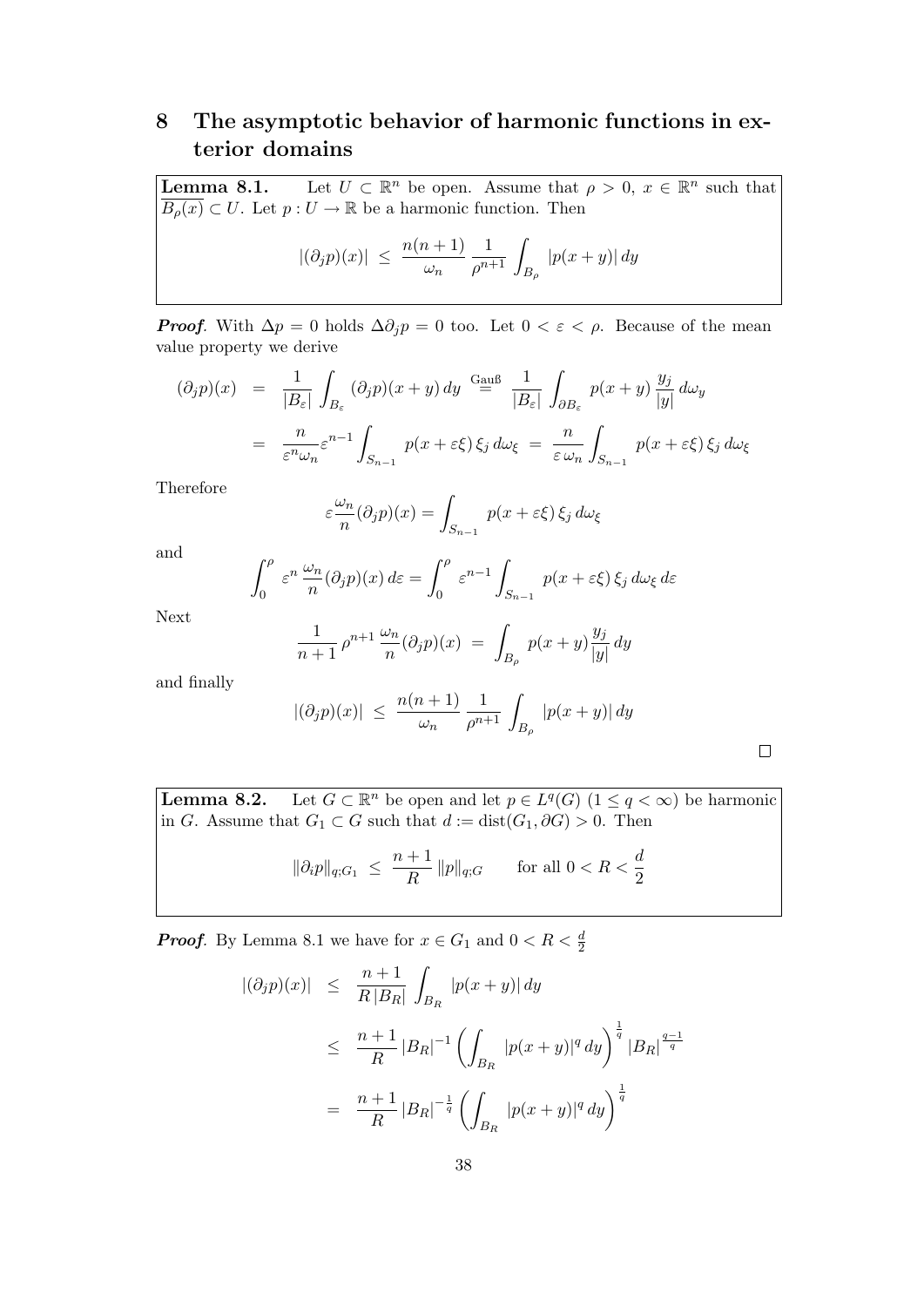This implies

$$
\left(\int_{G_1} |(\partial_j p)(x)|^q dx\right)^{\frac{1}{q}} \leq \frac{n+1}{R} |B_R|^{-\frac{1}{q}} \left(\int_{G_1} \int_{B_R} |p(x+y)|^q dy dx\right)^{\frac{1}{q}}
$$
  

$$
= \frac{n+1}{R} |B_R|^{-\frac{1}{q}} \left(\int_{B_R} \int_{G_1} |p(x+y)|^q dx dy\right)^{\frac{1}{q}}
$$
  

$$
\leq \frac{n+1}{R} |B_R|^{-\frac{1}{q}} \left(\int_{B_R} \int_G |p(z)|^q dz dy\right)^{\frac{1}{q}}
$$
  

$$
= \frac{n+1}{R} ||p||_{q;G}
$$

Lemma  $8.3$ . <sup>n</sup> be open. Assume that  $\rho > 0$ ,  $x \in \mathbb{R}^n$  such that  $\overline{B_{\rho}(x)} \subset U$ . Let  $p: U \to \mathbb{R}$  be a harmonic function. Then for all  $i, j, k = 1, ..., n$ holds  $|(\partial_i \partial_j p)(x)| \ \leq \ \frac{n(n+1)^2}{\omega_n}$  $2^{n+2}$  $\frac{2^{n+2}}{\rho^{n+2}}\int_{B_\rho}$  $|p(x + y)| dy$ and  $|(\partial_i \partial_j \partial_k p)(x)| \ \leq \ \frac{n(n+1)^3}{\omega_n} \, 2^n \, \frac{3^{n+3}}{\rho^{n+3}}$  $\frac{3^{n+3}}{\rho^{n+3}}\int_{B_\rho}$  $|p(x + y)| dy$ 

**Proof.** (a) By Lemma 8.1 we derive

$$
|(\partial_i \partial_j p)(x)| \ \leq \ \frac{n(n+1)}{\omega_n} \frac{2^{n+1}}{\rho^{n+1}} \int_{B_{\frac{\rho}{2}}(x)} \ |(\partial_j p)(y)| \, dy
$$

and for  $y \in B_{\frac{\rho}{2}}(x)$ 

$$
|(\partial_j p)(y)| \ \leq \ \frac{n(n+1)}{\omega_n} \frac{2^{n+1}}{\rho^{n+1}} \int_{B_{\frac{\rho}{2}}(y)} |p(z)| \, dz
$$

Then

$$
\begin{array}{rcl} |(\partial_i \partial_j p)(x)| & \leq & \frac{n^2 (n+1)^2}{\omega_n^2} \frac{2^{2(n+1)}}{\rho^{2(n+1)}} \int_{B_{\frac{\rho}{2}}(x)} \int_{B_{\frac{\rho}{2}}(y)} |p(z)| \, dz \, dy \\ \\ & \leq & \frac{n^2 (n+1)^2}{\omega_n^2} \frac{2^{2(n+1)}}{\rho^{2(n+1)}} \int_{B_{\frac{\rho}{2}}(x)} \int_{B_{\rho}(x)} |p(z)| \, dz \, dy \\ \\ & = & \frac{n^2 (n+1)^2}{\omega_n^2} \frac{2^{2(n+1)}}{\rho^{2(n+1)}} \left| B_{\frac{\rho}{2}}(x) \right| \int_{B_{\rho}(x)} |p(z)| \, dz \\ \\ & = & \frac{n(n+1)^2}{\omega_n} \frac{2^{n+2}}{\rho^{n+2}} \int_{B_{\rho}(x)} |p(z)| \, dz \end{array}
$$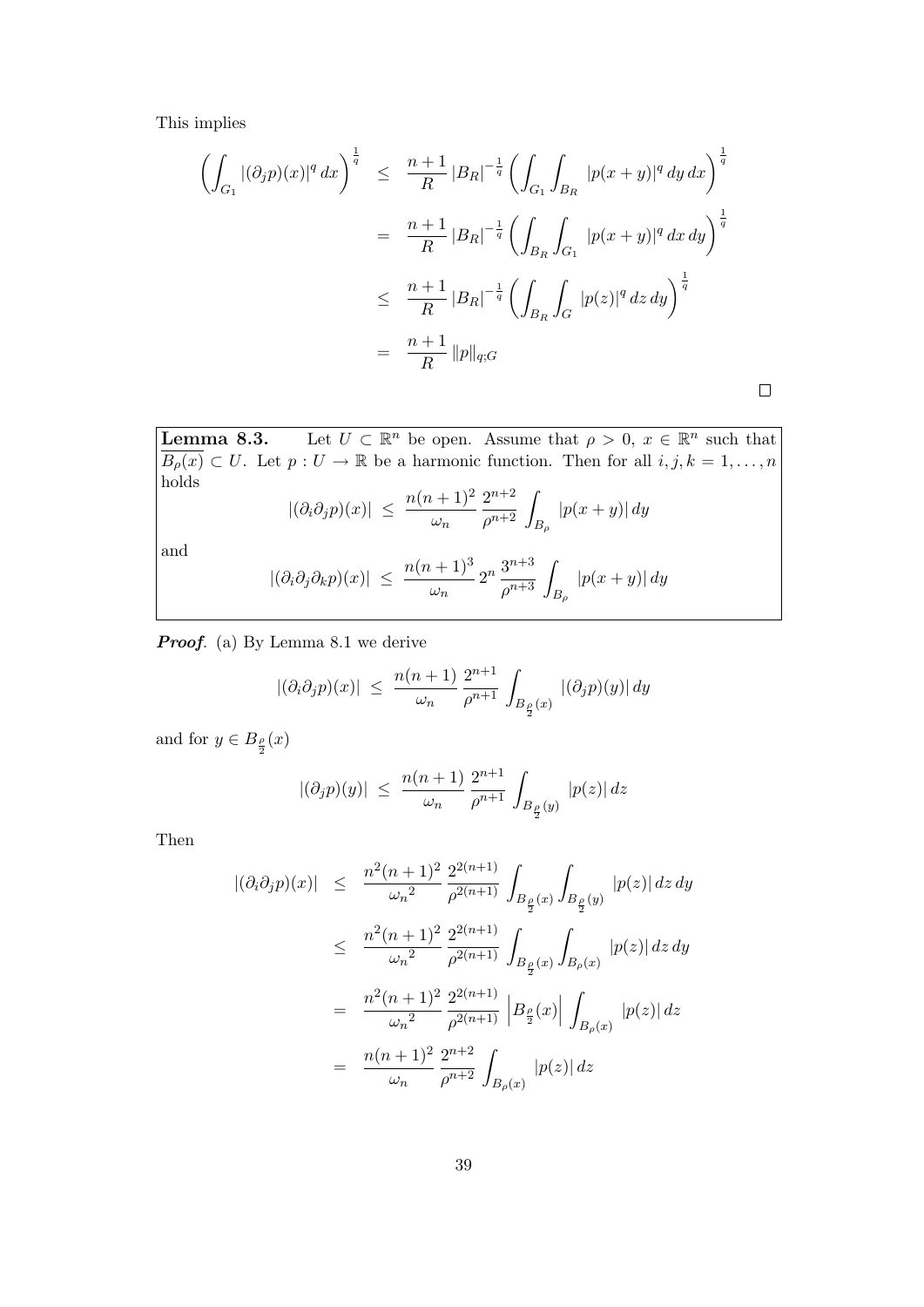(b) By Lemma 8.1 and (a) we get

$$
|(\partial_i \partial_j \partial_k p)(x)| \ \leq \ \frac{n(n+1)^2}{\omega_n} \frac{3^{n+2}}{\rho^{n+2}} \int_{B_{\frac{2\rho}{3}}(x)} |(\partial_k p)(y)| \, dy
$$

and for  $y \in B_{\frac{2\rho}{3}}(x)$ 

$$
|(\partial_k p)(y)| \ \leq \ \frac{n(n+1)}{\omega_n} \frac{3^{n+1}}{\rho^{n+1}} \int_{B_{\frac{\rho}{3}}(y)} |p(z)| \, dz
$$

Therefore

$$
\begin{array}{rcl}\n|(\partial_{i}\partial_{j}\partial_{k}p)(x)| & \leq & \frac{n^{2}(n+1)^{3}}{\omega_{n}^{2}} \frac{3^{2n+3}}{\rho^{2n+3}} \int_{B_{\frac{2\rho}{3}}(x)} \int_{B_{\frac{\rho}{3}}(y)} |p(z)| \, dz \, dy \\
\\ & \leq & \frac{n^{2}(n+1)^{3}}{\omega_{n}^{2}} \frac{3^{2n+3}}{\rho^{2n+3}} \int_{B_{\frac{2\rho}{3}}(x)} \int_{B_{\rho}(x)} |p(z)| \, dz \, dy \\
\\ & = & \frac{n^{2}(n+1)^{3}}{\omega_{n}^{2}} \frac{3^{2n+3}}{\rho^{2n+3}} \frac{\omega_{n}}{n} \left(\frac{2\rho}{3}\right)^{n} \int_{B_{\rho}(x)} |p(z)| \, dz \\
\\ & = & \frac{n(n+1)^{3}}{\omega_{n}} 2^{n} \frac{3^{n+3}}{\rho^{n+3}} \int_{B_{\rho}(x)} |p(z)| \, dz\n\end{array}
$$

 $\Box$ 

**Lemma 8.4.** Let  $n \ge 2$ ,  $R > 0$ ,  $1 \le q < \infty$  and let  $u \in L^q(\mathbb{R}^n \setminus B_R)$  be harmonic in  $\mathbb{R}^n \backslash B_R$ . Let

$$
v(x) := |x|^{2-n} u\left(\frac{x}{|x|^2}\right) \qquad \text{for all } x \in B_{\frac{1}{R}} \setminus \{0\}
$$

be the Kelvin transform. Then v ist harmonic in  $B_{\frac{1}{R}} \setminus \{0\}$  and

$$
\int_{B_{\frac{1}{R}}} |v(y)|^q |y|^{q(n-2)-2n} dy = \int_{\mathbb{R}^n \setminus B_R} |u(y)|^q dy
$$

**Proof.** (a) For  $\Delta v = 0$  see e.g. [ABR, p.62].

(b) Let  $r > R$ . Then by Lemma A.6 holds

Z AR,r |u(x)| q dx x= y |y|2 === <sup>Z</sup> A<sup>1</sup> r , 1 R u y |y| 2 q 1 |y| 2n dy = Z A<sup>1</sup> r , 1 R u y |y| 2 |y| 2−n |y| n−2 q 1 |y| 2n dy = Z A<sup>1</sup> r , 1 R |v(y)| q |y| q(n−2)−2n dy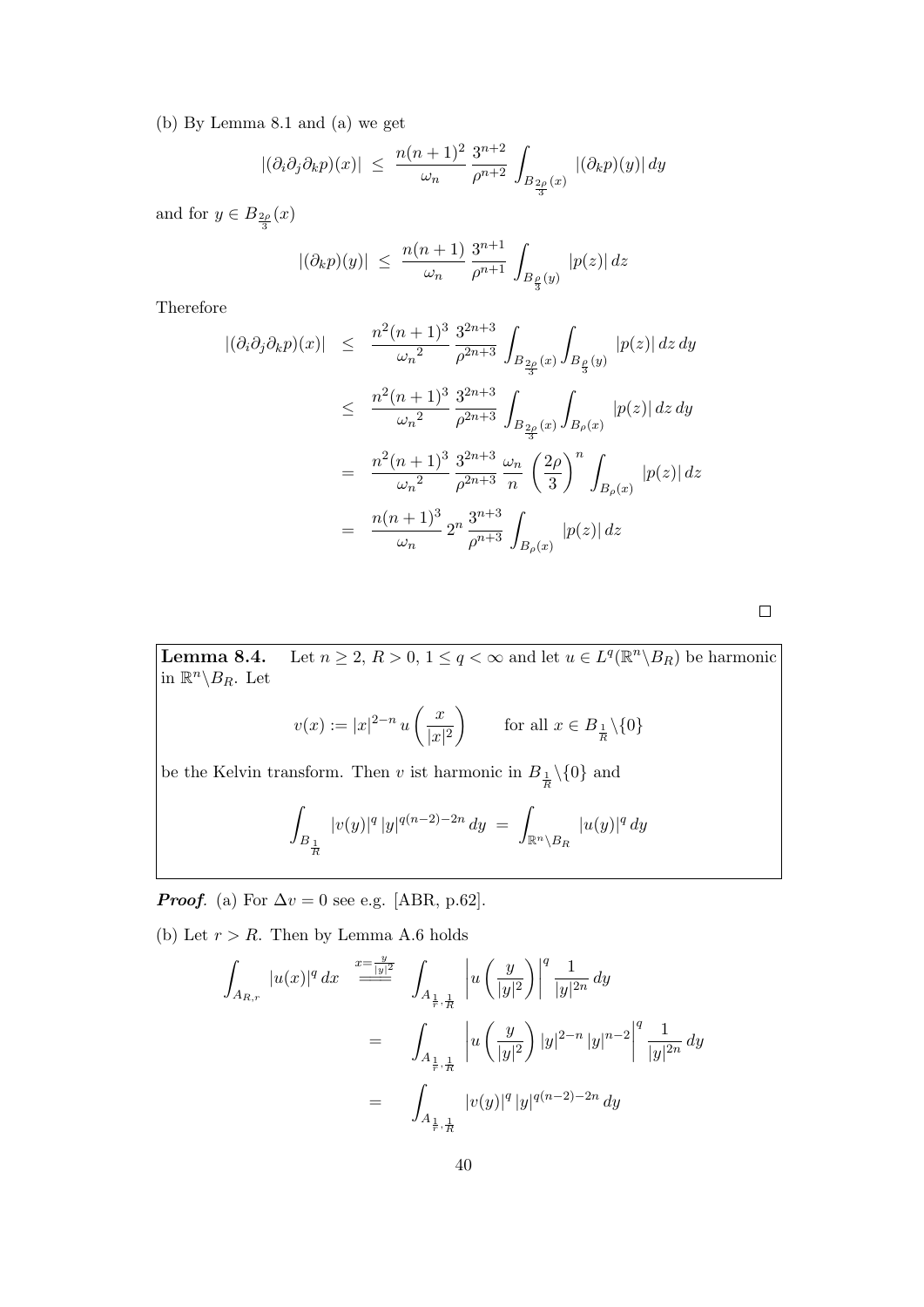For  $r \to \infty$  the assertion follows.

**Lemma 8.5.** Let  $n \ge 2$ ,  $R > 0$ ,  $1 \le q < \infty$  and let  $u \in L^q(\mathbb{R}^n \setminus B_R)$  be harmonic in  $\mathbb{R}^n \backslash B_R$ . Let

$$
v(x) := |x|^{2-n} u\left(\frac{x}{|x|^2}\right) \qquad \text{for all } x \in B_{\frac{1}{R}}\backslash\{0\}
$$

be the Kelvin transform. Then there is a constant  $C(n, q) > 0$  such that for all  $0 < r < \frac{1}{R}$ 

$$
\int_{B_r} |v(y)| dy \leq C(n, q) r^{\frac{n}{q} + 2} \left( \int_{B_r} |v(y)|^q |y|^{q(n-2) - 2n} dy \right)^{\frac{1}{q}}
$$
  

$$
= C(n, q) r^{\frac{n}{q} + 2} \left( \int_{\mathbb{R}^n \setminus B_{\frac{1}{r}}} |u(x)|^q dx \right)^{\frac{1}{q}}
$$

**Proof.** (a) Assume  $1 < q < \infty$ . Then

$$
\int_{B_r} |v(y)| dy = \int_{B_r} |v(y)| |y|^{\frac{q(n-2)-2n}{q}} |y|^{\frac{2n-q(n-2)}{q}} dy
$$
\n
$$
\leq \left( \int_{B_r} |v(y)|^q |y|^{q(n-2)-2n} dy \right)^{\frac{1}{q}} \left( \int_{B_r} |y|^{\frac{2n-q(n-2)}{q-1}} dy \right)^{\frac{q-1}{q}}
$$
\n
$$
\stackrel{8.4}{=} \left( \int_{\mathbb{R}^n \setminus B_{\frac{1}{r}}} |u(x)|^q dx \right)^{\frac{1}{q}} C(n,q) \left( r^{n+\frac{2n-q(n-2)}{q-1}} \right)^{\frac{q-1}{q}}
$$
\n
$$
= \left( \int_{\mathbb{R}^n \setminus B_{\frac{1}{r}}} |u(x)|^q dx \right)^{\frac{1}{q}} C(n,q) r^{\frac{n(q-1)+2n-q(n-2)}{q}}
$$
\n
$$
= \left( \int_{\mathbb{R}^n \setminus B_{\frac{1}{r}}} |u(x)|^q dx \right)^{\frac{1}{q}} C(n,q) r^{\frac{n+2q}{q}}
$$

(b) Assume  $q = 1$ . Then

$$
\int_{B_r} |v(y)| dy = \int_{B_r} |v(y)| |y|^{(n-2)-2n} |y|^{2+n} dy
$$
  
\n
$$
\leq r^{2+n} \int_{B_r} |v(y)| |y|^{(n-2)-2n} dy
$$
  
\n
$$
\stackrel{8.4}{=} r^{2+n} \int_{\mathbb{R}^n \setminus B_{\frac{1}{r}}} |u(x)| dx
$$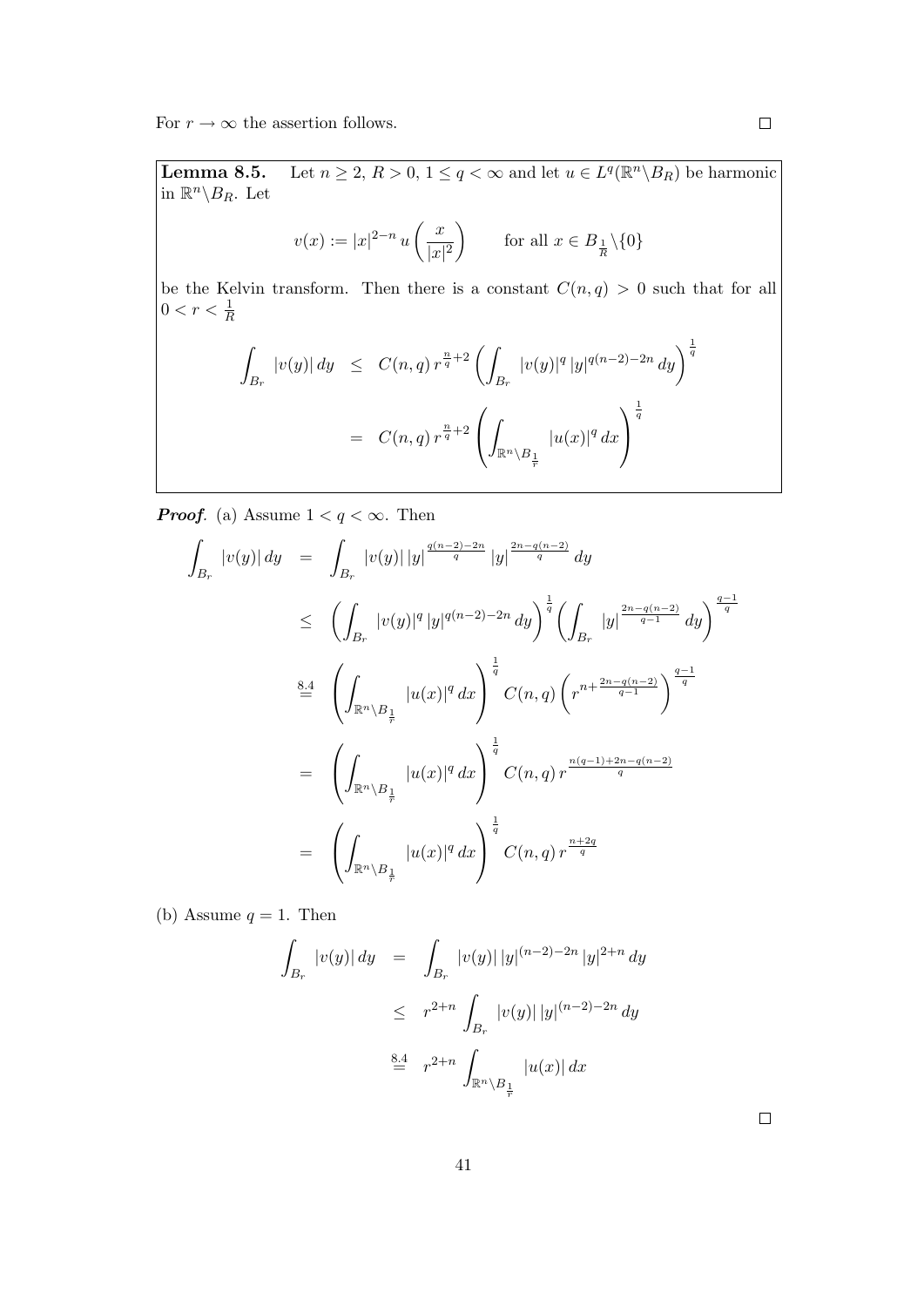**Lemma 8.6.** Let  $n \ge 2$ ,  $R > 0$ ,  $1 \le q < \infty$  and let  $u \in L^q(\mathbb{R}^n \setminus B_R)$  be harmonic in  $\mathbb{R}^n \backslash B_R$ . Let

$$
v(x) := |x|^{2-n} u\left(\frac{x}{|x|^2}\right) \qquad \text{for all } x \in B_{\frac{1}{R}} \setminus \{0\}
$$

be the Kelvin transform. Then there is a  $\tilde{v} \in C^\infty(B_{\frac{1}{R}})$  such that

$$
\Delta \tilde{v} = 0 \text{ in } B_{\frac{1}{R}} \quad \text{and} \quad \tilde{v}|_{B_{\frac{1}{R}} \setminus \{0\}} = v
$$

Proof. (a) Let

$$
\rho \in C^{\infty}(\mathbb{R}), \quad 0 \le \rho \le 1, \quad \rho(t) = \begin{cases} 0 & ,\text{if } |t| \le 1 \\ 1 & ,\text{if } |t| \ge 2 \end{cases}
$$

Let

$$
\rho_k(x) := \rho(k|x|) \qquad \forall \ k \in \mathbb{N}
$$

Then

$$
\rho_k \in C^\infty(\mathbb{R}^n), \quad 0 \le \rho_k \le 1, \quad \rho_k(x) = \begin{cases} 0 & \text{, if } |x| \le \frac{1}{k} \\ 1 & \text{, if } |x| \ge \frac{2}{k} \end{cases}
$$

and there is a constant  $C > 0$  such that

$$
\|\nabla \rho_k\|_{\infty} \le kC \quad \|\partial_i \partial_j \rho_k\|_{\infty} \le k^2C
$$

(b) Let  $\phi \in C_0^{\infty}(B_{\frac{1}{R}})$ . Then  $\rho_k \phi \in C_0^{\infty}(B_{\frac{1}{R}} \setminus \{0\})$  and

$$
0 = \langle v, \Delta(\rho_k \phi) \rangle_{B_{\frac{1}{R}}} = \langle v, \phi \Delta \rho_k \rangle_{B_{\frac{1}{R}}} + 2 \langle v, \nabla \rho_k \nabla \phi \rangle_{B_{\frac{1}{R}}} + \langle v, \rho_k \Delta \phi \rangle_{B_{\frac{1}{R}}}
$$

We estimate

 $\bigg\}$  $\Big\}$  $\bigg\}$  $\mid$ 

$$
\langle v, \phi \Delta \rho_k \rangle_{B_{\frac{1}{R}}}\Big| \leq \|\phi\|_{\infty} C k^2 \int_{B_{\frac{2}{k}}} |v(x)| dx
$$
  
\nLemma 8.5 
$$
\|\phi\|_{\infty} C k^2 C(n, q) \left(\frac{2}{k}\right)^{\frac{n}{q}+2} \|u\|_{q; \mathbb{R}^n \setminus B_R}
$$
  
\n
$$
= K(n, q, \phi, u) \left(\frac{1}{k}\right)^{\frac{n}{q}} \to 0 \quad (k \to \infty)
$$

Similarly we derive

$$
\langle v, \nabla \rho_k \nabla \phi \rangle_{B_{\frac{1}{R}}} \to 0 \quad (k \to \infty)
$$

(c) Obviously

$$
\rho_k v \Delta \phi \to v \Delta \phi
$$
 a.e. in  $B_{\frac{1}{R}}$ 

and

$$
|\rho_k v \Delta \phi| \leq \|\Delta \phi\|_{\infty} |v| \underbrace{\in L^1(B_{\frac{1}{R}})}_{\text{by Lemma 8.5}}
$$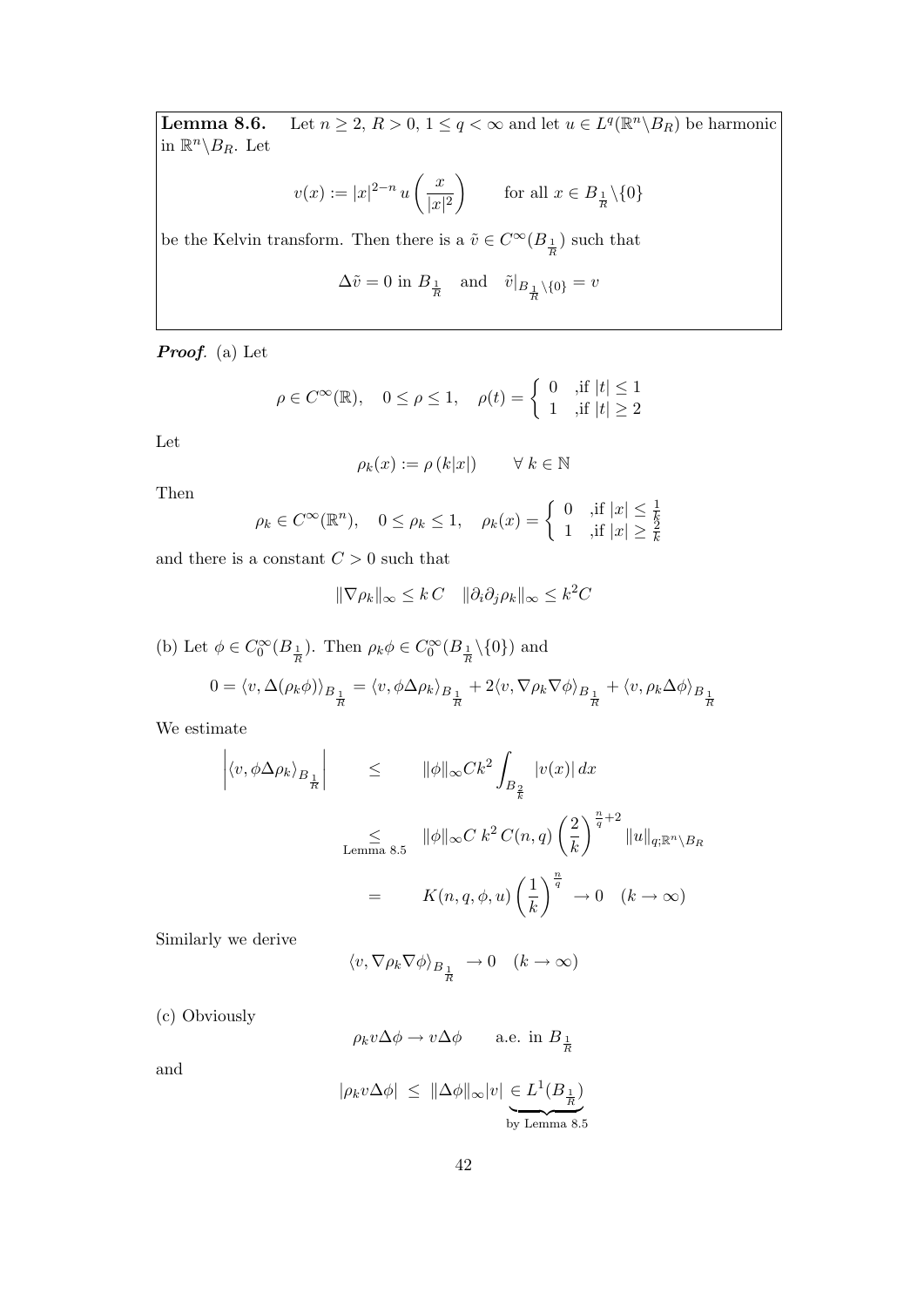By the dominated convergence theorem we get

$$
\langle v, \rho_k \Delta \phi \rangle_{B_{\frac{1}{R}}} \rightarrow \langle v, \Delta \phi \rangle_{B_{\frac{1}{R}}} \quad (k \to \infty)
$$

By (b) we derive for  $(k \to \infty)$ 

$$
\langle v, \Delta \phi \rangle_{B_{\frac{1}{R}}} \; = \; 0
$$

and finally by Weyl's Lemma the assertion.

**Theorem 8.7.** Let  $n \geq 2$ ,  $R > 0$ ,  $1 \leq q < \infty$ . Then there is a constant  $C = C(n, q, R) > 0$  such that for each  $x \in \mathbb{R}^n \backslash B_{2R}$  and for every harmonic  $u \in$  $L^q(\mathbb{R}^n \backslash B_R)$  holds  $|u(x)| \leq$  $\sqrt{ }$  $\int$  $\overline{\mathcal{L}}$  $C ||u||_{1;\mathbb{R}^n \setminus B_R} |x|^{-3}$  , if  $q = 1$  $C \|u\|_{q;\mathbb{R}^n \setminus B_R} |x|^{-2}$  , if  $1 < q \leq 2$  $C \|u\|_{q;\mathbb{R}^n \setminus B_R} |x|^{-1}$  , if  $2 < q < \infty$  $\mathcal{L}$  $\overline{\mathcal{L}}$  $\int$ if  $n = 2$  $|u(x)| \leq$  $\sqrt{ }$  $\int$  $\begin{array}{c} \end{array}$  $C \|u\|_{1;\mathbb{R}^n \setminus B_R} |x|^{-n-1}$  , if  $q = 1$  $C \|u\|_{q;\mathbb{R}^n\setminus B_R} |x|^{-n}$ , if  $1 < q \leq \frac{n}{n-1}$  $C \|u\|_{q;\mathbb{R}^n \setminus B_R} |x|^{1-n}$  , if  $\frac{n}{n-1} < q \le \frac{n}{n-2}$  $C \|u\|_{q;\mathbb{R}^n\setminus B_R} |x|^{2-n}$  , if  $\frac{n}{n-2} < q < \infty$  $\mathcal{L}$  $\overline{\mathcal{L}}$  $\begin{matrix} \end{matrix}$ if  $n \geq 3$ 

Proof. (a) Let

$$
v(x) := |x|^{2-n} u\left(\frac{x}{|x|^2}\right) \qquad \text{for all } x \in B_{\frac{1}{R}} \setminus \{0\}
$$

be the Kelvin transform. By Lemma 8.6 there is a harmonic continuation of  $v$  in  $B_{\frac{1}{R}}$ , which we again denote by v. Because of the mean value property and Lemma 8.5 holds for  $0 < r < \frac{1}{R}$ 

$$
|v(0)| \leq \frac{1}{|B_r|} \int_{B_r} |v(y)| dy
$$
  
\n
$$
\leq \frac{1}{|B_r|} C(n, q) r^{\frac{n}{q} + 2} \left( \int_{\mathbb{R}^n \setminus B_{\frac{1}{r}}} |u(x)|^q dx \right)^{\frac{1}{q}}
$$
  
\n
$$
= \frac{n}{\omega_n} r^{-n} C(n, q) r^{\frac{n}{q} + 2} \underbrace{\left( \int_{\mathbb{R}^n \setminus B_{\frac{1}{r}}} |u(x)|^q dx \right)^{\frac{1}{q}}}
$$
  
\n
$$
\xrightarrow{\rightarrow} 0 \text{ (r \rightarrow 0)}
$$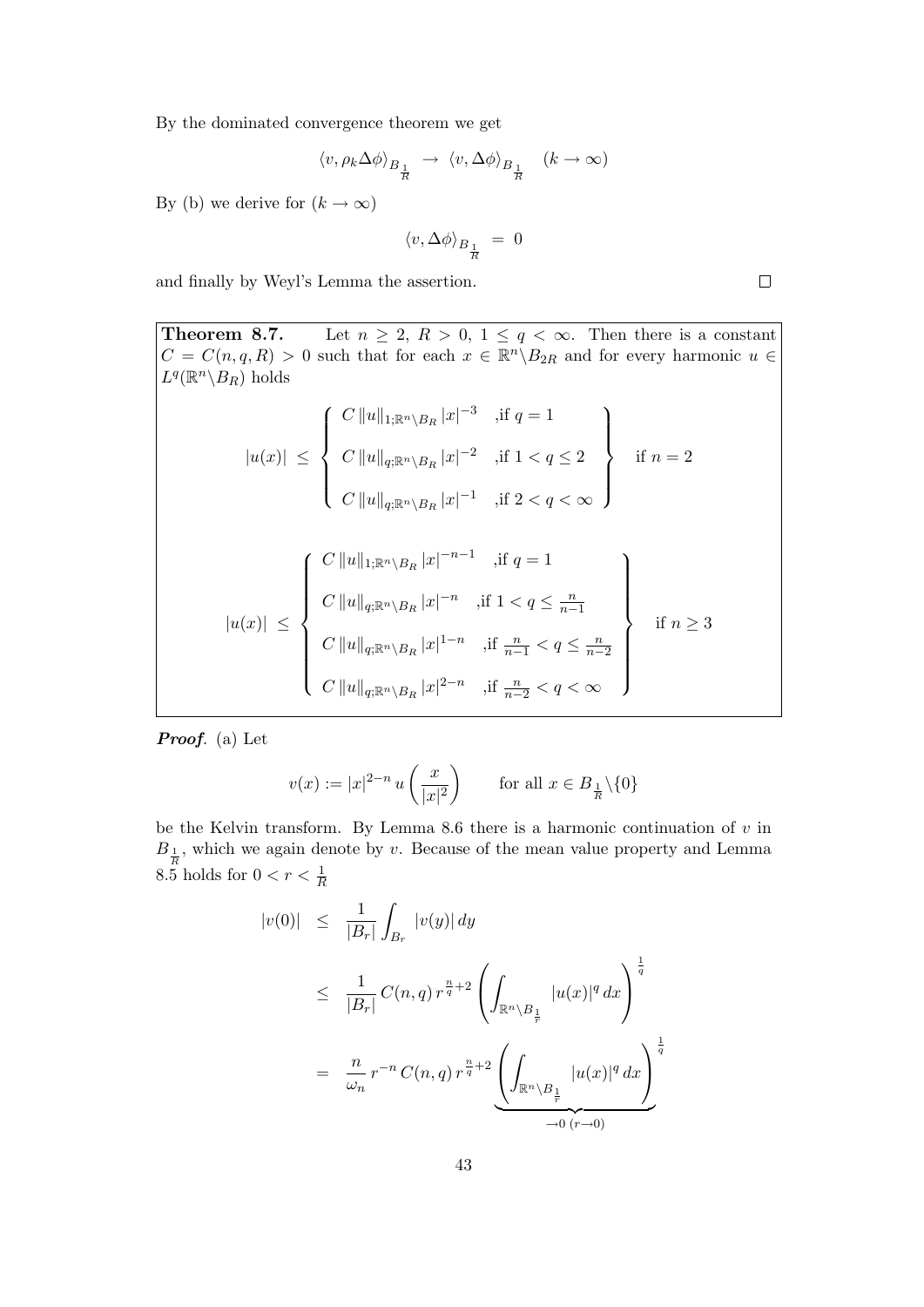which tends to 0 for  $(r \rightarrow 0)$ , if

$$
\frac{n}{q} + 2 - n \ge 0 \quad \text{that is} \quad n \ge q(n-2)
$$

So we derive

$$
v(0) = 0 \qquad \text{if } n = 2
$$
  

$$
v(0) = 0 \qquad \text{if } n \ge 3 \text{ and } q \le \frac{n}{n-2}
$$

(b) Similarly by Lemma 8.1 and Lemma 8.5 we get

$$
|(\partial_j v)(0)| \leq \frac{n(n+1)}{\omega_n} \frac{1}{r^{n+1}} \int_{B_r} |v(y)| dy
$$
  
 
$$
\leq \frac{n(n+1)}{\omega_n} \frac{1}{r^{n+1}} C(n,q) r^{\frac{n}{q}+2} \underbrace{\left(\int_{\mathbb{R}^n \setminus B_{\frac{1}{r}}}|u(x)|^q dx\right)^{\frac{1}{q}}}{\to 0 \quad (r \to 0)}
$$

which tends to 0 for  $(r\rightarrow 0),$  if

$$
\frac{n}{q} + 2 - (n+1) \ge 0 \qquad \text{that is} \qquad n \ge q(n-1)
$$

So we derive

$$
(\partial_j v)(0) = 0 \qquad \text{if } n \ge 2 \text{ and } q \le \frac{n}{n-1}
$$

(c) Similarly by Lemma 8.3 and Lemma 8.5 we get

$$
\begin{array}{rcl} |(\partial_i \partial_j v)(0)| & \leq & \dfrac{n(n+1)^2}{\omega_n} \dfrac{1}{r^{n+2}} \int_{B_{2r}} |v(y)| \, dy \\ \\ & \leq & \dfrac{n(n+1)^2}{\omega_n} \dfrac{1}{r^{n+2}} \, C(n,q) \, r^{\frac{n}{q}+2} \left( \int_{\mathbb{R}^n \setminus B_{\frac{1}{2r}}} |u(x)|^q \, dx \right)^{\frac{1}{q}} \\ & \xrightarrow{\longrightarrow} 0 \, (r \to 0) \end{array}
$$

which tends to 0 for  $(r \rightarrow 0)$ , if

$$
\frac{n}{q} + 2 - (n+2) \ge 0 \quad \text{that is} \quad 1 \ge q
$$

Therefore

$$
(\partial_i \partial_j v)(0) = 0 \quad \text{if } n \ge 2 \text{ and } q = 1
$$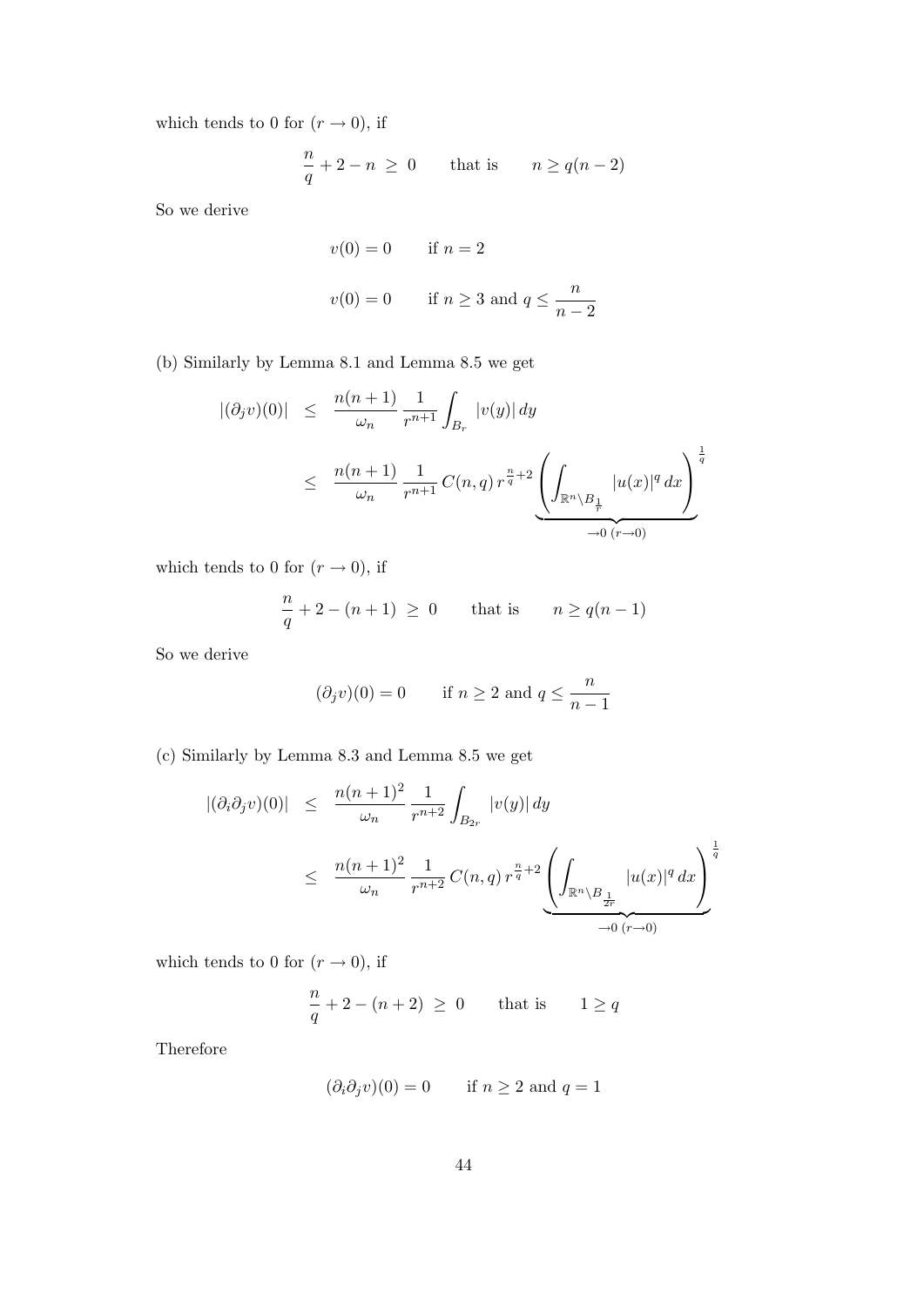(d) For  $x \in B_{\frac{1}{R}}$  there exists by Taylor's theorem  $a_x, b_x, c_x \in B_{\frac{1}{R}}$  such that

$$
v(x) = v(0) + \langle \nabla v(a_x), x \rangle
$$
  

$$
v(x) = v(0) + \langle \nabla v(0), x \rangle + \frac{1}{2} \langle (\text{Hess} v)(b_x) x, x \rangle
$$
  

$$
v(x) = \sum_{|\alpha| \le 2} \frac{(D^{\alpha} v)(0)}{\alpha!} x^{\alpha} + \sum_{|\alpha| = 3} \frac{(D^{\alpha} v)(c_x)}{\alpha!} x^{\alpha}
$$

(e) Let  $n \geq 3$  and  $\frac{n}{n-2} < q < \infty$ . Let  $x \in B_{\frac{1}{2R}}$ . Then by the mean value property and Lemma 8.5

$$
|v(x)| \leq \frac{1}{\left| B_{\frac{1}{2R}} \right|} \int_{B_{\frac{1}{2R}}(x)} |v(y)| dy
$$
  

$$
\leq K_1(n, R) \int_{B_{\frac{1}{R}}}|v(y)| dy
$$
  

$$
\leq K_2(n, R, q) ||u||_{q; \mathbb{R}^n \setminus B_R}
$$

For  $y \in \mathbb{R}^n \backslash B_{2R}$  therefore holds

$$
|u(y)| = |y|^{2-n} v\left(\frac{y}{|y|^2}\right)
$$
  

$$
\leq |y|^{2-n} K_2(n, R, q) ||u||_{q; \mathbb{R}^n \setminus B_R}
$$

(f) Let  $n \geq 3$  and  $\frac{n}{n-1} < q \leq \frac{n}{n-2}$  or let  $n = 2$  and  $2 < q < \infty$ . Then by (a)  $v(0) = 0$ and for  $x \in B_{\frac{1}{2R}}$  holds by Lemma 8.1 and Lemma 8.5

$$
\begin{array}{rcl} |(\partial_j v)(x)| & \leq & \frac{n(n+1)}{\omega_n} (2R)^{n+1} \int_{B_{\frac{1}{2R}}(x)} |v(y)| \, dy \\ \\ & \leq & K_3(n, R) \int_{B_{\frac{1}{R}}} |v(y)| \, dy \\ \\ & \leq & K_4(n, R, q) \, \|u\|_{q; \mathbb{R}^n \setminus B_R} \end{array}
$$

and therefore by (d)

$$
|v(x)| = |v(0) + \langle \nabla v(a_x), x \rangle|
$$
  
\n
$$
\leq |\nabla v(a_x)| |x| \leq K_5(n, R, q) ||u||_{q; \mathbb{R}^n \setminus B_R} |x|
$$

For  $y \in \mathbb{R}^n \backslash B_{2R}$  therefore holds

$$
|u(y)| = |y|^{2-n} v\left(\frac{y}{|y|^2}\right)
$$
  

$$
\leq |y|^{1-n} K_4(n, R, q) ||u||_{q; \mathbb{R}^n \setminus B_R}
$$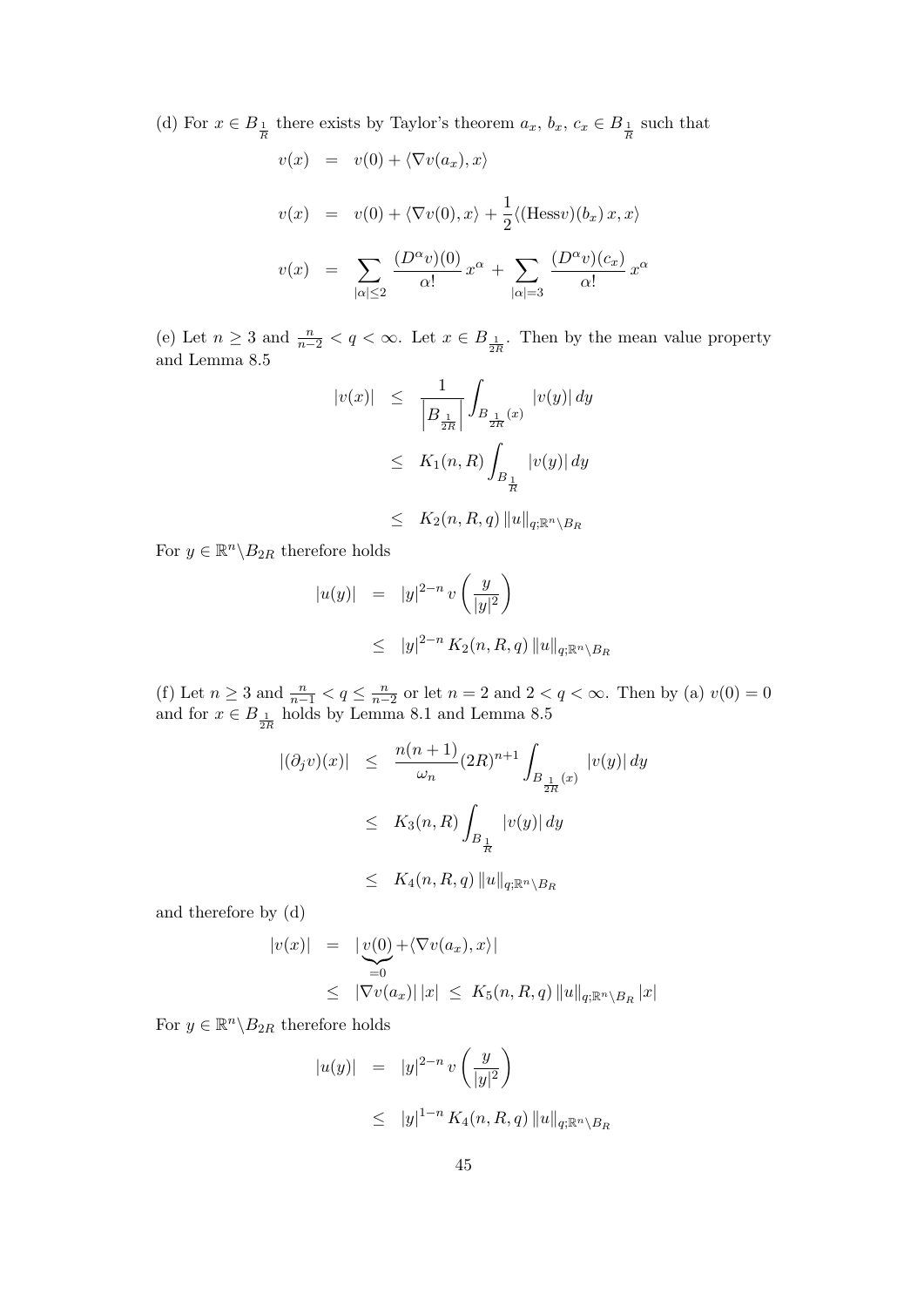(g) Let  $n \ge 2$  and  $1 < q \le \frac{n}{n-1}$ . Then by (a) and (b)  $v(0) = 0$ ,  $\nabla v(0) = 0$  and for  $x \in B_{\frac{1}{2R}}$ holds by Lemma 8.3 and Lemma 8.5

$$
\begin{array}{rcl} |(\partial_i \partial_j v)(x)| & \leq & \dfrac{n(n+1)^2}{\omega_n} (4R)^{n+2} \int_{B_{\frac{1}{2R}}(x)} |v(y)| \, dy \\ \\ & \leq & K_6(n,R) \int_{B_{\frac{1}{R}}} |v(y)| \, dy \\ \\ & \leq & K_7(n,R,q) \, \|u\|_{q; \mathbb{R}^n \setminus B_R} \end{array}
$$

and therefore by (d)

$$
|v(x)| = |\underset{\leq 0}{v(0)} + \underset{\leq 0}{\underbrace{\langle \nabla v(0), x \rangle}} + \frac{1}{2} \langle (\text{Hess}v)(b_x) x, x \rangle|
$$
  

$$
\leq \frac{1}{2} |x|^2 \left( \sum_{i,j=1}^n |(\partial_i \partial_j v)(b_x)|^2 \right)^{\frac{1}{2}} \leq K_8(n, R, q) ||u||_{q; \mathbb{R}^n \setminus B_R} |x|^2
$$

For  $y \in \mathbb{R}^n \backslash B_{2R}$  therefore holds

$$
|u(y)| = |y|^{2-n} v\left(\frac{y}{|y|^2}\right)
$$
  

$$
\leq |y|^{-n} K_8(n, R, q) ||u||_{q; \mathbb{R}^n \setminus B_R}
$$

(h) Let  $n \ge 2$  and  $q = 1$ . Then by (a), (b) and (c)  $v(0) = 0$ ,  $\partial_i v(0) = 0$  and  $\partial_i \partial_j v(0) = 0$ , and for  $x \in B_{\frac{1}{2R}}$  holds by Lemma 8.3 and Lemma 8.5

$$
|(\partial_i \partial_j \partial_k v)(x)| \leq \frac{n(n+1)^3}{\omega_n} 2^n 3^{n+3} (2R)^{n+3} \int_{B_{\frac{1}{2R}}(x)} |v(y)| dy
$$
  

$$
\leq K_9(n, R) \int_{B_{\frac{1}{R}}}|v(y)| dy
$$
  

$$
\leq K_{10}(n, R) ||u||_{1; \mathbb{R}^n \setminus B_R}
$$

and therefore by (d) analogously to (f) and (g)

$$
|v(x)| \leq K_{11}(n,R) ||u||_{1;\mathbb{R}^n \setminus B_R} |x|^3
$$

For  $y \in \mathbb{R}^n \backslash B_{2R}$  therefore holds

$$
|u(y)| = |y|^{2-n} v\left(\frac{y}{|y|^2}\right)
$$
  
\n
$$
\leq |y|^{-n-1} K_{11}(n, R) ||u||_{1; \mathbb{R}^n \setminus B_R}
$$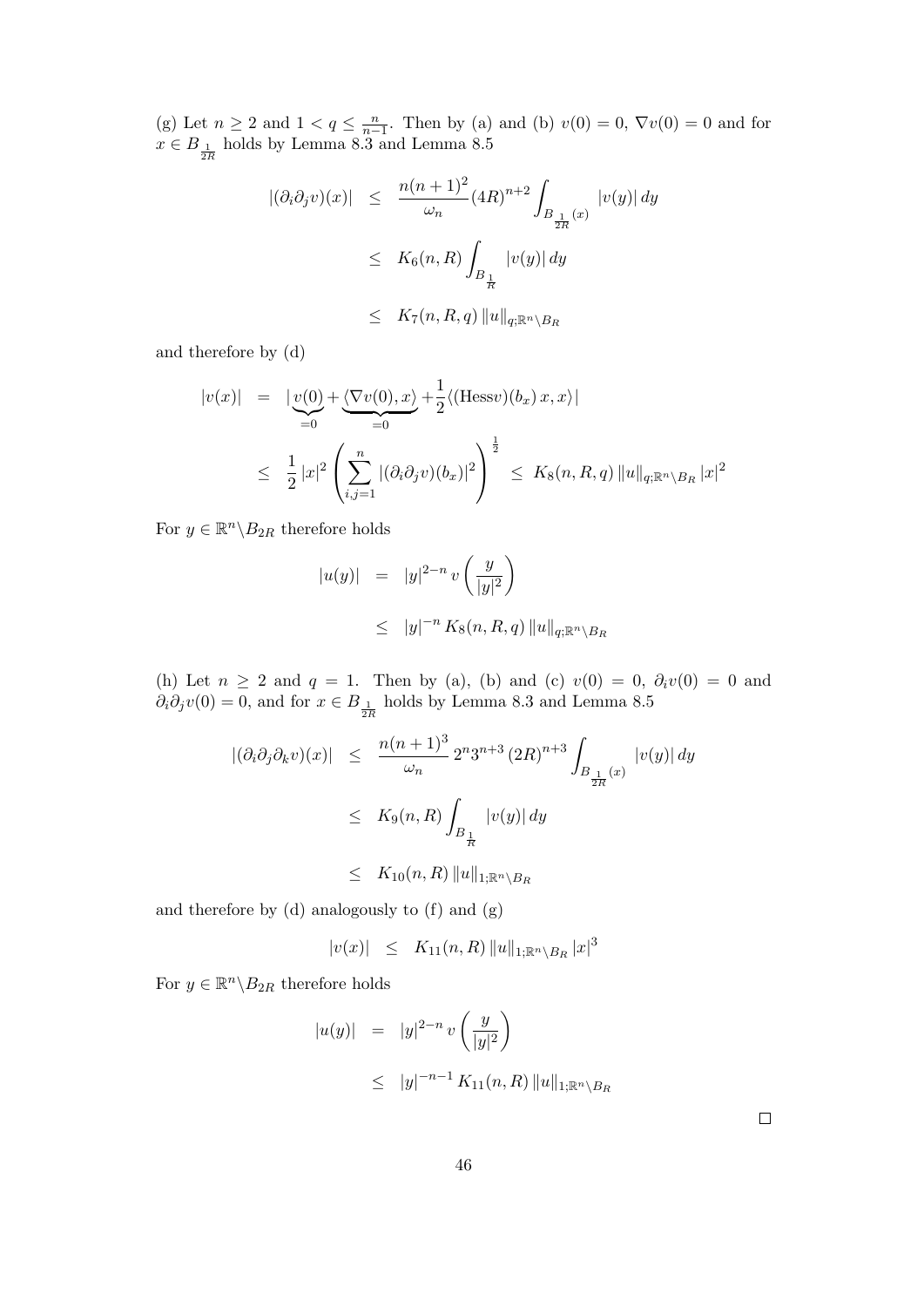**Theorem 8.8.** Let  $n \geq 2$ ,  $R > 0$ ,  $1 \leq q < \infty$ . Then there is a constant  $C = C(n, q, R) > 0$  and a function  $f_q \in L^q(\mathbb{R}^n \setminus B_{2R})$  such that for each  $x \in \mathbb{R}^n \setminus B_{2R}$ and for every harmonic  $u \in L^q(\mathbb{R}^n \backslash \overline{B_R})$  holds

$$
|u(x)| \leq C \|u\|_{q;\mathbb{R}^n \setminus B_R} f_q(x)
$$

**Proof.** For  $k \in \mathbb{Z}$  holds

$$
|\cdot|^{k-n} \in L^{q}(\mathbb{R}^{n} \setminus B_{2R}) \iff \int_{2R}^{\infty} r^{n-1+q(k-n)} dr < \infty
$$

$$
\iff n - 1 + q(k - n) < -1
$$

$$
\iff n < q(n - k)
$$

Therefore

$$
n = 2: |\cdot|^{-3} \in L^{q}(\mathbb{R}^{n} \setminus B_{2R}) \iff q > \frac{2}{3}
$$
  
\n
$$
n = 2: |\cdot|^{-2} \in L^{q}(\mathbb{R}^{n} \setminus B_{2R}) \iff q > 1
$$
  
\n
$$
n = 2: |\cdot|^{-1} \in L^{q}(\mathbb{R}^{n} \setminus B_{2R}) \iff q > 2
$$
  
\n
$$
n \geq 3: |\cdot|^{-n-1} \in L^{q}(\mathbb{R}^{n} \setminus B_{2R}) \iff q > \frac{n}{n+1}
$$
  
\n
$$
n \geq 3: |\cdot|^{-n} \in L^{q}(\mathbb{R}^{n} \setminus B_{2R}) \iff q > 1
$$
  
\n
$$
n \geq 3: |\cdot|^{1-n} \in L^{q}(\mathbb{R}^{n} \setminus B_{2R}) \iff q > \frac{n}{n-1}
$$
  
\n
$$
n \geq 3: |\cdot|^{2-n} \in L^{q}(\mathbb{R}^{n} \setminus B_{2R}) \iff q > \frac{n}{n-2}
$$

and the assertion follows by Theorem 8.7

 $\Box$ 

Lemma  $8.9$ . <sup>n</sup> be open and let  $p \in L^q(G)$   $(1 \le q < \infty)$  be harmonic in G. Assume that  $G_1 \subset G$  such that  $d := dist(G_1, \partial G) > 0$ . Then

$$
p\Big|_{G_1} \in H^{\infty,q}(G_1)
$$

**Proof.** (a) It is well known that  $p \in C^{\infty}(G)$ . We prove by induction

$$
p\Big|_{G'}\in H^{k,q}(G')
$$

for every  $k \in \mathbb{N}$  and every  $G' \subset G$  with  $dist(G', \partial G) > 0$ .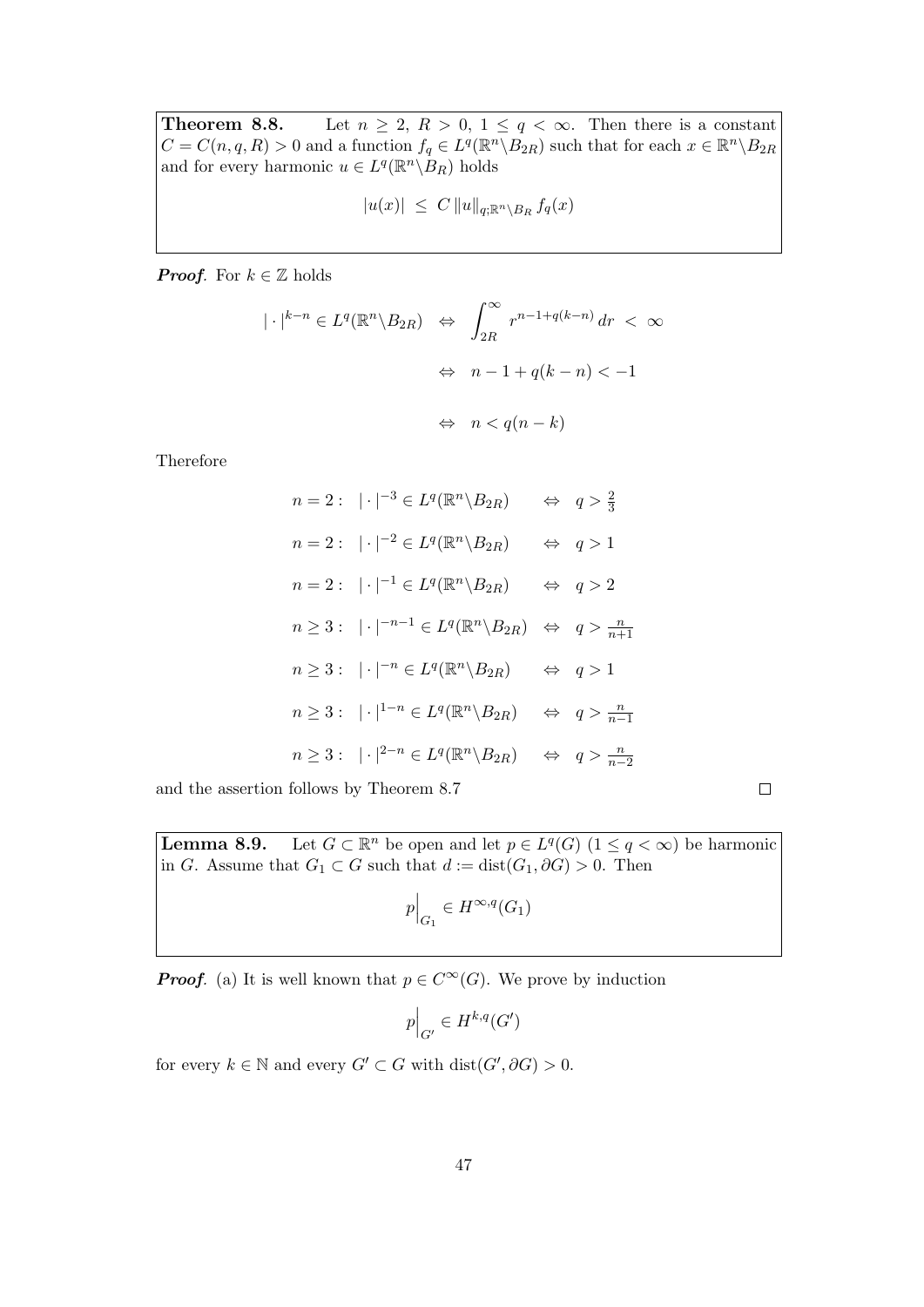(b)  $k = 1$ : By Lemma 8.2 we derive for  $G' \subset G$  with  $dist(G', \partial G) > 0$ 

$$
\|\partial_i p\|_{q;G'} \ \leq \ \frac{4(n+1)}{\text{dist}(G',\partial G)}\, \|p\|_{q;G} < \infty
$$

(c)  $k \to k+1$ : For  $k \in \mathbb{N}$  may hold

$$
D^{\alpha}p \in L^q(G')
$$

for every  $|\alpha| = k$  and every  $G' \subset G$  with  $dist(G', \partial G) > 0$ . Let  $G_0 \subset G$  with dist $(G_0, \partial G) > 0$ . Choose

$$
G' := \{ x \in G : \text{dist}(x, \partial G) > \frac{1}{2} \text{dist}(G_0, \partial G) \}
$$

Then  $G_0 \subset G' \subset G$ , dist $(G', \partial G) > 0$  and dist $(G_0, \partial G') > 0$ .

Because  $\Delta D^{\alpha} p = 0$  in G' and by assumption  $D^{\alpha} p \in L^{q}(G')$  we derive by Lemma 8.2

$$
\|\partial_i D^{\alpha} p\|_{q;G_0} \le \frac{4(n+1)}{\text{dist}(G_0, \partial G')} \|D^{\alpha} p\|_{q;G'} < \infty
$$

**Lemma 8.10.** Let  $n \ge 2$ ,  $C > 0$ ,  $R > 1$  and let p be harmonic in  $\mathbb{R}^n \setminus B_{\frac{R}{2}}$ . 1. If  $n \geq 3$  and  $|p(x)| \leq C |x|^{2-n}$ for all  $|x| \ge R$ , then there is a constant  $\tilde{C} > 0$  such that  $|\partial_i p(x)| \leq \tilde{C} |x|^{1-n}$ for all  $|x| \geq 2R$  and all  $i = 1, \ldots, n$ . 2. If  $n \geq 2$  and  $|p(x)| \leq C |x|^{1-n}$ for all  $|x| \ge R$ , then there is a constant  $\tilde{C} > 0$  such that  $|\partial_i p(x)| \leq \tilde{C} |x|^{-n}$ for all  $|x| \geq 2R$  and all  $i = 1, \ldots, n$ . 3. If  $n \geq 2$  and  $|p(x)| \leq C |x|^{-n}$ for all  $|x| \ge R$ , then there is a constant  $\tilde{C} > 0$  such that  $|\partial_i p(x)| \leq \tilde{C} |x|^{-n-1}$ for all  $|x| \geq 2R$  and all  $i = 1, \ldots, n$ .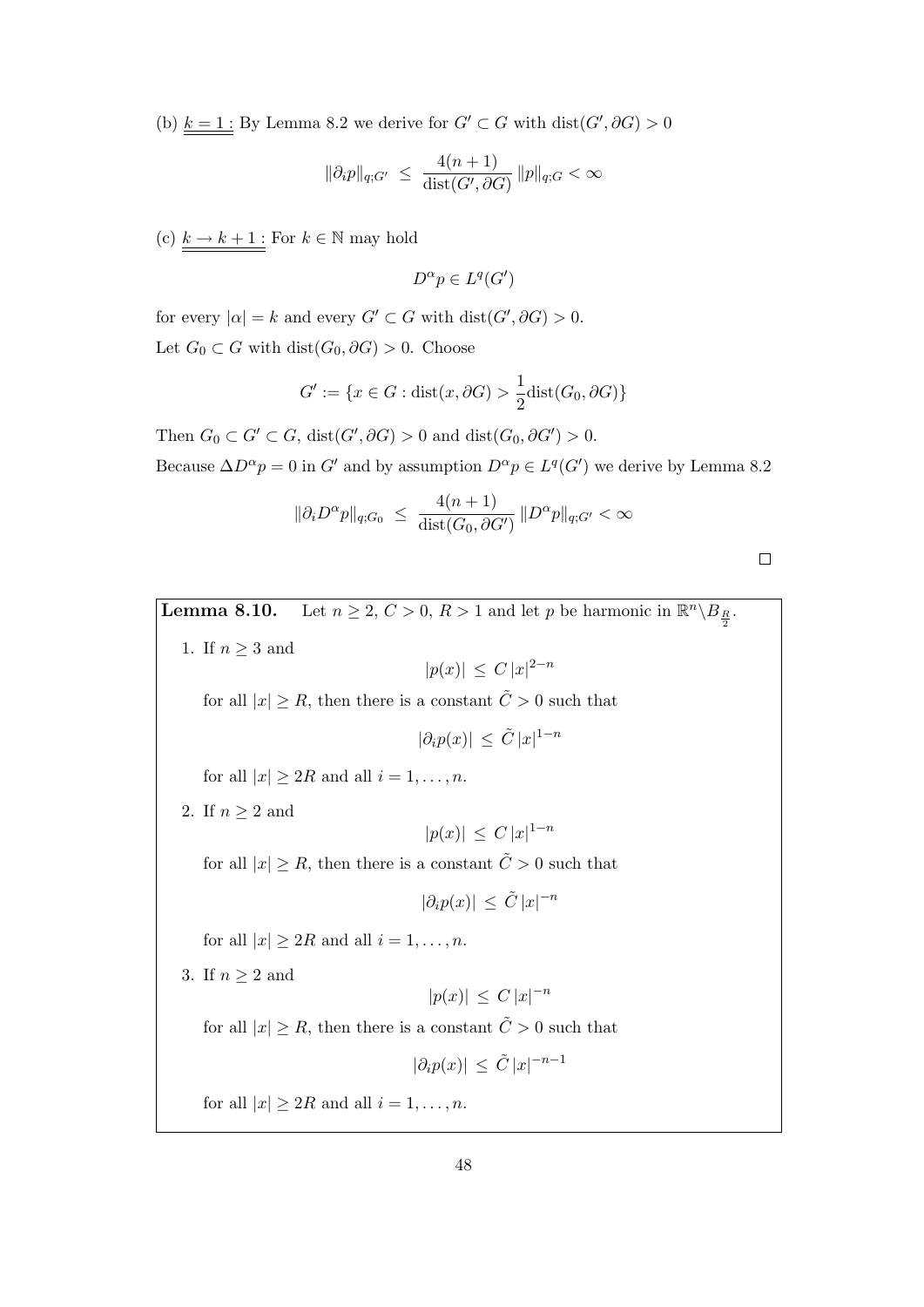**Proof.** (a) Let  $n \geq 3$  and

$$
|p(x)| \le C |x|^{2-n}
$$
 for all  $|x| \ge R$ . Let  

$$
s := \frac{n}{n-2}
$$

There is  $s < q < \infty$  with

$$
n \ge (n-3)q
$$

n  $n-2$ 

and

$$
p\in L^q(\mathbb{R}^n\backslash B_{\frac{3R}{4}})
$$

Then

$$
p \in L^s(A_{r,4r})
$$

for all  $r > R$ . By Lemma 8.2 we derive

$$
\|\partial_i p\|_{s;A_{2r,3r}} \leq \frac{4(n+1)}{r} \|p\|_{s;A_{r,4r}} = \frac{4(n+1)}{r} \left[ \int_{A_{r,4r}} |p|^s dx \right]^{\frac{1}{s}}
$$
  
\nHölder  
\nwith  $\frac{4}{s} > 1$   $\frac{4(n+1)}{r} \left[ \left( \int_{A_{r,4r}} |p|^q dx \right)^{\frac{s}{q}} |A_{r,4r}|^{\frac{q-s}{q}} \right]^{\frac{1}{s}}$   
\n
$$
= \frac{C_1(n)}{r} r^{\frac{n(q-s)}{qs}} \|p\|_{q;A_{r,4r}}
$$

Because

$$
\frac{n(q-s)}{sq} \le 1 \iff n(q-s) \le sq \iff nq - ns \le sq \iff nq \le s(q+n)
$$
  

$$
\iff \frac{nq}{n+q} \le \frac{n}{n-2} \iff q(n-2) \le n+q \iff q(n-3) \le n
$$

for  $r > R > 1$  holds

$$
\|\partial_i p\|_{s;A_{2r,3r}} \ \leq \ C_1(n) \, \|p\|_{q;A_{r,4r}}
$$

and

$$
||p||_{q;A_{r,4r}}^q \leq C^q \int_{A_{r,4r}} |x|^{q(2-n)} dx = C^q \omega_n \int_r^{4r} t^{n-1+q(2-n)} dt
$$
  
= 
$$
\frac{C^q \omega_n}{n+q(2-n)} \left[ (4r)^{n+q(2-n)} - r^{n+q(2-n)} \right] = C_2(n,q) r^{n+q(2-n)}
$$

Therefore

$$
\|\partial_i p\|_{s;A_{2r,3r}}^s \leq C_3(n,q) r^{\frac{s(n+q(2-n))}{q}}
$$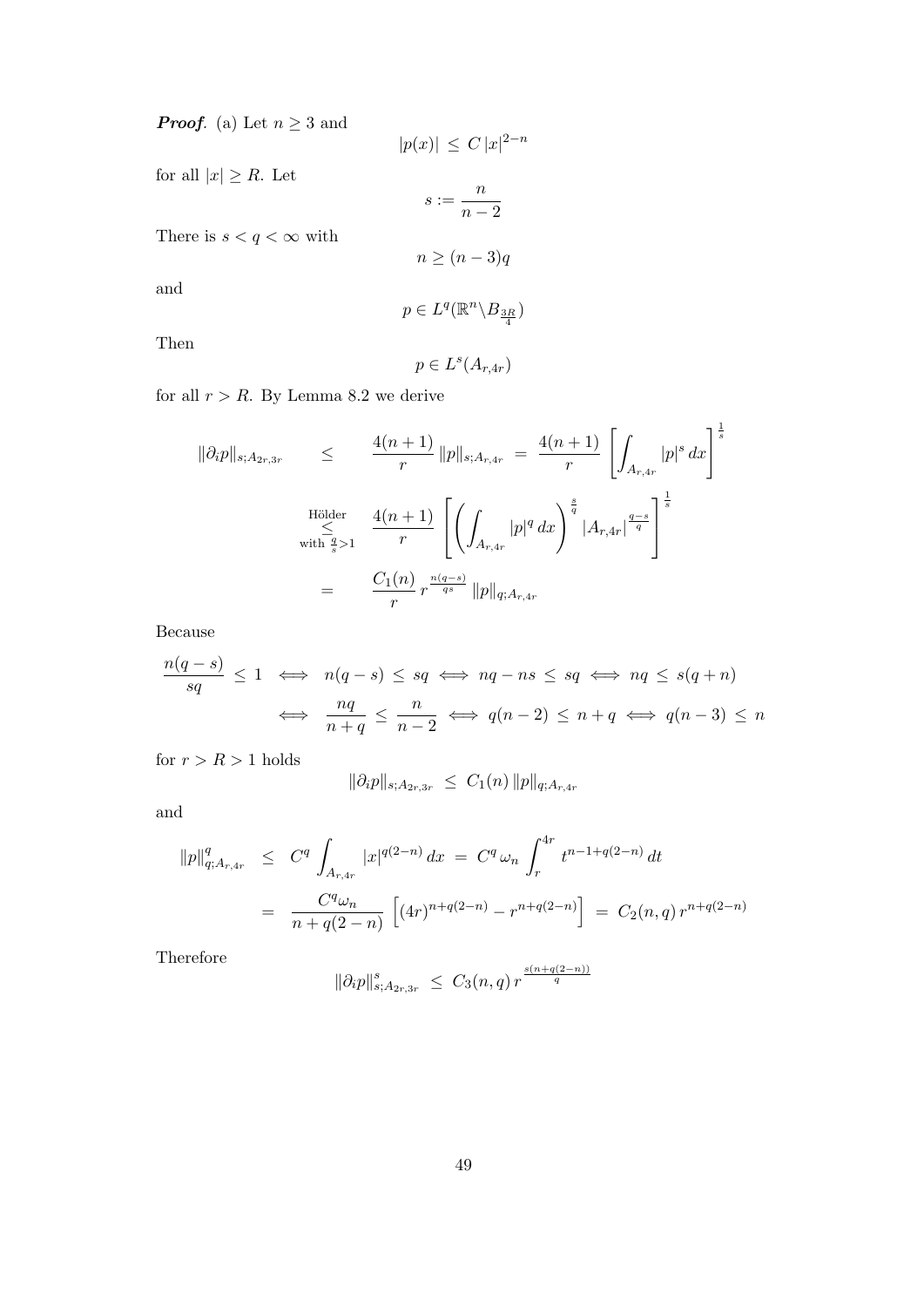and

$$
\|\partial_i p\|_{s;\mathbb{R}^n\setminus B_{2R}}^s = \sum_{m=1}^{\infty} \|\partial_i p\|_{s;A_{\left(\frac{3}{2}\right)^{m-1}2R,\left(\frac{3}{2}\right)^m_{2R}}^s = \sum_{m=1}^{\infty} \|\partial_i p\|_{s;A_{2\left(\frac{3}{2}\right)^{m-1}R,\left(\frac{3}{2}\right)^{m-1}R}}^s
$$
  

$$
\leq \sum_{m=1}^{\infty} C_3(n,q) \left( \left(\frac{3}{2}\right)^{m-1} R \right)^{\frac{s(n+q(2-n))}{q}}
$$
  

$$
= \sum_{m=0}^{\infty} C_4(n,q,R) \left[ \underbrace{\left(\frac{2}{3}\right)^{\frac{s}{q}(q(n-2)-n)}}_{<1} \right]^m < \infty
$$

So we get

$$
\partial_i p \in L^{\frac{n}{n-2}}(\mathbb{R}^n \backslash B_{2R})
$$

and  $\partial_i p$  is harmonic in  $\mathbb{R}^n \backslash B_{\frac{R}{2}}$ . Therefore

$$
\partial_i p \in L^{\frac{n}{n-2}}(\mathbb{R}^n \backslash B_R)
$$

and by Theorem 8.7 there is a constant  $C_5 = C_5(n, q, R, p) > 0$  such that  $|(\partial_i p)(x)| \leq C_5 |x|^{1-n}$  for all  $|x| \geq 2R$ 

(b) Let  $n \geq 2$  and

for

$$
|p(x)| \le C |x|^{1-n}
$$
 for all  $|x| \ge R$ . Let  
\n
$$
s := \frac{n}{n-1}
$$
  
\nThere is  $s < q < \infty$  with  
\n
$$
n \ge (n-2)q
$$
  
\nand  
\n
$$
p \in L^{q}(\mathbb{R}^{n} \setminus B_{\frac{3R}{4}})
$$

Similarly to (a) follows

 $|(\partial_i p)(x)| \leq \tilde{C} |x|^{-n}$  for all  $|x| \geq 2R$ 

(c) Let  $n \geq 2$  and

 $|p(x)| \leq C |x|^{-n}$ 

for all  $|x| \ge R$ . Let

 $s := 1$ 

There is  $1=s< q<\infty$  with

and

$$
p\in L^q(\mathbb{R}^n\backslash B_{\frac{3R}{4}})
$$

 $n \geq (n-1)q$ 

Similarly to (a) follows

$$
|(\partial_i p)(x)| \ \leq \ \tilde{C} \, |x|^{-n-1} \qquad \text{for all } |x| \geq 2R
$$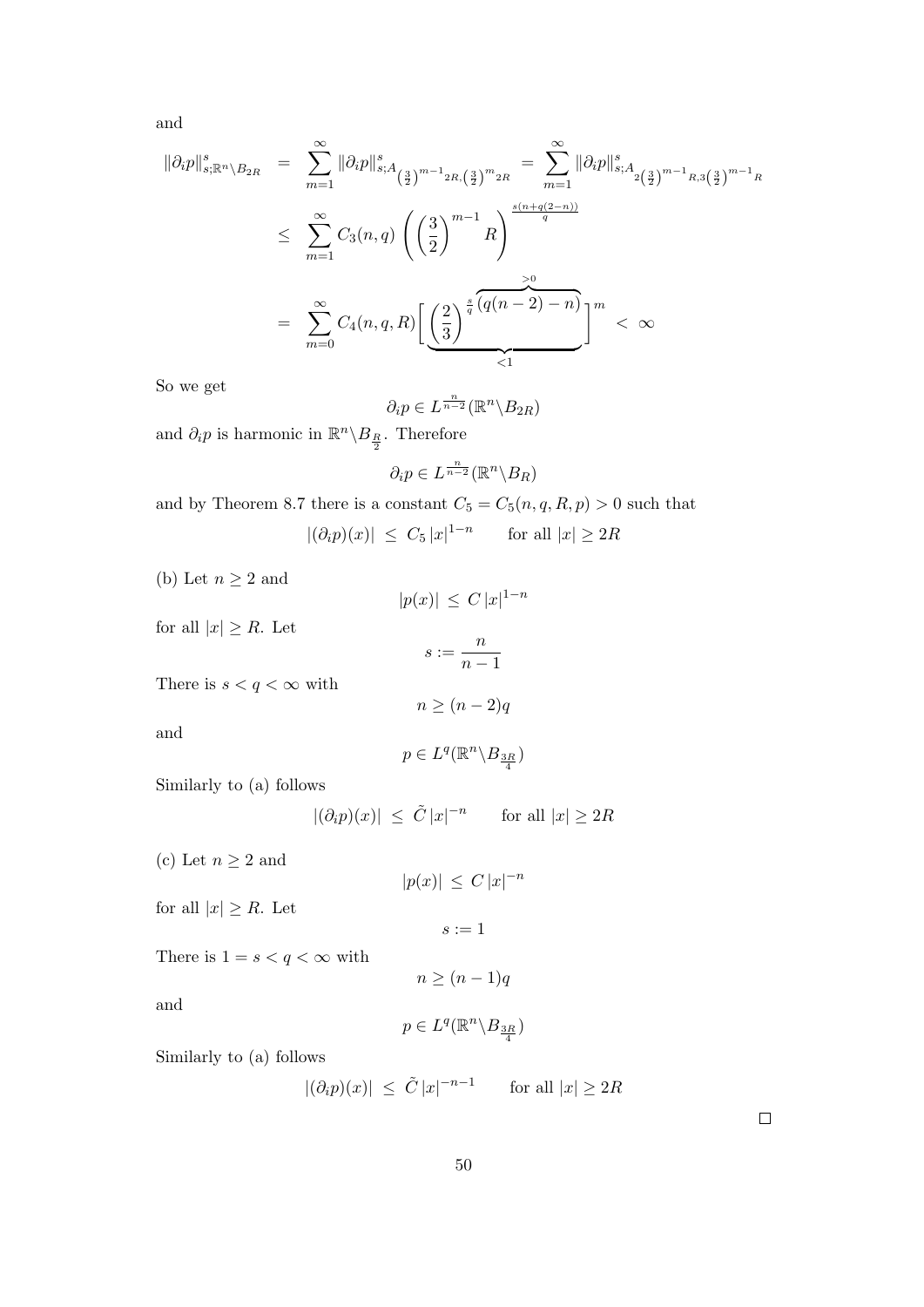**Lemma 8.11.** Let  $n \geq 2$ ,  $G \subset \mathbb{R}^n$  be an exterior domain, and let u be harmonic in G. Let  $r > 0$ ,  $\varphi_r$  and  $\psi_{ri}$  as in Theorem 3.7.

1. For all  $R > 2r$  and all  $k = 1, \ldots, n$  holds

$$
\int_{G \cap B_R} u \, \Delta \varphi_r \, dx = - \sum_{i=1}^n \int_{\partial B_R} (\partial_i u)(x) \, \frac{x_i}{|x|} \, d\omega_x
$$

and

$$
\int_{G \cap B_R} u \, \Delta \psi_{rk} \, dx = \int_{\partial B_R} u(x) \, \frac{x_k}{|x|} \, d\omega_x - \sum_{i=1}^n \int_{\partial B_R} (\partial_i u)(x) \, \frac{x_i x_k}{|x|} \, d\omega_x
$$

2. If there are  $R > r$ ,  $C > 0$  with

$$
|u(x)| \leq C |x|^{1-n}
$$

for all  $|x| \ge R$ , then

$$
\int_G u\,\Delta\varphi_r\,dx\ =\ 0
$$

3. If there are  $R > r$ ,  $C > 0$  with

$$
|u(x)| \leq C |x|^{-n}
$$

for all  $|x| \ge R$ , then for  $k = 1, \ldots, n$  holds

$$
\int_G u \, \Delta \psi_{rk} \, dx \ = \ 0
$$

**Proof.** (a) Let  $R > 2r$ . Then by Gauß' Theorem

$$
\int_{G \cap B_R} u \, \Delta \varphi_r \, dx = \int_{G \cap B_R} (\nabla u) (\nabla \varphi_r) \, dx
$$
\n
$$
= \int_{G \cap B_R} (\Delta u) \, \varphi_r \, dx - \sum_{i=1}^n \int_{\partial B_R} (\partial_i u)(x) \, \varphi_r(x) \, \frac{x_i}{|x|} \, d\omega_x
$$
\n
$$
= - \sum_{i=1}^n \int_{\partial B_R} (\partial_i u)(x) \, \frac{x_i}{|x|} \, d\omega_x
$$

(b) Let  $R > 2r$  and  $k = 1, ..., n$ . Again by Gauß' Theorem we derive

$$
\int_{G \cap B_R} u \Delta \psi_{rk} dx = - \int_{G \cap B_R} \sum_{i=1}^n (\partial_i u)(x) \partial_i [x_k \varphi_r(x)] dx + \int_{\partial B_R} u(x) \sum_{i=1}^n \partial_i [x_k \varphi_r(x)] \frac{x_i}{|x|} d\omega_x
$$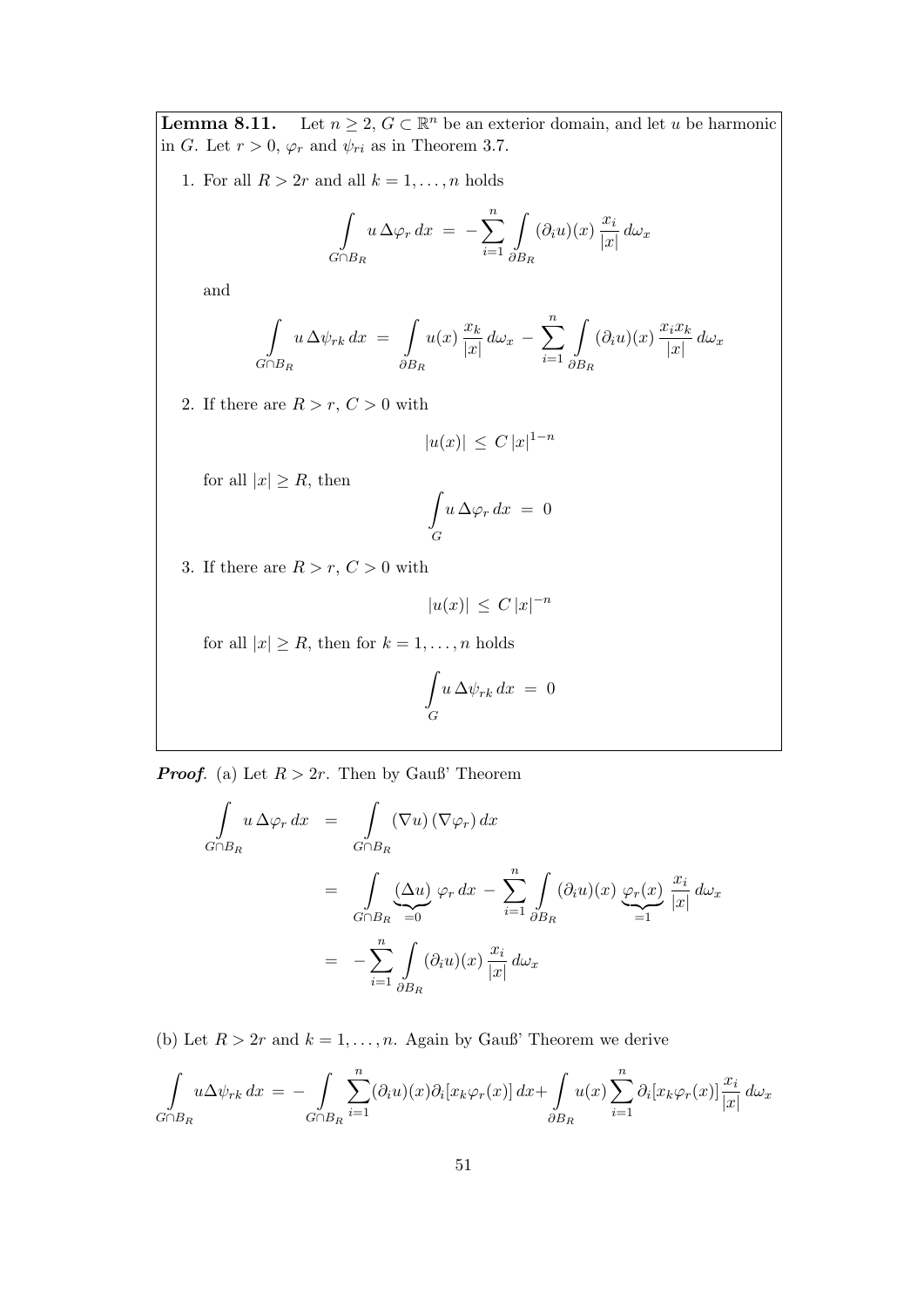$$
= \int_{G \cap B_R} (\Delta u)(x) x_k \varphi_r(x) dx - \int_{\partial B_R} \sum_{i=1}^n (\partial_i u)(x) x_k \varphi_r(x) \frac{x_i}{|x|} d\omega_x +
$$
  
+ 
$$
\int_{\partial B_R} u(x) \sum_{i=1}^n \delta_{ik} \varphi_r(x) \frac{x_i}{|x|} d\omega_x + \int_{\partial B_R} u(x) \sum_{i=1}^n x_k \underbrace{(\partial_i \varphi_r)(x)}_{=0} \frac{x_i}{|x|} d\omega_x =
$$
  
= 
$$
- \sum_{i=1}^n \int_{\partial B_R} (\partial_i u)(x) \frac{x_i x_k}{|x|} d\omega_x + \int_{\partial B_R} u(x) \frac{x_k}{|x|} d\omega_x
$$

(c) Assume that for all  $|x| \ge R$  holds

$$
|u(x)| \leq C |x|^{1-n}
$$

By Lemma 8.10 therefore

$$
|(\partial_i u)(x)| \, \leq \, \tilde{C} \, |x|^{-n}
$$

for all  $|x| \geq 2R$ . This implies

$$
\left| \int_{G} u \, \Delta \varphi_r \, dx \right| = \left| \int_{G \cap B_{2R}} u \, \Delta \varphi_r \, dx \right| \stackrel{\text{(a)}}{=} \left| \sum_{i=1}^n \int_{\partial B_{2R}} (\partial_i u)(x) \, \frac{x_i}{|x|} \, d\omega_x \right|
$$

$$
\leq \sum_{i=1}^n (2R)^{n-1} \tilde{C} (2R)^{-n} \omega_n
$$

For  $R\to\infty$  then

$$
\int_G u \,\Delta \varphi_r \,dx\ =\ 0
$$

(d) Assume that for all  $|x| \ge R$  holds

$$
|u(x)| \leq C |x|^{-n}
$$

By Lemma 8.10 therefore

$$
|(\partial_i u)(x)| \le \tilde{C} |x|^{-n-1}
$$

for all  $|x| \geq 2R$ . This implies

$$
\left| \int_{G} u \, \Delta \psi_{rk} \, dx \right| = \left| \int_{G \cap B_{2R}} u \, \Delta \psi_{rk} \, dx \right|
$$
  
\n
$$
\stackrel{\text{(b)}}{=} \left| -\sum_{i=1}^{n} \int_{\partial B_{R}} (\partial_{i} u)(x) \, \frac{x_{i} x_{k}}{|x|} \, d\omega_{x} + \int_{\partial B_{R}} u(x) \, \frac{x_{k}}{|x|} \, d\omega_{x} \right|
$$
  
\n
$$
\leq (2R)^{n-1} C (2R)^{-n} \omega_{n} + \sum_{i=1}^{n} (2R)^{n-1} \tilde{C} (2R)^{-n-1} R \omega_{n}
$$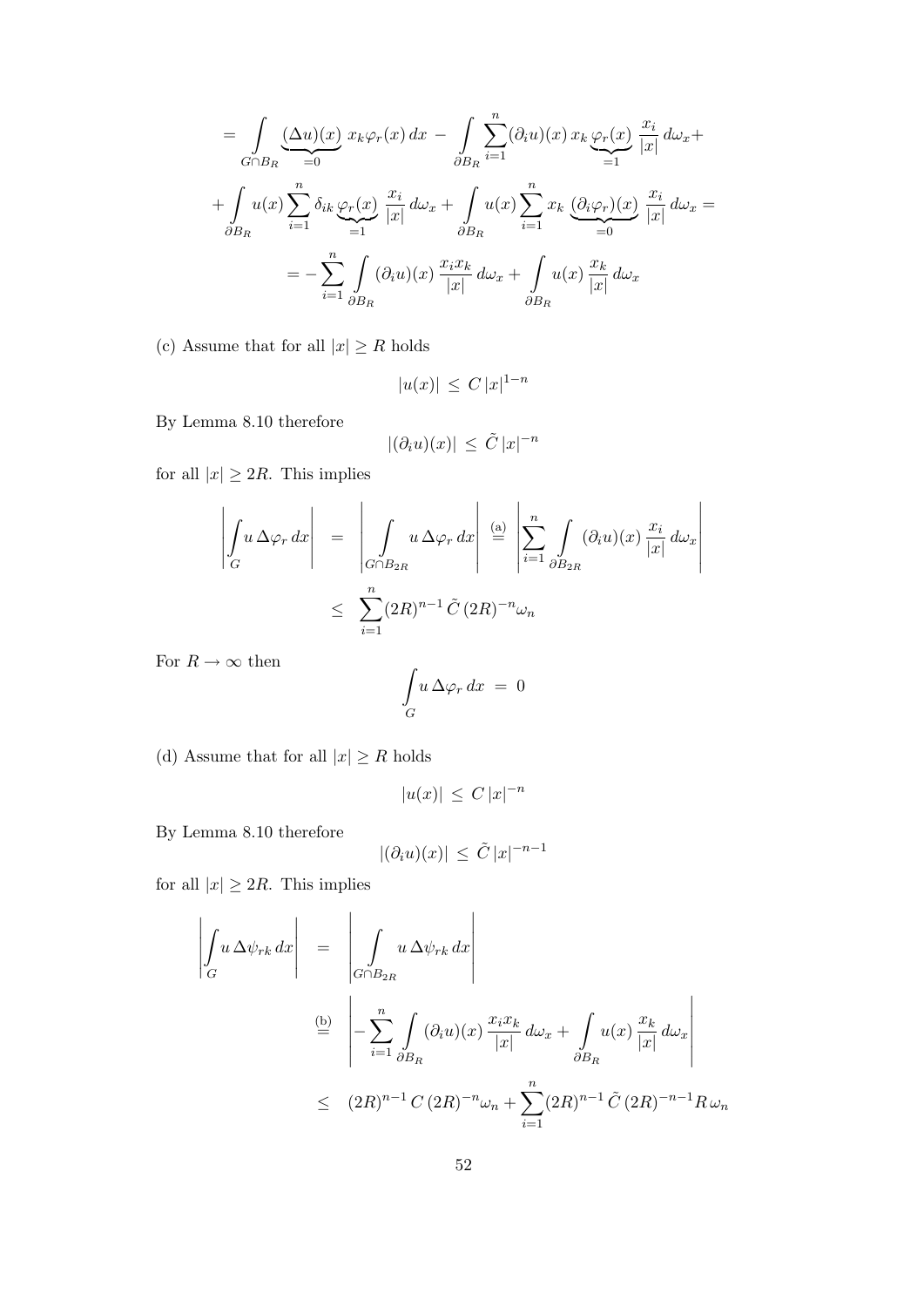For  $R\to\infty$  therefore

$$
\int_G u \,\Delta \psi_{rk} \,dx\ =\ 0
$$

**Theorem 8.12.** Let  $n \geq 2$ ,  $1 < q < \infty$ ,  $G \subset \mathbb{R}^n$  be an exterior domain, and let  $u \in L^q(G)$  be harmonic in G. Then

$$
u \in B^q(G)
$$

if and only if there are  $C > 0$ ,  $R > 1$  with

$$
|u(x)| \, \leq \, C \, |x|^{-n}
$$

for all  $|x| \geq R$ .

**Proof.** (a) Assume that for all  $|x| \geq R$  holds

$$
|u(x)| \leq C |x|^{-n}
$$

By Lemma 8.11 then for  $k = 1, \ldots, n$  holds

$$
\int_G u \,\Delta \psi_{rk} \,dx \ = \ \int_G u \,\Delta \varphi_r \,dx \ = \ 0
$$

Further for  $\phi \in C_0^{\infty}(G)$ 

$$
0 = \int_{G} (\Delta u) \phi \, dx = \int_{G} u \, \Delta \phi \, dx
$$

Therefore also for  $\phi \in \hat{H}^{2,q'}_0(G)$ 

$$
0 = \int_G u \, \Delta \phi \, dx
$$

By Theorem 2.6 and 2.7 then

$$
0 = \int_G u \,\Delta\phi \,dx \qquad \forall \phi \in \widehat{H}^{2,q'}_{\bullet}(G)
$$

and therefore

$$
u \in B^q(G)
$$

(b) Assume that

$$
u\in B^q(G)
$$

Let  $R > 0$  with  $\mathbb{R}^n \backslash G \subset B_{\frac{R}{2}}$ . Let

$$
v(x) := |x|^{2-n} u\left(\frac{x}{|x|^2}\right) \qquad \text{for each } x \in B_{\frac{1}{R}} \setminus \{0\}
$$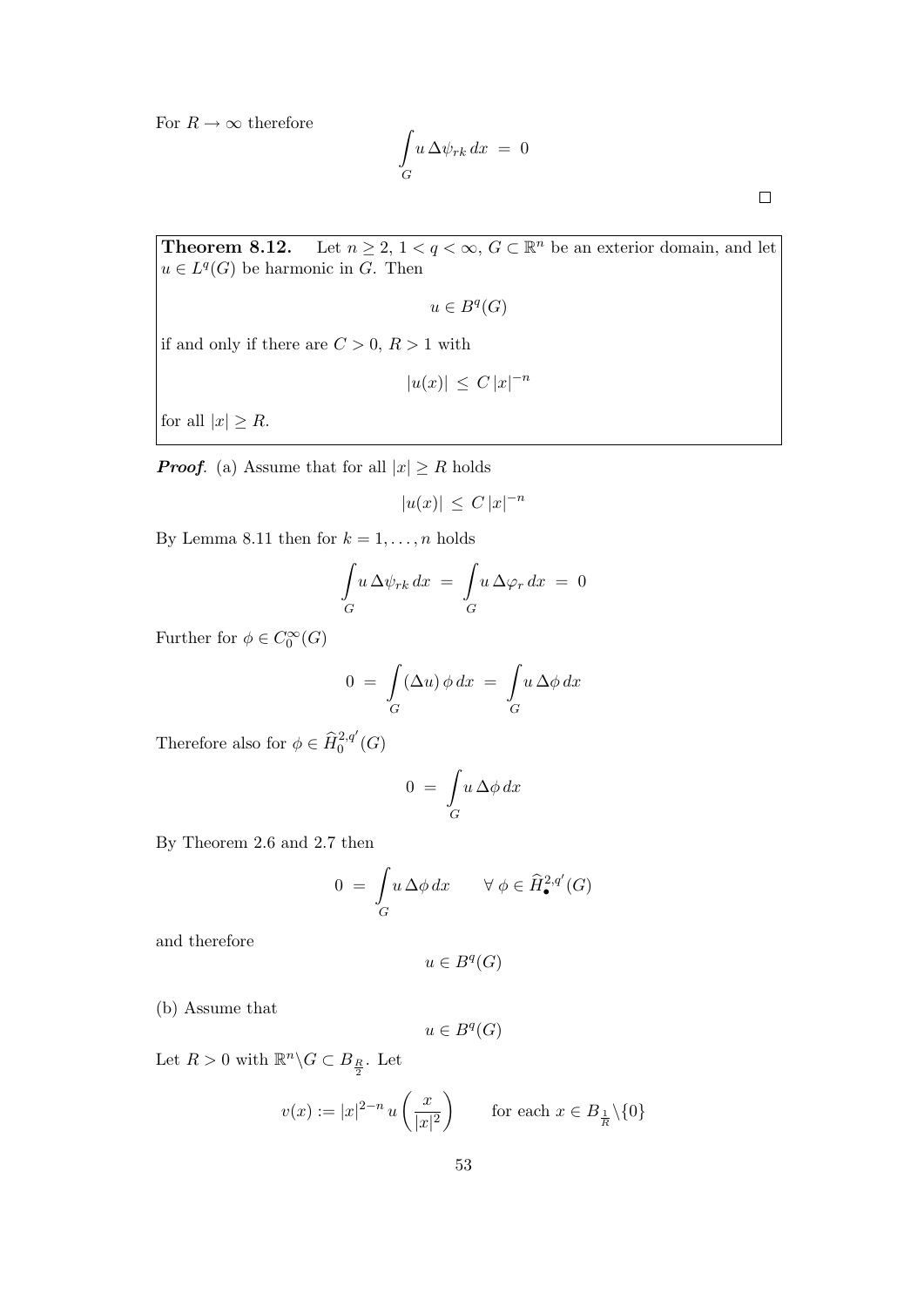be the Kelvin transform. By Lemma 8.6 there is a harmonic continuation of v in 0. This continuation we again denote by v. By Taylor's formula for every  $x \in B_{\frac{1}{2R}}$ there is  $a_x \in B_{\frac{1}{2R}}$  such that

$$
v(x) = v(0) + \sum_{i=1}^{n} (\partial_i v)(a_x) x_i
$$

Define

$$
w(x) := v(x) - v(0) = \sum_{i=1}^{n} (\partial_i v)(a_x) x_i
$$

Because  $\partial_i v$  is bounded in  $B_{\frac{1}{2R}}$  there is a  $M > 0$  with

$$
|w(x)| \le M|x| \qquad \forall |x| \le \frac{1}{2R}
$$

Let

$$
(Kw)(x) := |x|^{2-n} w\left(\frac{x}{|x|^2}\right) \qquad \text{for each } x \in \mathbb{R}^n \setminus B_{2R}
$$

be the Kelvin transform of w. Then for  $|x| \geq 2R$  holds

$$
|(Kw)(x)| \leq |x|^{2-n} M \frac{1}{|x|} = M |x|^{1-n}
$$

Further by [ABR, S.62]

$$
\Delta K w = 0
$$

So we derive by Lemma 8.11

$$
\int\limits_G Kw\,\Delta\varphi_r\,dx\ =\ 0
$$

But also holds

$$
(Kw)(x) = u(x) - |x|^{2-n} v(0)
$$

and therefore

$$
0 = \int_{G} Kw \,\Delta \varphi_r \,dx = \underbrace{\int_{G} u \,\Delta \varphi_r \,dx}_{=0} - v(0) \int_{G} |x|^{2-n} \,(\Delta \varphi_r)(x) \,dx
$$
  
\n
$$
= v(0) \int_{G \cap B_{2r}} \sum_{i=1}^{n} (\partial_{x_i}|x|^{2-n}) \,(\partial_i \varphi_r)(x) \,dx
$$
  
\n
$$
= -v(0) \int_{G \cap B_{2r}} \varphi_r(x) \underbrace{\Delta |x|^{2-n}}_{=0} dx + v(0) \int_{\partial B_{2r}} \sum_{i=1}^{n} (\partial_{x_i}|x|^{2-n}) \underbrace{\varphi_r(x)}_{=1} \frac{x_i}{|x|} \,d\omega_x
$$
  
\n
$$
= v(0) \int_{\partial B_{2r}} \sum_{i=1}^{n} (2-n) x_i |x|^{-n} \frac{x_i}{|x|} \,d\omega_x
$$
  
\n
$$
= v(0) (2-n) (2r)^{n-1} (2r)^{1-n} \omega_n = v(0) (2-n) \omega_n
$$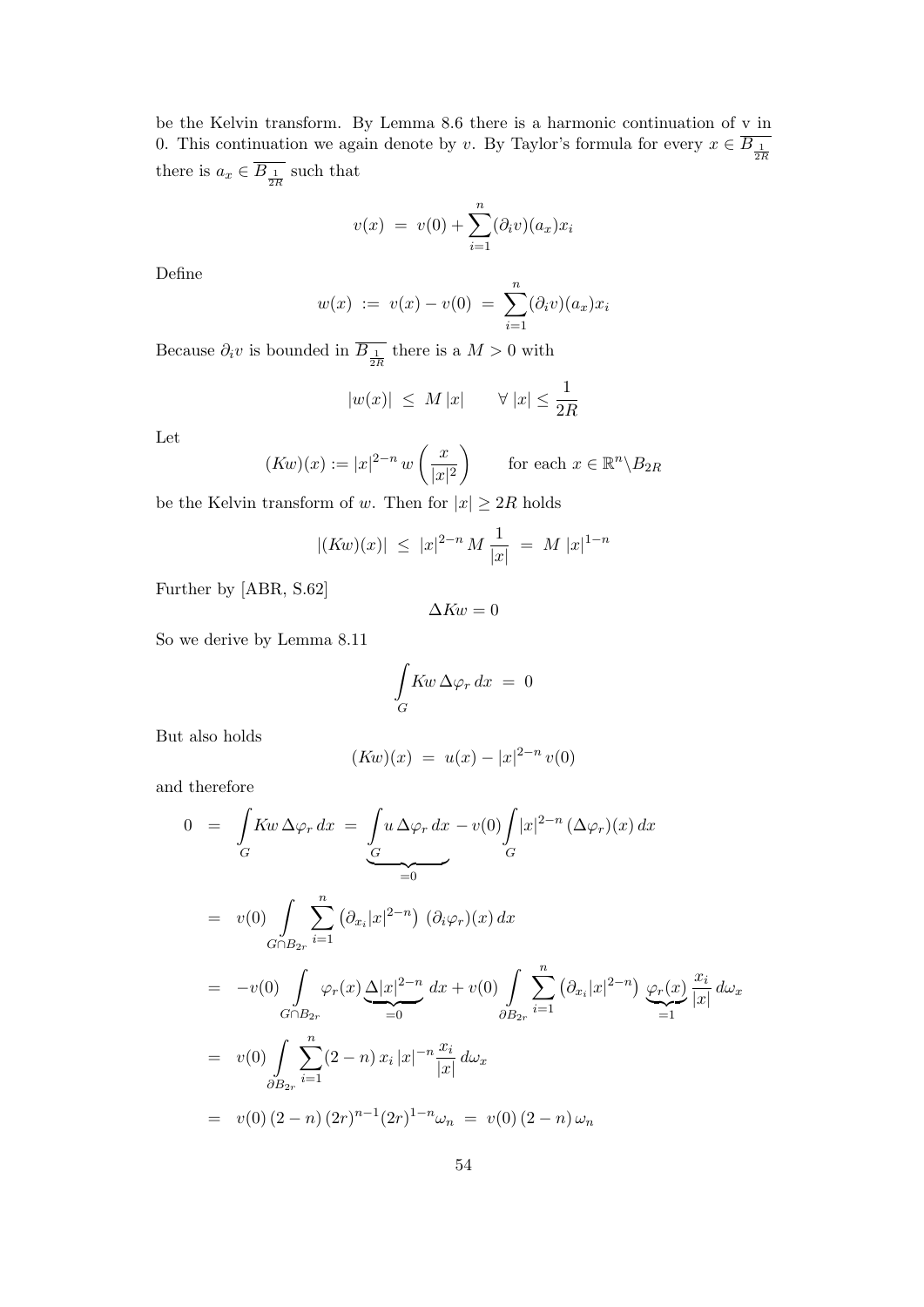For  $n \geq 3$  follows

$$
v(0) = 0
$$

For  $n = 2$  by part (a) of the proof of Theorem 8.7 holds

 $v(0) = 0$ 

By Taylor's formula for every  $x \in B_{\frac{1}{2R}}$  there is  $b_x \in \overline{B_{\frac{1}{2R}}}$  such that

$$
v(x) = \underbrace{v(0)}_{=0} + \sum_{i=1}^{n} (\partial_i v)(0) x_i + \frac{1}{2} \langle (\text{Hess}v)(b_x) x, x \rangle
$$

Define

$$
h(x) := v(x) - \sum_{i=1}^{n} (\partial_i v)(0) x_i = \frac{1}{2} \langle (\text{Hess} v)(b_x) x, x \rangle
$$

Because  $\partial_i \partial_j v$  is bounded in  $B_{\frac{1}{2R}}$  there is  $C > 0$  with

$$
|h(x)| \leq C |x|^2 \qquad \forall |x| \leq \frac{1}{2R}
$$

Let

$$
(Kh)(x) := |x|^{2-n} h\left(\frac{x}{|x|^2}\right) \qquad \text{for each } x \in \mathbb{R}^n \backslash B_{2R}
$$

be the Kelvin transform of h. Then for  $|x| \geq 2R$  holds

$$
|(Kh)(x)| \le |x|^{2-n} C \frac{1}{|x|^2} = C |x|^{-n}
$$

Further by [ABR, S.62]

$$
\Delta K h = 0
$$

So we derive by Lemma 8.11

$$
\int\limits_{G} K\hbar \,\Delta \psi_{rk} \,dx\ =\ 0
$$

But also holds

$$
(Kh)(x) = u(x) - |x|^{2-n} \sum_{i=1}^{n} (\partial_i v)(0) \frac{x_i}{|x|^2} = u(x) - \sum_{i=1}^{n} (\partial_i v)(0) \frac{x_i}{|x|^n}
$$

and therefore for all  $k = 1, \ldots, n$ 

$$
0 = \int_G Kh \Delta \psi_{rk} dx = \int_G u \Delta \psi_{rk} dx - \sum_{i=1}^n (\partial_i v)(0) \int_G \frac{x_i}{|x|^n} (\Delta \psi_{rk})(x) dx
$$
  

$$
\stackrel{4.4}{=} -\omega_n \sum_{i=1}^n (\partial_i v)(0) \delta_{ik} = -\omega_n (\partial_k v)(0)
$$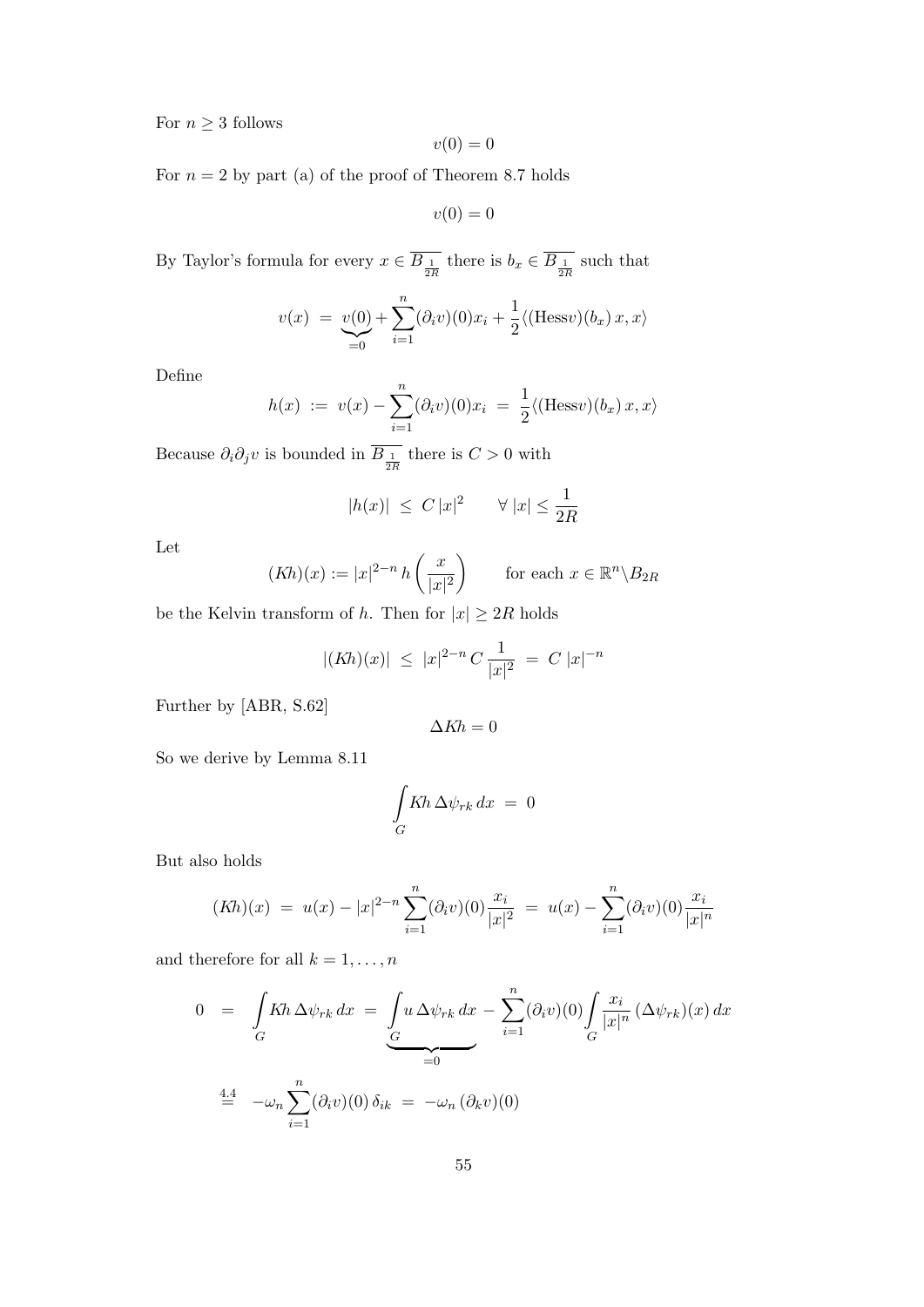Then

$$
\nabla v(0) = 0
$$

That is

$$
u(x) = (Kh)(x) \qquad \forall \ |x| \ge 2R
$$

and for  $|x| \geq 2R$  holds

$$
|u(x)| = |(Kh)(x)| \leq C |x|^{-n}
$$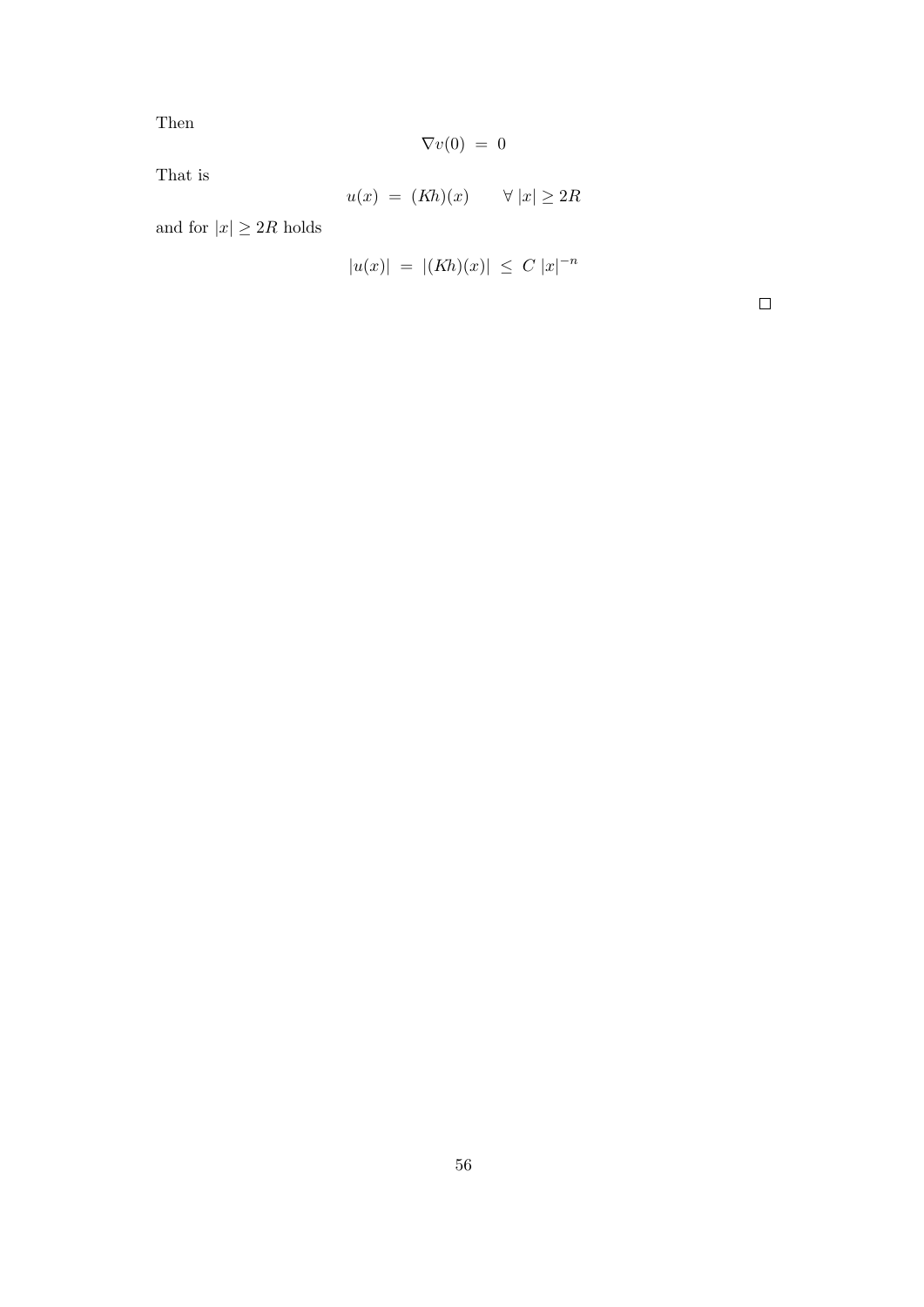## 9 The density of  $H^{k,q}(G) \cap B^q(G)$  in  $B^q(G)$

**Theorem 9.1.** Let  $n \geq 2$ ,  $k \in \mathbb{N}$ ,  $k \geq 2$ ,  $1 < q < \infty$  and let  $G \subset \mathbb{R}^n$  be a bounded domain with  $\partial G \in C^{2+k}$ . Suppose  $p \in B^q(G)$ . Then there is a sequence  $(h_m) \subset H^{k,q}(G) \cap B^q(G)$  such that

$$
||h_m - p||_{q;G} \to 0 \quad (m \to \infty)
$$

**Proof.** (a) Consider Friedrichs' mollifier  $p_{\varepsilon}$  for  $\varepsilon > 0$ . Because G is bounded, we have

$$
p_{\varepsilon} \in C_0^{\infty}(\mathbb{R}^n) \subset H^{\infty,q}(G) \qquad \forall \, \varepsilon > 0
$$

By Theorem 3.11 there is  $s^{(\varepsilon)} \in \widehat{H}^{2,q}_{\bullet}(G)$  such that

$$
\left\langle \Delta s^{(\varepsilon)}, \Delta \phi \right\rangle_G = \left\langle p_\varepsilon, \Delta \phi \right\rangle_G \quad \forall \phi \in \widehat{H}^{2,q'}_{{\bullet}}(G)
$$

Because  $\partial G \in C^{2+k}, k \geq 2, p_{\varepsilon} \in H^{\infty,q}(G)$  and

$$
\left\langle \Delta s^{(\varepsilon)}, \Delta \phi \right\rangle_G = \left\langle \Delta p_{\varepsilon}, \phi \right\rangle_G \quad \forall \phi \in C_0^{\infty}(G)
$$

we derive by Theorem 7.7

$$
\Delta s^{(\varepsilon)} \in H^{k,q}(G)
$$

(b) For  $\phi \in \hat{H}^{2,q'}_\bullet(G)$  we also get

$$
\left\langle \Delta s^{(\varepsilon)}, \Delta \phi \right\rangle_G = \left\langle p_{\varepsilon}, \Delta \phi \right\rangle_G - \underbrace{\left\langle p, \Delta \phi \right\rangle_G}_{=0}
$$

$$
= \left\langle p_{\varepsilon} - p, \Delta \phi \right\rangle_G
$$

and therefore by Theorem 3.8

$$
\|\Delta s^{(\varepsilon)}\|_{q;G} \leq C_q \sup_{0 \neq \phi \in \widehat{H}_{\bullet}^{2,q'}(G)} \frac{\langle \Delta s^{(\varepsilon)}, \Delta \phi \rangle}{\|\Delta \phi\|_{q'}}
$$
  

$$
\leq C_q \|p_{\varepsilon} - p\|_{q;G} \to 0 \quad (\varepsilon \to 0)
$$

(c) Let

$$
h^{(\varepsilon)} := p_{\varepsilon} - \Delta s^{(\varepsilon)}
$$

Then by (a)

$$
h^{(\varepsilon)} \in H^{k,q}(G) \cap B^q(G)
$$

and by (b)

$$
\|h^{(\varepsilon)} - p\|_{q;G} \le \|p_{\varepsilon} - p\|_{q;G} + \|\Delta s^{(\varepsilon)}\|_{q;G}
$$
  

$$
\le (1 + C_q) \|p_{\varepsilon} - p\|_{q;G} \to 0 \quad (\varepsilon \to 0)
$$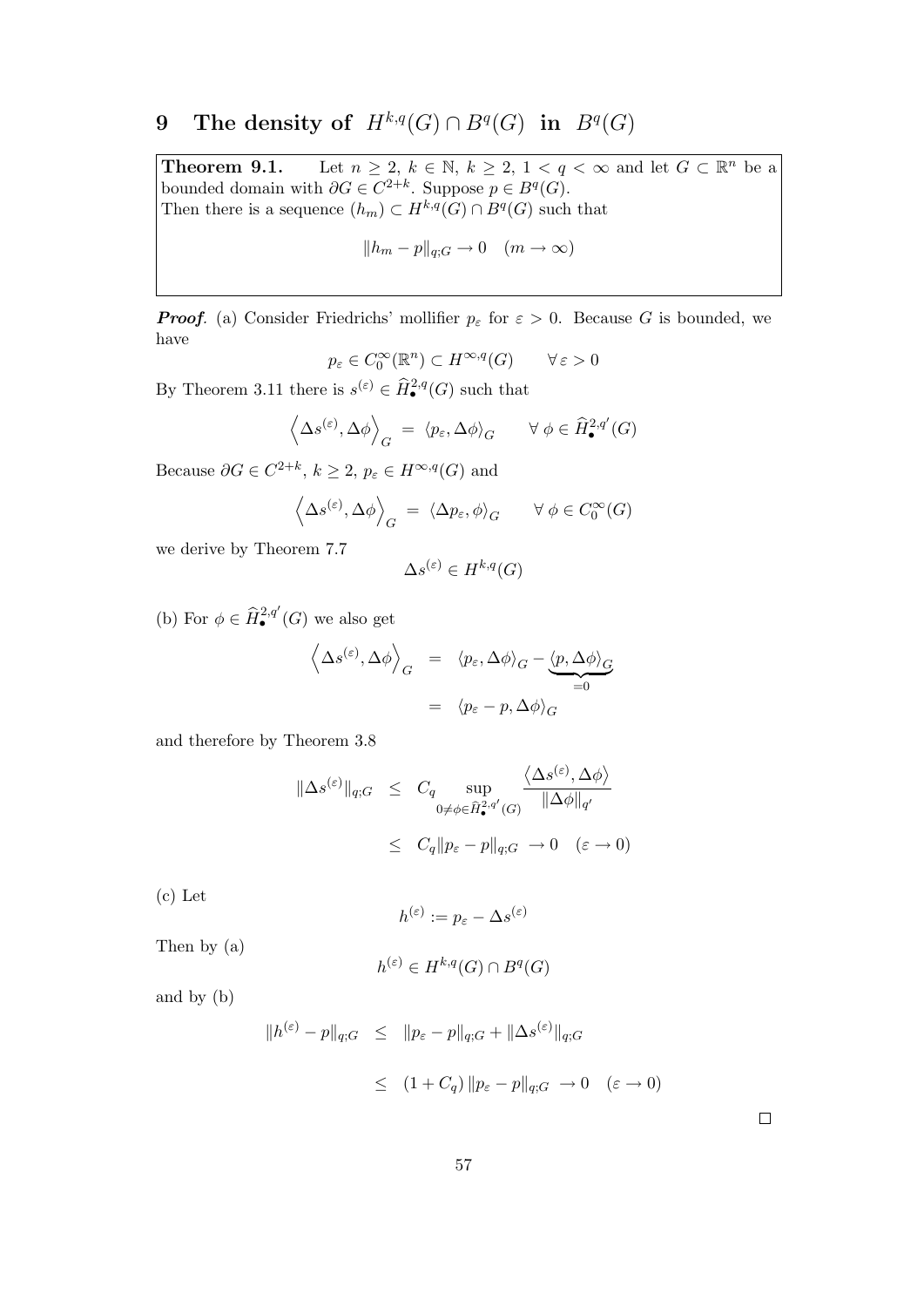**Theorem 9.2.** Let  $n \geq 2$ ,  $k \in \mathbb{N}$ ,  $k \geq 2$ ,  $1 < q < \infty$  and let  $G \subset \mathbb{R}^n$  be an exterior domain with  $\partial G \in C^{2+k}$ . Suppose  $p \in B^q(G)$ . Then there is a sequence  $(h_m) \subset H^{k,q}(G) \cap B^q(G)$  such that

$$
||h_m - p||_{q;G} \to 0 \quad (m \to \infty)
$$

**Proof.** (a) Consider Friedrichs' mollifier  $p_{\varepsilon}$  for  $\varepsilon > 0$ . Let  $\mathbb{R}^n \setminus G \subset B_{\frac{R}{2}}$  for  $R > 0$ . Then

$$
dist(\mathbb{R}^n \setminus B_R, \partial G) > dist(\mathbb{R}^n \setminus B_R, \partial B_{\frac{R}{2}}) = \frac{R}{2}
$$

Therefore by Lemma A.12 for each  $x \in \mathbb{R}^n \backslash B_R$  and for every  $0 < \varepsilon < \frac{R}{2}$  holds

 $p_{\varepsilon}(x) = p(x)$ 

and  $p_{\varepsilon} \in L^{q}(\mathbb{R}^{n} \setminus B_{R})$  is harmonic in  $\mathbb{R}^{n} \setminus B_{R}$ . By Lemma 8.9 we derive

$$
p_{\varepsilon}\Big|_{\mathbb{R}^n\setminus B_{2R}}\in H^{\infty,q}(\mathbb{R}^n\setminus B_{2R})
$$

Because  $p_{\varepsilon} \in C^{\infty}(\mathbb{R}^n)$  obviously for every  $r > 0$  holds

$$
p_{\varepsilon}\Big|_{B_r} \in H^{\infty,q}(B_r)
$$

Finally for every  $0 < \varepsilon < \frac{R}{2}$  holds

$$
p_{\varepsilon} \in H^{\infty,q}(\mathbb{R}^n)
$$

(b) By Theorem 3.11 there is  $s^{(\varepsilon)} \in \widehat{H}^{2,q}_{\bullet}(G)$  such that

$$
\left\langle \Delta s^{(\varepsilon)}, \Delta \phi \right\rangle_G = \left\langle p_\varepsilon, \Delta \phi \right\rangle_G \quad \forall \phi \in \widehat{H}^{2,q'}_{{\bullet}}(G)
$$

Because  $\partial G \in C^{2+k}, k \geq 2, p_{\varepsilon} \in H^{\infty,q}(G)$  and

$$
\left\langle \Delta s^{(\varepsilon)}, \Delta \phi \right\rangle_G = \left\langle \Delta p_{\varepsilon}, \phi \right\rangle_G \quad \forall \phi \in C_0^{\infty}(G)
$$

we derive by Theorem 7.8 for each  $r > 0$  and for every  $0 < \varepsilon < \frac{R}{2}$ 

$$
\Delta s^{(\varepsilon)}\Big|_{G\cap B_r} \in H^{k,q}(G\cap B_r)
$$

Let  $\phi \in C_0^{\infty}(\mathbb{R}^n \setminus B_R) \subset \widehat{H}^{2,q'}_{\bullet}(G)$ . Then for every  $0 < \varepsilon < \frac{R}{2}$  holds by (a)

$$
\left\langle \Delta s^{(\varepsilon)}, \Delta \phi \right\rangle_G = \left\langle p_\varepsilon, \Delta \phi \right\rangle_G = 0
$$

Therefore by Weyl's Lemma  $\Delta s^{(\varepsilon)} \in L^q(G)$  is harmonic in  $\mathbb{R}^n \setminus B_R$ . Again by Lemma 8.9 we derive

$$
\Delta s^{(\varepsilon)}\Big|_{\mathbb{R}^n\setminus B_{2R}}\in H^{\infty,q}(\mathbb{R}^n\setminus B_{2R})
$$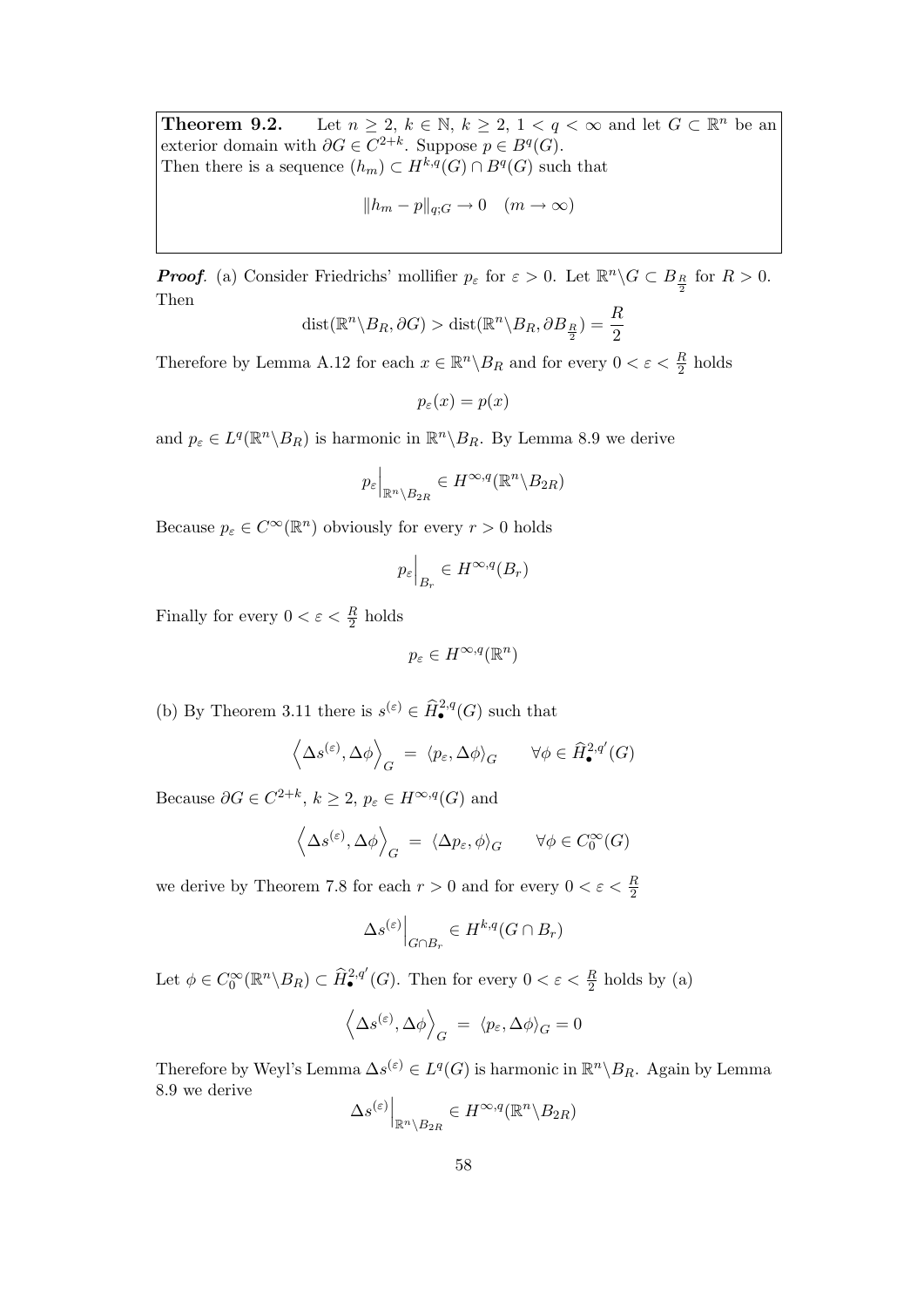By Lemma A.5 we get for every  $0 < \varepsilon < \frac{R}{2}$ 

$$
\Delta s^{(\varepsilon)} \in H^{k,q}(G)
$$

(c) For  $\phi \in \widehat{H}^{2,q'}_\bullet(G)$  we also get

$$
\left\langle \Delta s^{(\varepsilon)}, \Delta \phi \right\rangle_G = \left\langle p_{\varepsilon}, \Delta \phi \right\rangle_G - \underbrace{\left\langle p, \Delta \phi \right\rangle_G}_{=0}
$$

$$
= \left\langle p_{\varepsilon} - p, \Delta \phi \right\rangle_G
$$

and therefore by Theorem 3.8

$$
\|\Delta s^{(\varepsilon)}\|_{q;G} \leq C_q \sup_{0 \neq \phi \in \widehat{H}_{\bullet}^{2,q'}(G)} \frac{\langle \Delta s^{(\varepsilon)}, \Delta \phi \rangle}{\|\Delta \phi\|_{q'}}
$$
  

$$
\leq C_q \|p_{\varepsilon} - p\|_{q;G} \to 0 \quad (\varepsilon \to 0)
$$

(d) Let

$$
h^{(\varepsilon)}:=p_\varepsilon-\Delta s^{(\varepsilon)}
$$

Then by (a) and (b)

$$
h^{(\varepsilon)} \in H^{k,q}(G) \cap B^q(G) \qquad \forall \ 0 < \varepsilon < \frac{R}{2}
$$

and by (c)

$$
\|h^{(\varepsilon)} - p\|_{q;G} \le \|p_{\varepsilon} - p\|_{q;G} + \|\Delta s^{(\varepsilon)}\|_{q;G}
$$
  

$$
\le (1 + C_q) \|p_{\varepsilon} - p\|_{q;G} \to 0 \quad (\varepsilon \to 0)
$$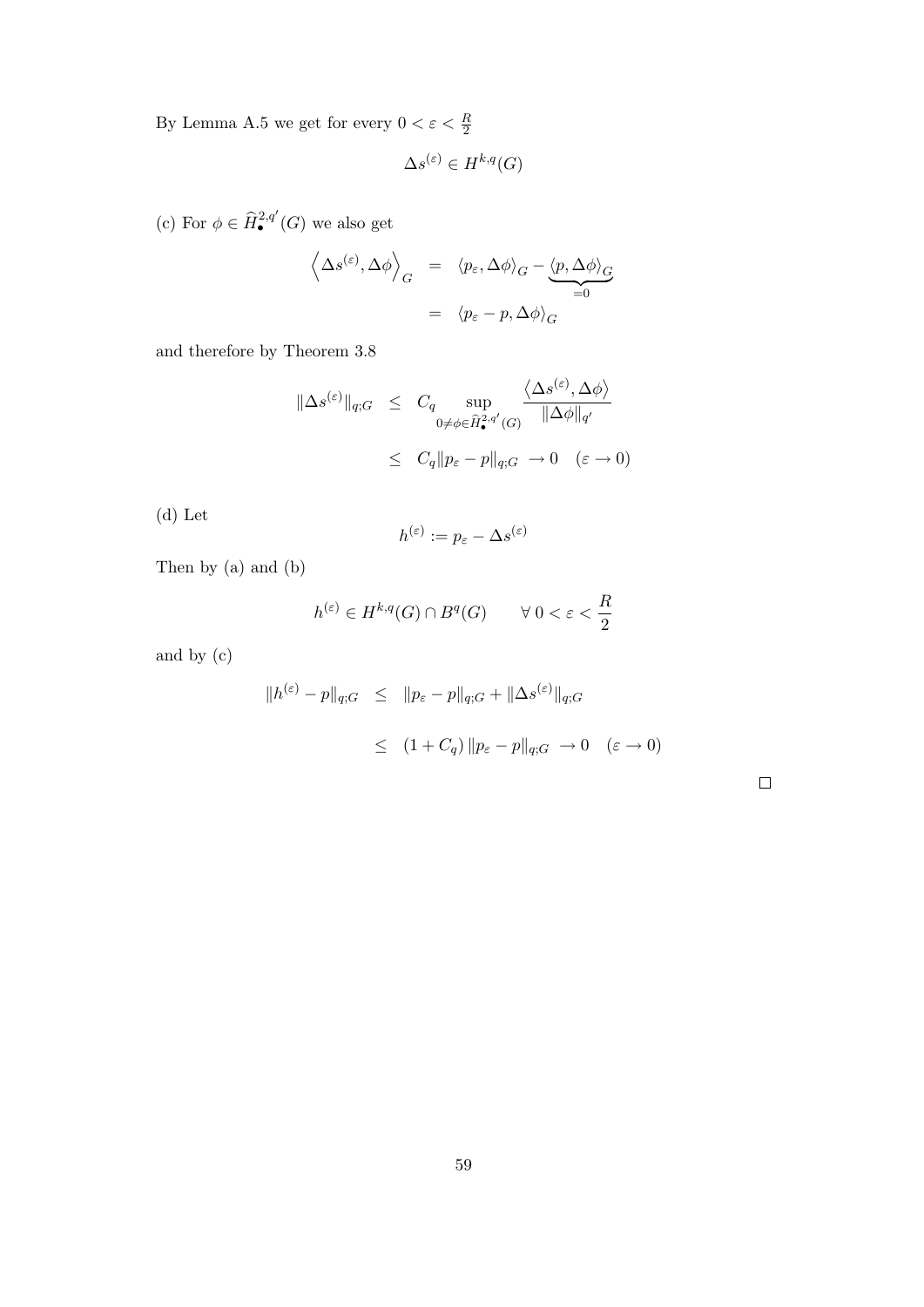# 10 The compactness of the imbedding  $H^{1,q}(G) \cap B^q(G) \subset$  $B<sup>q</sup>(G)$  in exterior domains

**Theorem 10.1** Let  $n \geq 2$ ,  $1 < q < \infty$  and let  $G \subset \mathbb{R}^n$  be an exterior domain with  $\partial G \in C^1$ . Then the imbedding

$$
H^{1,q}(G) \cap B^q(G) \to B^q(G)
$$

is compact.

**Proof.** (a)  $H^{1,q}(G)$  is a reflexive space. Every closed subspace of a reflexive space is reflexive (see e.g. [Alt, Satz 6.8, p.216]). Therefore  $H^{1,q}(G) \cap B^q(G)$  is reflexive. By the Hahn-Banach theorem one can easily prove

$$
\left(H^{1,q}(G)\cap B^q(G)\right)^* = H^{1,q}(G)^*\Big|_{H^{1,q}(G)\cap B^q(G)}
$$

So by Lemma B.5 it suffices to show: For a sequence  $(h_k) \subset H^{1,q}(G) \cap B^q(G)$  with  $F^*(h_k) \to 0$  for all  $F^* \in H^{1,q}(G)^*$  holds  $||h_k||_{q;G} \to 0$ .

(b) Let  $R > 0$  such that  $\mathbb{R}^n \backslash G \subset B_{\frac{R}{2}}$ . Then

$$
G_r := G \cap B_r
$$

for  $r > R$  is bounded and

$$
\partial G_r \in C^1
$$

Let  $F^* \in H^{1,q}(G_r)^*$  be given. Define

$$
\tilde{F}^*(h) := F^*\left(h\big|_{G_r}\right) \qquad \forall \ h \in H^{1,q}(G)
$$

Then obviously  $\tilde{F}^* \in H^{1,q}(G)^*$  and therefore

 $\tilde{F}^*(h_k) \to 0$ 

that is

$$
F^*(h_k|_{G_r}) \to 0
$$

Because the imbedding  $H^{1,q}(G_r) \to L^q(G_r)$  is compact (see e.g. [Alt, Satz 8.8, p.314]) we derive

$$
||h_k||_{q;G \cap B_r} \to 0 \qquad (k \to \infty) \qquad \forall \ r > R
$$

(c) Let  $x \in \mathbb{R}^n \backslash B_{2R}$ . Define

$$
F^*(h) := h(x) \qquad \forall \ h \in H^{1,q}(G) \cap B^q(G)
$$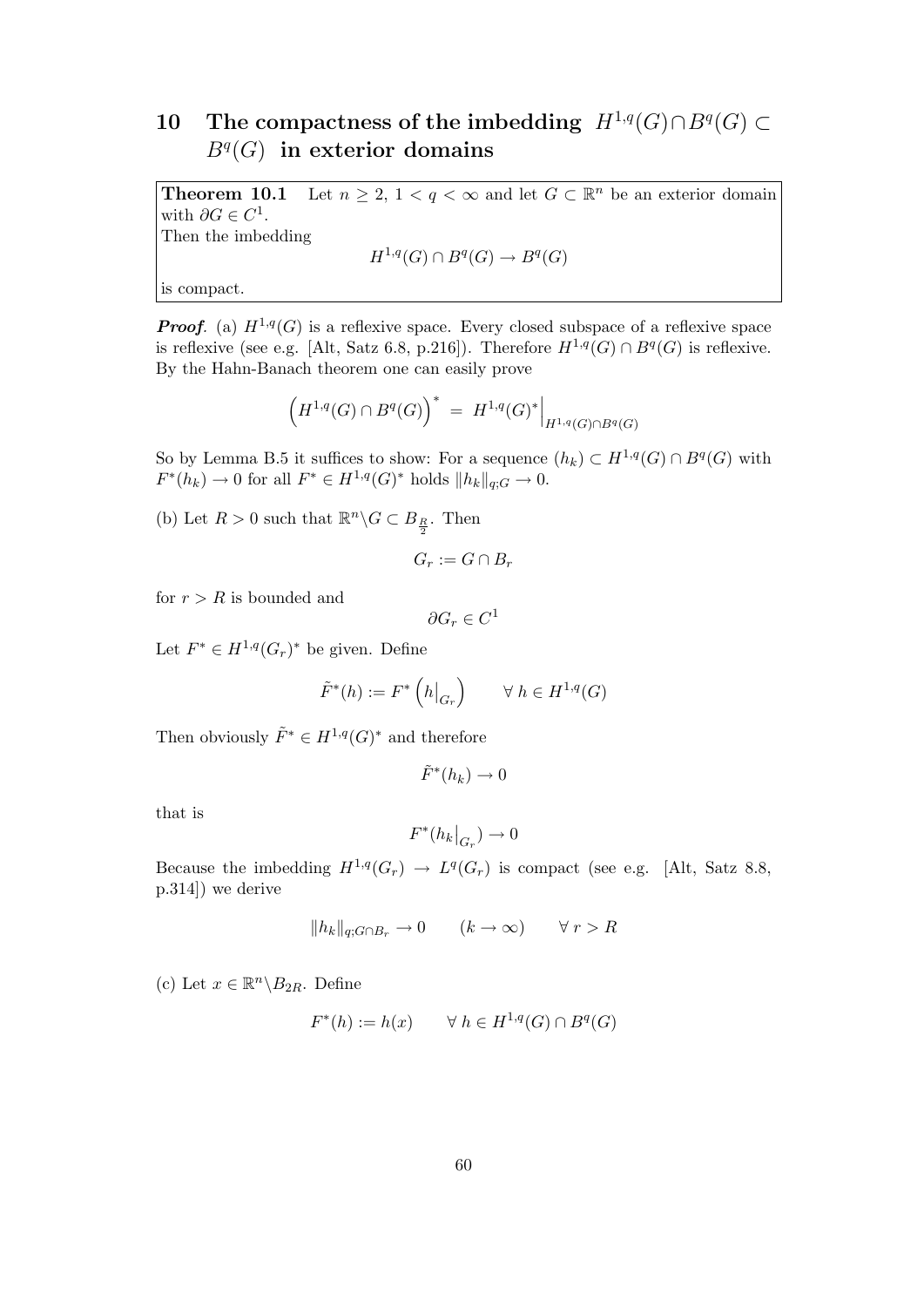Then by the mean value property

$$
|F^*(h)| = |h(x)| \le \frac{1}{|B_R|} \int_{B_R} |h(x+y)| dy
$$
  
\n
$$
\le |B_R|^{-1} ||h||_{q;G} |B_R|^{\frac{q-1}{q}}
$$
  
\n
$$
\le |B_R|^{-\frac{1}{q}} ||h||_{1,q;G}
$$

Therefore

$$
F^* \in H^{1,q}(G)^*
$$

that is

$$
h_k(x) = F^*(h_k) \to 0 \qquad \forall \ x \in \mathbb{R}^n \backslash B_{2R}
$$

(d) By Theorem 8.8 there is an  $f_q \in L^q(\mathbb{R}^n \setminus B_{2R})$  such that for each  $x \in \mathbb{R}^n \setminus B_{2R}$ holds

$$
|h_k(x)| \ \leq \ C \, \|h_k\|_{q; \mathbb{R}^n \setminus B_R} \, f_q(x)
$$

By assumption there is an  $C' > 0$  with

$$
||h_k||_{q;G} \leq C' \qquad \forall \ k \in \mathbb{N}
$$

Therefore by (c) and the dominated convergence theorem follows

$$
||h_k||_{q;\mathbb{R}^n\setminus B_{2R}} \to 0 \qquad (k \to \infty)
$$

(e) By (b) and (d) we finally get

$$
||h_k||_{q;G} \to 0 \qquad (k \to \infty)
$$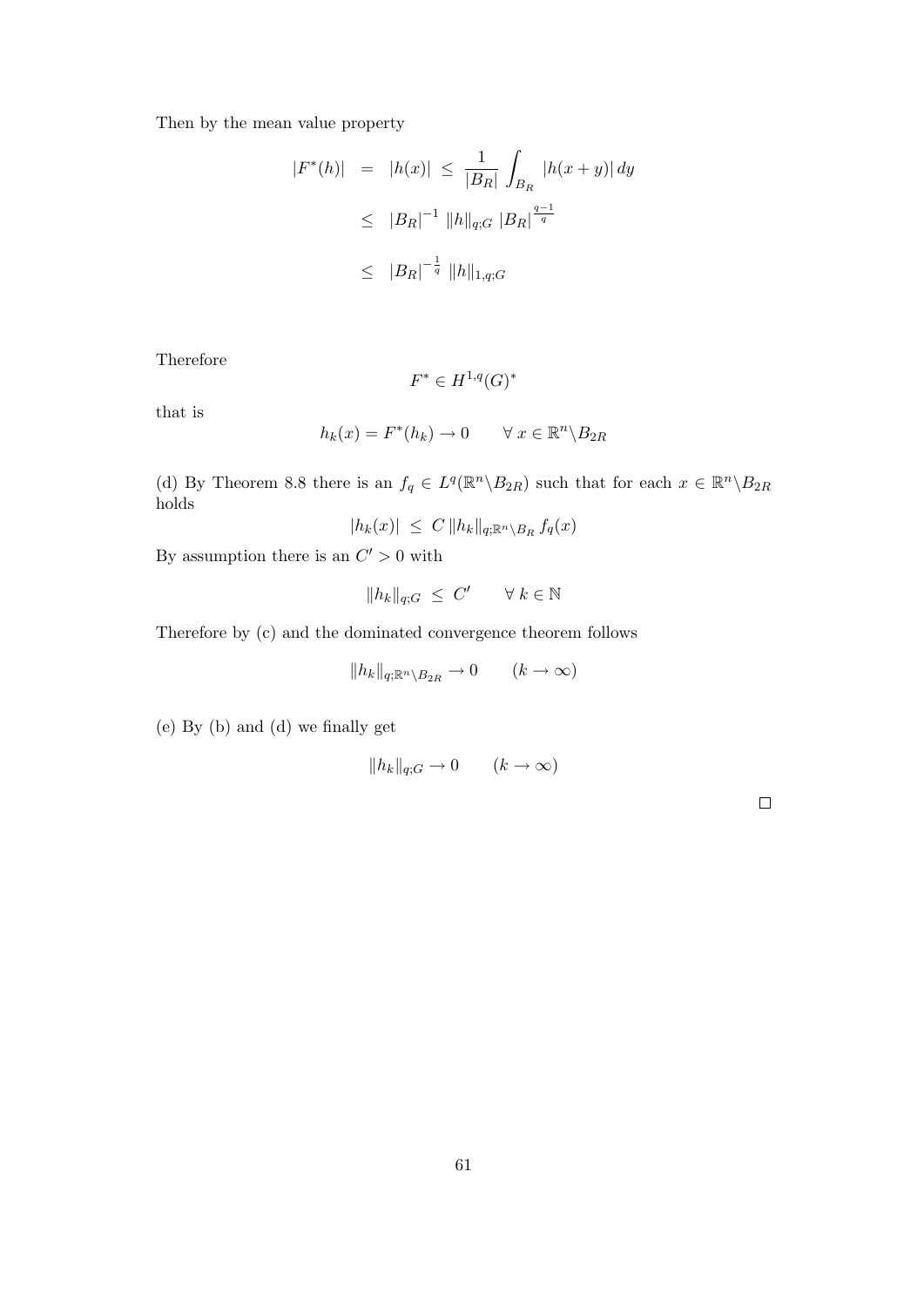Part II: The Cosserat spectrum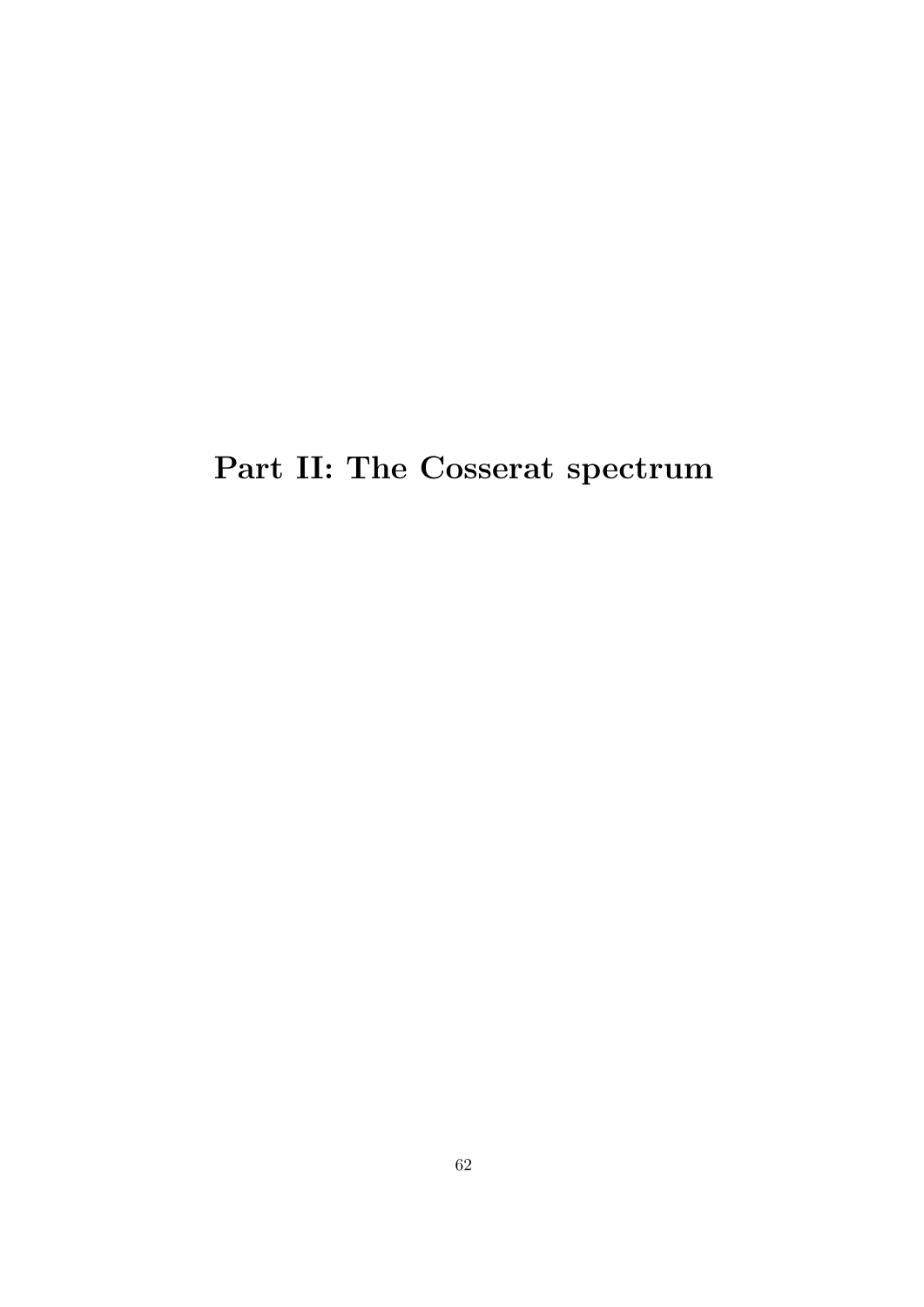## 11 Definition of the operator  $Z_q$  and its fundamental properties

**Definition 11.1.** Let  $n \geq 2$  and let  $G \subset \mathbb{R}^n$  be either a bounded or an exterior domain with  $\partial G \in C^1$ .

1. Let 
$$
\underline{T}_q: L^q(G) \to \widehat{H}^{1,q}_{\bullet}(G)^n
$$
 be defined by (cf. Theorem 2.9)

$$
\left\langle \nabla \underline{T}_q(p), \nabla \underline{\phi} \right\rangle_G = \left\langle p, \text{div} \underline{\phi} \right\rangle_G \quad \text{for all } \underline{\phi} \in \widehat{H}^{1,q'}_{\bullet}(G)^n
$$

2. Let  $Z_q: L^q(G) \to L^q(G)$ ,  $Z_q(p) := \text{div}(\underline{T}_q p)$ 

**Theorem 11.2.** Let  $n \geq 2$  and let  $G \subset \mathbb{R}^n$  be either a bounded or an exterior domain with  $\partial G \in C^1$ . Then

1. 
$$
Z_q|_{A^q(G)}: A^q(G) \to A^q(G), \qquad Z_q(p_0) = p_0 \text{ for each } p_0 \in A^q(G)
$$
  
2.  $Z_q|_{B^q(G)}: B^q(G) \to B^q(G)$ 

**Proof.** (a) Let  $p_0 \in A^q(G)$ . Then  $p_0 = \Delta s$  with  $s \in \widehat{H}^{2,q}_{\bullet}(G)$ . Like in the proof of Lemma 3.10 there are  $v \in \widehat{H}^{2,q}_0(G)$  and  $f \in C^{\infty}(\mathbb{R}^n)$  such that

$$
\partial_i \partial_j f \in C_0^{\infty}(G)
$$
 and  $s = v + f$ 

There is by Definition 3.2 a sequence  $(v_k) \subset C_0^{\infty}(G)$  with  $\|\nabla^2(v_k - v)\|_{q;G} \to 0$ . Let  $\underline{\phi} \in \widehat{H}_{\bullet}^{1,q'}(G)^n$ . Then

$$
\langle \nabla \nabla s, \nabla \underline{\phi} \rangle_G = \sum_{i,j=1}^n \int_G \partial_i \partial_j v \, \partial_i \phi_j \, dx + \sum_{i,j=1}^n \int_G \underbrace{\partial_i \partial_j f}_{\in C_0^{\infty}(G)} \partial_i \phi_j \, dx
$$
  
\n
$$
= \lim_{k \to \infty} \sum_{i,j=1}^n \int_G \partial_i \partial_j v_k \, \partial_i \phi_j \, dx - \sum_{i,j=1}^n \int_G (\partial_j \underbrace{\partial_i \partial_i f}_{\in C_0^{\infty}(G)}) \phi_j \, dx
$$
  
\n
$$
= \lim_{k \to \infty} \sum_{i,j=1}^n \int_G \partial_i \partial_i v_k \, \partial_j \phi_j \, dx + \sum_{i,j=1}^n \int_G \partial_i \partial_i f \, \partial_j \phi_j \, dx
$$
  
\n
$$
= \langle \Delta v, \text{div } \underline{\phi} \rangle_G + \langle \Delta f, \text{div } \underline{\phi} \rangle_G = \langle p_0, \text{div } \underline{\phi} \rangle_G
$$

Therefore

$$
\nabla s = \underline{T}_q(p_0)
$$

and

$$
Z_q(p_0) = \text{div}\left(\underline{T}_q p_0\right) = \Delta s = p_0
$$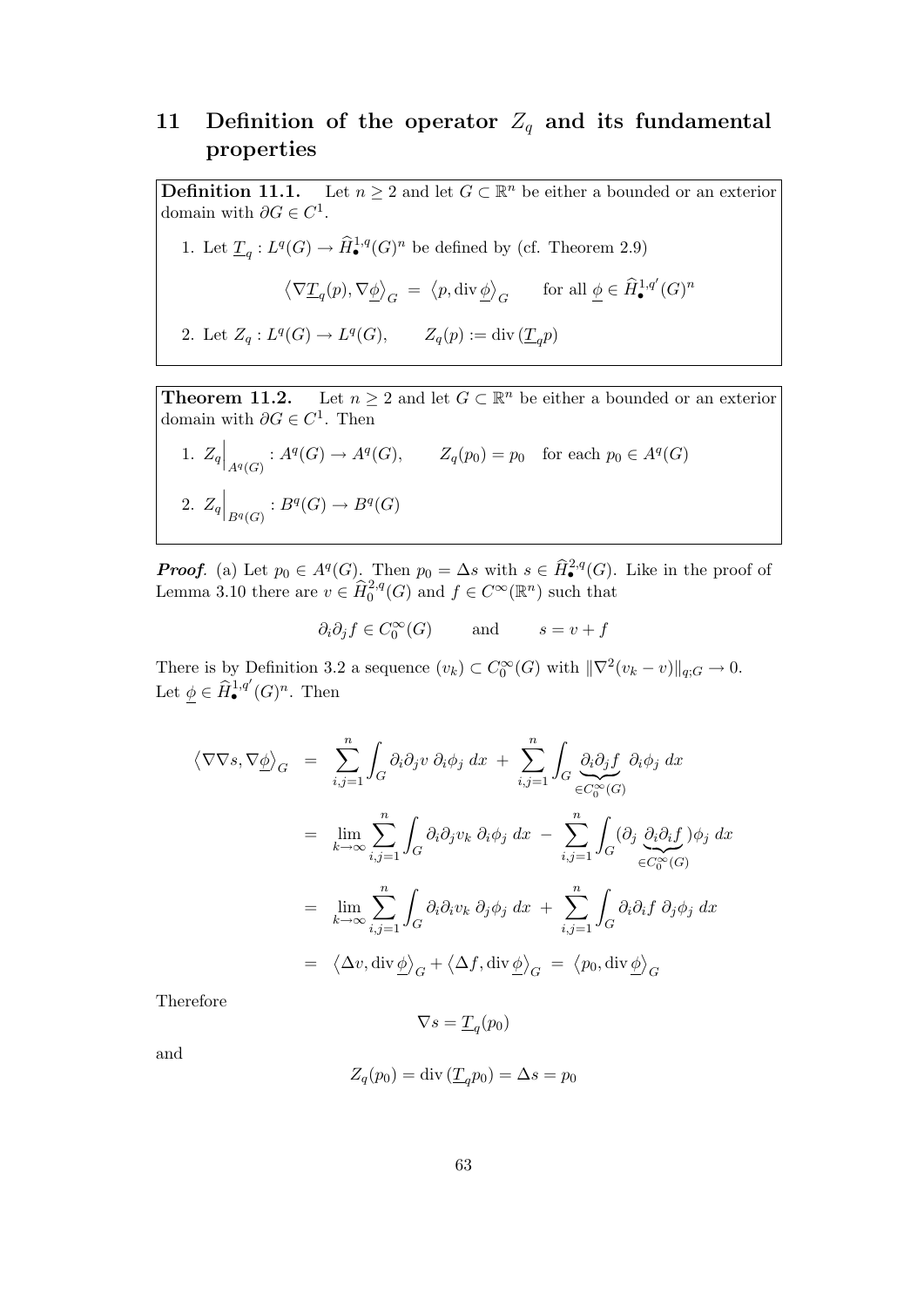(b) Let  $p_h \in B^q(G)$ . Let  $\varphi \in \widehat{H}^{2,q'}_{\bullet}(G)$ . Then  $\nabla \varphi \in \widehat{H}^{1,q'}_{\bullet}(G)^n$ . Like in (a) there are  $v \in \widehat{H}^{2,q'}_0(G)$  and  $f \in C^{\infty}(\mathbb{R}^n)$  such that

$$
\partial_i \partial_j f \in C_0^{\infty}(G)
$$
 and  $\varphi = v + f$ 

There is by Definition 3.2 a sequence  $(v_k) \subset C_0^{\infty}(G)$  with  $\|\nabla^2(v_k - v)\|_{q;G} \to 0$ . Then

$$
0 = \langle p_h, \Delta \varphi \rangle_G = \langle p_h, \text{div } \nabla \varphi \rangle_G = \langle \nabla \underline{T}_q(p_h), \nabla \nabla \varphi \rangle_G
$$
  
\n
$$
= \lim_{k \to \infty} \langle \nabla \underline{T}_q(p_h), \nabla \nabla v_k \rangle_G + \langle \nabla \underline{T}_q(p_h), \underbrace{\nabla \nabla f}_{\in C_0^{\infty}(G)} \rangle_G
$$
  
\n
$$
= -\lim_{k \to \infty} \langle \underline{T}_q(p_h), \nabla \Delta v_k \rangle_G - \langle \underline{T}_q(p_h), \nabla \underbrace{\Delta f}_{\in C_0^{\infty}(G)} \rangle_G
$$
  
\n
$$
= \langle \text{div } (\underline{T}_q(p_h)), \Delta \varphi \rangle_G
$$

Therefore

$$
Z_q(p_h) = \text{div}\left(\underline{T}_q(p_h)\right) \in B^q(G)
$$

 $\Box$ 

**Theorem 11.3.** Let  $n \geq 2$  and let  $G \subset \mathbb{R}^n$  be either a bounded or an exterior domain with  $\partial G \in C^1$ . Assume  $\lambda \in \mathbb{R}$ . Then there is  $\underline{u} \in \widehat{H}^{1,q}_\bullet(G)^n$  with

$$
\left\langle \nabla \underline{u}, \nabla \underline{\phi} \right\rangle_G = \lambda \left\langle \text{div}\, \underline{u}, \text{div}\, \underline{\phi} \right\rangle_G \qquad \text{for all } \underline{\phi} \in \widehat{H}^{1,q'}_\bullet(G)^n
$$

if and only if there is  $p \in L^q(G)$  with

 $\lambda Z_q(p) = p$ 

In this case one can choose  $p = \text{div } u$ .

**Proof.** (a) Assume that there is  $\underline{u} \in \widehat{H}_{\bullet}^{1,q}(G)^n$  with

$$
\left\langle \nabla \underline{u}, \nabla \underline{\phi} \right\rangle_G = \lambda \left\langle \text{div}\, \underline{u}, \text{div}\, \underline{\phi} \right\rangle_G \qquad \text{for all } \underline{\phi} \in \widehat{H}^{1, q^\prime}_\bullet(G)^n
$$

Let

$$
p:=\operatorname{div}\underline{u}
$$

Then

$$
\lambda \underline{T}_q(p) = \underline{u}
$$

and

$$
\lambda Z_q(p) = \operatorname{div} \underline{u} = p
$$

(b) Assume that there is  $p \in L^q(G)$  with

$$
\lambda Z_q(p) = p
$$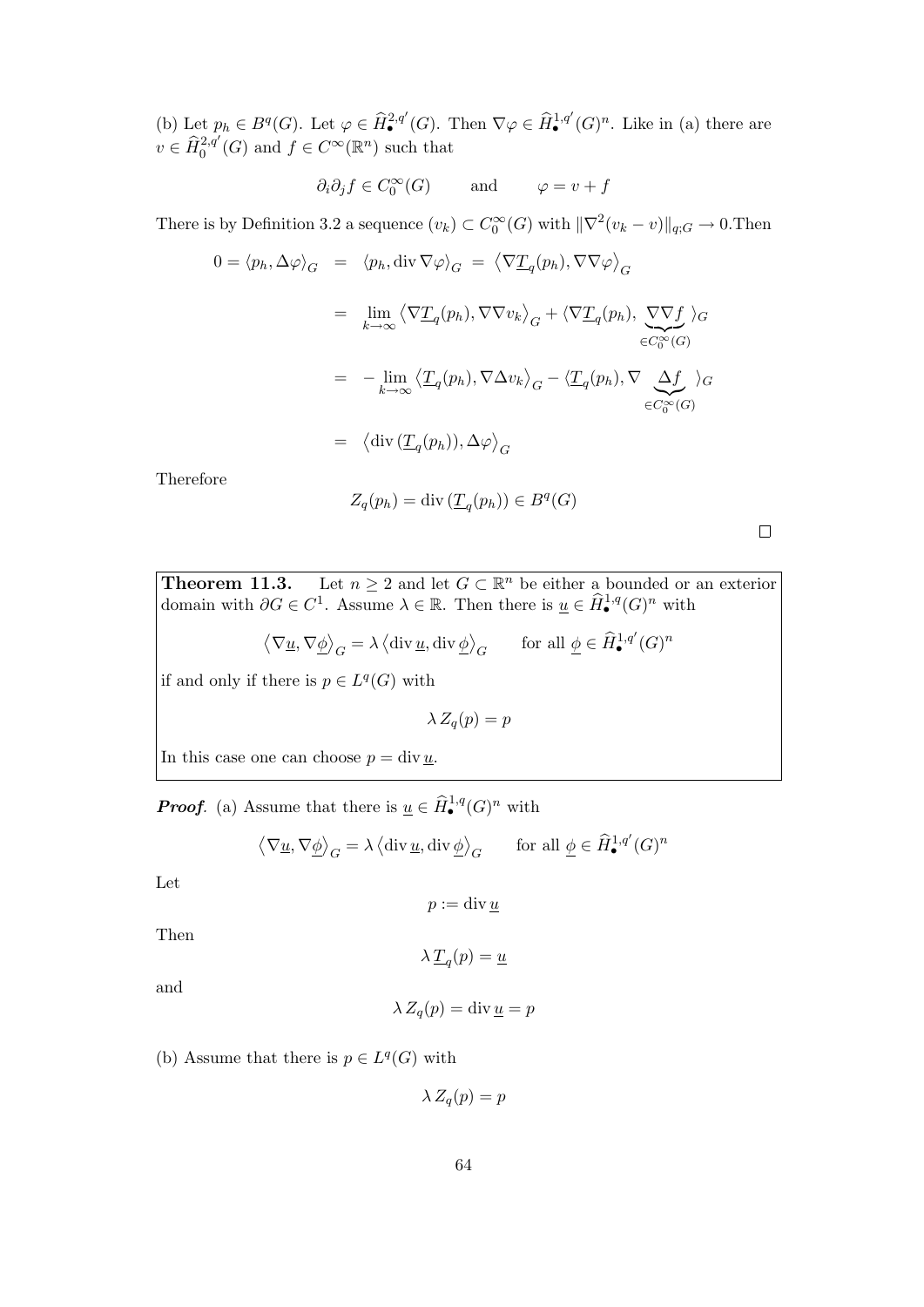Let

$$
\underline{u} := \underline{T}_q(p)
$$

Then

$$
\langle \nabla \underline{u}, \nabla \underline{\phi} \rangle_G = \langle p, \text{div} \underline{\phi} \rangle_G = \lambda \langle Z_q(p), \text{div} \underline{\phi} \rangle_G
$$
  
=  $\lambda \langle \text{div} \underline{u}, \text{div} \underline{\phi} \rangle_G$  for all  $\underline{\phi} \in \widehat{H}_{\bullet}^{1,q'}(G)^n$ 

**Theorem 11.4.** Let 
$$
n \ge 2
$$
 and let  $G \subset \mathbb{R}^n$  be either a bounded or an exterior domain with  $\partial G \in C^1$ . Assume that for  $\lambda \in \mathbb{R}$  and  $p \in L^q(G)$  holds

 $Z_q(p) = \lambda p$ 

Then  $\lambda = 1$  or  $p \in B<sup>q</sup>(G)$ 

**Proof.** Decompose by Theorem 4.2

$$
p = p_0 + p_h, \qquad p_0 \in A^q(G), \quad p_h \in B^q(G)
$$

Then by Theorem 11.2

$$
\lambda p_0 + \lambda p_h = Z_q(p_0) + Z_q(p_h) = p_0 + Z_q(p_h)
$$

Therefore

$$
\underbrace{(\lambda - 1)p_0}_{\in A^q(G)} + \underbrace{\lambda p_h - Z_q(p_h)}_{\in B^q(G)} = 0
$$

Because the decomposition in Theorem 4.2 is direct we get

$$
(\lambda - 1)p_0 = 0
$$

that is  $\lambda=1$  or  $p_0=0$ 

 $\Box$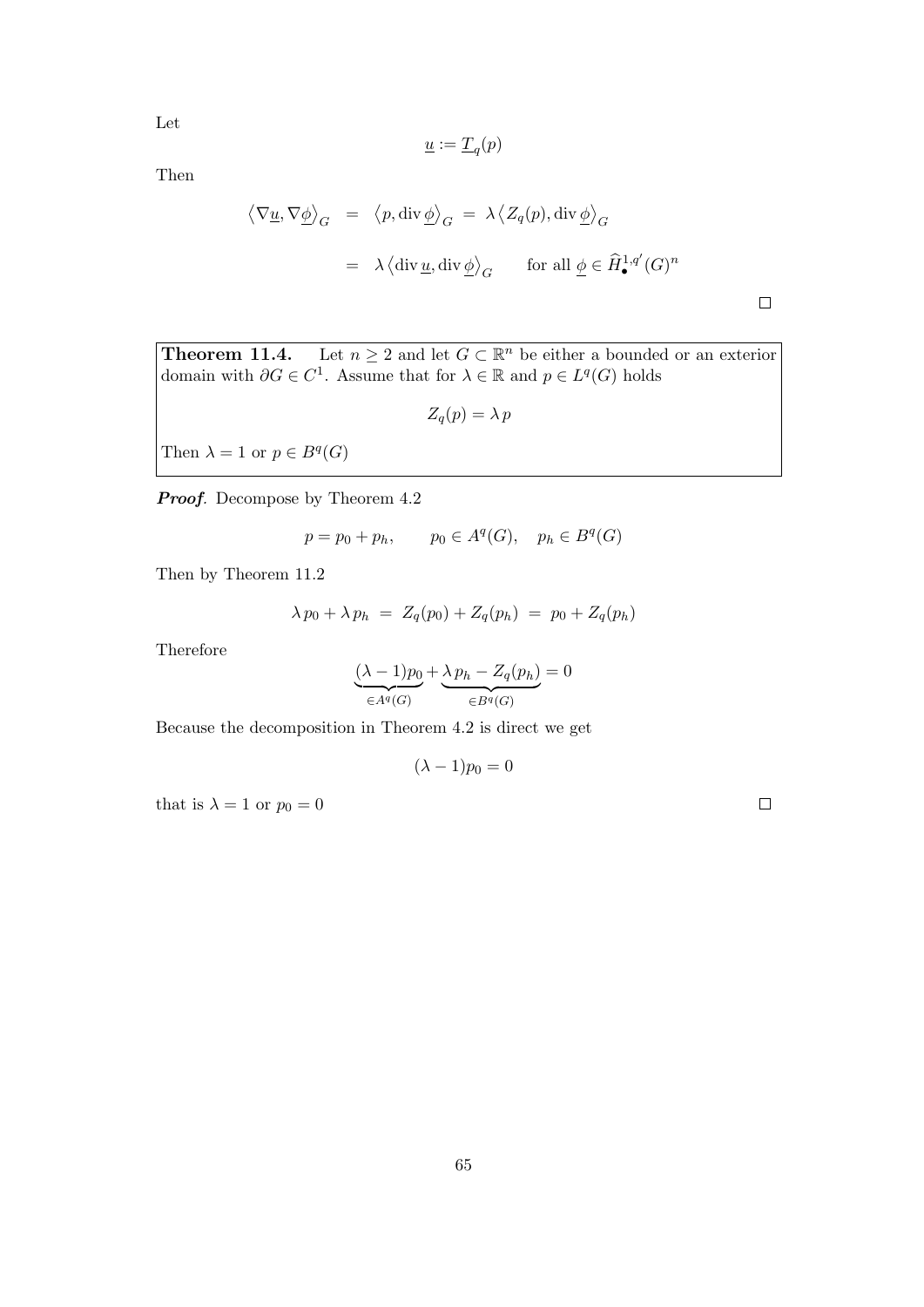## 12 The eigenvalues in  $B<sup>q</sup>(G)$  for exterior domains

This chapter base on the idea of Michel Crouzeix [Cr], that is mentioned in the introduction.

**Lemma 12.1.** Let  $n \geq 2$ ,  $1 < q < \infty$ ,  $k \in \mathbb{N}$  and let  $G \subset \mathbb{R}^n$  be an exterior domain with  $\partial G \in C^{k+2}$ . Suppose  $p \in B^q(G) \cap H^{k,q}(G)$  and  $\underline{u} := \underline{T}_q(p)$ . Then 1.  $\nabla \underline{u} \in H^{k,q}(G)^{n^2}$  and  $\|\nabla \underline{u}\|_{k,q;G} \leq C(G,k,q,n) \|p\|_{k,q;G}$ 2.  $\Delta \underline{u} = \nabla p$ 3.  $\underline{u} \in \overline{C}^1(G)^n$  (if  $k > \frac{n}{q}$ ) 4.  $p \in C^0(\overline{G})$  (if  $k > \frac{n}{q}$ )

**Proof.** (a) For  $\phi \in C_0^{\infty}(G)^n$  we have

$$
\left\langle \nabla \underline{u}, \nabla \underline{\phi} \right\rangle_G = \left\langle p, \operatorname{div} \underline{\phi} \right\rangle_G = - \left\langle \nabla p, \underline{\phi} \right\rangle_G
$$

and for  $\varphi \in C_0^{\infty}(G)$  and  $i = 1, ..., n$ 

$$
\langle \nabla u_i, \nabla \varphi \rangle_G = - \langle \partial_i p, \varphi \rangle_G
$$

Because  $\partial G \in C^{k+2}$  by Theorem 7.5, Lemma A.15 and Theorem 2.8 we derive

$$
\nabla \underline{u} \in H^{k,q}(G)^{n^2}
$$

and

$$
\begin{array}{rcl}\n\|\nabla \underline{u}\|_{k,q;G} & \leq & C_1(G,k,q,n) \left[ \|\nabla p\|_{k-1,q;G} + \|\underline{u}\|_{q;G \cap B_{R_k}} + \|\nabla \underline{u}\|_{q;G} \right] \\
& \leq & C_2(G,k,q,n) \, \|p\|_{k,q;G}\n\end{array}
$$

(b) For  $\phi\in C^\infty_0(G)^n$  holds

$$
\langle \Delta \underline{u}, \underline{\phi} \rangle_G = -\langle \nabla \underline{u}, \nabla \underline{\phi} \rangle_G = \langle \nabla p, \underline{\phi} \rangle_G
$$

Therefore

$$
\Delta \underline{u} = \nabla p
$$

(c) Suppose  $k > \frac{n}{q}$ . Let  $R > 0$  large enough such that  $\partial(G \cap B_R) \in C^{k+2}$ . Then

$$
\underline{u} \in H^{k+1,q}(G \cap B_r)^n \qquad \forall \ r > R
$$

and therefore by Sobolev's imbedding theorem (see e.g. [Alt, Satz 8.13, p.319])

$$
\underline{u} \in \overline{C}^1(G \cap B_r)^n \qquad \forall r > R
$$

Finally also holds

$$
\underline{u} \in \overline{C}^1(G)^n
$$

Similarly one can prove

$$
p\in C^0(\overline{G})
$$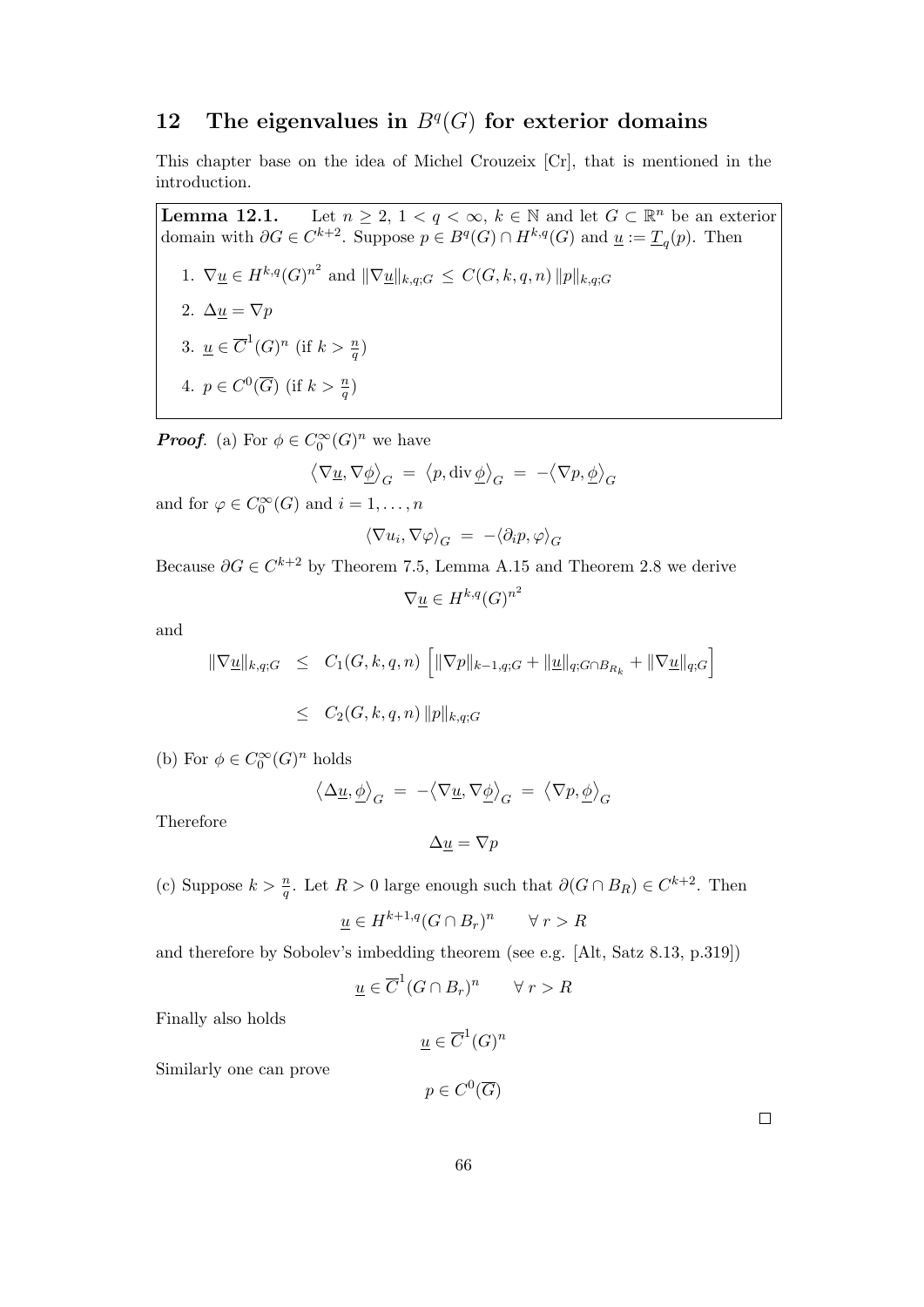**Lemma 12.2.** Let  $n \geq 2$ ,  $1 < q < \infty$ ,  $k \in \mathbb{N}$ ,  $k > \frac{n}{q}$  and let  $G \subset \mathbb{R}^n$  be an exterior domain with  $\partial G \in C^{k+2} \cap C^4$ . Suppose

$$
p \in B^q(G) \cap H^{k,q}(G) \qquad \underline{u} := \underline{T}_q(p)
$$

Further let

$$
\zeta \in C_0^3(\mathbb{R}^n), \quad \zeta \Big|_{\partial G} = 0, \quad \nabla \zeta \Big|_{\partial G} = N
$$

Define

$$
w := \underline{u} \, \nabla \zeta \, - \, \frac{1}{2} \, p \, \zeta
$$

Then

$$
w \in H_0^{1,q}(G) \cap H^{2,q}(G) \cap C_0^{0}(\mathbb{R}^n)
$$

and there is a constant  $C = C(n, q, G, \zeta) > 0$  such that

$$
||w||_{2,q;G} \leq C ||p||_{q;G}
$$

**Proof.** (a) Let  $R > 0$  such that  $\text{supp}(\zeta) \subset B_R$  and  $\mathbb{R}^n \backslash G \subset B_R$ . Choose  $\eta \in$  $C_0^{\infty}(\mathbb{R}^n)$  with  $\eta(x) = 1$  for  $x \in \text{supp}(\zeta)$ . By the definition of  $\widehat{H}^{1,q}_\bullet(G)$  holds

$$
\eta \underline{u} \in H_0^{1,q}(G)^n
$$

By Lemma A.3 follows

$$
\underline{u}\,\nabla\zeta\ =\ (\eta\underline{u})\,\nabla\zeta\in H_0^{1,q}(G)
$$

Because (by Theorem 5.5)

$$
\zeta \in H_0^{1,q}(G)
$$

and

$$
\|\zeta\|_\infty+\|\nabla\zeta\|_\infty<\infty
$$

we derive by Lemma A.4

$$
p\zeta \in H_0^{1,q}(G)
$$

and by Lemma 12.1 and Theorem 5.2

$$
w \in H_0^{1,q}(G) \cap C_0^0(\mathbb{R}^n)
$$

(b) We have

$$
\partial_i w = \sum_{j=1}^n \underbrace{\partial_i u_j}_{H^{1,q}} \underbrace{\partial_j \zeta}_{H^{1,q}} + \sum_{j=1}^n \underbrace{u_j}_{H^{1,q}(G \cap B_R)} \underbrace{\partial_i \partial_j \zeta}_{C^1(\mathbb{R}^n)} - \frac{1}{2} \underbrace{\partial_i p}_{C^{\infty}(G)} \underbrace{\zeta}_{C^{\infty}} - \frac{1}{2} \underbrace{p}_{H^{1,q}} \underbrace{\partial_i \zeta}_{H^{1,q}}.
$$

Therefore by Lemma A.1 and by Lemma 12.1

$$
\Delta w = \underbrace{\Delta u}_{=\nabla p} \cdot \nabla \zeta + 2 \nabla \underline{u} \cdot \nabla \nabla \zeta + \underline{u} \cdot \nabla \Delta \zeta - \frac{1}{2} \zeta \underbrace{\Delta p}_{=0} - \nabla p \nabla \zeta - \frac{1}{2} p \Delta \zeta
$$
  
= 
$$
2 \nabla \underline{u} \cdot \nabla \nabla \zeta + \underline{u} \cdot \nabla \Delta \zeta - \frac{1}{2} p \Delta \zeta
$$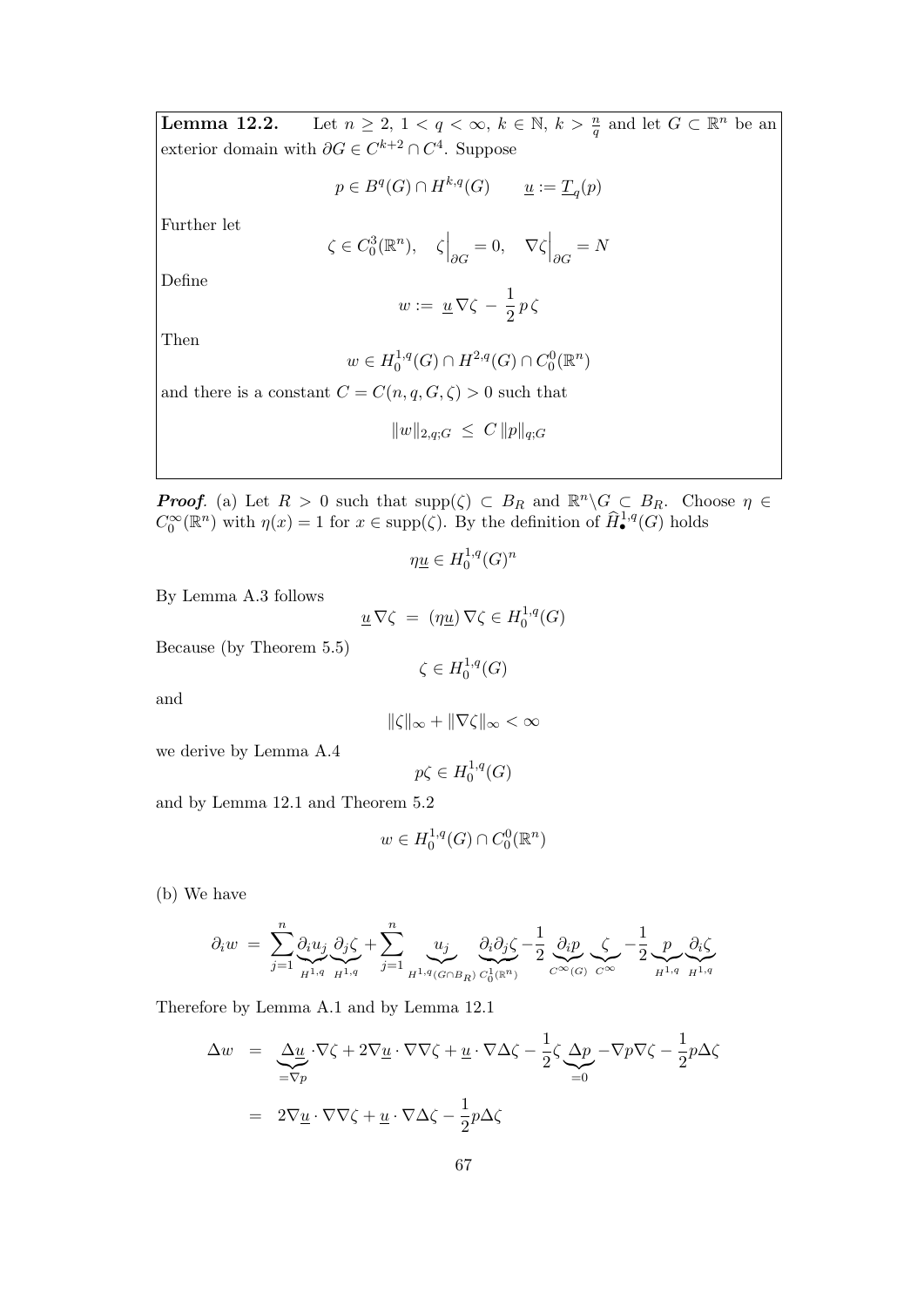By Lemma A.15 and Theorem 2.9 we derive

$$
\|\Delta w\|_{q;G} \leq C_1(\zeta) \|\nabla \underline{u}\|_{q;G} + C_2(\zeta) \|\underline{u}\|_{q;G \cap B_R} + C_3(\zeta) \|p\|_{q;G}
$$
  

$$
\leq C_4(\zeta, n, q, G, R) \|p\|_{q;G}
$$

(c) Again by Lemma A.15 and Theorem 2.9 holds

$$
||w||_{q;G} \leq C_5(\zeta) ||\underline{u}||_{q;G \cap B_R} + C_6(\zeta) ||p||_{q;G}
$$

$$
\leq C_7(\zeta, q, G, R) \|p\|_{q;G}
$$

(d) We have  $w \in H_0^{1,q}$  $0^{1,q}(G)$  and  $w(x) = 0$  for  $|x| > R$ . Therefore

$$
w \in H_0^{1,q}(G \cap B_{2R})
$$

and by Theorem 2.8 and Poincare's Lemma

$$
\begin{array}{rcl}\n\|\nabla w\|_{q;G} & = & \|\nabla w\|_{q;G \cap B_{2R}} \leq C_q \sup_{0 \neq \phi \in C_0^{\infty}(G \cap B_{2R})} \frac{\langle \nabla w, \nabla \phi \rangle}{\|\nabla \phi\|_{q'}} \\
& = & C_q \sup_{0 \neq \phi \in C_0^{\infty}(G \cap B_{2R})} \frac{\langle \Delta w, \phi \rangle}{\|\nabla \phi\|_{q'}} \\
& \leq & C_8(q, G, R) \|\Delta w\|_{q;G \cap B_{2R}} = C_8(q, G, R) \|\Delta w\|_{q;G}\n\end{array}
$$

(e) By Theorem 7.6 we finally derive  $w \in H^{2,q}(G)$  and

$$
||w||_{2,q;G} \leq C_9(G,q,n) (||\Delta w||_{q;G} + ||w||_{1,q;G})
$$
  

$$
\leq C_{10}(G,q,n,\zeta,R) ||p||_{q;G}
$$
  
(b),(c),(d)

 $\Box$ 

**Lemma 12.3.** Let  $n \geq 2, 1 < q < \infty$ ,  $k \in \mathbb{N}$ ,  $k \geq 2$ ,  $k > \frac{n}{q}$  and let  $G \subset \mathbb{R}^n$  be an exterior domain with  $\partial G \in C^{k+2}$ . Suppose

$$
p \in B^q(G) \cap H^{k,q}(G)
$$

Then

$$
Z_q(p) - \frac{1}{2}p \in B^q(G) \cap H^{k,q}(G)
$$

and there is a constant  $C = C(n, q, G) > 0$  such that

$$
||Z_q(p) - \frac{1}{2}p||_{1,q;G} \leq C ||p||_{q;G}
$$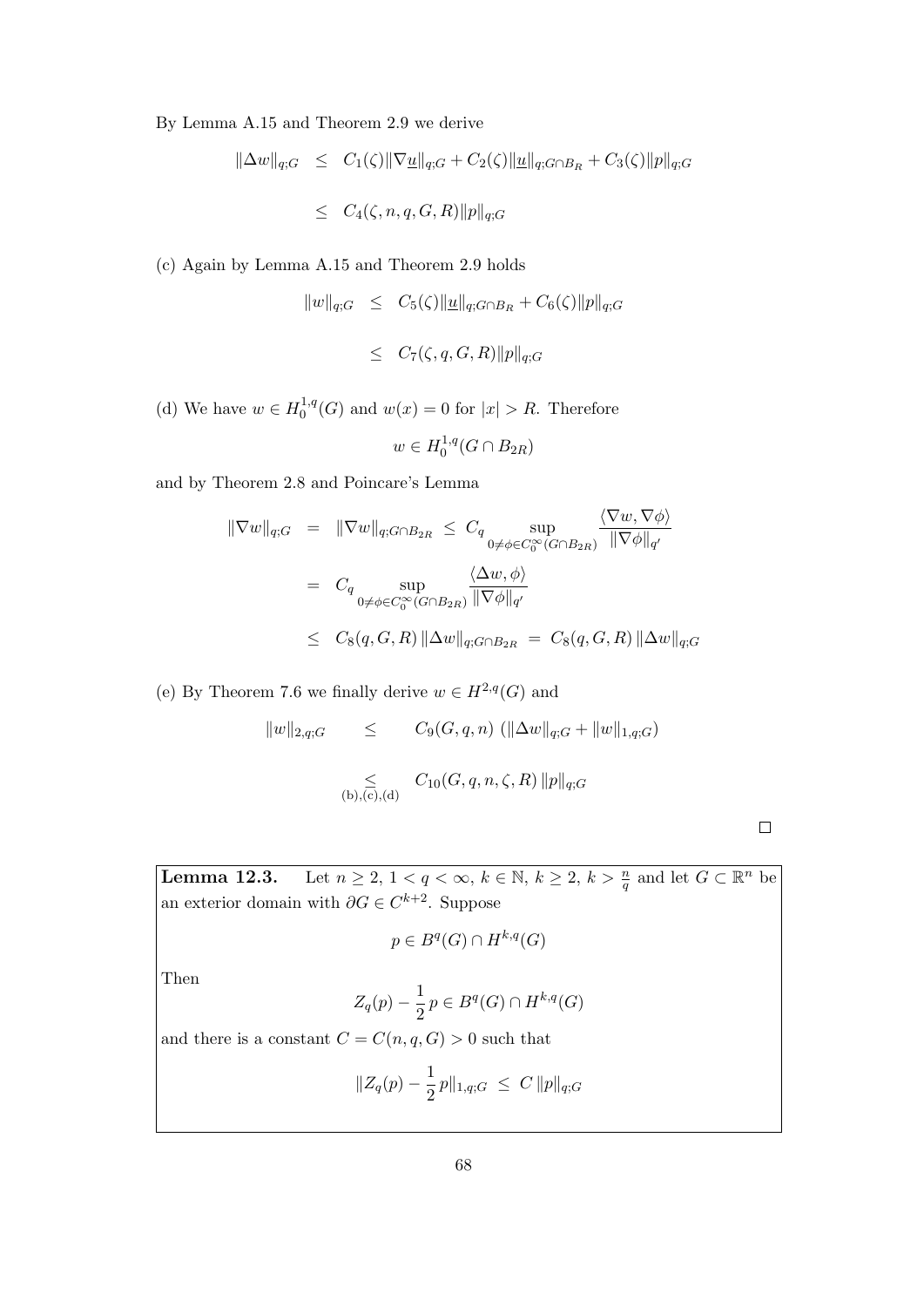**Proof.** (a) With  $\underline{u} := \underline{T}_q(p)$  holds  $Z_q(p) - \frac{1}{2}$  $\frac{1}{2}p = \text{div}\underline{u} - \frac{1}{2}$  $\frac{1}{2}p$ . By Lemma 12.1 and Theorem 11.2 we get

$$
Z_q(p) - \frac{1}{2}p \in B^q(G) \cap H^{k,q}(G)
$$

and by Theorem 2.9 holds

$$
||Z_q(p) - \frac{1}{2}p||_{q;G} \leq C_1(n,q) ||p||_{q;G}
$$

(b) Let now by Theorem 6.1

$$
\zeta \in C_0^3(\mathbb{R}^n), \quad \zeta \Big|_{\partial G} = 0, \quad \nabla \zeta \Big|_{\partial G} = N
$$

and define

$$
w:=\;\underline{u}\,\nabla\zeta\,-\,\frac{1}{2}\,p\,\zeta
$$

Then by Lemma 12.2

$$
w \in H_0^{1,q}(G) \cap H^{2,q}(G) \cap C_0^0(\mathbb{R}^n)
$$

By Lemma A.1 therefore

$$
\nabla w \nabla \zeta \in H^{1,q}(G)
$$

and

$$
\partial_i w = \sum_{j=1}^n (\partial_i u_j)(\partial_j \zeta) + \sum_{j=1}^n u_j(\partial_i \partial_j \zeta) - \frac{1}{2}(\partial_i p)\zeta - \frac{1}{2}p(\partial_i \zeta)
$$

$$
\nabla w \nabla \zeta = \sum_{i,j=1}^{n} (\partial_i u_j)(\partial_j \zeta)(\partial_i \zeta) + \sum_{i,j=1}^{n} u_j(\partial_i \partial_j \zeta)(\partial_i \zeta)
$$

$$
- \sum_{i=1}^{n} \frac{1}{2} (\partial_i p) \zeta (\partial_i \zeta) - \sum_{i=1}^{n} \frac{1}{2} p(\partial_i \zeta)(\partial_i \zeta)
$$

Therefore

$$
\nabla w \nabla \zeta - (\text{div } \underline{u} - \frac{1}{2}p) = \left[ \sum_{i,j=1}^{n} (\partial_i u_j)(\partial_j \zeta)(\partial_i \zeta) - \text{div } \underline{u} \right] + \sum_{i,j=1}^{n} u_j(\partial_i \partial_j \zeta)(\partial_i \zeta) - \sum_{i=1}^{n} \frac{1}{2} (\partial_i p) \zeta (\partial_i \zeta) + \frac{1}{2} p \left[ 1 - \sum_{i=1}^{n} (\partial_i \zeta)(\partial_i \zeta) \right] =: f_1 + f_2 + f_3 + f_4
$$

(c) Because by Lemma 12.1  $\underline{u} \in \widehat{H}_{\bullet}^{1,q}(G)^n \cap \overline{C}^1(G)^n$  we derive by Theorem 5.8

$$
\underline{u}\Big|_{\partial G}=0
$$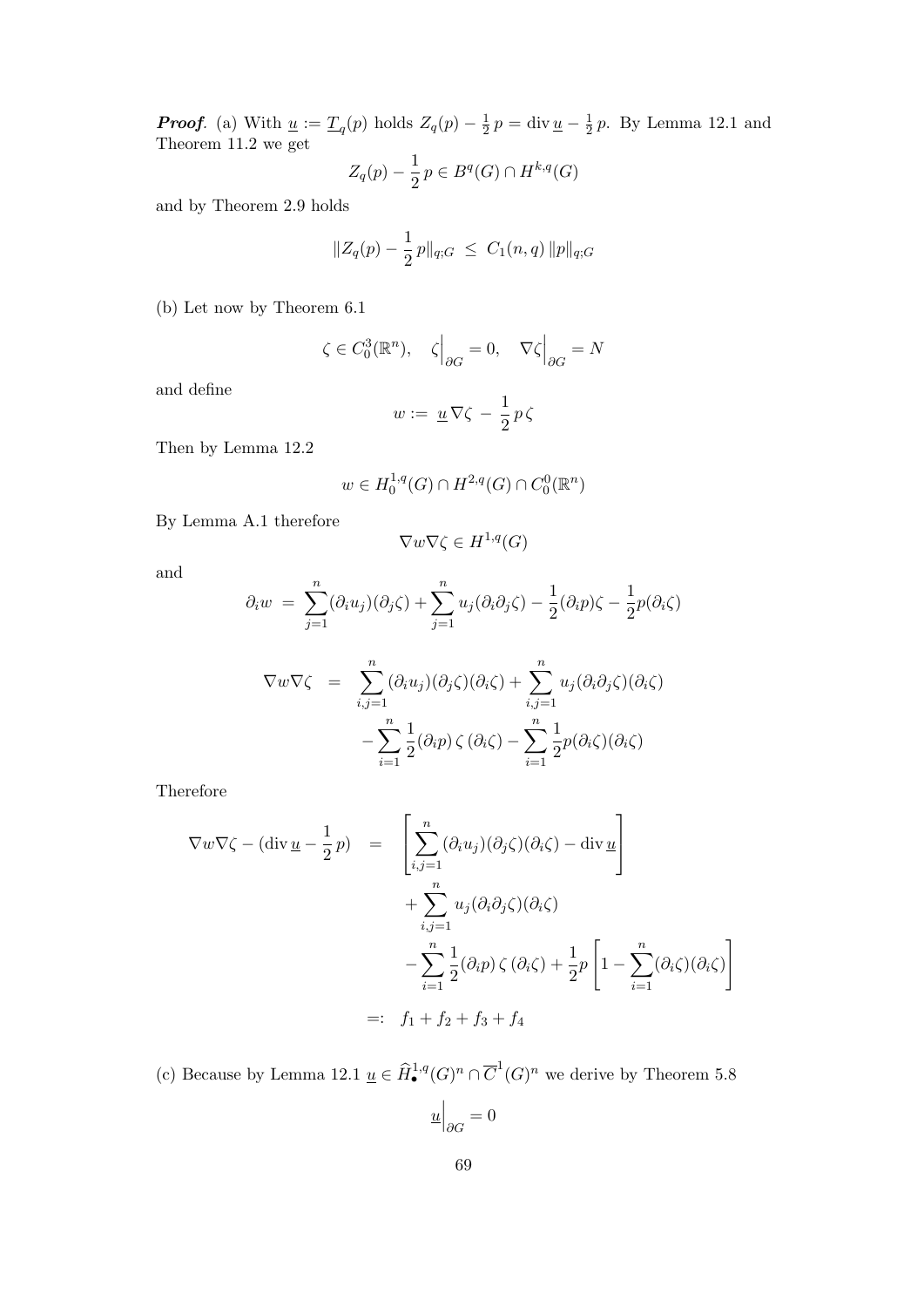and by Theorem 5.6 for  $x \in \partial G$ 

$$
(\nabla u_i)(x) = \lambda_i(x)N(x)
$$

For  $x \in \partial G$  therefore holds

$$
\sum_{i,j=1}^{n} (\partial_i u_j)(x)(\partial_j \zeta)(x)(\partial_i \zeta)(x) = \sum_{i,j=1}^{n} \lambda_j(x) N_i(x) N_j(x) N_i(x)
$$

$$
= |N(x)|^2 \sum_{j=1}^{n} \lambda_j(x) N_j(x) = \sum_{j=1}^{n} (\partial_j u_j)(x)
$$

$$
= \operatorname{div} \underline{u}(x)
$$

Therefore

$$
f_1 \in C^0(\mathbb{R}^n) \cap H^{1,q}(G), \qquad f_1 \Big|_{\partial G} = 0
$$

For  $\eta \in C_0^{\infty}(\mathbb{R}^n)$  with supp $(\eta) \subset B_R$ ,  $\mathbb{R}^n \backslash G \subset B_R$  holds  $\eta f_1 \in H^{1,q}(G \cap B_R) \cap$  $C^0(\overline{G \cap B_R})$  and

$$
\eta f_1\Big|_{\partial G\cup \partial B_R}=0
$$

Therefore by Theorem 5.5

$$
\eta f_1 \in H_0^{1,q}(G \cap B_R) \subset H_0^{1,q}(G)
$$

and

$$
f_1 \in \widehat{H}^{1,q}_{\bullet}(G)
$$

(d) We have  $u_j \in \widehat{H}^{1,q}_{\bullet}(G)$  and  $(\partial_i \partial_j \zeta)(\partial_i \zeta) \in C_0^1(\mathbb{R}^n)$ . Let  $\text{supp}(\zeta) \subset B_R$ ,  $\mathbb{R}^n \setminus G \subset$  $B_R$ . Choose  $\eta \in C_0^{\infty}(\mathbb{R}^n)$  with  $\eta(x) = 1$  for  $x \in B_R$ . Then  $\eta u_j \in H_0^{1,q}$  $i_0^{1,q}(G)$  and by Lemma A.3

$$
f_2 = \sum_{i,j=1}^n u_j(\partial_i \partial_j \zeta)(\partial_i \zeta) = \sum_{i,j=1}^n \eta u_j(\partial_i \partial_j \zeta)(\partial_i \zeta) \in H_0^{1,q}(G)
$$

(e) By Theorem 5.5 holds  $\zeta \in H_0^{1,q}$  $0^{1,q}(G)$  and  $\partial_i p \in H^{1,q}(G)$ ,  $\partial_i \zeta \in H^{1,q}(G)$ . By Lemma A.4 we derive

$$
f_3 \in H_0^{1,q}(G)
$$

(f) It holds

$$
1 - \sum_{i=1}^{n} (\partial_i \zeta)(\partial_i \zeta) \Big|_{\partial G} = 1 - |N|^2 \Big|_{\partial G} = 0
$$

Therefore

$$
f_4 \in H^{1,q}(G) \cap C^0(\overline{G}), \qquad f_4 \Big|_{\partial G} = 0
$$

and by Theorem 5.5

$$
f_4 \in \widehat{H}^{1,q}_{\bullet}(G)
$$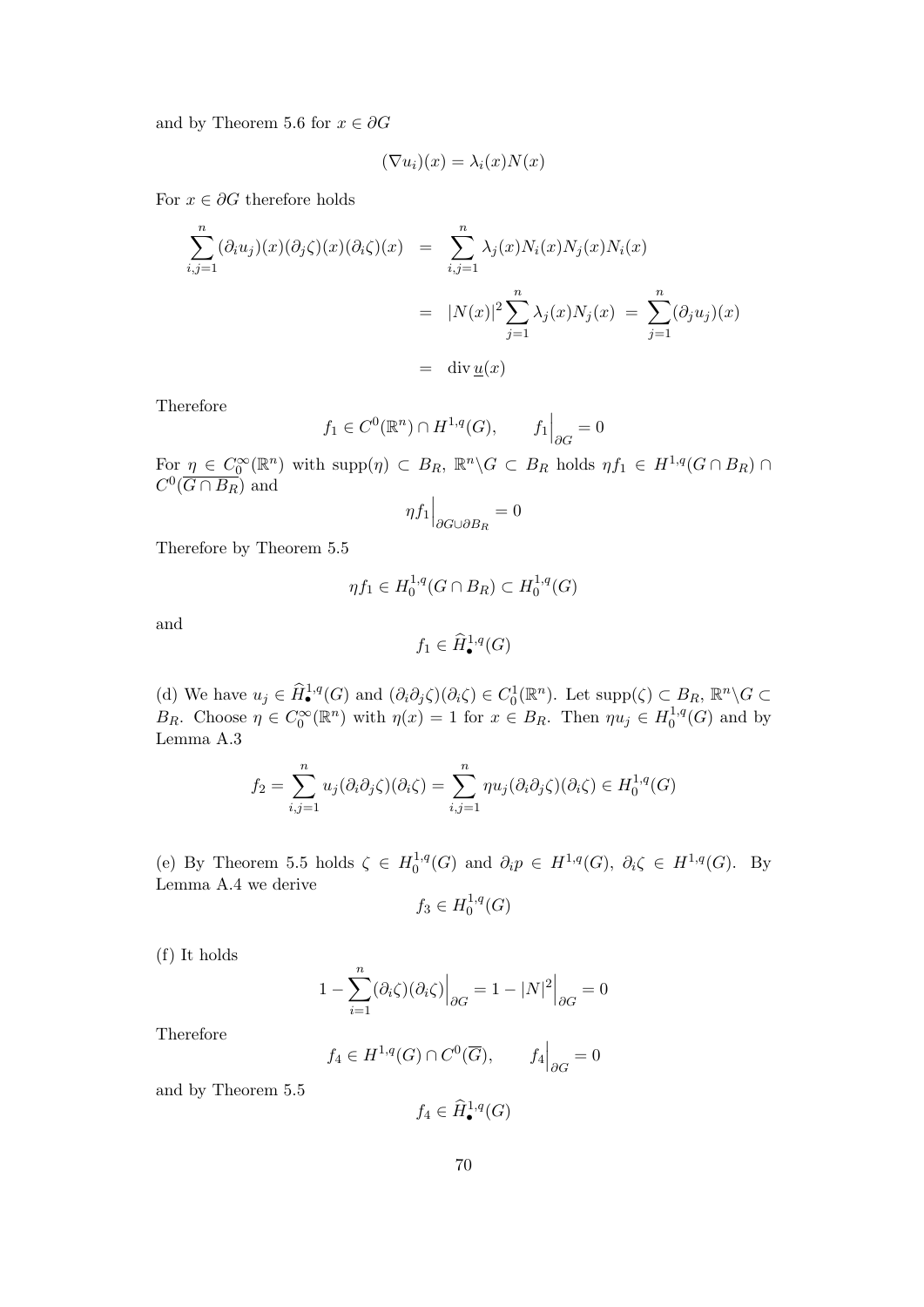$(g)$  By  $(c)-(f)$  holds

$$
\nabla w \nabla \zeta - (\operatorname{div} \underline{u} - \frac{1}{2} p) \in \widehat{H}^{1,q}_{\bullet}(G)
$$

and therefore by Theorem 2.8

$$
\|\nabla \Big[\nabla w \nabla \zeta - (\text{div}\,\underline{u} - \frac{1}{2}p)\Big] \|_{q;G} \le
$$
  

$$
\leq C_q \sup_{0 \neq \phi \in \widehat{H}_{\bullet}^{1,q'}(G)} \frac{\left\langle \nabla \Big[\nabla w \nabla \zeta - (\text{div}\,\underline{u} - \frac{1}{2}p)\Big], \nabla \phi \right\rangle}{\|\nabla \phi\|_{q'}} =
$$
  

$$
\lim_{\text{Lemma 4.3}} C_q \sup_{0 \neq \phi \in \widehat{H}_{\bullet}^{1,q'}(G)} \frac{\left\langle \nabla \Big[\nabla w \nabla \zeta\Big], \nabla \phi \right\rangle}{\|\nabla \phi\|_{q'}} \leq C_q \|\nabla \Big[\nabla w \nabla \zeta\Big] \|_{q;G}
$$

Finally by Lemma 12.2

$$
\begin{array}{rcl} \|\nabla(\operatorname{div}\underline{u}-\frac{1}{2}p)\|_{q;G}&\leq& \|\nabla\Big[\nabla w\nabla\zeta-(\operatorname{div}\underline{u}-\frac{1}{2}p)\Big]\|_{q;G}+\|\nabla\Big[\nabla w\nabla\zeta\Big]\|_{q;G}\\ \\ &\leq& (1+C_q)\,\|\nabla\Big[\nabla w\nabla\zeta\Big]\|_{q;G}\,\leq\,C_2(q,\zeta)\,\|w\|_{2,q;G}\\ \\ &\leq& C_3(n,q,G,\zeta)\|p\|_{q;G} \end{array}
$$

(h) By (a) and (g) the assertion follows.

**Theorem 12.4.** Let  $n \geq 2, 1 < q < \infty$ ,  $k \in \mathbb{N}$ ,  $k \geq 2$ ,  $k > \frac{n}{q}$  and let  $G \subset \mathbb{R}^n$  be an exterior domain with  $\partial G \in C^{k+2}$ . Suppose

$$
p\in B^q(G)
$$

Then

$$
Z_q(p) - \frac{1}{2} p \in B^q(G) \cap H^{1,q}(G)
$$

and there is a constant  $C = C(n, q, G) > 0$  such that

$$
||Z_q(p) - \frac{1}{2}p||_{1,q;G} \leq C ||p||_{q;G}
$$

**Proof.** (a) By Theorem 9.2 there is a sequence  $(p_m) \subset B^q(G) \cap H^{k,q}(G)$  such that

$$
||p_m - p||_{q;G} \to 0
$$

By Lemma 12.3 holds

$$
\| (Z_q(p_m) - \frac{1}{2} p_m) - (Z_q(p_{m'}) - \frac{1}{2} p_{m'}) \|_{1,q;G} \leq C \| p_{m'} - p_m \|_{q;G} \to 0
$$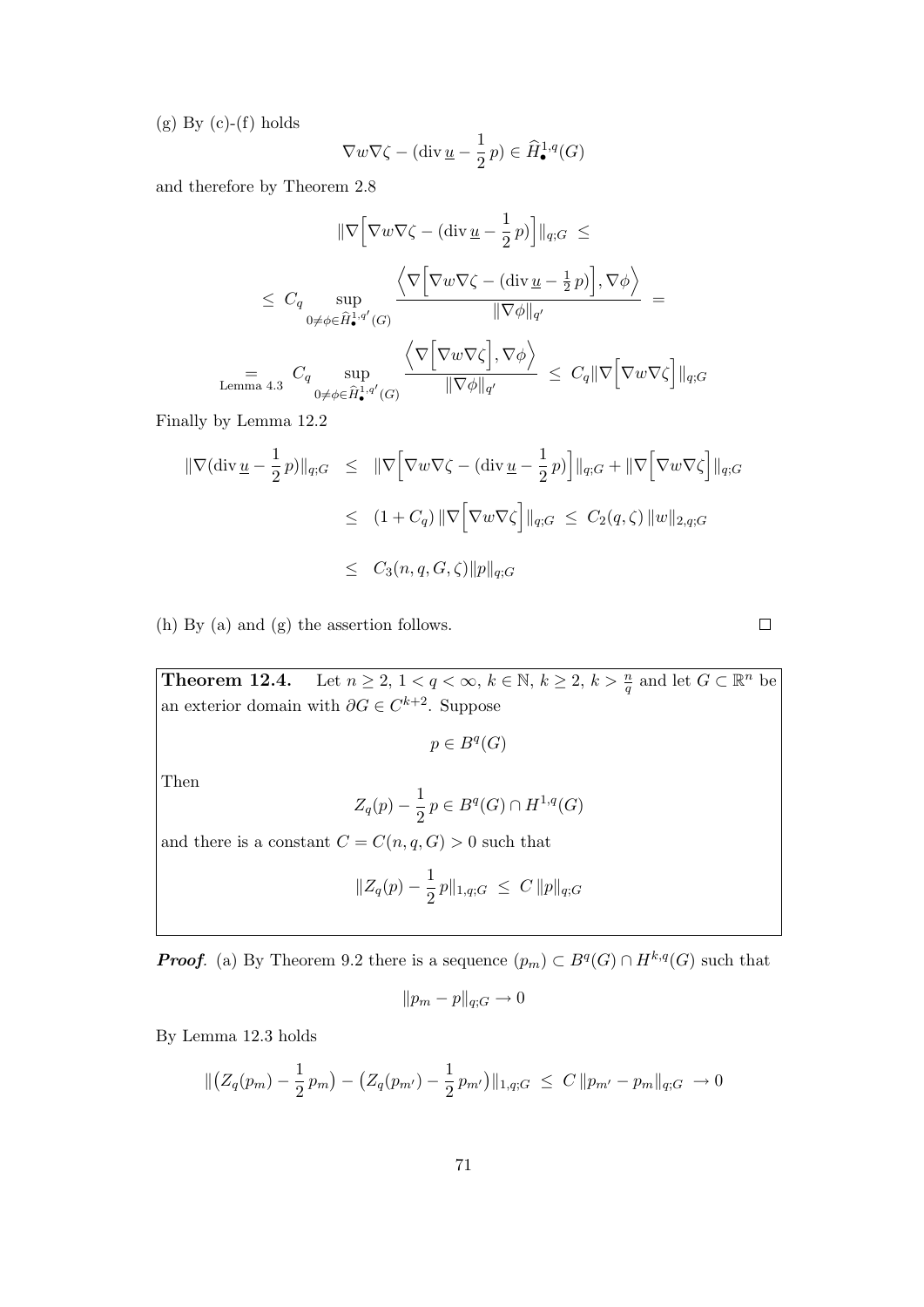By the completeness of  $H^{1,q}(G)$  there exists a  $u \in H^{1,q}(G)$  with

$$
\|(Z_q(p_m) - \frac{1}{2}p_m) - u\|_{1,q;G} \to 0
$$

Because

$$
||Z_q(p_m) - \frac{1}{2} p_m ||_{1,q;G} \leq C ||p_m||_{q;G}
$$

we get for  $(m \to \infty)$ 

$$
||u||_{1,q;G} \leq C ||p||_{q;G}
$$

(b) By Theorem 11.2 we derive

$$
Z_q(p) - \frac{1}{2}p \in B^q(G)
$$

and by Theorem 2.9 and the definition of  $Z_q$  there exists  $C_1(n,q) > 0$  such that

$$
||Z_q(\pi) - \frac{1}{2}\pi||_{q;G} \leq C_1(n,q) ||\pi||_{q;G} \qquad \forall \pi \in B^q(G)
$$

Therefore

$$
\|\big(Z_q(p_m) - \frac{1}{2}p_m\big) - \big(Z_q(p) - \frac{1}{2}p\big)\|_{q;G} \le C_1 \|p - p_m\|_{q;G} \to 0
$$

We get

$$
u = Z_q(p) - \frac{1}{2}p
$$

and the assertion follows by (a)

**Theorem 12.5.** Let  $n \geq 2, 1 < q < \infty$ ,  $k \in \mathbb{N}$ ,  $k \geq 2$ ,  $k > \frac{n}{q}$  and let  $G \subset \mathbb{R}^n$  be an exterior domain with  $\partial G \in C^{k+2}$ . Then

$$
Z_q - \frac{1}{2}I : B^q(G) \to B^q(G)
$$

is a compact operator.

**Proof.** By Theorem 12.4 for all  $p \in B<sup>q</sup>(G)$  holds

$$
||Z_q(p) - \frac{1}{2}p||_{1,q;G} \leq C ||p||_{q;G}
$$

Let  $(p_m) \subset B^q(G)$  with  $||p_m||_{q;G} \leq \tilde{C} < \infty$  for each  $m \in \mathbb{N}$ . Then

$$
||Z_q(p_m) - \frac{1}{2} p_m ||_{1,q;G} \leq C \tilde{C} < \infty
$$

Because the imbedding  $B^q(G) \cap H^{1,q}(G) \to B^q(G)$  is compact (Theorem 10.1) there is a subsequence  $(p_{m_l}) \subset (p_m)$  such that  $(Z_q(p_{m_l}) - \frac{1}{2})$  $\frac{1}{2}p_{m_l}$ ) is Cauchy in  $B^q(G)$ .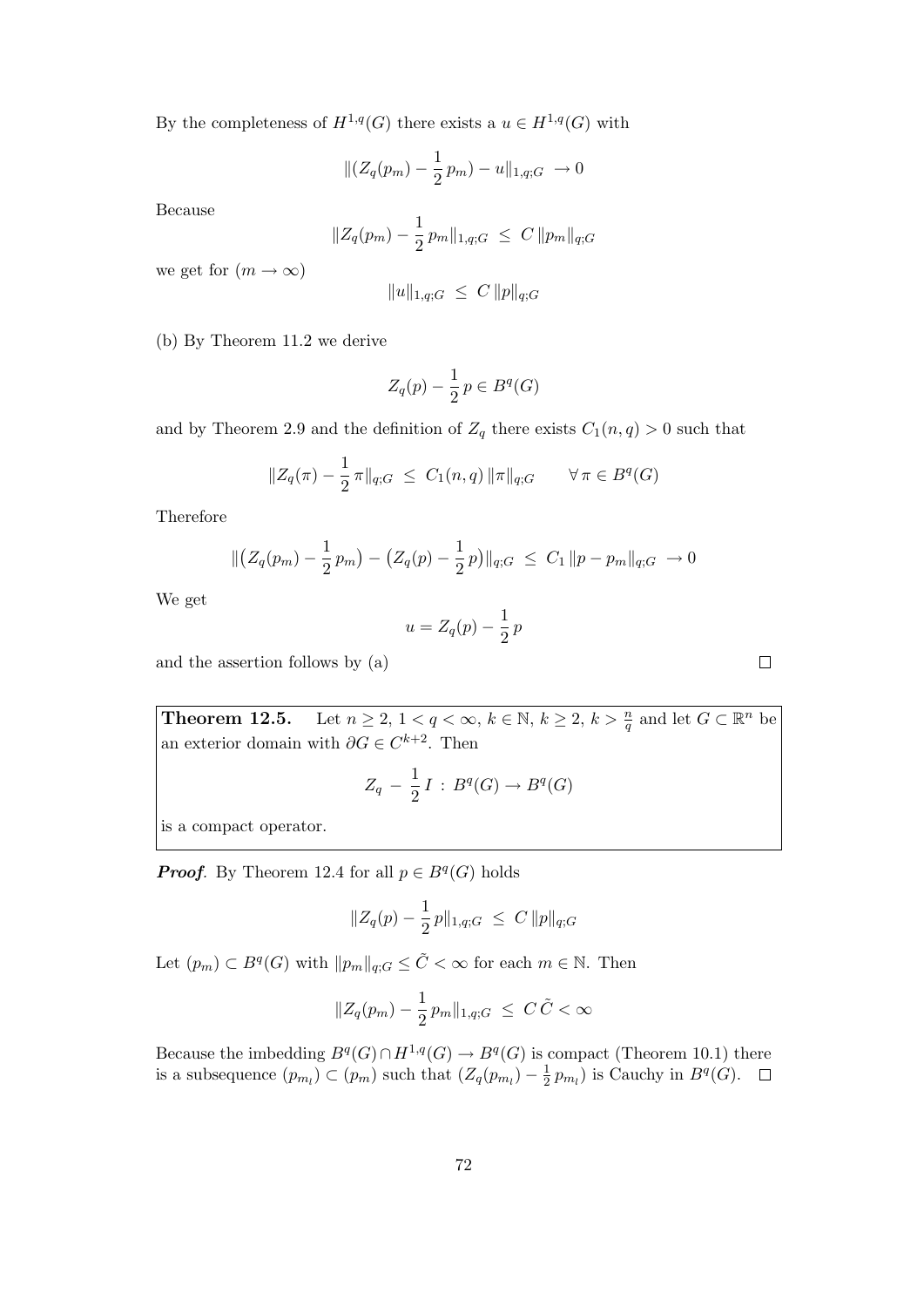## 13 The eigenvalues in  $B<sup>q</sup>(G)$  for bounded domains

This chapter base on the idea of Michel Crouzeix [Cr], that is mentioned in the introduction.

**Lemma 13.1.** Let  $n \geq 2$ ,  $1 < q < \infty$ ,  $k \in \mathbb{N}$  and let  $G \subset \mathbb{R}^n$  be a bounded domain with  $\partial G \in C^{k+2}$ . Suppose  $p \in B^q(G) \cap H^{k,q}(G)$  and  $\underline{u} := \underline{T}_q(p)$ . Then 1.  $\nabla \underline{u} \in H^{k,q}(G)^{n^2}$  and  $\|\nabla \underline{u}\|_{k,q;G} \leq C(G,k,q,n) \|p\|_{k,q;G}$ 2.  $\Delta \underline{u} = \nabla p$ 3.  $\underline{u} \in \overline{C}^1(G)^n$  (if  $k > \frac{n}{q}$ ) 4.  $p \in C^0(\overline{G})$  (if  $k > \frac{n}{q}$ )

**Proof.** (a) For  $\phi \in C_0^{\infty}(G)^n$  we have

$$
\left\langle \nabla \underline{u}, \nabla \underline{\phi} \right\rangle_G \;=\; \left\langle p, \text{div}\, \underline{\phi} \right\rangle_G \;=\; - \left\langle \nabla p, \underline{\phi} \right\rangle_G
$$

and for  $\varphi \in C_0^{\infty}(G)$  and  $i = 1, ..., n$ 

$$
\langle \nabla u_i, \nabla \varphi \rangle_G = - \langle \partial_i p, \varphi \rangle_G
$$

Because  $\partial G \in C^{k+2}$  by Theorem 7.4, Lemma A.15 and Theorem 2.8 we derive

$$
\nabla \underline{u} \in H^{k,q}(G)^{n^2}
$$

and

$$
\|\nabla \underline{u}\|_{k,q;G} \leq C_1(G,k,q,n) \left[ \|\nabla p\|_{k-1,q;G} + \|\underline{u}\|_{q;G} + \|\nabla \underline{u}\|_{q;G} \right]
$$
  

$$
\leq C_2(G,k,q,n) \|p\|_{k,q;G}
$$

(b) For  $\phi\in C^\infty_0(G)^n$  holds

$$
\langle \Delta \underline{u}, \underline{\phi} \rangle_G = -\langle \nabla \underline{u}, \nabla \underline{\phi} \rangle_G = \langle \nabla p, \underline{\phi} \rangle_G
$$

Therefore

$$
\Delta \underline{u} = \nabla p
$$

(c) Suppose  $k > \frac{n}{q}$ . By (a) we get

$$
\underline{u} \in H^{k+1,q}(G)^n
$$

and therefore by Sobolev's imbedding theorem (see e.g. [Alt, Satz 8.13, p.319])

 $\underline{u} \in \overline{C}^1(G)^n$ 

Similarly one can prove

 $p\in C^0(\overline{G})$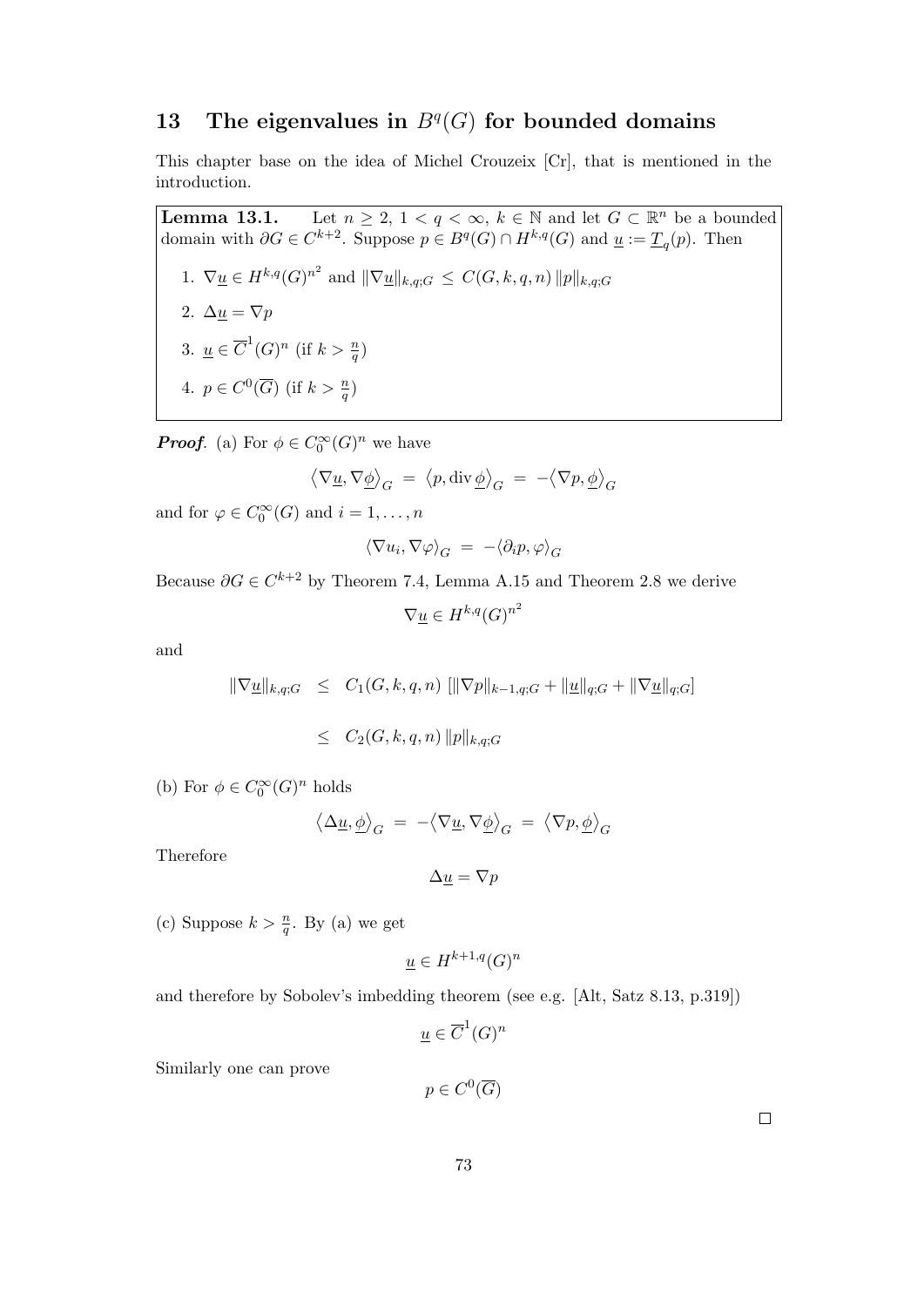**Lemma 13.2.** Let  $n \geq 2, 1 < q < \infty$ ,  $k \in \mathbb{N}$ ,  $k > \frac{n}{q}$  and let  $G \subset \mathbb{R}^n$  be a bounded domain with  $\partial G \in C^{k+2} \cap C^4$ . Suppose

$$
p \in B^q(G) \cap H^{k,q}(G) \qquad \underline{u} := \underline{T}_q(p)
$$

Further let

$$
\zeta \in C_0^3(\mathbb{R}^n), \quad \zeta \Big|_{\partial G} = 0, \quad \nabla \zeta \Big|_{\partial G} = N
$$

Define

$$
w := \underline{u} \, \nabla \zeta - \frac{1}{2} \, p \, \zeta
$$

Then

$$
w \in H_0^{1,q}(G) \cap H^{2,q}(G) \cap C_0^{0}(\mathbb{R}^n)
$$

and there is a constant  $C = C(n, q, G, \zeta) > 0$  such that

$$
||w||_{2,q;G} \leq C ||p||_{q;G}
$$

Proof. (a) By Lemma A.3 follows

$$
\underline{u}\,\nabla\zeta\in H^{1,q}_0(G)
$$

 $_{0}^{1,q}(G)$ 

Because (by Theorem 5.5)

we derive by Lemma A.4

$$
p\zeta \in H_0^{1,q}(G)
$$

 $\zeta \in H_0^{1,q}$ 

and altogether

$$
w \in H_0^{1,q}(G) \cap C_0^0(\mathbb{R}^n)
$$

(b) We have

$$
\partial_i w = \sum_{j=1}^n \underbrace{\partial_i u_j}_{H^{1,q}} \underbrace{\partial_j \zeta}_{H^{1,q}} + \sum_{j=1}^n \underbrace{u_j}_{H^{1,q}} \underbrace{\partial_i \partial_j \zeta}_{H^{1,q}} - \frac{1}{2} \underbrace{\partial_i p}_{C^{\infty}(G)} \underbrace{\zeta}_{C^{\infty}} - \frac{1}{2} \underbrace{p}_{H^{1,q}} \underbrace{\partial_i \zeta}_{H^{1,q}}
$$

Therefore by Lemma A.1 and by Lemma 13.1

$$
\Delta w = \underbrace{\Delta u}_{=\nabla p} \cdot \nabla \zeta + 2 \nabla \underline{u} \cdot \nabla \nabla \zeta + \underline{u} \cdot \nabla \Delta \zeta - \frac{1}{2} \zeta \underbrace{\Delta p}_{=0} - \nabla p \nabla \zeta - \frac{1}{2} p \Delta \zeta
$$
  
= 
$$
2 \nabla \underline{u} \cdot \nabla \nabla \zeta + \underline{u} \cdot \nabla \Delta \zeta - \frac{1}{2} p \Delta \zeta
$$

By Poincare's Lemma and Theorem 2.9 we derive

$$
\|\Delta w\|_{q;G} \leq C_1(\zeta) \|\nabla \underline{u}\|_{q;G} + C_2(\zeta) \|\underline{u}\|_{q;G} + C_3(\zeta) \|p\|_{q;G}
$$

$$
\leq C_4(\zeta, n, q, G) \|p\|_{q;G}
$$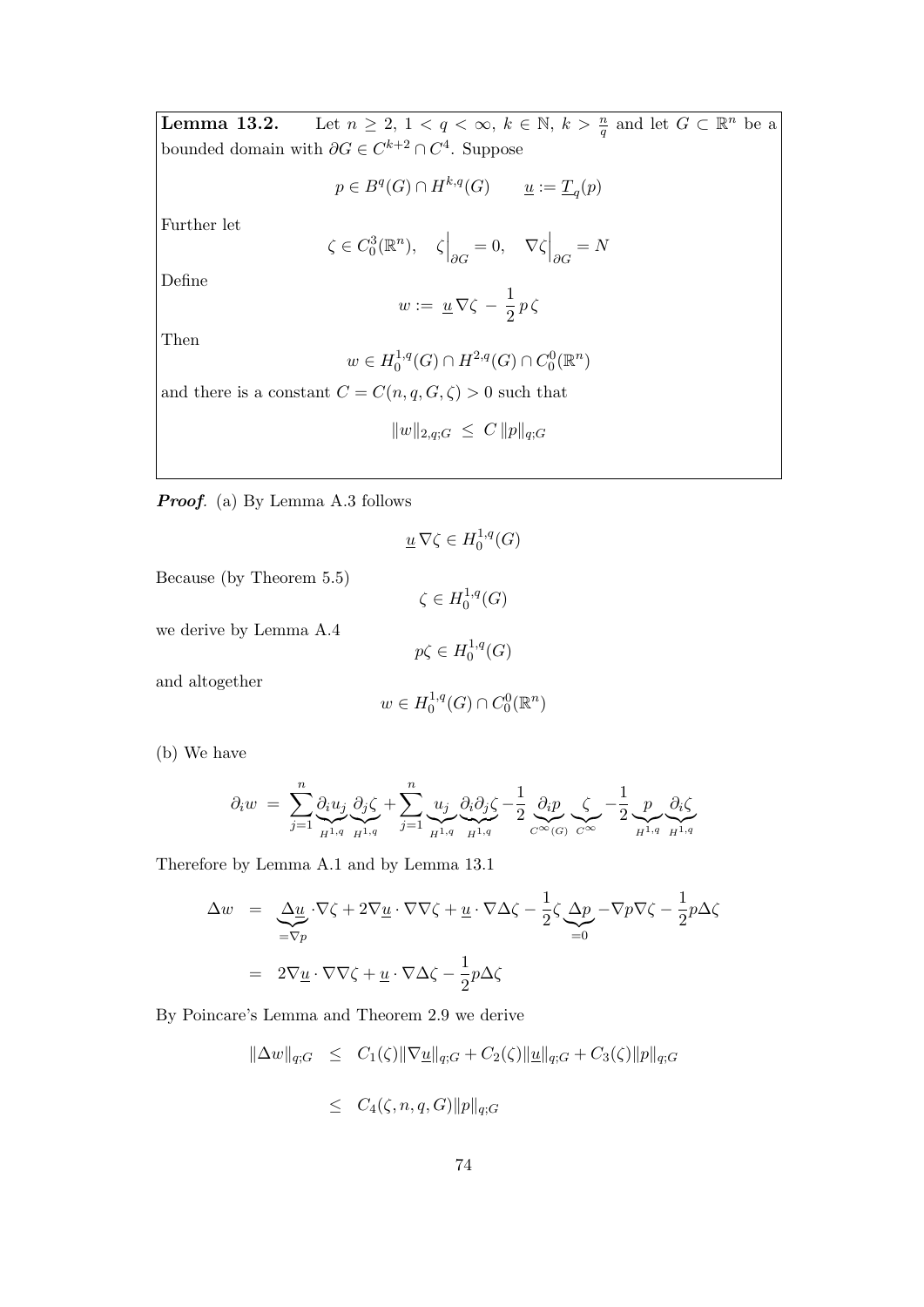(c) Again by Poincare's Lemma and Theorem 2.9 holds

$$
\|w\|_{q;G} \leq C_5(\zeta) \|\underline{u}\|_{q;G} + C_6(\zeta) \|p\|_{q;G}
$$
  

$$
\leq C_7(\zeta, q, G) \|p\|_{q;G}
$$

(d) We have  $w \in H_0^{1,q}$  $_{0}^{1,q}(G)$  and therefore by Theorem 2.8 and Poincare's Lemma

$$
\begin{array}{rcl}\n\|\nabla w\|_{q;G} & \leq & C_q \sup\limits_{0 \neq \phi \in C_0^{\infty}(G)} \frac{\langle \nabla w, \nabla \phi \rangle}{\|\nabla \phi\|_{q'}} \\
& = & C_q \sup\limits_{0 \neq \phi \in C_0^{\infty}(G)} \frac{\langle \Delta w, \phi \rangle}{\|\nabla \phi\|_{q'}} \\
& \leq & C_8(q, G) \|\Delta w\|_{q;G}\n\end{array}
$$

(e) By Theorem 7.6 we finally derive  $w \in H^{2,q}(G)$  and

$$
||w||_{2,q;G} \leq C_9(G,q,n) (||\Delta w||_{q;G} + ||w||_{1,q;G})
$$
  

$$
\leq C_{10}(G,q,n,\zeta) ||p||_{q;G}
$$
  

$$
\leq C_{10}(G,q,n,\zeta) ||p||_{q;G}
$$

**Lemma 13.3.** Let  $n \geq 2$ ,  $1 < q < \infty$ ,  $k \in \mathbb{N}$ ,  $k \geq 2$ ,  $k > \frac{n}{q}$  and let  $G \subset \mathbb{R}^n$  be a bounded domain with  $\partial G \in C^{k+2}$ . Suppose

$$
p \in B^q(G) \cap H^{k,q}(G)
$$

Then

$$
Z_q(p) - \frac{1}{2}p \in B^q(G) \cap H^{k,q}(G)
$$

and there is a constant  $C = C(n, q, G) > 0$  such that

$$
||Z_q(p) - \frac{1}{2}p||_{1,q;G} \leq C ||p||_{q;G}
$$

**Proof.** (a) With  $\underline{u} := \underline{T}_q(p)$  holds  $Z_q(p) - \frac{1}{2}$  $\frac{1}{2}p = \text{div}\,\underline{u} - \frac{1}{2}$  $\frac{1}{2}p$ . By Lemma 13.1 and Theorem 11.2 we get

$$
Z_q(p) - \frac{1}{2}p \in B^q(G) \cap H^{k,q}(G)
$$

and by Theorem 2.9 holds

$$
||Z_q(p) - \frac{1}{2}p||_{q;G} \leq C_1(n,q) ||p||_{q;G}
$$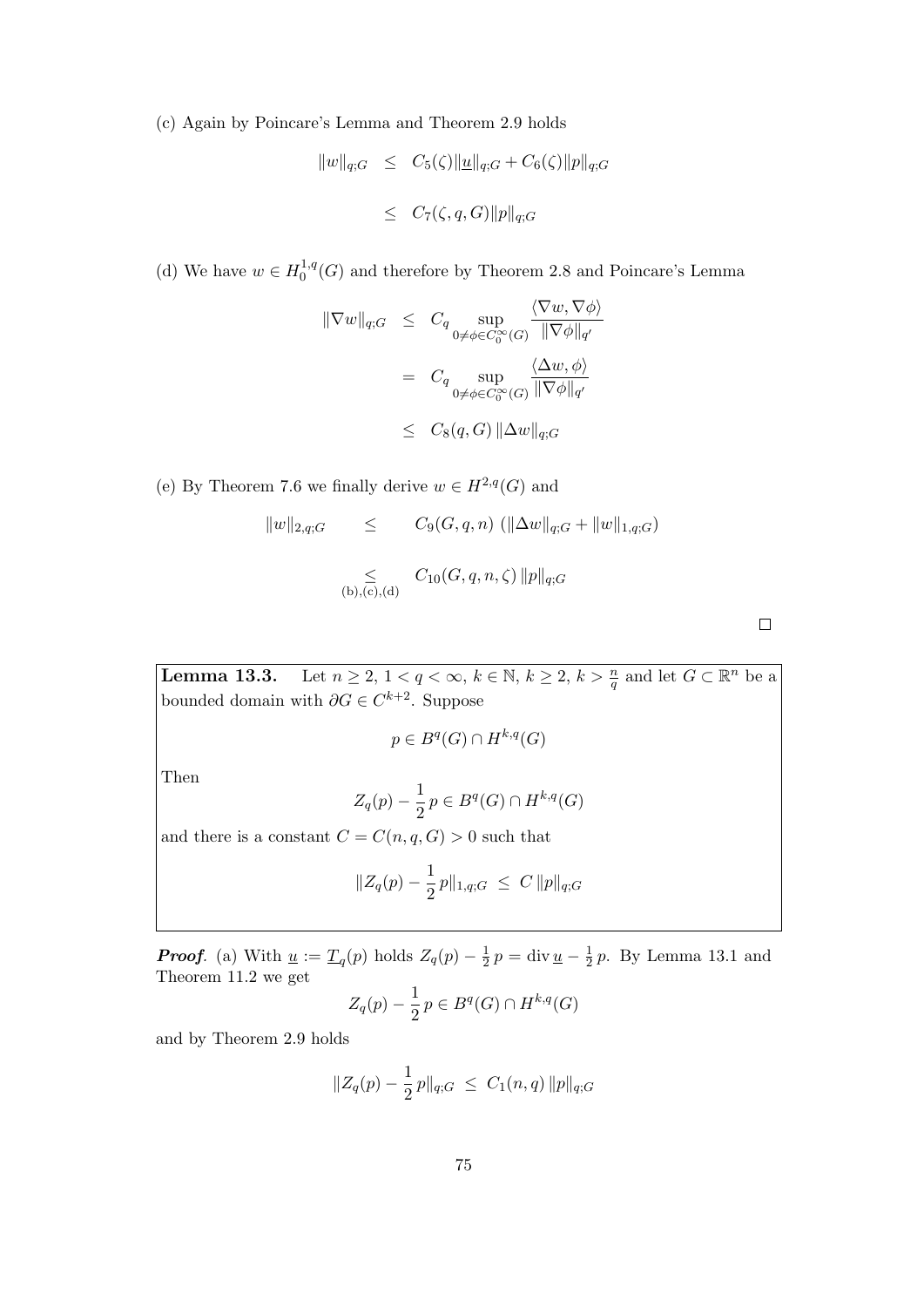(b) Let now by Theorem 6.1

$$
\zeta \in C_0^3(\mathbb{R}^n), \quad \zeta \Big|_{\partial G} = 0, \quad \nabla \zeta \Big|_{\partial G} = N
$$

and define

$$
w:=\;\underline{u}\,\nabla\zeta\,-\,\frac{1}{2}\,p\,\zeta
$$

Then by Lemma 13.2

$$
w \in H_0^{1,q}(G) \cap H^{2,q}(G) \cap C_0^{0}(\mathbb{R}^n)
$$

By Lemma A.1 therefore

$$
\nabla w \nabla \zeta \in H^{1,q}(G)
$$

and

$$
\partial_i w = \sum_{j=1}^n (\partial_i u_j)(\partial_j \zeta) + \sum_{j=1}^n u_j(\partial_i \partial_j \zeta) - \frac{1}{2}(\partial_i p)\zeta - \frac{1}{2}p(\partial_i \zeta)
$$
  

$$
\nabla w \nabla \zeta = \sum_{i,j=1}^n (\partial_i u_j)(\partial_j \zeta)(\partial_i \zeta) + \sum_{i,j=1}^n u_j(\partial_i \partial_j \zeta)(\partial_i \zeta)
$$
  

$$
- \sum_{i=1}^n \frac{1}{2}(\partial_i p) \zeta(\partial_i \zeta) - \sum_{i=1}^n \frac{1}{2}p(\partial_i \zeta)(\partial_i \zeta)
$$

Therefore

$$
\nabla w \nabla \zeta - (\text{div } \underline{u} - \frac{1}{2}p) = \left[ \sum_{i,j=1}^{n} (\partial_i u_j)(\partial_j \zeta)(\partial_i \zeta) - \text{div } \underline{u} \right] + \sum_{i,j=1}^{n} u_j(\partial_i \partial_j \zeta)(\partial_i \zeta) - \sum_{i=1}^{n} \frac{1}{2} (\partial_i p) \zeta (\partial_i \zeta) + \frac{1}{2} p \left[ 1 - \sum_{i=1}^{n} (\partial_i \zeta)(\partial_i \zeta) \right] =: f_1 + f_2 + f_3 + f_4
$$

(c) Because by Lemma 13.1  $\underline{u} \in H_0^{1,q}$  $\overline{C}^{1,q}(G)^n \cap \overline{C}^1(G)^n$  we derive by Theorem 5.8  $u\Big|_{\partial G}=0$ 

and by Theorem 5.6 for  $x \in \partial G$ 

$$
(\nabla u_i)(x)=\lambda_i(x)N(x)
$$

For  $x \in \partial G$  therefore holds

$$
\sum_{i,j=1}^{n} (\partial_i u_j)(x) (\partial_j \zeta)(x) (\partial_i \zeta)(x) = \sum_{i,j=1}^{n} \lambda_j(x) N_i(x) N_j(x) N_i(x)
$$
  

$$
= |N(x)|^2 \sum_{j=1}^{n} \lambda_j(x) N_j(x) = \sum_{j=1}^{n} (\partial_j u_j)(x)
$$
  

$$
= \text{div } \underline{u}(x)
$$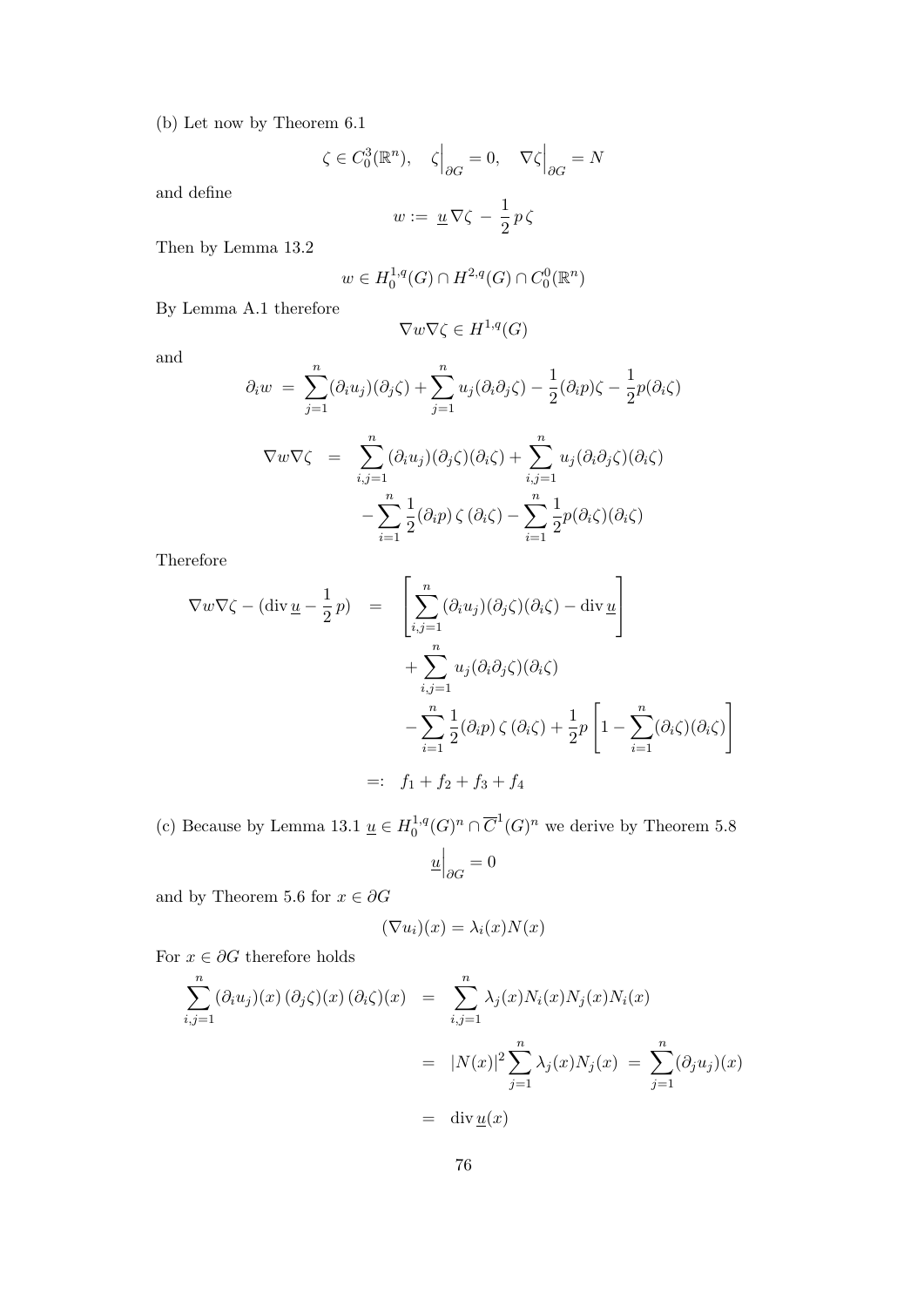Therefore by Theorem 5.2

$$
f_1 \in C^0(\mathbb{R}^n) \cap H^{1,q}(G), \qquad f_1 \Big|_{\partial G} = 0
$$

and by Theorem 5.5

$$
f_1 \in H_0^{1,q}(G)
$$

(d) We have  $u_j \in H_0^{1,q}$  $C_0^{1,q}(G)$  and  $(\partial_i \partial_j \zeta)(\partial_i \zeta) \in C_0^1(\mathbb{R}^n)$ . Then by Lemma A.3

$$
f_2 = \sum_{i,j=1}^n u_j(\partial_i \partial_j \zeta)(\partial_i \zeta) \in H_0^{1,q}(G)
$$

(e) By Theorem 5.5 holds  $\zeta \in H_0^{1,q}$  $0^{1,q}(G)$  and  $\partial_i p \in H^{1,q}(G)$ ,  $\partial_i \zeta \in H^{1,q}(G)$ . By Lemma A.4 we derive 1,q

$$
f_3 \in H_0^{1,q}(G)
$$

(f) It holds

$$
1 - \sum_{i=1}^{n} (\partial_i \zeta)(\partial_i \zeta) \Big|_{\partial G} = 1 - |N|^2 \Big|_{\partial G} = 0
$$

Therefore

$$
f_4\in H^{1,q}(G)\cap C^0(\overline{G}),\qquad f_4\Big|_{\partial G}=0
$$

and by Theorem 5.5

$$
f_4 \in H_0^{1,q}(G)
$$

 $(g) By (c)-(f) holds$ 

$$
\nabla w \nabla \zeta - (\text{div } \underline{u} - \frac{1}{2}p) \in H_0^{1,q}(G)
$$

and therefore by Theorem 2.8

$$
\|\nabla \Big[\nabla w \nabla \zeta - (\text{div}\,\underline{u} - \frac{1}{2}p)\Big] \|_{q;G} \le
$$
  

$$
\leq C_q \sup_{0 \neq \phi \in \hat{H}_{\bullet}^{1,q'}(G)} \frac{\left\langle \nabla \Big[\nabla w \nabla \zeta - (\text{div}\,\underline{u} - \frac{1}{2}p)\Big], \nabla \phi \right\rangle}{\|\nabla \phi\|_{q'}} =
$$
  

$$
\lim_{\text{Lemma 4.3}} C_q \sup_{0 \neq \phi \in \hat{H}_{\bullet}^{1,q'}(G)} \frac{\left\langle \nabla \Big[\nabla w \nabla \zeta\Big], \nabla \phi \right\rangle}{\|\nabla \phi\|_{q'}} \leq C_q \|\nabla \Big[\nabla w \nabla \zeta\Big] \|_{q;G}
$$

Finally by Lemma 13.2

$$
\begin{aligned} \|\nabla(\operatorname{div}\underline{u} - \frac{1}{2}p)\|_{q;G} &\leq \|\nabla \Big[\nabla w \nabla \zeta - (\operatorname{div}\underline{u} - \frac{1}{2}p)\Big] \|_{q;G} + \|\nabla \Big[\nabla w \nabla \zeta\Big] \|_{q;G} \\ &\leq (1 + C_q) \|\nabla \Big[\nabla w \nabla \zeta\Big] \|_{q;G} \leq C_2(q, \zeta) \, \|w\|_{2,q;G} \\ &\leq C_3(n, q, G, \zeta) \|p\|_{q;G} \end{aligned}
$$

(h) By (a) and (g) the assertion follows.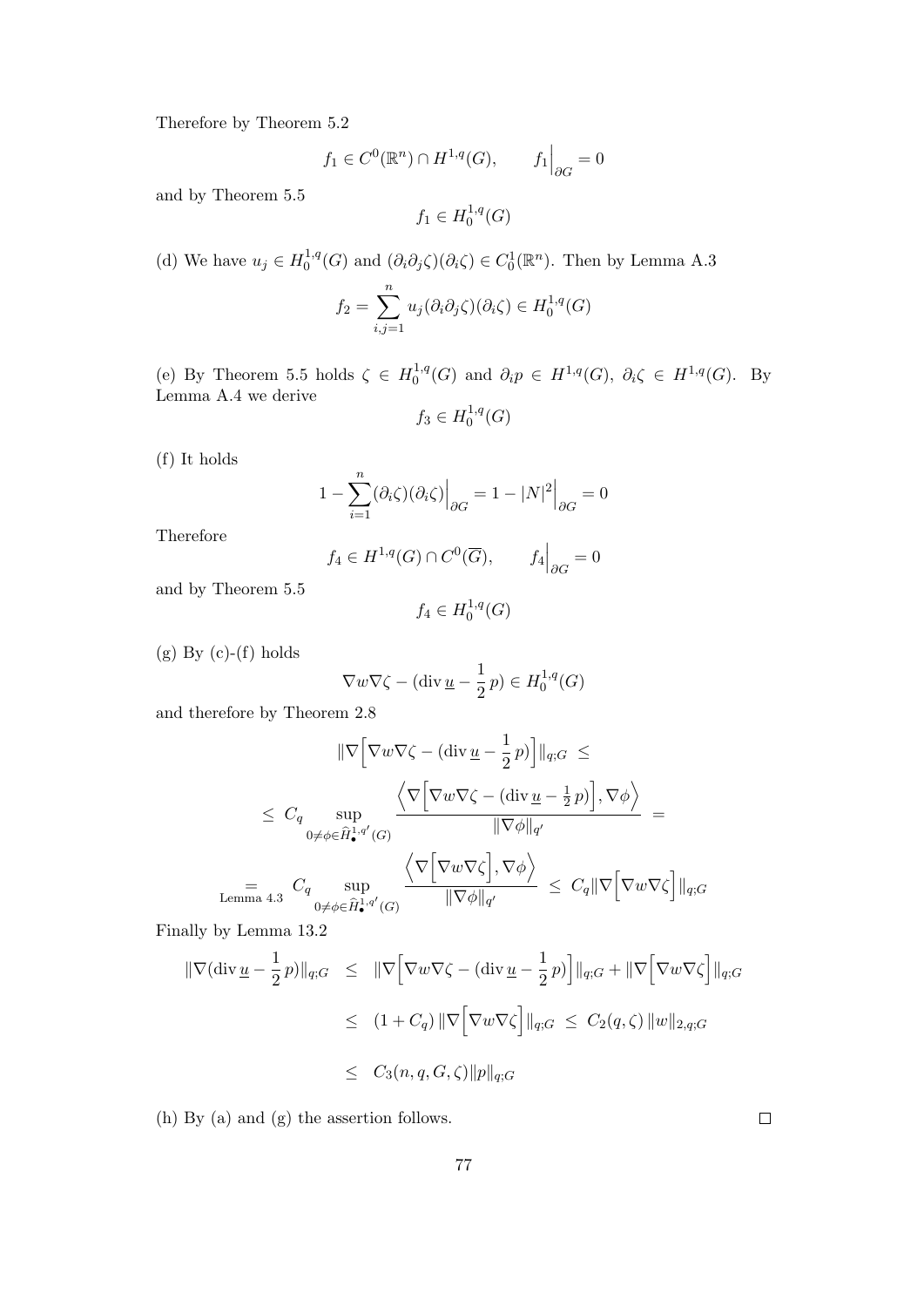**Theorem 13.4.** Let  $n \geq 2, 1 < q < \infty$ ,  $k \in \mathbb{N}$ ,  $k \geq 2$ ,  $k > \frac{n}{q}$  and let  $G \subset \mathbb{R}^n$  be a bounded domain with  $\partial G \in C^{k+2}$ . Suppose

 $p \in B^q(G)$ 

Then

$$
Z_q(p) - \frac{1}{2}p \in B^q(G) \cap H^{1,q}(G)
$$

and there is a constant  $C = C(n, q, G) > 0$  such that

$$
||Z_q(p) - \frac{1}{2}p||_{1,q;G} \leq C ||p||_{q;G}
$$

**Proof.** (a) By Theorem 9.1 there is a sequence  $(p_m) \subset B^q(G) \cap H^{k,q}(G)$  such that

$$
||p_m - p||_{q;G} \to 0
$$

By Lemma 13.3 holds

$$
\| (Z_q(p_m) - \frac{1}{2} p_m) - (Z_q(p_{m'}) - \frac{1}{2} p_{m'}) \|_{1,q;G} \leq C \| p_{m'} - p_m \|_{q;G} \to 0
$$

By the completeness of  $H^{1,q}(G)$  there exists a  $u \in H^{1,q}(G)$  with

$$
\|(Z_q(p_m) - \frac{1}{2}p_m) - u\|_{1,q;G} \to 0
$$

Because

$$
||Z_q(p_m) - \frac{1}{2} p_m ||_{1,q;G} \leq C ||p_m||_{q;G}
$$

we get for  $(m \to \infty)$ 

$$
||u||_{1,q;G} \leq C ||p||_{q;G}
$$

(b) By Theorem 11.2 we derive

$$
Z_q(p) - \frac{1}{2}p \in B^q(G)
$$

and by Theorem 2.9 and the definition of  $Z_q$ 

$$
||Z_q(\pi) - \frac{1}{2}\pi||_{q;G} \leq C_1(n,q) ||\pi||_{q;G} \qquad \forall \pi \in B^q(G)
$$

Therefore

$$
\| (Z_q(p_m) - \frac{1}{2} p_m) - (Z_q(p) - \frac{1}{2} p) \|_{q;G} \le C_1 \| p - p_m \|_{q;G} \to 0
$$

We get

$$
u = Z_q(p) - \frac{1}{2}p
$$

and the assertion follows by (a)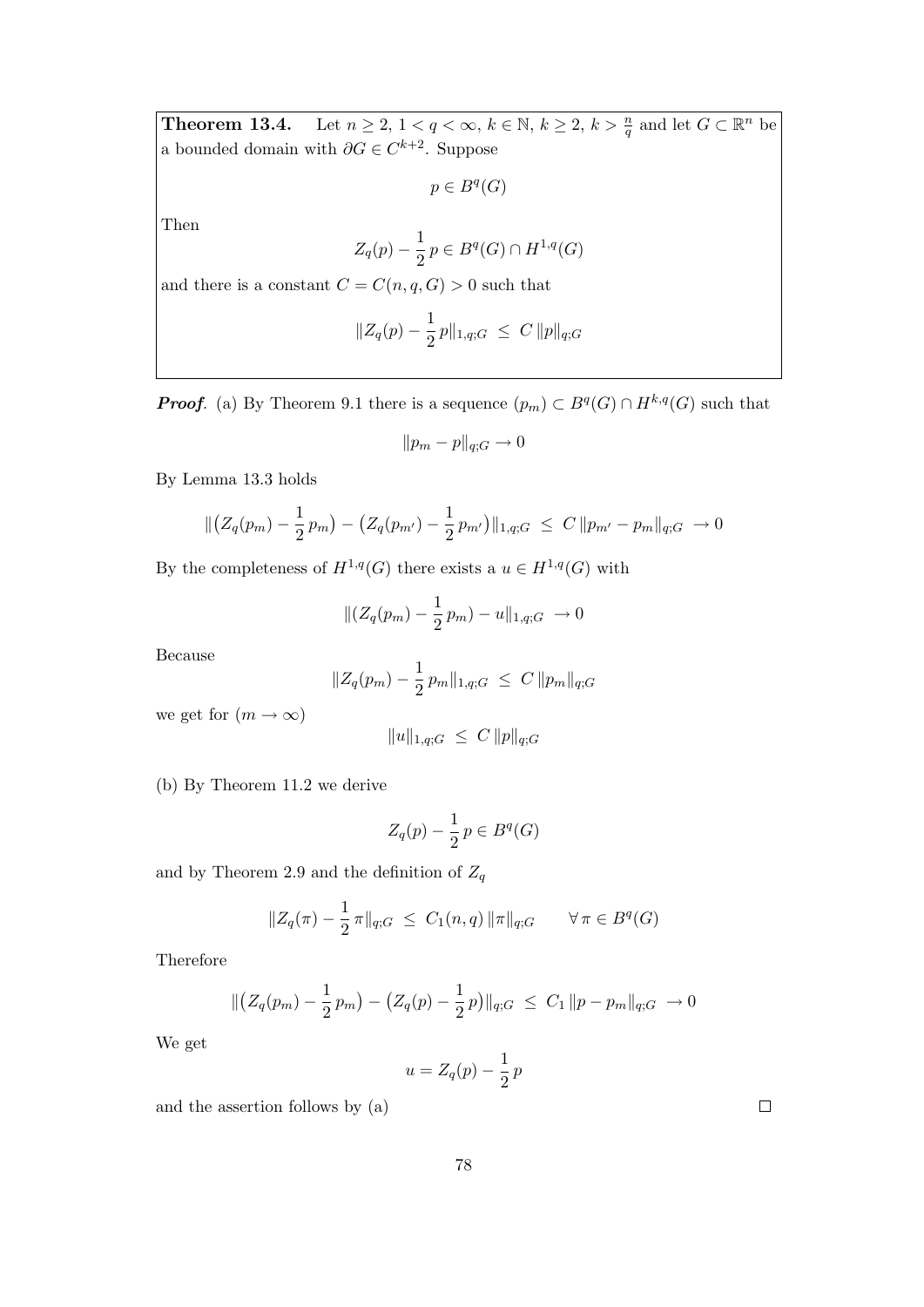**Theorem 13.5.** Let  $n \geq 2, 1 < q < \infty$ ,  $k \in \mathbb{N}$ ,  $k \geq 2$ ,  $k > \frac{n}{q}$  and let  $G \subset \mathbb{R}^n$  be a bounded domain with  $\partial G \in C^{k+2}$ . Then

$$
Z_q - \frac{1}{2} I : B^q(G) \to B^q(G)
$$

is a compact operator.

**Proof.** By Theorem 13.4 for all  $p \in B<sup>q</sup>(G)$  holds

$$
||Z_q(p) - \frac{1}{2}p||_{1,q;G} \leq C ||p||_{q;G}
$$

Let  $(p_m) \subset B^q(G)$  with  $||p_m||_{q;G} \leq \tilde{C} < \infty$  for each  $m \in \mathbb{N}$ . Then

$$
||Z_q(p_m) - \frac{1}{2} p_m ||_{1,q;G} \leq C\tilde{C} < \infty
$$

Because the imbedding  $H^{1,q}(G) \to L^q(G)$  is compact (see e.g. [Alt, Satz 8.9, p.314]) there is a subsequence  $(p_{m_l}) \subset (p_m)$  such that  $(Z_q(p_{m_l}) - \frac{1}{2})$  $\frac{1}{2}p_{m_l}$ ) is Cauchy in  $B^q(G)$ .  $\Box$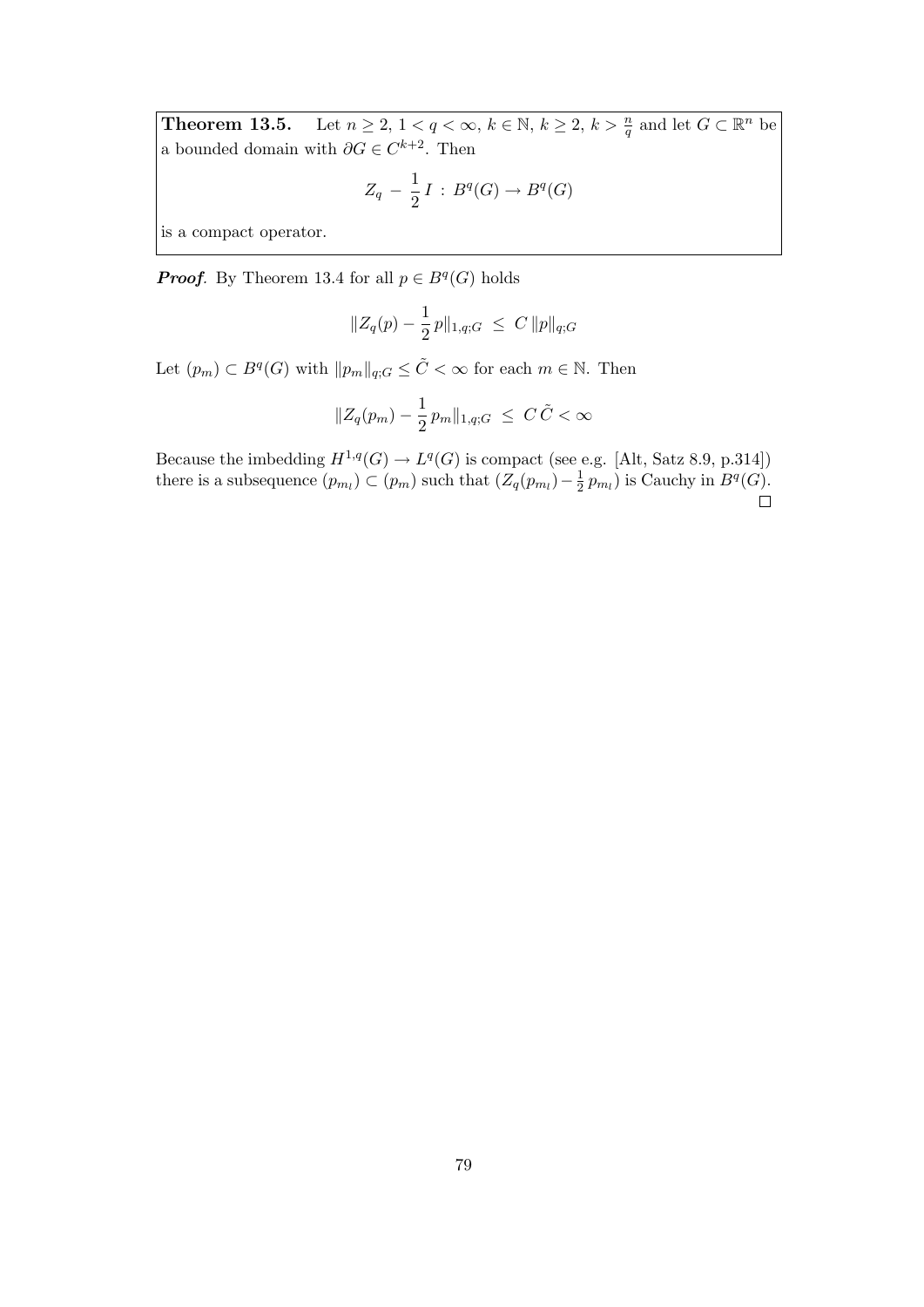### 14 The Cosserat spectrum

**Theorem 14.1.** Let  $n \geq 2$ ,  $1 < q < \infty$ ,  $k \in \mathbb{N}$ ,  $k \geq 2$ ,  $k > \frac{n}{q}$  and let  $G \subset \mathbb{R}^n$  be either a bounded or an exterior domain with  $\partial G \in C^{k+2}$ . 1. For  $s \in \widehat{H}_{\bullet}^{2,q}(G)$  and  $\underline{u}_0 := \nabla s$  holds  $\left\langle \nabla \underline{u}_0, \nabla \underline{\phi} \right\rangle_G = \left\langle \text{div } \underline{u}_0, \text{div } \underline{\phi} \right\rangle_G \text{ for all } \underline{\phi} \in \widehat{H}^{1,q'}_\bullet(G)$ 2. If  $\lambda \in \mathbb{R}$  and  $\underline{u} \in \widehat{H}_{\bullet}^{1,q}(G)$  with  $\left\langle \nabla \underline{u}, \nabla \underline{\phi} \right\rangle_G = \lambda \left\langle \text{div} \underline{u}, \text{div} \underline{\phi} \right\rangle_G \text{ for all } \underline{\phi} \in \widehat{H}^{1,q'}_\bullet(G)$ then  $\lambda = 1$  or div  $\underline{u} \in B^q(G)$ 3. The set  $W := \{ \lambda \in \mathbb{R} : \text{ there is } 0 \neq \underline{u} \in \widehat{H}_{\bullet}^{1,q}(G) \text{ such that for all } \underline{\phi} \in \widehat{H}_{\bullet}^{1,q'}(G) \}$ holds  $\big\langle \nabla \underline{u}, \nabla \underline{\phi} \big\rangle_G \ = \ \lambda \, \big\langle \text{div} \, \underline{u}, \text{div} \, \underline{\phi} \big\rangle_G \ \big\}$ is finite or countably infinite. 4. For  $\lambda \in \mathbb{R} \backslash \{1,2\}$  the vector space  $V_{\lambda} := \left\{ \underline{u} \in \widehat{H}^{1,q}_{\bullet}(G) : \left\langle \nabla \underline{u}, \nabla \underline{\phi} \right\rangle_G = \lambda \left\langle \mathrm{div} \, \underline{u}, \mathrm{div} \, \underline{\phi} \right\rangle_G \text{ for all } \underline{\phi} \in \widehat{H}^{1,q'}_{\bullet}(G) \right\}$ is finite-dimensional. 5. For every sequence  $(\lambda_m) \subset W$  with  $\lambda_m \neq \lambda_l$  for  $m \neq l$  holds

$$
\lambda_m \to 2 \qquad (m \to \infty)
$$

**Proof.** (a) Let  $s \in \widehat{H}_{\bullet}^{2,q}(G)$ . By Theorem 2.5 - 2.7 we derive for  $\underline{\phi} \in \widehat{H}_{\bullet}^{1,q'}(G)$ 

$$
\left\langle \nabla \nabla s, \nabla \underline{\phi} \right\rangle_G \;=\; \left\langle \Delta s, \text{div}\, \underline{\phi} \right\rangle_G \;=\; \left\langle \text{div}\, \nabla s, \text{div}\, \underline{\phi} \right\rangle_G
$$

(b) Let  $\lambda \in \mathbb{R}$  and  $\underline{u} \in \widehat{H}_{\bullet}^{1,q}(G)$  with

$$
\left\langle \nabla \underline{u}, \nabla \underline{\phi} \right\rangle_G \ = \ \lambda \left\langle \text{div}\, \underline{u}, \text{div}\, \underline{\phi} \right\rangle_G \qquad \text{for all $\underline{\phi} \in \widehat{H}^{\smash{1,q'}}_{{\bullet}}(G)$}
$$

By Theorem 11.3 with  $p := div \underline{u}$  holds

$$
\lambda Z_q(p) = p
$$

If  $\lambda = 0$ , then  $\underline{u} = 0$  and div  $\underline{u} \in B<sup>q</sup>(G)$ . If  $\lambda \neq 0$ , we derive by Theorem 11.4

$$
\lambda = 1 \quad \text{or} \quad \text{div } \underline{u} \in B^q(G)
$$

(c) By Theorem 11.3 and (b) holds:  $\lambda \in W \setminus \{0, 1\}$  if and only if there is  $p \in B<sup>q</sup>(G)$ with  $Z_q(p) = \frac{1}{\lambda}p$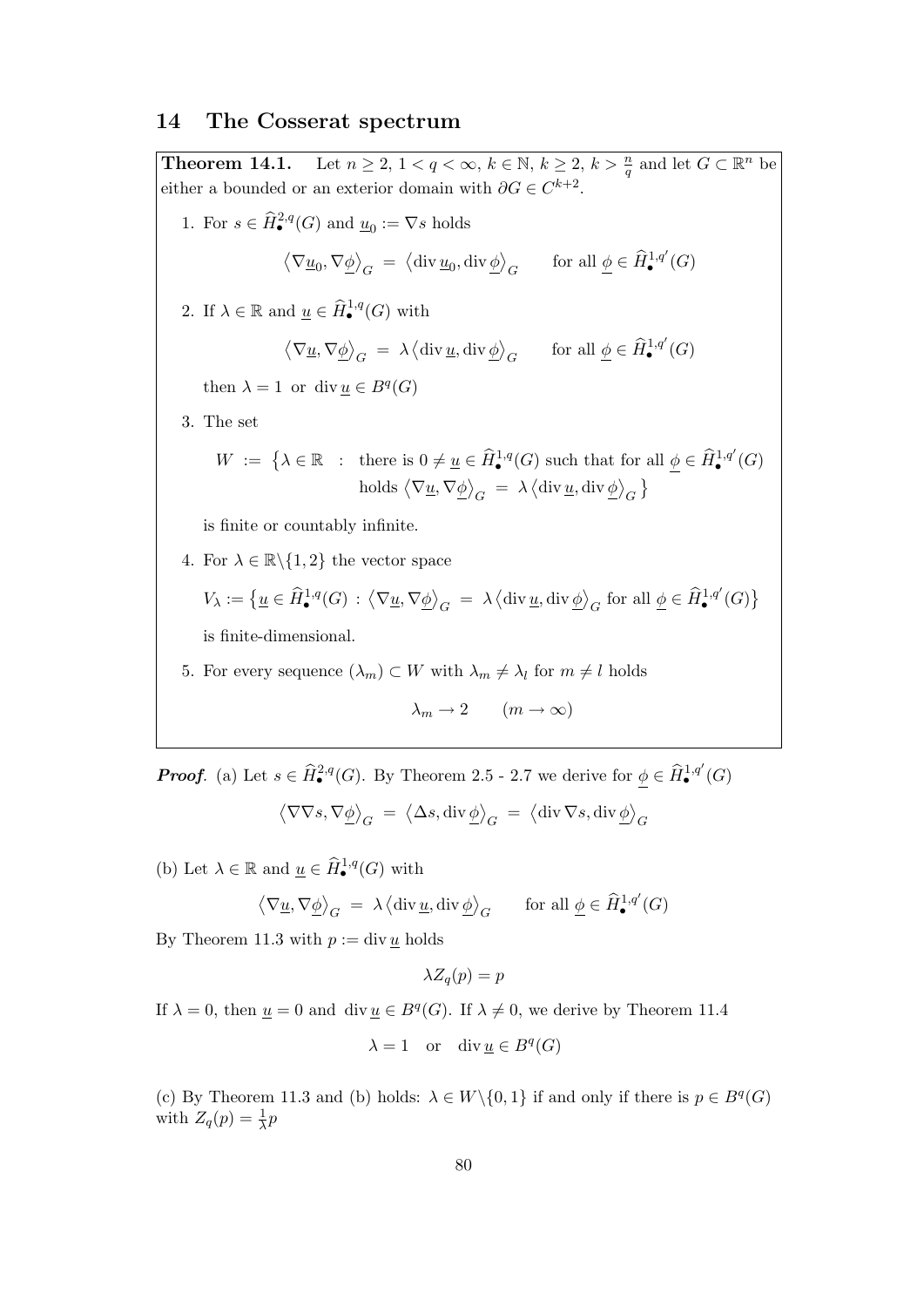By Theorem 12.5, Theorem 13.5 and Theorem B.9  $\sigma_p^{(\mathbb{R})}(Z_q)$  is finite or countably infinite. Therefore

$$
W \setminus \{0, 1\} = \left\{ \mu \in \mathbb{R} : \frac{1}{\mu} \in \sigma_p^{(\mathbb{R})}(Z_q) \right\}
$$

is finite or countably infinite too.

(d) Let  $\lambda \in W \setminus \{0, 1, 2\}$ . For  $\underline{u} \in V_{\lambda}$  by Theorem 11.3 and (b) holds

$$
\operatorname{div} \underline{u} \ \in \ N\left(\frac{1}{\lambda}I - Z_q\right)
$$

Let  $m \in \mathbb{N}$  and let  $\underline{u}^{(1)}, \ldots, \underline{u}^{(m)} \in V_{\lambda}$  be linearly independent. Let  $a_1, \ldots, a_m \in \mathbb{R}$ be given with

$$
\sum_{i=1}^{m} a_i \operatorname{div} \underline{u}^{(i)} = 0
$$

Then for  $\underline{\phi} \in \widehat{H}_{\bullet}^{1,q'}(G)$ 

$$
\sum_{i=1}^{m} a_i \left\langle \nabla \underline{u}^{(i)}, \nabla \underline{\phi} \right\rangle_G = \sum_{i=1}^{m} a_i \lambda \left\langle \operatorname{div} \underline{u}^{(i)}, \operatorname{div} \underline{\phi} \right\rangle_G = 0
$$

By Theorem 2.8 follows

$$
\sum_{i=1}^{m} a_i \, \underline{u}^{(i)} \ = \ 0
$$

and by assumption

$$
a_1=\ldots=a_m=0
$$

So we derive

$$
\dim V_{\lambda} \leq \dim N \left( \frac{1}{\lambda} I - Z_q \right)
$$

But by Theorem 12.5, Theorem 13.5 and Theorem B.9 holds

$$
\dim N\left(\frac{1}{\lambda}I - Z_q\right) < \infty
$$

(e) Let  $(\lambda_m) \subset W$  with  $\lambda_m \neq \lambda_l$  for  $m \neq l$ . Without loss of generality we can assume  $\lambda_m \notin \{0, 1, 2\}$ . Then

$$
\left(\frac{1}{\lambda_m}\right) \subset \sigma_p^{(\mathbb{R})}(Z_q) \setminus \left\{\frac{1}{2}\right\}
$$

is a sequence of distinct eigenvalues of  $Z_q$ . By Theorem 12.5, Theorem 13.5 and Theorem B.9 holds

$$
\frac{1}{\lambda_m} \longrightarrow \frac{1}{2} \qquad (m \to \infty)
$$

That is

$$
\lambda_m \to 2 \qquad (m \to \infty)
$$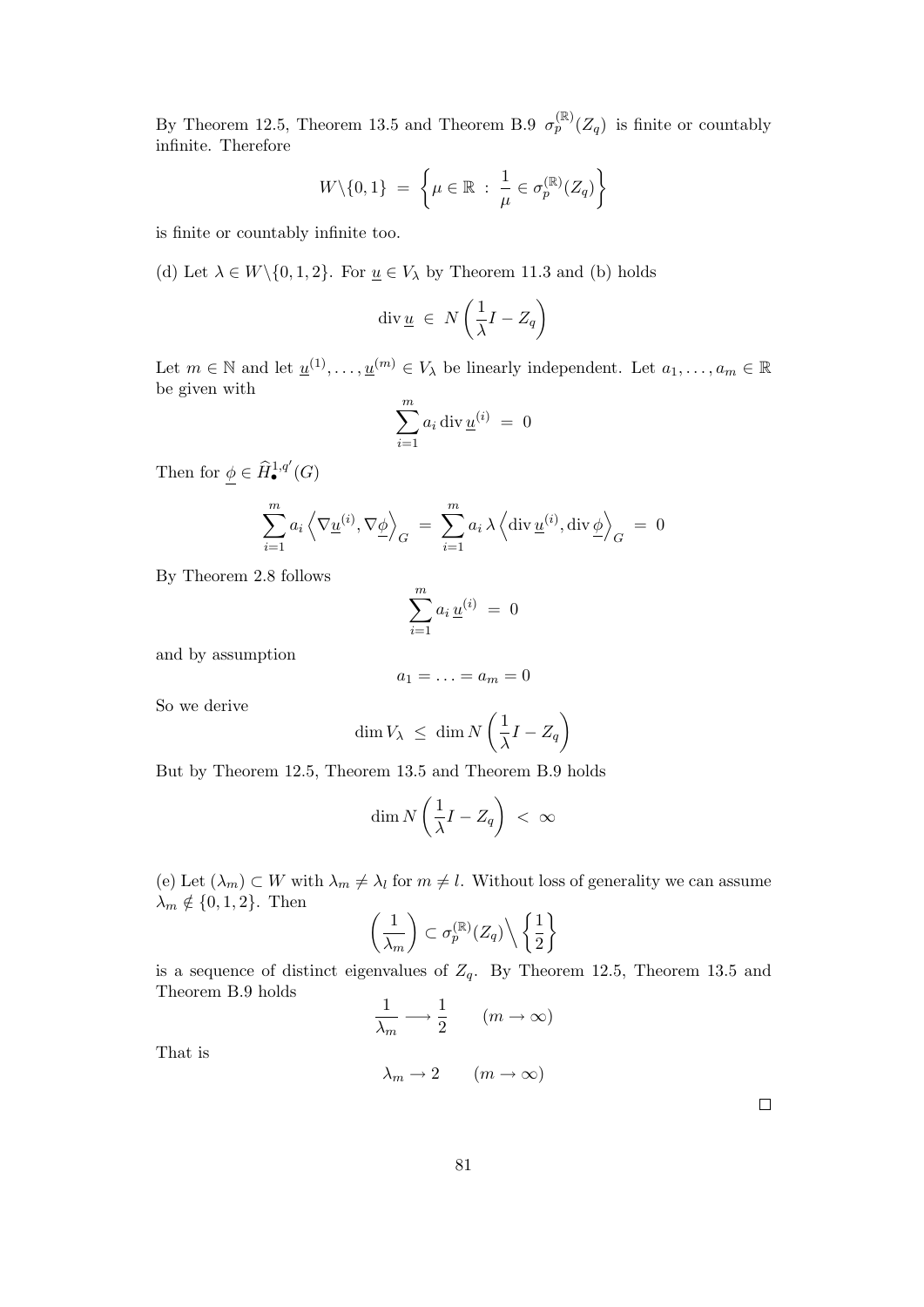### 15 Regularity of the solutions

**Theorem 15.1.** Let  $n \geq 2$ ,  $1 < q < \infty$ ,  $k \in \mathbb{N}$ ,  $k \geq 2$ ,  $k > \frac{n}{q}$  and let  $G \subset \mathbb{R}^n$  be either a bounded or an exterior domain with  $\partial G \in C^{k+2}$ . Assume that  $p \in B<sup>q</sup>(G)$ ,  $\lambda \in \mathbb{R} \backslash \{\frac{1}{2}\}$  such that

$$
Z_q(p) = \lambda p
$$

Then for all  $1 < \tilde{q} < \infty$  holds

$$
p \in H^{1,\tilde{q}}(G) \cap C^0(\overline{G})
$$

and

$$
Z_q(p) = Z_{\tilde{q}}(p)
$$

**Proof.** (a) By Theorem 12.4 respectively 13.4 with  $\mu := \lambda - \frac{1}{2}$  $\frac{1}{2} \neq 0$  holds

$$
p = \frac{1}{\mu} \left( Z_q(p) - \frac{1}{2} p \right) \in H^{1,q}(G)
$$

(b) If  $q = n$ , by Hölder's inequality and Theorem 8.7 follows

$$
p \in H^{1,\hat{q}}(G)
$$

for a  $1 < \hat{q} < n$ .

(c) If  $1 < q < n$ , with

$$
q^* = \frac{nq}{n-q} > q
$$

we derive by Sobolev's imbedding theorems (see e.g. [Alt, Satz 8.9, p.314])

$$
p \in L^{q^*}(G \cap B_r) \qquad \forall \, r > 0
$$

By Theorem 8.7 also holds

 $p\in L^{q^*}(G)$ 

Therefore by Theorem 7.9 respectively 7.10

$$
\underline{T}_q(p) \in \widehat{H}^{1,q^*}_{\bullet}(G)^n
$$

and

$$
\left\langle \nabla \underline{T}_q(p), \nabla \underline{\phi} \right\rangle_G = \left\langle p, \operatorname{div} \underline{\phi} \right\rangle_G \quad \text{for all } \underline{\phi} \in \widehat{H}^{1, (q^*)'}_{\bullet}(G)^n
$$

Because of the uniqueness in Theorem 2.9 we derive

$$
\underline{T}_q(p) = \underline{T}_{q^*}(p)
$$

and therefore

$$
Z_q(p) \;=\; Z_{q^*}(p)
$$

Then by Theorem 12.4 respectively 13.4

$$
p = \frac{1}{\mu} \left( Z_q(p) - \frac{1}{2} p \right) = \frac{1}{\mu} \left( Z_{q^*}(p) - \frac{1}{2} p \right) \in H^{1,q^*}(G)
$$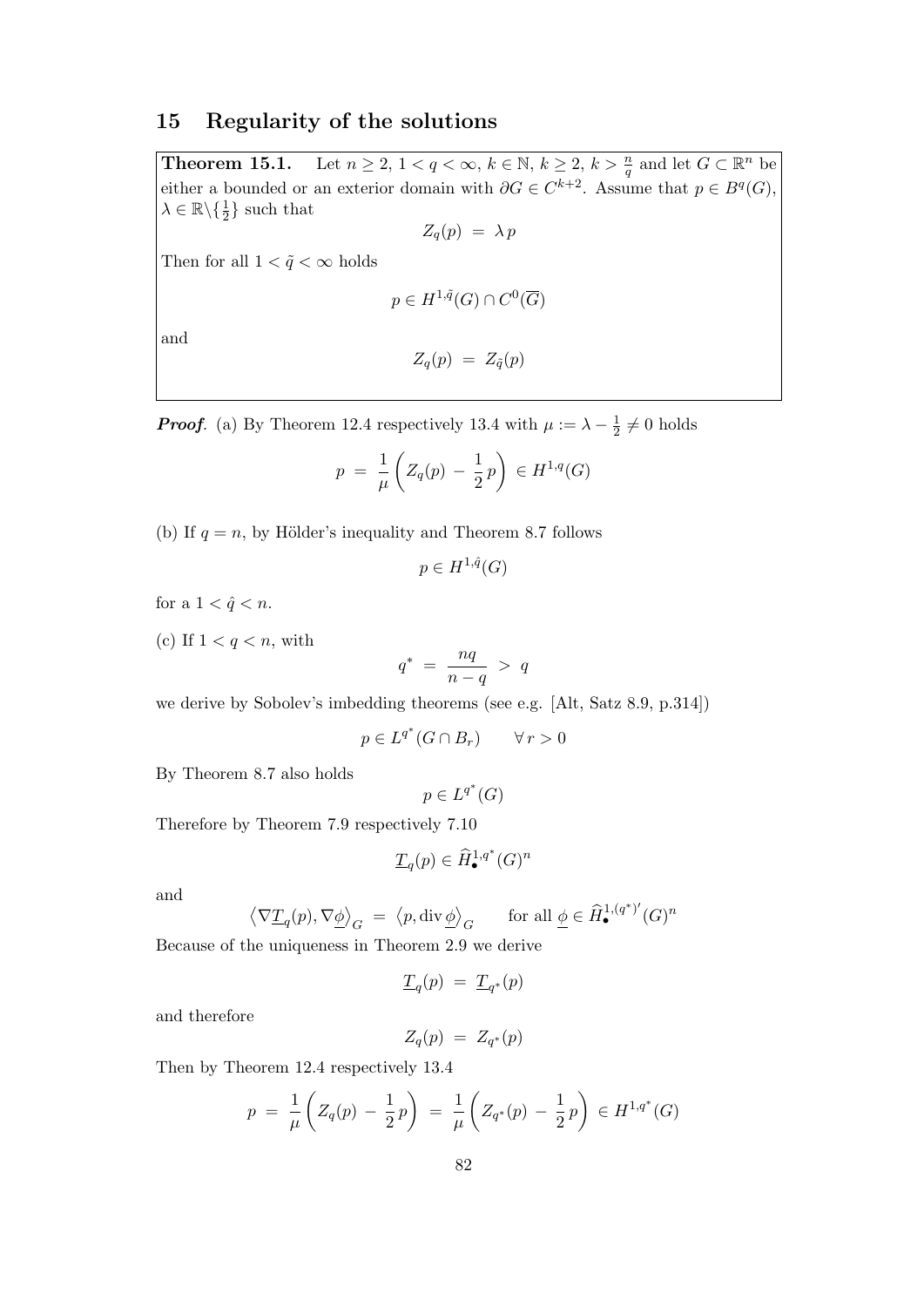One can easily show

$$
(q^*)^* = \frac{nq}{n-2q}, \qquad \qquad q^{\text{m-times}} = \frac{nq}{n-mq}
$$

By induction there is a  $n < s < \infty$  with

 $p \in H^{1,s}(G)$ 

(d) Assume that for a  $n < s < \infty$  holds:  $p \in H^{1,s}(G)$ . By Sobolev's imbedding theorems (see e.g. [Alt, Satz 8.13, p.319]) holds

$$
p \in C^0(\overline{G \cap B_r}) \qquad \forall \, r > 0
$$

Therefore

$$
p \in C^0(\overline{G})
$$

By Hölder's inequality we derive

$$
p \in L^{\tilde{q}}(G \cap B_r) \qquad \forall \, r > 0 \quad \forall \, 1 < \tilde{q} < \infty
$$

and by Theorem 8.12

$$
p\in L^{\tilde{q}}(G)\qquad\forall\ 1<\tilde{q}<\infty
$$

As in (c) one can prove

$$
Z_q(p) = Z_{\tilde{q}}(p) \qquad \forall \ 1 < \tilde{q} < \infty
$$

and by Theorem 12.4 respectively 13.4 follows

$$
p = \frac{1}{\mu} \left( Z_q(p) - \frac{1}{2}p \right) = \frac{1}{\mu} \left( Z_{\tilde{q}}(p) - \frac{1}{2}p \right) \in H^{1,\tilde{q}}(G) \qquad \forall \ 1 < \tilde{q} < \infty
$$

**Lemma 15.2.** Let  $n \geq 2$ ,  $1 < q < \infty$ ,  $k \in \mathbb{N}$ ,  $k > \frac{n}{q}$  and let  $G \subset \mathbb{R}^n$  be either a bounded or an exterior domain with  $\partial G \in C^{k+4}$ . Assume that

$$
p \in B^q(G) \cap H^{k,q}(G) \qquad \underline{u} := \underline{T}_q(p)
$$

Further let

$$
\zeta \in C_0^{k+3}(\mathbb{R}^n), \quad \zeta \Big|_{\partial G} = 0, \quad \nabla \zeta \Big|_{\partial G} = N
$$

Define

$$
w := \underline{u} \, \nabla \zeta \, - \, \frac{1}{2} \, p \, \zeta
$$

Then

$$
w \in H_0^{1,q}(G) \cap H^{2+k,q}(G) \cap C_0^0(\mathbb{R}^n)
$$

and there is a constant  $C_k = C_k(k, n, q, G, \zeta) > 0$  such that

$$
||w||_{2+k,q;G} \leq C_k ||p||_{k,q;G}
$$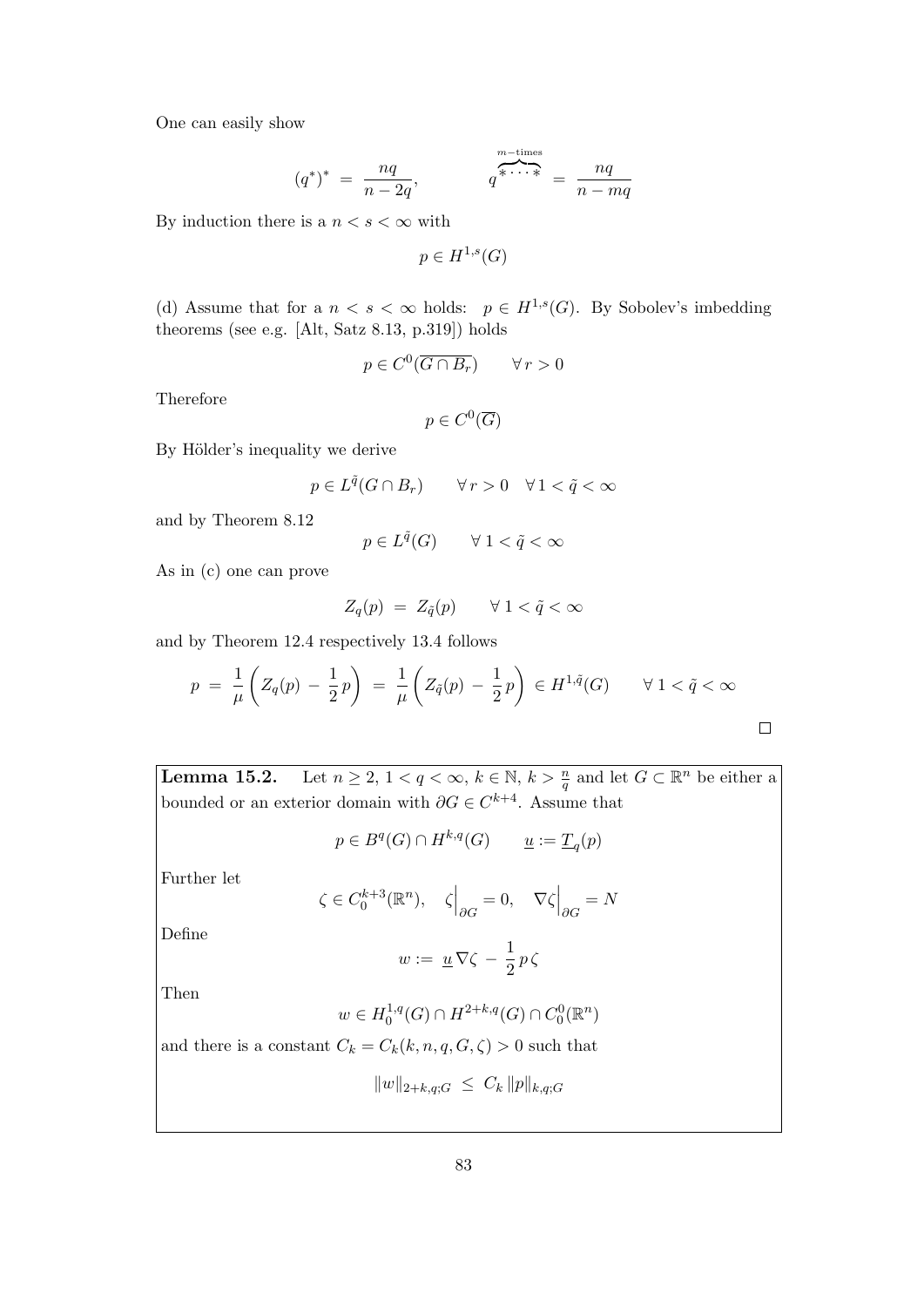**Proof.** All assumptions of Lemma 12.2 respectively 13.2 are satisfied. Therefore we can use all equalities and inequalities which appear in these proofs. By part (b) of the proof of Lemma 12.2 respectively 13.2 holds

$$
\Delta w = 2 \nabla \underline{u} \cdot \nabla \nabla \zeta + \underline{u} \cdot \underbrace{\nabla \Delta \zeta}_{\in H^{k,q}(G)} - \frac{1}{2} p \Delta \zeta
$$

By Lemma 12.1 respectively 13.1 und Lemma A.15 respectively Poincare's Lemma follows

 $\|\Delta w\|_{k,q;G} \leq C_1(\zeta) \|\nabla \underline{u}\|_{k,q;G} + C_2(\zeta) \|\underline{u}\|_{k,q;G \cap B_R} + C_3(\zeta) \|p\|_{k,q;G}$ 

 $\leq C_4(\zeta, n, q, G, R) ||p||_{k,q;G}$ 

So by Theorem 7.6

 $w \in H^{2+k,q}(G)$ 

and

$$
||w||_{2+k,q;G} \leq C_5(G, q, n, k) (||\Delta w||_{k,q;G} + ||w||_{1,q;G})
$$
  

$$
\leq C_6(G, q, n, \zeta, R, k) ||p||_{k,q;G}
$$

by part (c) and (d) of the proof of Lemma 12.2 respectively 13.2.

 $\Box$ 

**Lemma 15.3.** Let  $n \geq 2, 1 < q < \infty$ ,  $k \in \mathbb{N}$ ,  $k > 1 + \frac{n}{q}$  and let  $G \subset \mathbb{R}^n$  be either a bounded or an exterior domain with  $\partial G \in C^{k+3}$ . Assume that

$$
p \in B^q(G) \cap H^{k,q}(G)
$$

Then

$$
Z_q(p) - \frac{1}{2}p \in B^q(G) \cap H^{k,q}(G)
$$

and there is a constant  $C_k = C(k, n, q, G) > 0$  such that

$$
||Z_q(p) - \frac{1}{2}p||_{k,q;G} \leq C_k ||p||_{k-1,q;G}
$$

**Proof.** All assumptions of Lemma 12.3 respectively 13.3 are satisfied. Therefore we can use all equalities and inequalities which appear in these proofs. Further we can choose there because of Theorem 6.1

$$
\zeta \in C^{k+2}_0(\mathbb{R}^n)
$$

With the notations of the proof of Lemma 12.3 respectively 13.3 by part (g) holds

$$
\nabla w \nabla \zeta - \underbrace{(\text{div}\, \underline{u} - \frac{1}{2}\,p)}_{\in B^q(G)} \in \widehat{H}_{\bullet}^{1,q}(G)
$$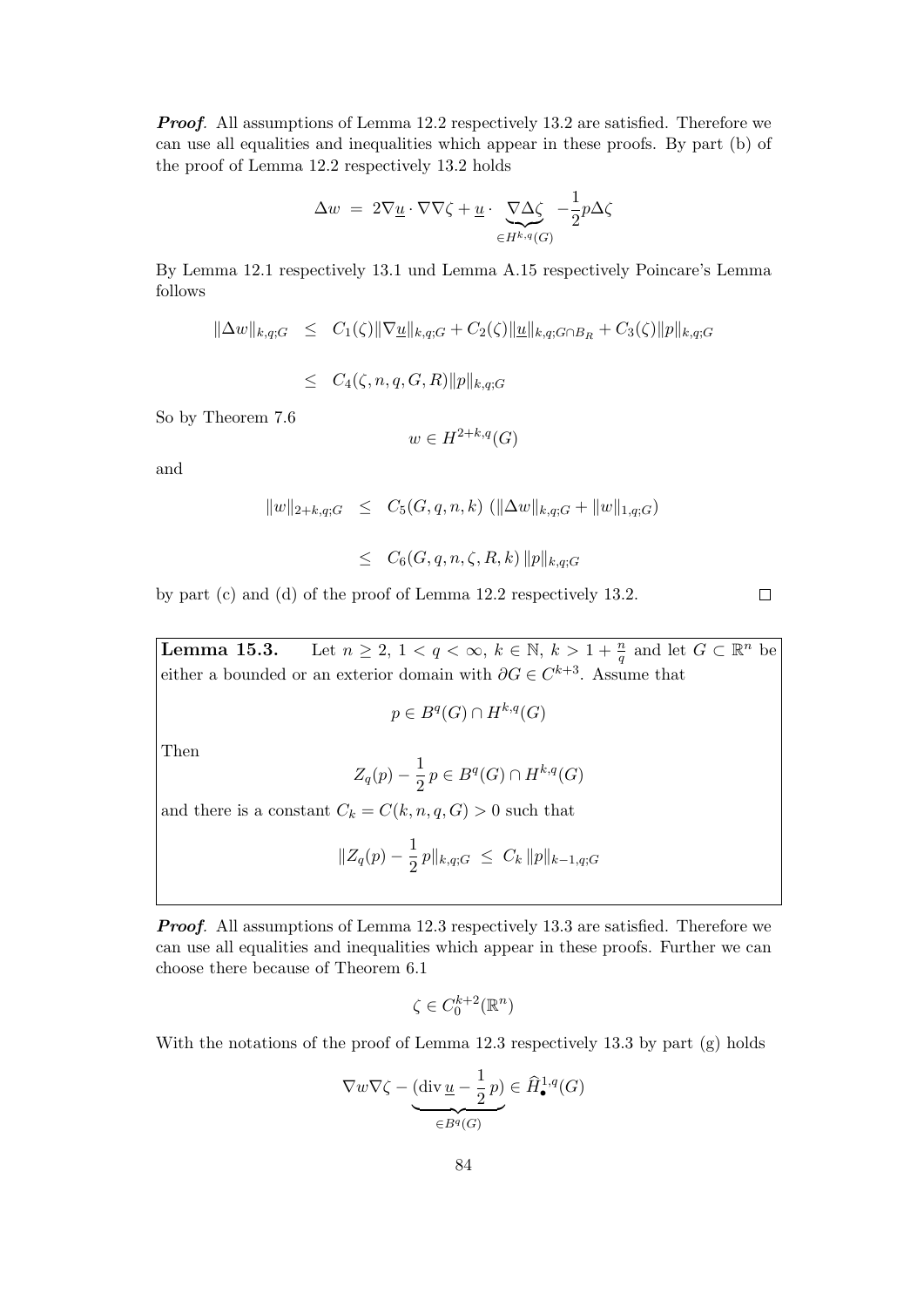Furthermore

$$
\Delta \big[ \nabla w \nabla \zeta - (\operatorname{div} \underline{u} - \frac{1}{2} p) \big] = \Delta (\nabla w \nabla \zeta)
$$

By Lemma 15.2 applied to  $\tilde{k} = k - 1$  and  $p \in B<sup>q</sup>(G) \cap H^{\tilde{k},q}(G)$  holds

$$
\Delta(\nabla w \nabla \zeta) \in H^{k-2,q}(G)
$$

and

$$
\|\Delta(\nabla w\nabla\zeta)\|_{k-2,q;G} \leq C_1(\zeta) \|w\|_{1+k,q;G} \leq C_2(\zeta,n,k,q,G) \|p\|_{k-1,q;G}
$$

By Theorem 7.6 follows

$$
\|\nabla w\nabla \zeta - (\text{div}\,\underline{u} - \frac{1}{2}p)\|_{k,q;G} \le
$$
  

$$
\leq C_2(\zeta, n, k, q, G) \left[ \|\Delta(\nabla w\nabla \zeta)\|_{k-2,q;G} + \|\nabla w\nabla \zeta - (\text{div}\,\underline{u} - \frac{1}{2}p)\|_{1,q;G} \right]
$$

By part (a) and (g) of the proof of Lemma 12.3 respectively 13.3 we can see

$$
\|\text{div}\,\underline{u} - \frac{1}{2}\,p\|_{q;G} \ \leq \ C_4(n,q)\,\|p\|_{q;G}
$$

and

$$
\|\nabla \Big[\nabla w \nabla \zeta - (\text{div}\,\underline{u} - \frac{1}{2}p)\Big] \|_{q;G} \leq C_5(n,q,G,\zeta) \|p\|_{q;G}
$$

By Lemma 12.2 respectively 13.2 further holds

$$
\|\nabla w\nabla\zeta\|_{1,q;G} \ \leq \ C_6(\zeta) \|w\|_{2,q;G} \ \leq \ C_7(\zeta,n,q,G) \|p\|_{q;G}
$$

So we derive

$$
\|\nabla w\nabla \zeta - (\text{div}\,\underline{u} - \frac{1}{2}p)\|_{k,q;G} \leq C_8(\zeta, n, q, G, k) \|p\|_{k-1,q;G}
$$

As one can see above, also holds

$$
\|\nabla w\nabla\zeta\|_{k,q;G} \leq C_9(\zeta) \|w\|_{k+1,q;G} \leq C_{10}(\zeta,n,q,G,k) \|p\|_{k-1,q;G}
$$

Altogether we get

$$
\|\text{div}\,\underline{u} - \frac{1}{2}p\|_{k,q;G} \leq \|\nabla w\nabla\zeta\|_{k,q;G} + \|\nabla w\nabla\zeta - (\text{div}\,\underline{u} - \frac{1}{2}p)\|_{k,q;G}
$$
  

$$
\leq C_{11}(\zeta, n, q, G, k) \|p\|_{k-1,q;G}
$$

 $\Box$ 

**Theorem 15.4.** Let  $n \geq 2, 1 < q < \infty$ ,  $k \in \mathbb{N}$ ,  $k \geq 2$ ,  $k > \frac{n}{q}$  and let  $G \subset \mathbb{R}^n$  be either a bounded or an exterior domain with  $\partial G \in C^{k+3}$ . Assume that  $p \in B<sup>q</sup>(G)$ ,  $\lambda \in \mathbb{R} \backslash \{\frac{1}{2}\}$  such that

$$
Z_q(p) \;=\; \lambda \, p
$$

Then for all  $1 < \tilde{q} < \infty$  holds

$$
p \in H^{k,\tilde{q}}(G)
$$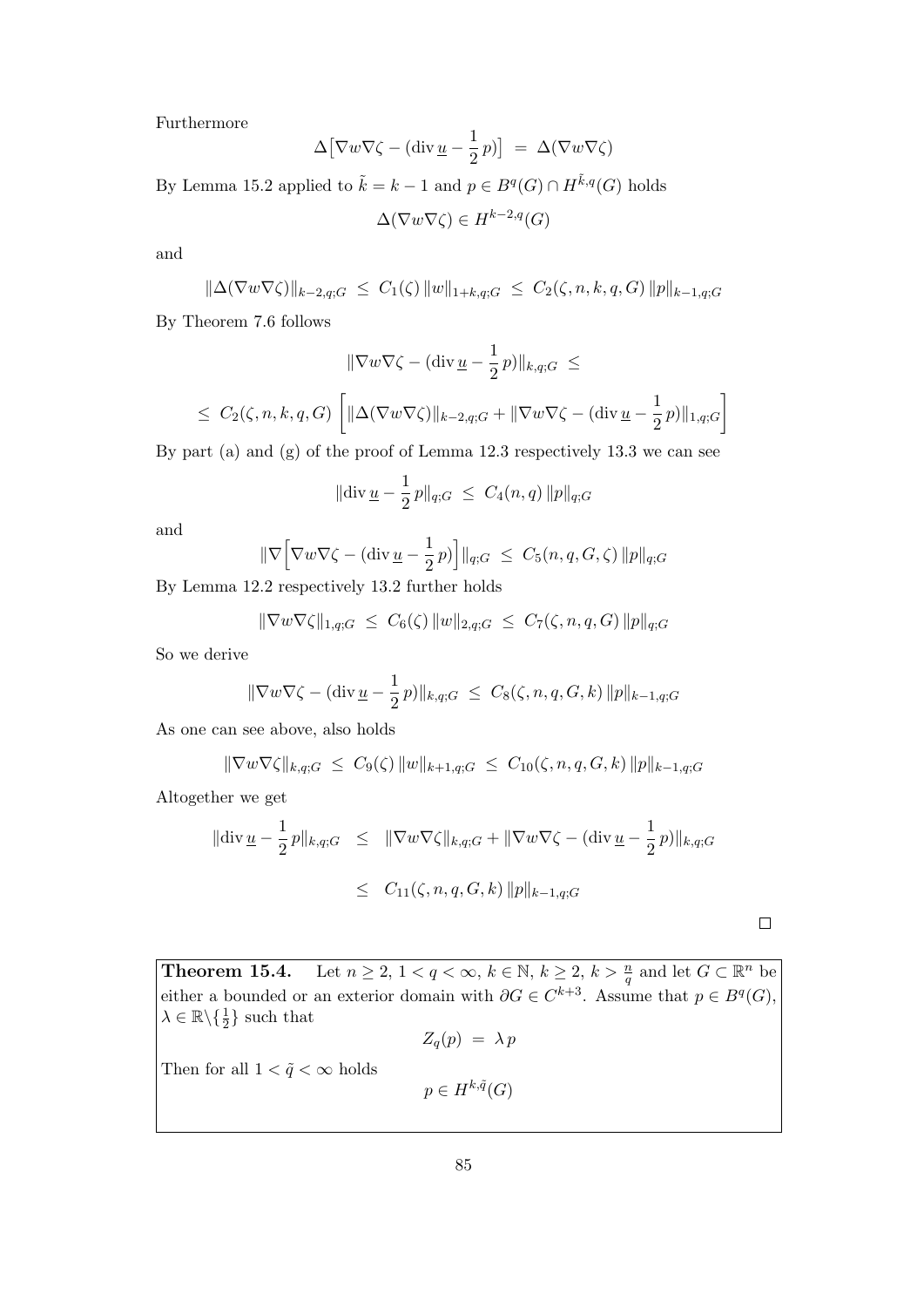**Proof.** By Theorem 15.1 for all  $1 < \tilde{q} < \infty$  holds

$$
p \in H^{1,\tilde{q}}(G) \cap C^0(\overline{G})
$$

and

$$
Z_q(p) = Z_{\tilde{q}}(p)
$$

Choose an arbitrary  $1 < s < \infty$  with  $s > n$ . By Theorem 9.1 respectively 9.2 there is a sequence  $(p_m) \subset H^{k,s}(G) \cap B^s(G)$  with

$$
||p_m - p||_{s;G} \to 0 \qquad (m \to \infty)
$$

By Lemma 15.3 (observe  $k \geq 2 > 1 + \frac{n}{s}$ ) holds

$$
(Z_s - \frac{1}{2}I)^l p_m \in H^{k,s}(G) \cap B^s(G) \qquad \forall l \in \mathbb{N}
$$

and

$$
\begin{array}{rcl} \|(Z_s - \frac{1}{2}I)^k (p_m - p_{m'})\|_{k,s;G} & \leq & C_k \|(Z_s - \frac{1}{2}I)^{k-1} (p_m - p_{m'})\|_{k-1,s;G} \\ & \leq & \dots \\ & \leq & C_k \, C_{k-1} \dots C_2 \, \|(Z_s - \frac{1}{2}I)(p_m - p_{m'})\|_{1,s;G} \\ & \leq & C_k \, C_{k-1} \dots C_2 \, C \, \|p_m - p_{m'}\|_{s;G} \, \to \, 0 \end{array}
$$

Because  $H^{k,s}(G)$  is complete, there exists  $g \in H^{k,s}(G)$  such that

$$
||g - (Z_s - \frac{1}{2}I)^k p_m||_{k,s;G} \rightarrow 0 \qquad (m \rightarrow \infty)
$$

Because  $(Z_s - \frac{1}{2})$  $\frac{1}{2}I)^k$  is a bounded operator, also holds

$$
\|(Z_s - \frac{1}{2}I)^k p - (Z_s - \frac{1}{2}I)^k p_m\|_{s;G} \to 0 \qquad (m \to \infty)
$$

Therefore

$$
(Z_s - \frac{1}{2}I)^k p = g \in H^{k,s}(G)
$$

With  $\mu := \lambda - \frac{1}{2}$  $\frac{1}{2} \neq 0$  holds

$$
Z_s(p) - \frac{1}{2}p = \mu p
$$

so we derive

$$
(Z_s - \frac{1}{2}I)^k p = \mu^k p
$$

and also

$$
p = \frac{1}{\mu^k} \left( Z_s - \frac{1}{2}I \right)^k p \in H^{k,s}(G)
$$

for all  $1 < s < \infty$  with  $s > n$ .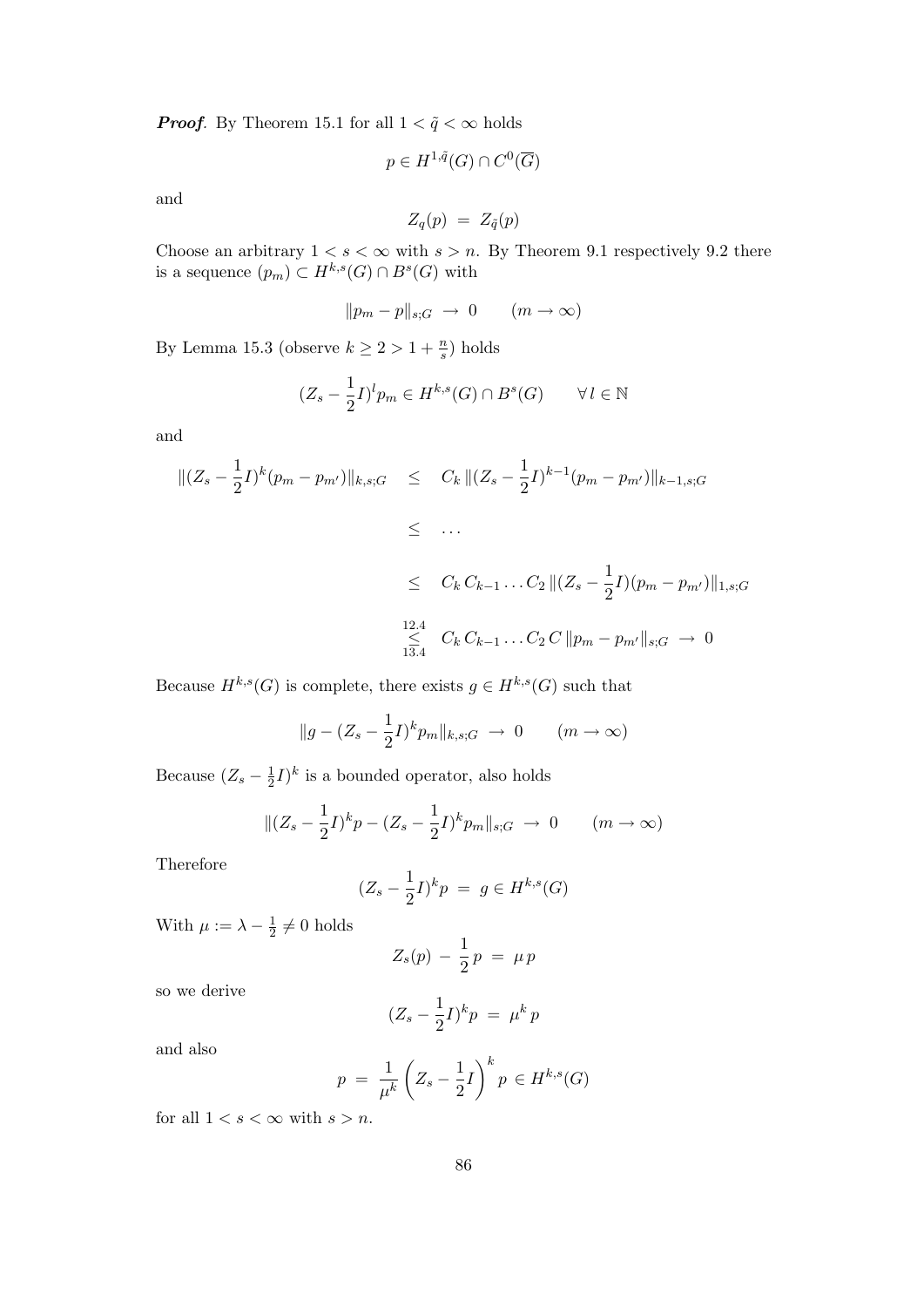By Hölder's inequality holds

$$
p \in H^{k, \tilde{q}}(G \cap B_r) \qquad \forall \, r > 0 \quad \forall \, 1 < \tilde{q} < \infty
$$

We already know that

$$
p \in H^{1,\tilde{q}}(G) \qquad \forall \ 1 < \tilde{q} < \infty
$$

By Lemma 8.10 and Theorem 8.7 finally follows

$$
p \in H^{k, \tilde{q}}(G) \qquad \forall \ 1 < \tilde{q} < \infty
$$

**Theorem 15.5.** Let  $n \geq 2, 1 < q < \infty$ ,  $k \in \mathbb{N}$ ,  $k \geq 2$ ,  $k > \frac{n}{q}$  and let  $G \subset \mathbb{R}^n$  be either a bounded or an exterior domain with  $\partial G \in C^{k+3}$ . Assume that  $\underline{u} \in \widehat{H}_{\bullet}^{1,q}(G)$ ,  $\lambda \in \mathbb{R} \backslash \{1,2\}$  and

$$
\left\langle \nabla \underline{u}, \nabla \underline{\phi} \right\rangle_G \ = \ \lambda \left\langle \text{div} \, \underline{u}, \text{div} \, \underline{\phi} \right\rangle_G \qquad \text{for all } \underline{\phi} \in \widehat{H}^{1,q}_\bullet(G)^n
$$

Then

\n- 1. 
$$
\underline{u} \in \widehat{H}_{\bullet}^{1,\tilde{q}}(G)^n
$$
 and  $\nabla \underline{u} \in H^{k,\tilde{q}}(G)^{n^2}$  for all  $1 < \tilde{q} < \infty$ ,
\n- 2.  $\underline{u} \in \overline{C}^k(G)$ ,
\n- 3.  $\Delta \underline{u} = \lambda \nabla \text{div} \underline{u}$
\n

**Proof.** By Theorem 11.3 and Theorem 11.4 with  $p := \text{div } \underline{u}$  holds

$$
p \in B^q(G)
$$

and

$$
\lambda Z_q(p) = p
$$

If  $\lambda = 0$  holds  $\underline{u} = 0$ . If  $\lambda \neq 0$  we derive by Theorem 15.1 and 15.4 for all  $1 < \tilde{q} < \infty$ 

$$
p \in H^{k, \tilde{q}}(G), \qquad Z_q(p) \,=\, Z_{\tilde{q}}(p)
$$

By Lemma 12.1 respectively 13.1 then

$$
\nabla \underline{u} \in H^{k, \tilde{q}}(G)^{n^2} \qquad \forall \ 1 < \tilde{q} < \infty
$$

By Theorem 7.9 respectively 7.10 also holds

$$
\underline{u} \in \widehat{H}^{1,\tilde{q}}_{\bullet}(G)^n \qquad \forall \ 1 < \tilde{q} < \infty
$$

By Sobolev's imbedding theorems (see e.g. [Alt, Satz 8.13, p.319]) follows

$$
\underline{u} \in \overline{C}^k(G)
$$

Because of  $k \geq 1$  for  $\underline{\phi} \in C_0^{\infty}(G)^n$  holds

$$
\langle \Delta \underline{u}, \underline{\phi} \rangle_G = -\langle \nabla \underline{u}, \nabla \underline{\phi} \rangle_G = -\lambda \langle \operatorname{div} \underline{u}, \operatorname{div} \underline{\phi} \rangle_G = \lambda \langle \nabla \operatorname{div} \underline{u}, \underline{\phi} \rangle_G
$$

Therefore

$$
\Delta \underline{u} = \lambda \nabla \text{div} \, \underline{u}
$$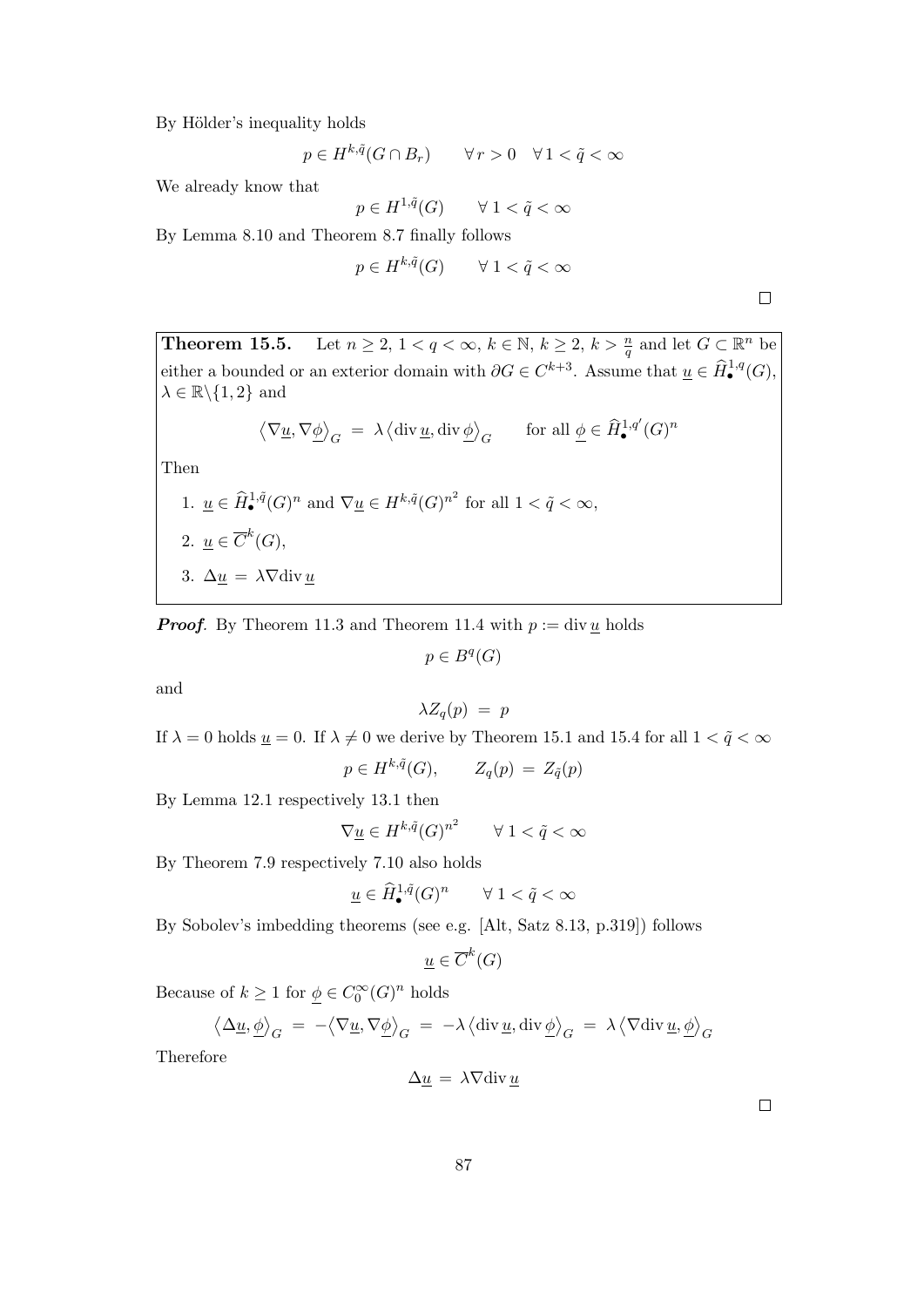# 16 Explicit solutions for  $B_1$  and  $\mathbb{R}^n \backslash \overline{B_1}$

**Lemma 16.1.** Let  $n \geq 2$ ,  $k \in \mathbb{Z}$ ,  $k \neq -\frac{n}{2}$  $\frac{n}{2}$  and let  $\Omega = B_1$  or  $\Omega = \mathbb{R}^n \backslash \overline{B_1}$ . Assume that  $f \in C^0(\overline{\Omega})$  is harmonic in  $\Omega$  and that for all  $\lambda > 0, x \in \Omega$  with  $\lambda x \in \Omega$ holds

$$
f(\lambda x) = \lambda^k f(x)
$$

Define

$$
v(x) := \frac{1}{2n+4k} (|x|^2 - 1) f(x)
$$

Then

1. 
$$
v \in C^0(\overline{\Omega}) \cap C^{\infty}(\Omega)
$$
,  
\n2.  $\Delta v(x) = f(x)$  for all  $x \in \Omega$ ,  
\n3.  $v\Big|_{\partial\Omega} = 0$ .

Proof. (a) Obviously

$$
v\in C^0(\overline{\Omega})\cap C^\infty(\Omega)
$$

and

$$
v\Big|_{\partial\Omega}=0
$$

(b) So we derive for  $x \in \Omega$  by Euler's identity

$$
\Delta v(x) = \frac{1}{2n + 4k} \left[ f(x) \Delta (|x|^2 - 1) + 2(\nabla f)(x) \nabla (|x|^2 - 1) + (|x|^2 - 1) \Delta f(x) \right]
$$

$$
= \frac{1}{2n + 4k} \left[ f(x) 2n + 2 \sum_{i=1}^n 2(\partial_i f)(x) x_i \right]
$$

$$
= \frac{1}{2n + 4k} \left[ 2n f(x) + 4k f(x) \right] = f(x)
$$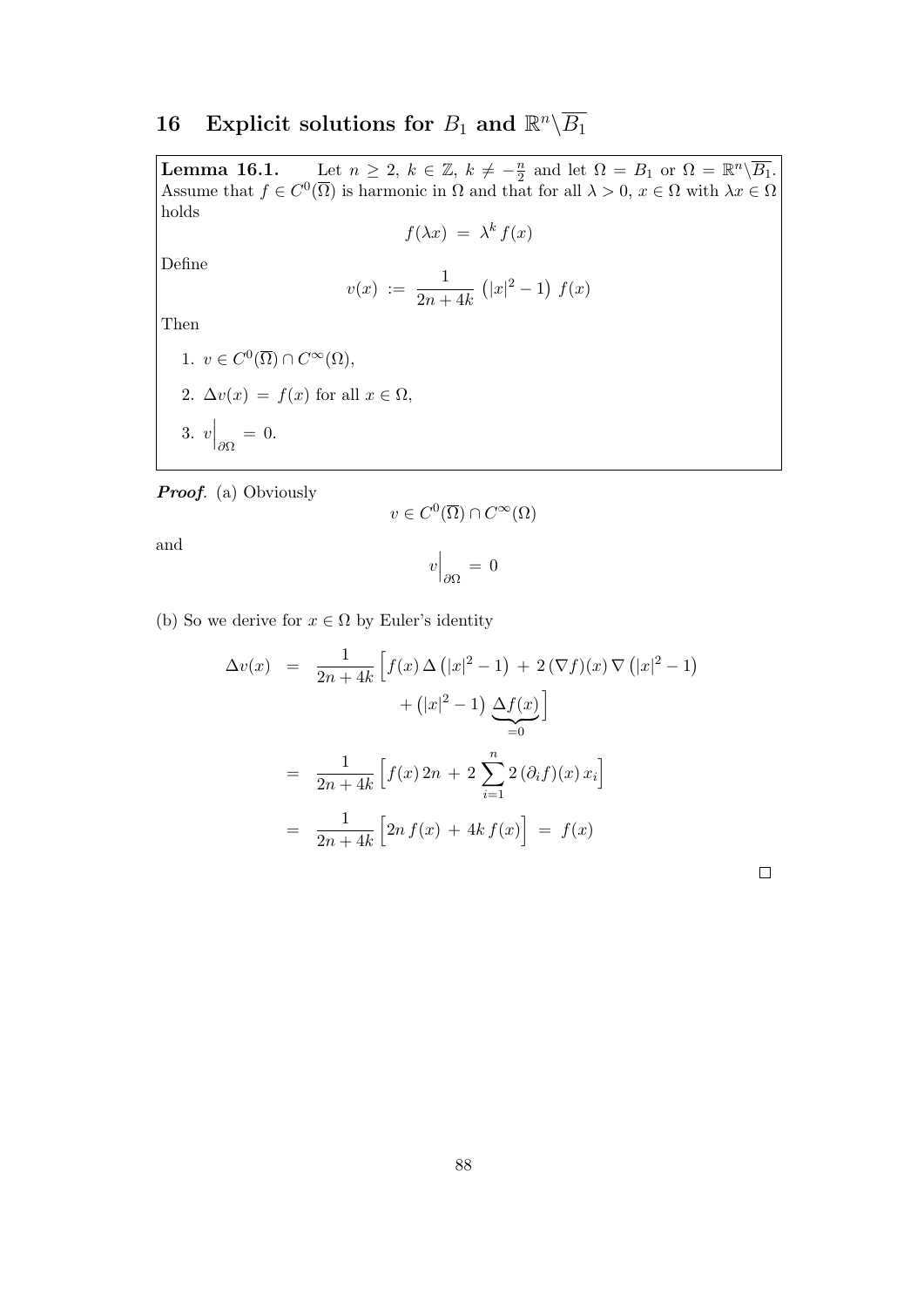**Theorem 16.2.** Let  $n \geq 2$ ,  $k \in \mathbb{Z}$ ,  $k \neq -\frac{n}{2} + 1$  and let  $\Omega = B_1$  or  $\Omega = \mathbb{R}^n \setminus \overline{B_1}$ . Assume that  $p \in \overline{C}^1(\Omega)$  is harmonic in  $\Omega$  and that for all  $\lambda > 0, x \in \Omega$  with  $\lambda x \in \Omega$ holds

$$
p(\lambda x) = \lambda^k p(x)
$$

Define

$$
\underline{u}(x) := \frac{1}{2n + 4(k-1)} (|x|^2 - 1) (\nabla p)(x)
$$

Then

1. 
$$
\underline{u} \in C^0(\overline{\Omega})^n \cap C^{\infty}(\Omega)^n
$$
,  
\n2.  $\Delta \underline{u} = \nabla p$ ,  
\n3.  $\underline{u}\Big|_{\partial \Omega} = 0$ ,  
\n4.  $\operatorname{div} \underline{u} = \begin{cases} \frac{\frac{1}{2}p}{\frac{1}{2} + \frac{n-2}{k}}p, & n \geq 3 \end{cases}$ 

**Proof.** (a) For  $\lambda > 0$ ,  $x \in \Omega$  with  $\lambda x \in \Omega$  holds

$$
p(\lambda x) = \lambda^k p(x)
$$

Differentiating by  $x_i$  leads to

$$
(\partial_i p)(\lambda x)\,\lambda\ =\ \lambda^k\,(\partial_i p)(x)
$$

that is

$$
(\partial_i p)(\lambda x) \; = \; \lambda^{k-1} \, (\partial_i p)(x)
$$

 $\partial_i p \in C^0(\overline{\Omega})$  is harmonic in  $\Omega$ . Therefore by Lemma 16.1

$$
\underline{u}\in C^0(\overline{\Omega})^n\cap C^\infty(\Omega)^n
$$

and

$$
\Delta \underline{u} = \nabla p, \qquad \underline{u}\Big|_{\partial \Omega} = 0
$$

(b) Further for  $x \in \Omega$ 

$$
\operatorname{div} \underline{u}(x) = \frac{1}{2n + 4(k - 1)} \left[ \sum_{i=1}^{n} 2 (\partial_i p)(x) x_i + (|x|^2 - 1) \underbrace{\sum_{i=1}^{n} (\partial_i \partial_i p)(x)}_{=0} \right]
$$

$$
= \frac{1}{n + 2(k - 1)} \underbrace{\sum_{i=1}^{n} (\partial_i p)(x) x_i}_{=kp(x)} = \frac{k}{n + 2(k - 1)} p(x)
$$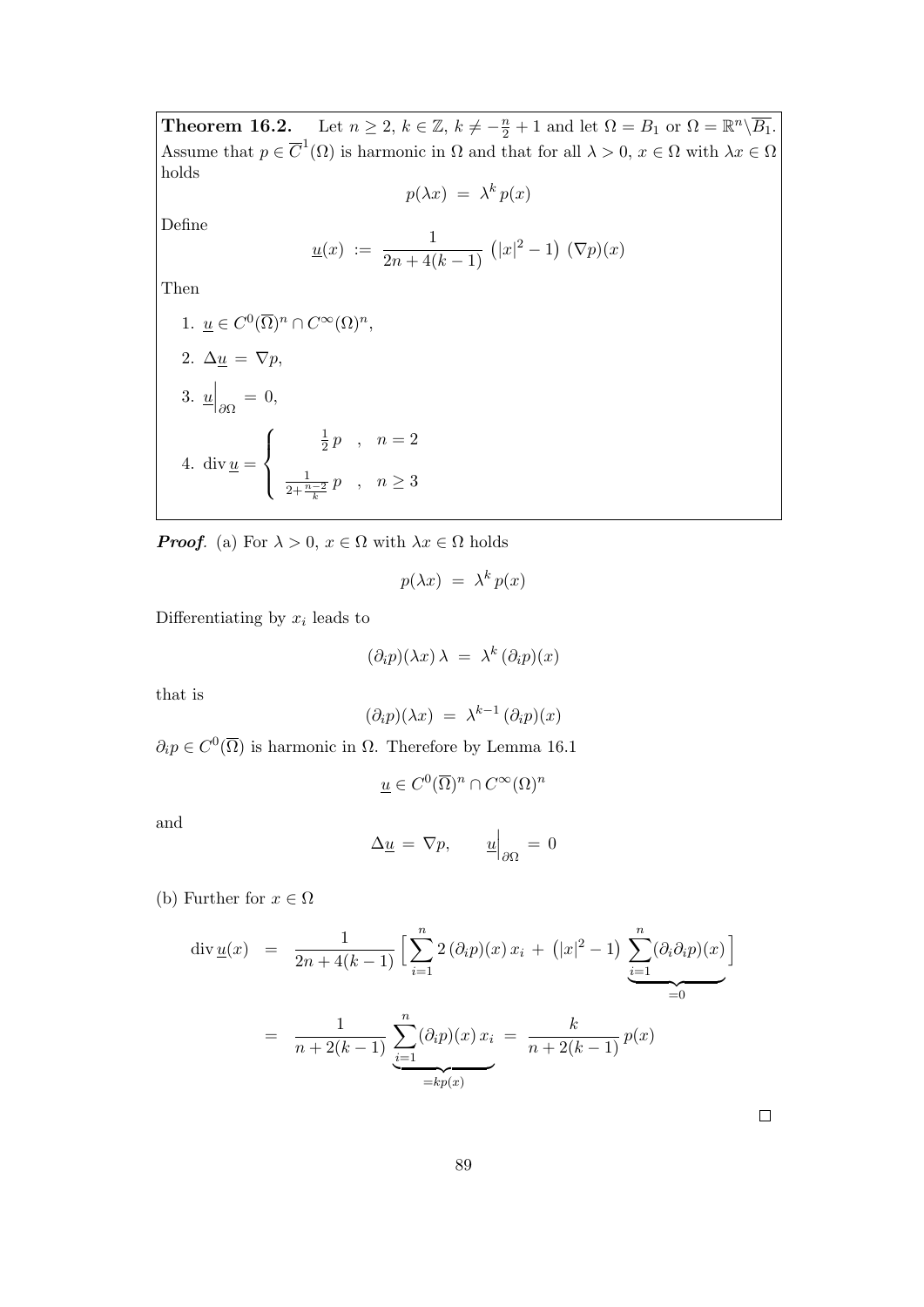**Remark 16.3.** (a) In the case of the unit ball  $B_1 \subset \mathbb{R}^n$  we consider harmonic homogeneous polynomials of degree  $k \geq 1$ . We denote a sequence of such polynomials by  $(p_k)$  (for example one can choose  $p_k(x) = x_1^k$ ). Theorem 16.2 is applicable by  $p_k$  and we define

$$
\underline{u}_k(x) := \frac{1}{2n + 4(k-1)} (|x|^2 - 1) (\nabla p_k)(x)
$$

Then by Theorem 16.2

$$
\underline{u}_k \in C^0(\overline{B_1})^n \cap C^\infty(B_1)^n, \qquad \Delta \underline{u}_k = \nabla p_k \quad \text{in } B_1
$$

and

$$
\underline{u}_k\Big|_{\partial B_1} \, = \, 0, \qquad \text{div}\,\underline{u}_k = \left\{ \begin{array}{c c c} \frac{1}{2}\,p_k & , & n = 2\\ & & \\ \frac{1}{2+\frac{n-2}{k}}\,p_k & , & n \geq 3 \end{array} \right. \quad \text{in} \,\, B_1
$$

Therefore for  $k \in \mathbb{N}$  holds

$$
\Delta \underline{u}_k = 2 \nabla \text{div} \, \underline{u}_k \qquad \text{if } n = 2
$$

and

$$
\Delta \underline{u}_k = \left(2 + \frac{n-2}{k}\right) \nabla \operatorname{div} \underline{u}_k \quad \text{if } n \ge 3
$$

If  $n \geq 3$  therefore there is a sequence  $(\underline{u}_k)$  of classical eigenfunctions for eigenvalues, which tends to 2.

(b) Because obviously

$$
\underline{u}_k \in C^\infty(\mathbb{R}^n), \qquad \underline{u}_k\Big|_{\partial B_1} = 0
$$

by Theorem 5.5 we derive for each  $1 < q < \infty$ 

$$
\underline{u}_k \in H_0^{1,q}(B_1)^n = \widehat{H}^{1,q}_{\bullet}(B_1)^n
$$

and for  $\underline{\phi} \in C_0^{\infty}(B_1)$ 

$$
\langle \nabla \underline{u}_k, \nabla \underline{\phi} \rangle_{B_1} = -\langle \Delta \underline{u}_k, \underline{\phi} \rangle_{B_1} = -\left(2 + \frac{n-2}{k}\right) \langle \nabla \operatorname{div} \underline{u}_k, \underline{\phi} \rangle_{B_1}
$$

$$
= \left(2 + \frac{n-2}{k}\right) \langle \operatorname{div} \underline{u}_k, \operatorname{div} \underline{\phi} \rangle_{B_1}
$$

Because

$$
H_0^{1,q'}(B_1)^n = \widehat{H}_{\bullet}^{1,q'}(B_1)^n
$$

also holds

$$
\left\langle \nabla \underline{u}_k, \nabla \underline{\phi} \right\rangle_{B_1} = \left( 2 + \frac{n-2}{k} \right) \left\langle \operatorname{div} \underline{u}_k, \operatorname{div} \underline{\phi} \right\rangle_{B_1} \qquad \forall \underline{\phi} \in \widehat{H}^{1,q'}_{\bullet}(B_1)^n
$$

and  $(\underline{u}_k)$  is a sequence of weak eigenfunctions for the same eigenvalues.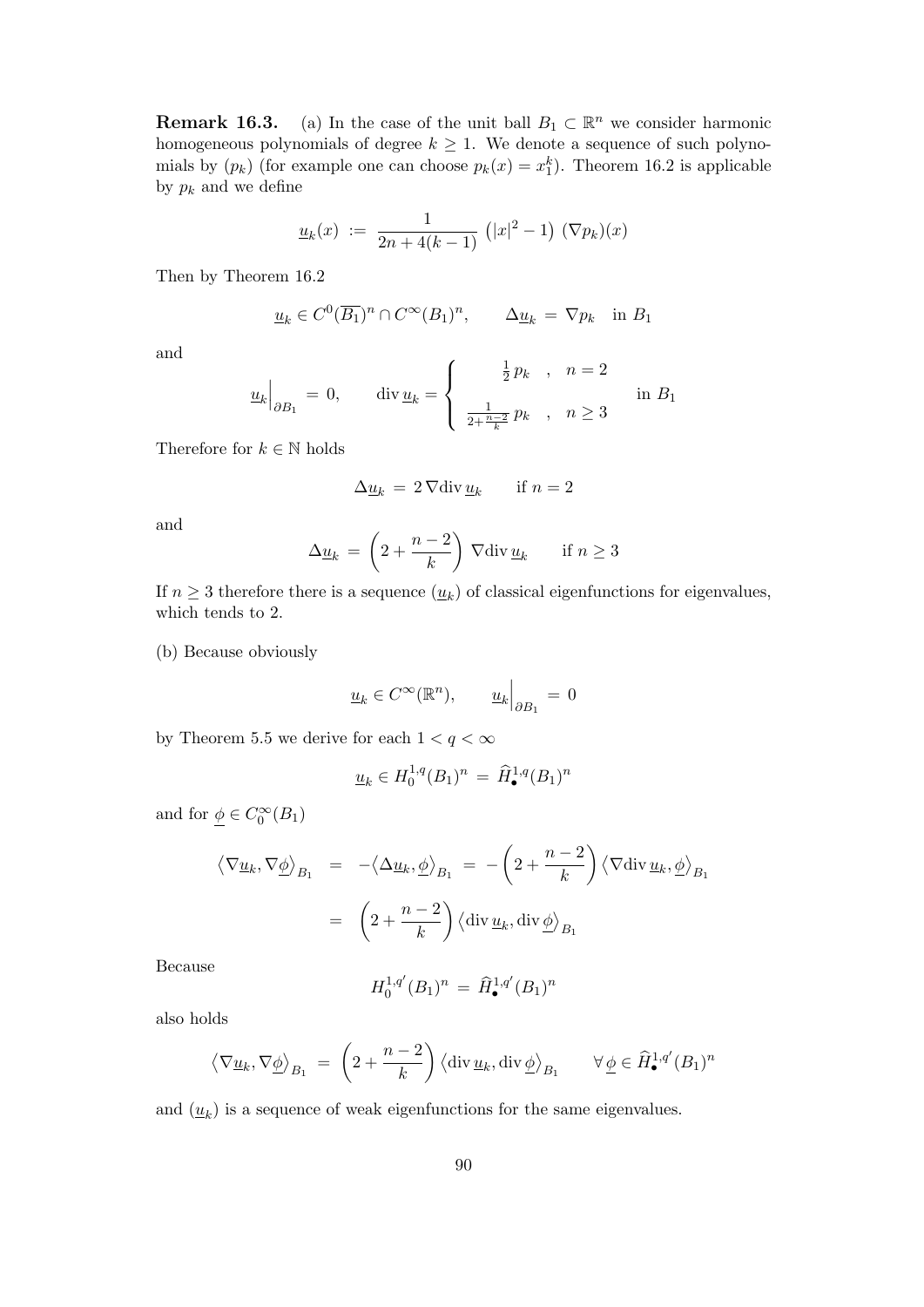**Remark 16.4.** (a) In the case of the exterior of the unit ball  $\mathbb{R}^n\backslash\overline{B_1}$  we consider the fundamental solution

$$
S(z) := \begin{cases} \frac{1}{(n-2)\omega_n} |z|^{2-n} , & z \neq 0, n \geq 3 \\ -\frac{1}{2\pi} \ln |z| , & z \neq 0, n = 2 \\ 0 , & z = 0, n \geq 2 \end{cases}
$$

and its derivatives. If  $n \geq 3$  we define for  $\alpha \in \mathbb{N}_0^n$ 

$$
\underline{u}_{\alpha}(x) := \frac{1}{2n + 4(2 - n - |\alpha| - 1)} (|x|^2 - 1) (\nabla D^{\alpha} S)(x)
$$

If  $n = 2$ , we consider only  $|\alpha| \geq 1$ . By Theorem 16.2 for the considered  $\alpha$  holds

$$
\underline{u}_{\alpha} \in C^0(\mathbb{R}^n \setminus B_1)^n \cap C^{\infty}(\mathbb{R}^n \setminus \overline{B_1})^n, \qquad \underline{u}_{\alpha}\Big|_{\partial B_1} = 0
$$

and

$$
\Delta \underline{u}_{\alpha} = \left( 2 + \frac{n-2}{2-n-|\alpha|} \right) \nabla \operatorname{div} \underline{u}_{\alpha} \quad \text{in } \mathbb{R}^n \backslash \overline{B_1}
$$

(b) As one can easily check, for the considered  $\alpha$  holds

$$
\underline{u}_{\alpha} \in L^q(B_r \backslash \overline{B_1})^n \qquad \forall \, 1 < q < \infty \quad \forall \, r > 0
$$

and

$$
\nabla \underline{u}_{\alpha} \in L^{q}(\mathbb{R}^{n} \setminus \overline{B_{1}})^{n^{2}} \quad \text{for} \quad \begin{cases} \quad 1 < q < \infty & , \quad \text{if } |\alpha| \geq 2, \ n \geq 2 \\ \\ \frac{n}{n-1} < q < \infty & , \quad \text{if } |\alpha| = 1, \ n \geq 2 \\ \\ \frac{n}{n-2} < q < \infty & , \quad \text{if } \alpha = 0, \ n \geq 3 \end{cases}
$$

For  $\eta \in C_0^{\infty}(\mathbb{R}^n)$  with  $\text{supp}(\eta) \subset B_R$   $(R > 1)$  for the above q holds

$$
\eta \underline{u}_{\alpha} \in H^{1,q}(B_R \backslash \overline{B_1})^n \cap C^0(\overline{B_R} \backslash B_1)^n
$$

and

$$
\eta \underline{u}_{\alpha}\Big|_{\partial B_R \cup \partial B_1} = 0
$$

Therefore by Theorem 5.5

$$
\eta \underline{u}_{\alpha} \in H_0^{1,q}(B_R \backslash \overline{B_1})^n
$$

and also

$$
\eta \underline{u}_\alpha \in H^{1,q}_0(\mathbb{R}^n \backslash \overline{B_1})^n
$$

That is

$$
\underline{u}_{\alpha} \in \widehat{H}_{\bullet}^{1,q}(\mathbb{R}^{n} \setminus \overline{B_{1}})^{n} \quad \text{for} \quad \begin{cases} \quad 1 < q < \infty & , \quad \text{if } |\alpha| \geq 2, \ n \geq 2 \\ \\ \frac{n}{n-1} < q < \infty & , \quad \text{if } |\alpha| = 1, \ n \geq 2 \\ \\ \frac{n}{n-2} < q < \infty & , \quad \text{if } \alpha = 0, \ n \geq 3 \end{cases}
$$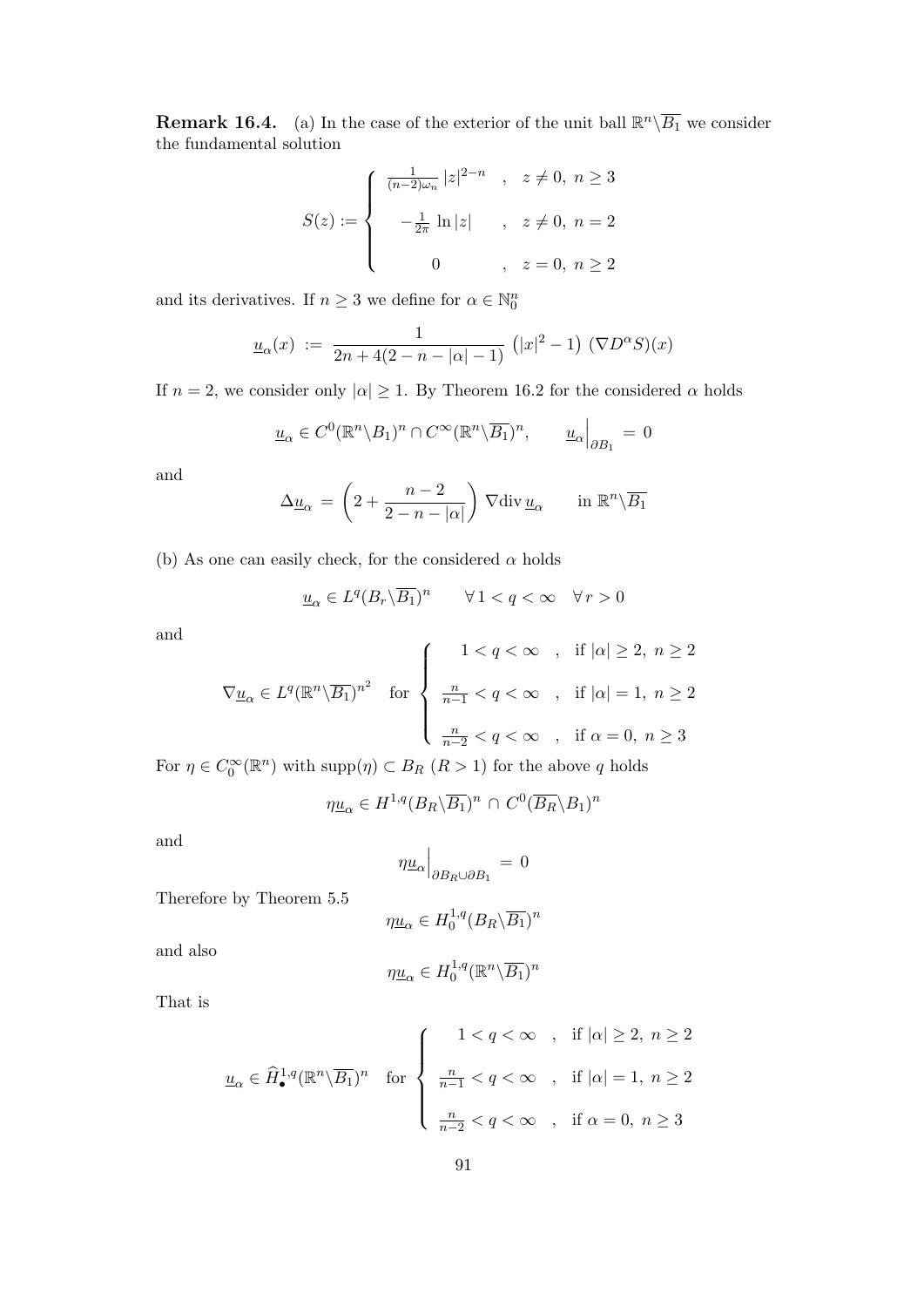(c) If  $\alpha \in \mathbb{N}_0^n$ ,  $|\alpha| \geq 2$ , for  $\underline{\phi} \in C_0^{\infty}(\mathbb{R}^n \backslash \overline{B_1})$  holds

$$
\langle \nabla \underline{u}_{\alpha}, \nabla \underline{\phi} \rangle_{\mathbb{R}^{n} \setminus \overline{B_{1}}} = -\langle \Delta \underline{u}_{\alpha}, \underline{\phi} \rangle_{\mathbb{R}^{n} \setminus \overline{B_{1}}}
$$
  

$$
= -\left(2 + \frac{n-2}{2-n-|\alpha|}\right) \langle \nabla \text{div} \underline{u}_{\alpha}, \underline{\phi} \rangle_{\mathbb{R}^{n} \setminus \overline{B_{1}}}
$$
  

$$
= \left(2 + \frac{n-2}{2-n-|\alpha|}\right) \langle \text{div} \underline{u}_{\alpha}, \text{div} \underline{\phi} \rangle_{\mathbb{R}^{n} \setminus \overline{B_{1}}}
$$

Therefore we also derive

$$
\left\langle \nabla \underline{u}_{\alpha}, \nabla \underline{\phi} \right\rangle_{\mathbb{R}^n \setminus \overline{B_1}} = \left( 2 + \frac{n-2}{2-n-|\alpha|} \right) \left\langle \operatorname{div} \underline{u}_{\alpha}, \operatorname{div} \underline{\phi} \right\rangle_{\mathbb{R}^n \setminus \overline{B_1}}
$$

for all  $\underline{\phi} \in \widehat{H}_0^{1,q'}(\mathbb{R}^n \backslash \overline{B_1})^n$ .

(d) Let  $\varphi_r$  as in Theorem 2.7 (that is  $r > 1$ ). Then for  $|\alpha| \ge 2$  and  $i = 1, ..., n$ 

$$
\langle \nabla u_{\alpha i}, \nabla \varphi_r \rangle_{\mathbb{R}^n \setminus \overline{B_1}} = \lim_{\rho \to \infty} \langle \nabla u_{\alpha i}, \nabla \varphi_r \rangle_{B_\rho \setminus \overline{B_1}} =
$$
  
\n
$$
= \lim_{\rho \to \infty} \left[ -\langle \Delta u_{\alpha i}, \varphi_r \rangle_{B_\rho \setminus \overline{B_1}} + \int_{\partial B_\rho} \sum_{j=1}^n (\partial_j u_{\alpha i})(z) \underbrace{\varphi_r(z)}_{=1 (\rho > 2r)} \frac{z_j}{|z|} d\omega_z \right]
$$
  
\n
$$
\stackrel{\text{(a)}}{=} \lim_{\rho \to \infty} \left[ -\left( 2 + \frac{n-2}{2-n-|\alpha|} \right) \langle \partial_i \operatorname{div} u_{\alpha}, \varphi_r \rangle_{B_\rho \setminus \overline{B_1}} + \int_{\partial B_\rho} \sum_{j=1}^n (\partial_j u_{\alpha i})(z) \frac{z_j}{|z|} d\omega_z \right]
$$
  
\n
$$
= \lim_{\rho \to \infty} \left[ \left( 2 + \frac{n-2}{2-n-|\alpha|} \right) \langle \operatorname{div} u_{\alpha}, \partial_i \varphi_r \rangle_{B_\rho \setminus \overline{B_1}} - \right.
$$
  
\n
$$
- \left( 2 + \frac{n-2}{2-n-|\alpha|} \right) \int_{\partial B_\rho} \operatorname{div} u_{\alpha} \frac{z_i}{|z|} d\omega_z + \int_{\partial B_\rho} \sum_{j=1}^n (\partial_j u_{\alpha i})(z) \frac{z_j}{|z|} d\omega_z \right]
$$

Because for large  $|z|$  and  $l, m = 1, \ldots, n$  holds

$$
|(\partial_l u_{\alpha m})(z)| \leq C(n,\alpha) |z|^2 |z|^{2-n-2-|\alpha|} = C(n,\alpha) |z|^{2-n-|\alpha|}
$$

we derive

$$
\lim_{\rho \to \infty} \int_{\partial B_{\rho}} |(\partial_l u_{\alpha m})(z)| d\omega_z \leq \tilde{C}(n, \alpha) \lim_{\rho \to \infty} \rho^{n-1+2-n-|\alpha|} = 0 \quad \text{(for } |\alpha| \geq 2\text{)}
$$

Therefore

$$
\langle \nabla u_{\alpha i}, \nabla \varphi_r \rangle_{\mathbb{R}^n \setminus \overline{B_1}} = \left( 2 + \frac{n-2}{2-n-|\alpha|} \right) \langle \operatorname{div} u_{\alpha}, \partial_i \varphi_r \rangle_{\mathbb{R}^n \setminus \overline{B_1}}
$$

(e) By Theorem 2.5 - 2.7 we derive by (c) and (d) for  $|\alpha| \ge 2$ 

$$
\left\langle \nabla \underline{u}_{\alpha}, \nabla \underline{\phi} \right\rangle_{\mathbb{R}^n \setminus \overline{B_1}} \ = \ \left( 2 + \frac{n-2}{2-n-|\alpha|} \right) \left\langle \operatorname{div} \underline{u}_{\alpha}, \operatorname{div} \underline{\phi} \right\rangle_{\mathbb{R}^n \setminus \overline{B_1}}
$$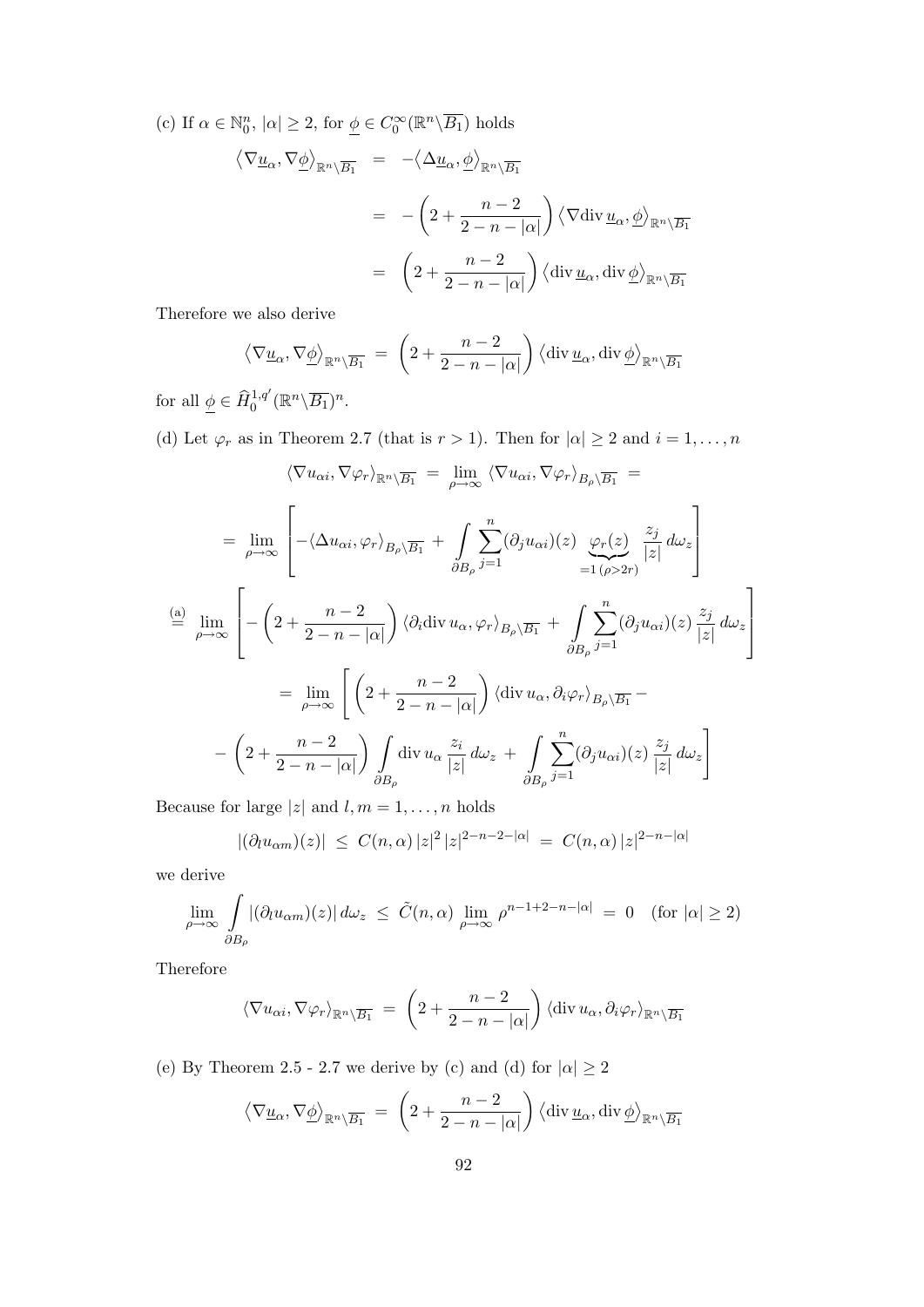for all  $\underline{\phi} \in \widehat{H}_{\bullet}^{1,q'}(\mathbb{R}^n \backslash \overline{B_1})^n$ .

Therefore  $\{\underline{u}_{\alpha} : |\alpha| \geq 2\}$  is a countable set of weak eigenfunctions for eigenvalues, which have only 2 as aa accumulation point. Because of

$$
2 + \frac{n-2}{2 - n - |\alpha|} \neq 1 \qquad \forall |\alpha| \geq 1
$$

and by Theorem 11.3 and 11.4 follows

$$
\operatorname{div} \underline{u}_{\alpha} \in B^q(\mathbb{R}^n \backslash \overline{B_1}) \qquad \forall |\alpha| \ge 2 \quad \forall 1 < q < \infty
$$

and therefore

$$
D^{\alpha}S \in B^{q}(\mathbb{R}^{n}\backslash \overline{B_{1}}) \qquad \forall |\alpha| \ge 2 \quad \forall 1 < q < \infty
$$

(f) Let  $n \geq 2$  and  $\frac{n}{n-1} < q < \infty$ . Then by Lemma 4.4 for  $j = 1, ..., n$  holds

$$
\partial_j S \notin B^q(\mathbb{R}^n \backslash \overline{B_1}), \qquad \partial_j S \in L^q(\mathbb{R}^n \backslash \overline{B_1})
$$

For  $|\alpha|=1$  therefore holds

$$
\operatorname{div} \underline{u}_{\alpha} \in L^{q}(\mathbb{R}^{n} \backslash \overline{B_1}) \setminus B^{q}(\mathbb{R}^{n} \backslash \overline{B_1})
$$

By (b) we have

$$
\underline{u}_{\alpha} \in \widehat{H}^{1,q}_{\bullet}(\mathbb{R}^n \backslash \overline{B_1})^n
$$

Assume for contradiction that for a  $\lambda \in \mathbb{R}$  and for all  $\underline{\phi} \in \widehat{H}_{\bullet}^{1,q'}(\mathbb{R}^n \setminus \overline{B_1})^n$  holds

$$
\langle \nabla \underline{u}_{\alpha}, \nabla \underline{\phi} \rangle_{\mathbb{R}^n \setminus \overline{B_1}} = \lambda \langle \operatorname{div} \underline{u}_{\alpha}, \operatorname{div} \underline{\phi} \rangle_{\mathbb{R}^n \setminus \overline{B_1}}
$$

Then for  $\underline{\phi} \in C_0^{\infty} (\mathbb{R}^n \backslash \overline{B_1})^n$ 

$$
\langle \Delta \underline{u}_{\alpha}, \underline{\phi} \rangle_{\mathbb{R}^n \setminus \overline{B_1}} \ = \ \lambda \langle \nabla \text{div} \, \underline{u}_{\alpha}, \underline{\phi} \rangle_{\mathbb{R}^n \setminus \overline{B_1}}
$$

and therefore

$$
\Delta \underline{u}_{\alpha} = \lambda \nabla \text{div} \, \underline{u}_{\alpha}
$$

By (a) we derive

$$
2+\frac{n-2}{2-n-|\alpha|} = \lambda
$$

But by Theorem 11.3 and 11.4 holds

 $\lambda = 1$ 

That is

$$
\frac{n-2}{2-n-|\alpha|} = 1
$$

and so  $|\alpha|=0$ , a contradiction!

So  $\underline{u}_{\alpha}$  is for  $|\alpha| = 1$  a classical solution of the eigenvalue problem, but it is not a weak solution.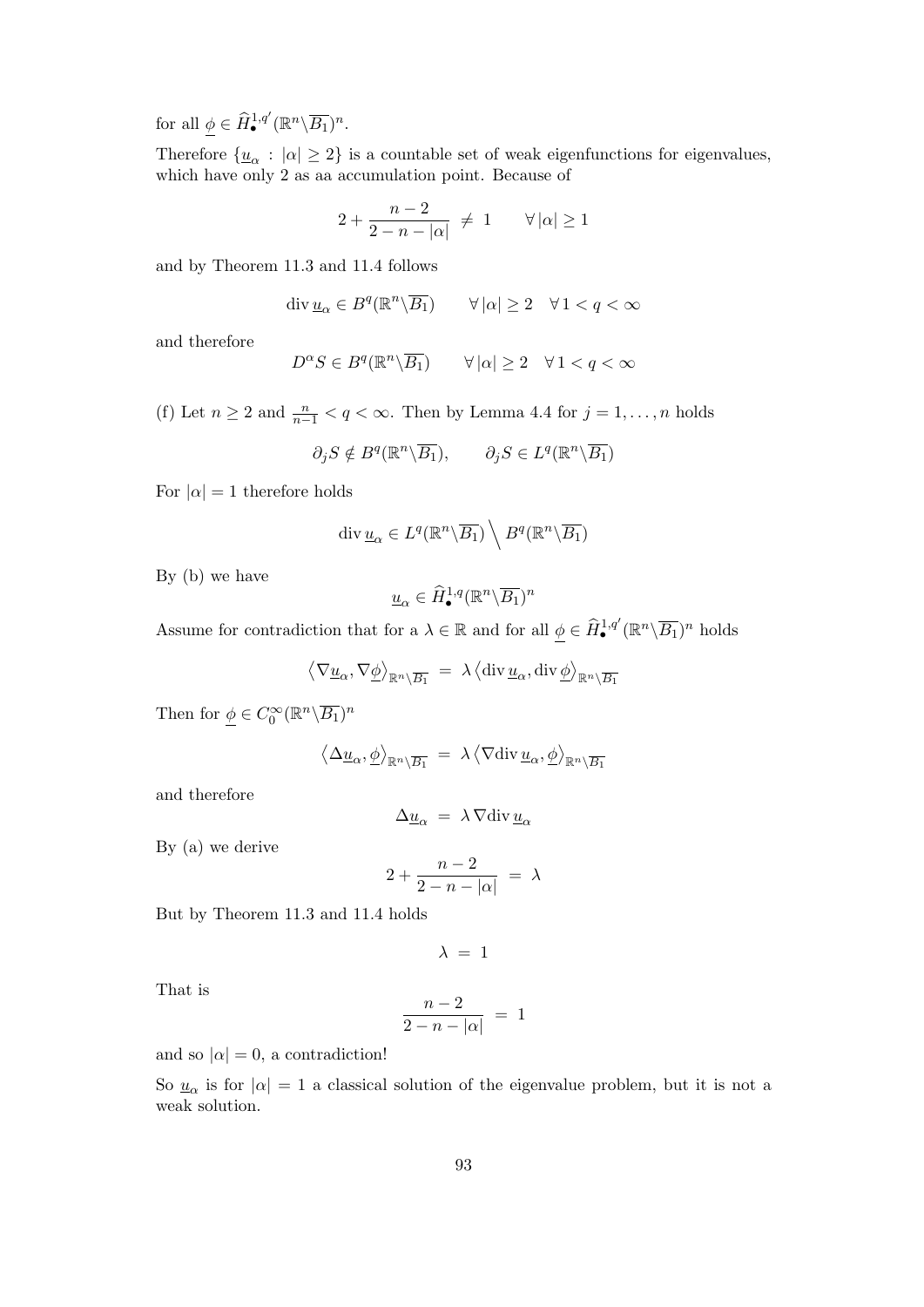## Part III: Green's function and reproducing kernels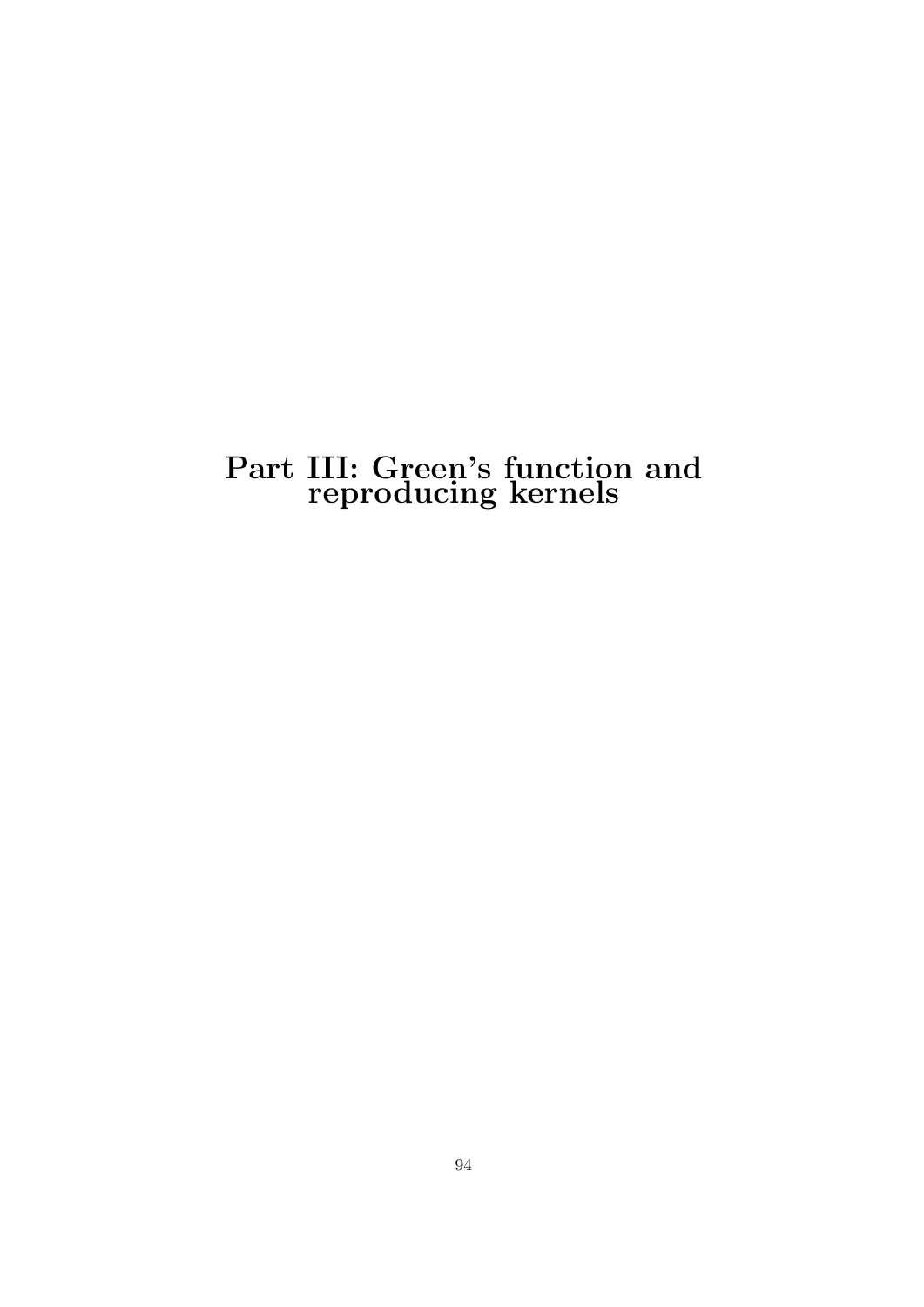## 17 Existence of Green's function

**Lemma 17.1.** Let  $n \geq 2$  and let

$$
S(z) := \begin{cases} \frac{1}{(n-2)\omega_n} |z|^{2-n} , & z \neq 0, n \ge 3 \\ -\frac{1}{2\pi} \ln |z| , & z \neq 0, n = 2 \\ 0 , & z = 0, n \ge 2 \end{cases}
$$

be the **fundamental solution** of the Laplace operator. Then for each  $R > 0$  and for all  $f \in C^0(\overline{B_R})$  holds

$$
\lim_{\varepsilon \to 0} \int_{\partial B_{\varepsilon}} |S(z) f(z)| d\omega_z = 0
$$
  

$$
\lim_{\varepsilon \to 0} \sum_{i=1}^n \int_{\partial B_{\varepsilon}} (\partial_i S)(z) f(z) \frac{z_i}{|z|} d\omega_z = -f(0)
$$
  

$$
\lim_{\varepsilon \to 0} \frac{1}{\varepsilon} \int_{B_{\varepsilon}} |S(z)| dz = 0
$$
  

$$
\lim_{\varepsilon \to 0} \int_{B_{\varepsilon}} |(\partial_j S)(z)| dz = 0
$$

**Proof.** (a) There is  $M < \infty$  such that  $|f(z)| \leq M$  for all  $z \in \overline{B_R}$ . Then

$$
\int_{\partial B_{\varepsilon}} |S(z)f(z)| \, d\omega_z \leq \left\{ \begin{array}{c} M \, \varepsilon^{n-1} \frac{1}{n-2} \, \varepsilon^{2-n} \quad , \quad n \geq 3 \\ M \, \varepsilon \, \left| \ln |\varepsilon| \right| \quad , \quad n=2 \end{array} \right\} \to 0 \quad (\varepsilon \to 0)
$$

(b) For every  $n \geq 2$  holds

$$
(\partial_i S)(z) = -\frac{1}{\omega_n} \frac{z_i}{|z|^n}
$$

Therefore

$$
\sum_{i=1}^{n} \int_{\partial B_{\varepsilon}} (\partial_{i}S)(z) f(z) \frac{z_{i}}{|z|} d\omega_{z} = -\varepsilon^{n-1} \frac{1}{\omega_{n}} \int_{S_{n-1}} \varepsilon^{1-n} f(\varepsilon \xi) d\omega_{\xi}
$$

$$
= -\frac{1}{\omega_{n}} \int_{S_{n-1}} f(\varepsilon \xi) d\omega_{\xi}
$$

$$
\to -f(0) (\varepsilon \to 0)
$$

(c) Let  $n \geq 3$ . Then

$$
\frac{1}{\varepsilon} \int_{B_{\varepsilon}} |S(z)| dz = \frac{1}{(n-2)\varepsilon} \int_0^{\varepsilon} r^{n-1+2-n} dr = \frac{1}{(n-2)2} \varepsilon \to 0 \quad (\varepsilon \to 0)
$$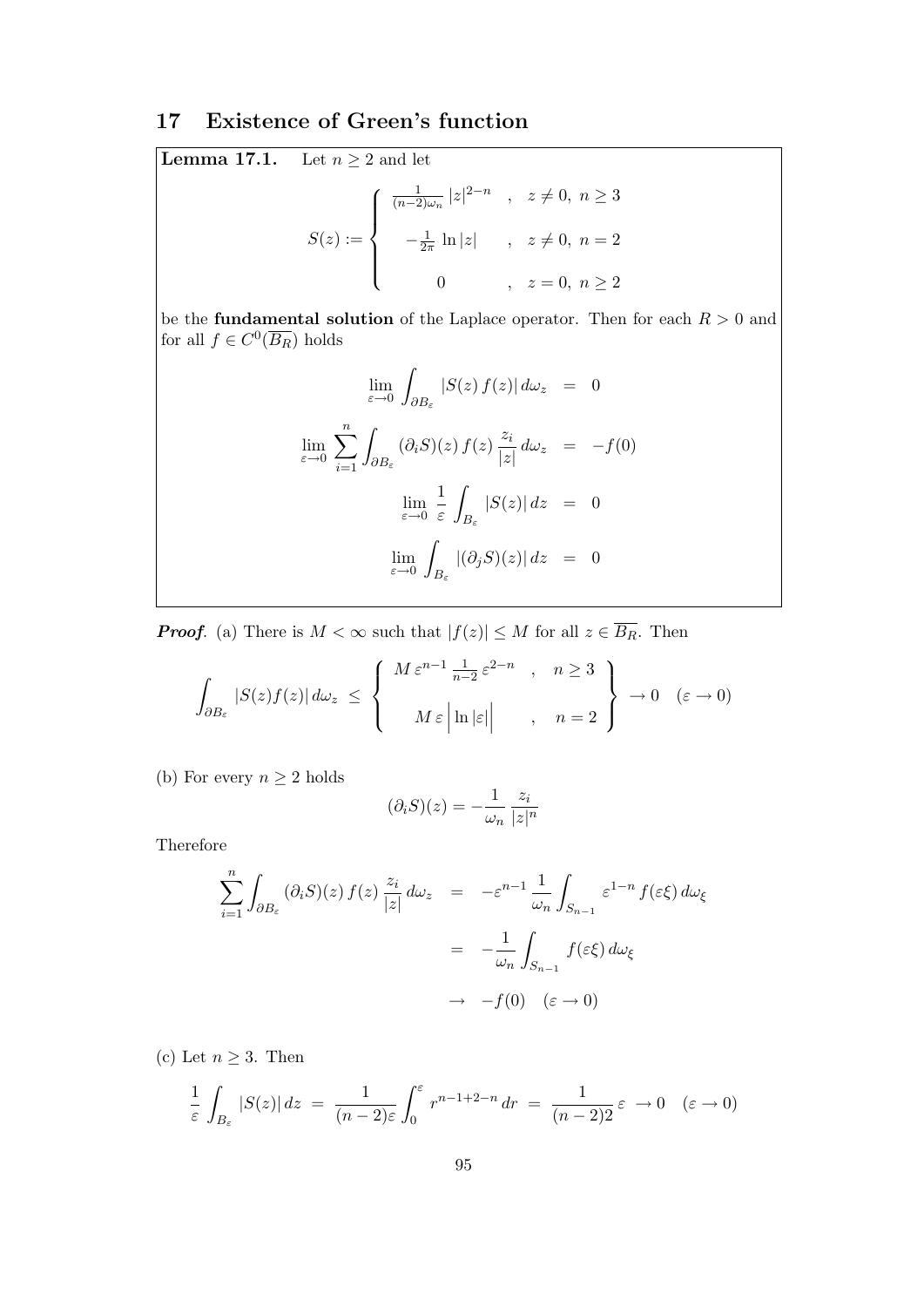(d) Let  $n = 2$ . Then for  $0 < \varepsilon < 1$ 

$$
\frac{1}{\varepsilon} \int_{B_{\varepsilon}} |S(z)| dz = -\frac{1}{\varepsilon} \int_0^{\varepsilon} r \ln r dr = -\frac{1}{\varepsilon} \left[ \frac{1}{2} r^2 \ln r \Big|_0^{\varepsilon} - \int_0^{\varepsilon} \frac{1}{2} r^2 \frac{1}{r} dr \right]
$$

$$
= -\frac{1}{\varepsilon} \left[ \frac{1}{2} \varepsilon^2 \ln \varepsilon - \frac{1}{4} \varepsilon^2 \right] = -\frac{1}{2} \varepsilon \ln \varepsilon + \frac{1}{4} \varepsilon \to 0 \quad (\varepsilon \to 0)
$$

(e) For  $n \geq 2$  holds

$$
\int_{B_{\varepsilon}} |(\partial_j S)(z)| dz \leq \int_0^{\varepsilon} r^{n-1+1-n} dr = \varepsilon \to 0 \quad (\varepsilon \to 0)
$$

**Theorem 17.2.** Let  $n \geq 2$  and let S be the fundamental solution of the Laplace operator. Then for every  $z \neq 0$  holds

 $\Delta S(z) = 0$ 

and for all  $u \in C_0^2(\mathbb{R}^n)$  and for each  $x \in \mathbb{R}^n$  holds

$$
u(x) = \int_{\mathbb{R}^n} S(x - y) \left[ -\Delta u(y) \right] dy
$$

Proof. see [SiDGL, Satz 3.1]

**Theorem 17.3.** Let  $n > 2$  and let S be the fundamental solution of the Laplace operator. Let  $G \subset \mathbb{R}^n$  be a bounded domain with  $\partial G \in C^1$ . Assume that there is  $h: G \times \overline{G} \to \mathbb{R}$  such that for all  $x, y \in G$  holds

$$
h(x, \cdot) \in \overline{C}^1(G) \cap C^2(G), \qquad \Delta_y h(x, y) = 0
$$

Define

$$
\phi(x, y) := S(x - y) + h(x, y)
$$

Suppose  $u \in \overline{C}^1(G) \cap C^2(G)$  and  $f := -\Delta u \in C^0(\overline{G})$ . Then for each  $x \in G$  holds

$$
u(x) = \int_{\partial G} \left[ \phi(x, y) \frac{\partial u(y)}{\partial N} - u(y) \frac{\partial \phi(x, y)}{\partial N_y} \right] d\omega_y + \int_G \phi(x, y) f(y) dy
$$

(where  $\frac{\partial}{\partial N}$  denotes differentiation along the outward normal to  $\partial G$ )

Proof. see [SiDGL, Satz 3.3]

 $\Box$ 

 $\Box$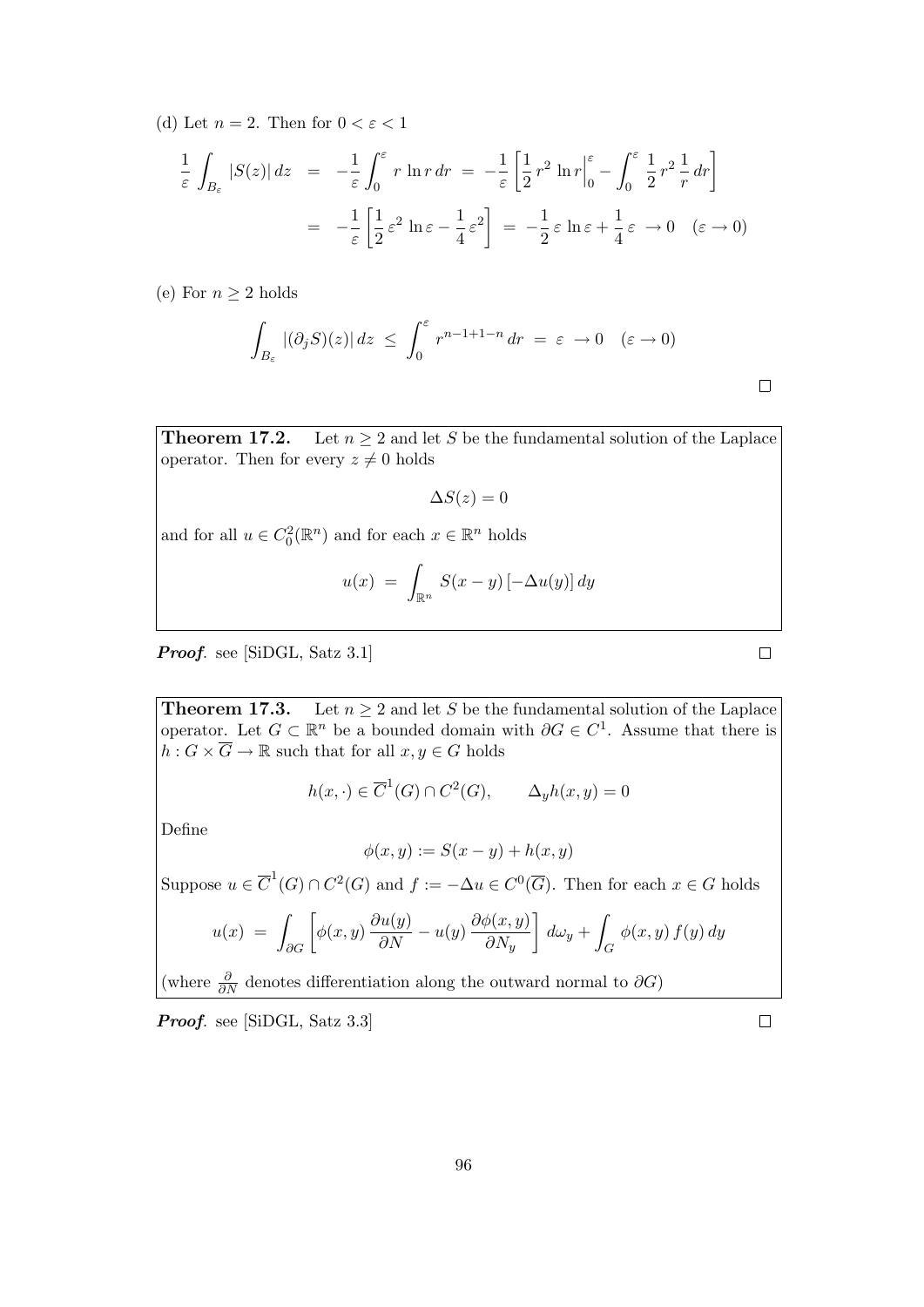**Theorem and Definition 17.4.** Let  $n \geq 2$  and let S be the fundamental solution of the Laplace operator. Let  $G \subset \mathbb{R}^n$  be a bounded domain with  $\partial G \in C^3$ . Then there is a unique  $h: G \times \overline{G} \to \mathbb{R}$  such that for all  $x, y \in G$  holds

$$
h(x, \cdot) \in \overline{C}^{2}(G), \qquad \Delta_{y}h(x, y) = 0
$$

and for  $x \in G$ ,  $y \in \partial G$  holds

$$
h(x, y) = -S(x - y)
$$

We define by

$$
\mathcal{G}(x,y) := S(x-y) + h(x,y)
$$

the Green's function of the Laplace operator in G.

**Proof.** (a) Choose  $\rho \in C_0^{\infty}(\mathbb{R}^n)$  with  $0 \le \rho \le 1$  and

$$
\rho(t) = \begin{cases} 0, & |t| \le 1 \\ 1, & |t| \ge 2 \end{cases}
$$

Define for  $r > 0$ 

$$
S_r(z) := \rho\left(\frac{|z|}{r}\right) S(z)
$$

Then  $S_r \in C^{\infty}(\mathbb{R}^n)$  and therefore

$$
S_r \in H^{\infty,2n}(G)
$$

For  $x \in G$  choose  $0 < r_x \leq \frac{1}{4}$  $\frac{1}{4}$  dist $(x, G)$ . By Theorem 2.9 there is  $f_{r_x}(x, \cdot) \in H_0^{1, 2n}$  $_{0}^{1,2n}(G)$ such that

$$
\langle \nabla_y f_{r_x}(x,\cdot), \nabla \varphi \rangle_G = \langle \nabla_y S_{r_x}(x-\cdot), \nabla \varphi \rangle_G \qquad \forall \varphi \in H_0^{1,(2n)'}(G)
$$

For  $\varphi \in C_0^{\infty}(G)$  holds

$$
\langle \nabla_y f_{r_x}(x,\cdot), \nabla \varphi \rangle_G = -\langle \Delta_y S_{r_x}(x-\cdot), \varphi \rangle_G
$$

Therefore by Theorem 7.4 because of  $\partial G \in C^3$  holds

$$
f_{r_x}(x, \cdot) \in H_0^{1,2n}(G) \cap H^{3,2n}(G)
$$

By  $3 - \frac{n}{2n} = 2 + \frac{1}{2}$  and by Sobolev's imbedding theorem (see e.g. [Alt, Satz 8.13,  $p.319$ ) holds

$$
f_{r_x}(x, \cdot) \in \overline{C}^2(G) \qquad \forall x \in G
$$

Further by Weyl's Lemma

$$
\Delta_y \Big[ f_{r_x}(x, y) - S_{r_x}(x - y) \Big] = 0 \qquad \forall \, x, y \in G
$$

By Theorem 5.8 also holds

$$
f_{r_x}(x, y) = 0 \qquad \forall \, x \in G \quad \forall \, y \in \partial G
$$

Define

$$
h(x, y) := f_{r_x}(x, y) - S_{r_x}(x - y)
$$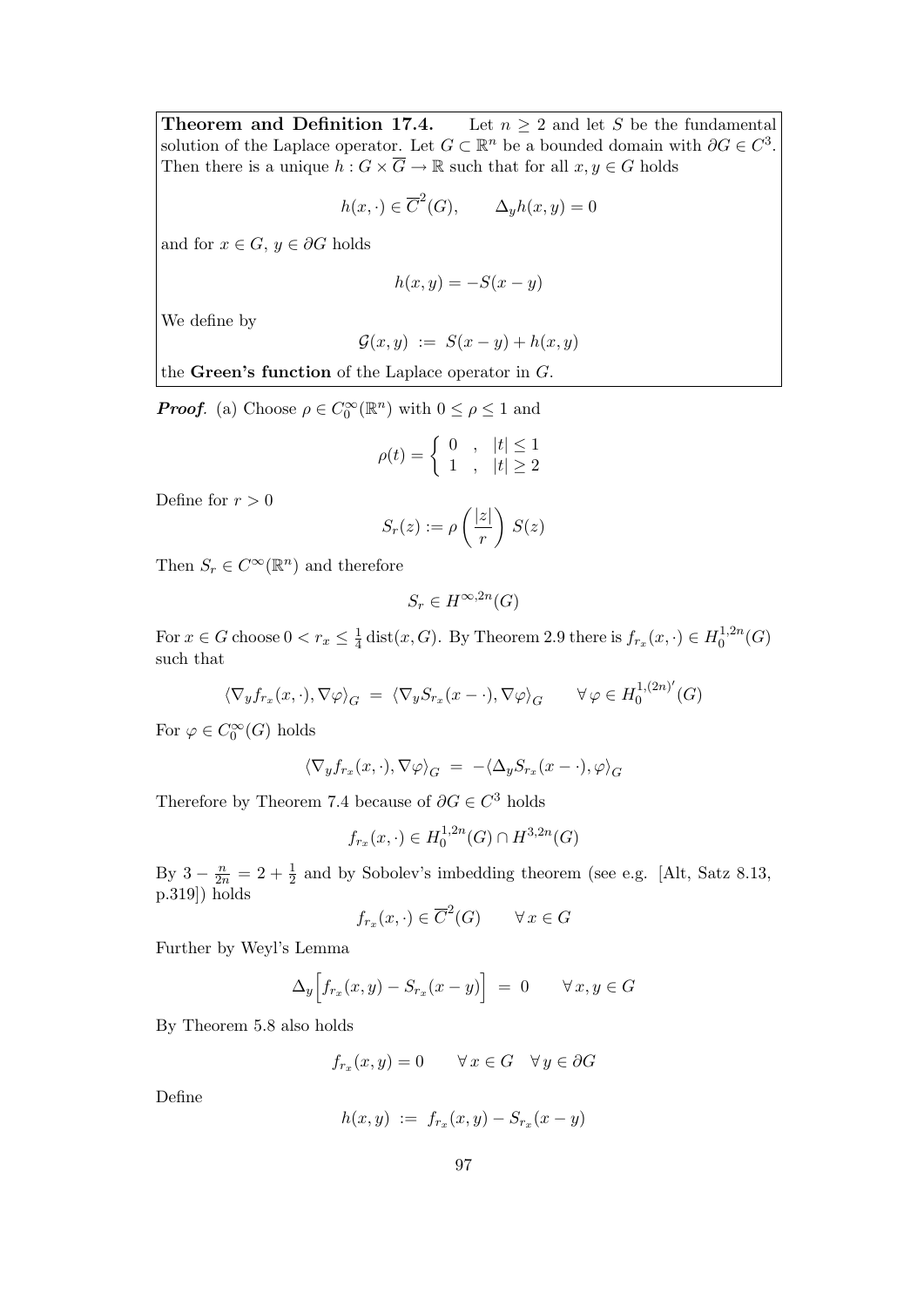Then all assertions are fulfilled.

(b) Let  $h^{(1)}$  and  $h^{(2)}$  be two functions with the above properties. For a fixed  $x_0 \in G$ holds

$$
h^{(1)}(x_0,\cdot)\Big|_{\partial G} = h^{(2)}(x_0,\cdot)\Big|_{\partial G}
$$

and

$$
\Delta_y \Big[ h^{(1)}(x_0, y) - h^{(2)}(x_0, y) \Big] = 0 \qquad \forall y \in G
$$

Therefore by the maximum principle

 $h^{(1)} = h^{(2)}$ 

 $\Box$ 

**Lemma 17.5.** Let  $n \geq 2$  and let  $G \subset \mathbb{R}^n$  be a bounded domain with  $\partial G \in C^3$ . Then for Green's function holds

$$
\mathcal{G}(x, y) = \mathcal{G}(y, x) \quad \text{for all } x, y \in G
$$

**Proof.** (by [He, p. 238])

Let  $x_1, x_2 \in G$ ,  $x_1 \neq x_2$ . Let  $\varepsilon > 0$  with  $B_{\varepsilon}(x_1) \subset G$ ,  $B_{\varepsilon}(x_2) \subset G$  and

$$
B_{\varepsilon}(x_1) \cap B_{\varepsilon}(x_2) = \emptyset
$$

Then by Green's identity

$$
0 = \int_{G \setminus (B_{\varepsilon}(x_1) \cup B_{\varepsilon}(x_2))} \left[ \mathcal{G}(x_1, y) \underbrace{\Delta_y \mathcal{G}(x_2, y)}_{=0} - \mathcal{G}(x_2, y) \underbrace{\Delta_y \mathcal{G}(x_1, y)}_{=0} \right] dy
$$
  
\n
$$
= \int_{\partial G} \left[ \underbrace{\mathcal{G}(x_1, y)}_{=0} \frac{\partial}{\partial N_y} \mathcal{G}(x_2, y) - \underbrace{\mathcal{G}(x_2, y)}_{=0} \frac{\partial}{\partial N_y} \mathcal{G}(x_1, y) \right] d\omega_y
$$
  
\n
$$
- \int_{\partial B_{\varepsilon}(x_1)} \sum_{i=1}^n \left[ \mathcal{G}(x_1, y) \partial_{y_i} \mathcal{G}(x_2, y) \frac{y_i}{|y|} - \mathcal{G}(x_2, y) \partial_{y_i} \mathcal{G}(x_1, y) \frac{y_i}{|y|} \right] d\omega_y
$$
  
\n
$$
- \int_{\partial B_{\varepsilon}(x_2)} \sum_{i=1}^n \left[ \mathcal{G}(x_1, y) \partial_{y_i} \mathcal{G}(x_2, y) \frac{y_i}{|y|} - \mathcal{G}(x_2, y) \partial_{y_i} \mathcal{G}(x_1, y) \frac{y_i}{|y|} \right] d\omega_y
$$

For  $\varepsilon \to 0$  we derive by Lemma 17.1

$$
0 = -\mathcal{G}(x_2, x_1) + \mathcal{G}(x_1, x_2)
$$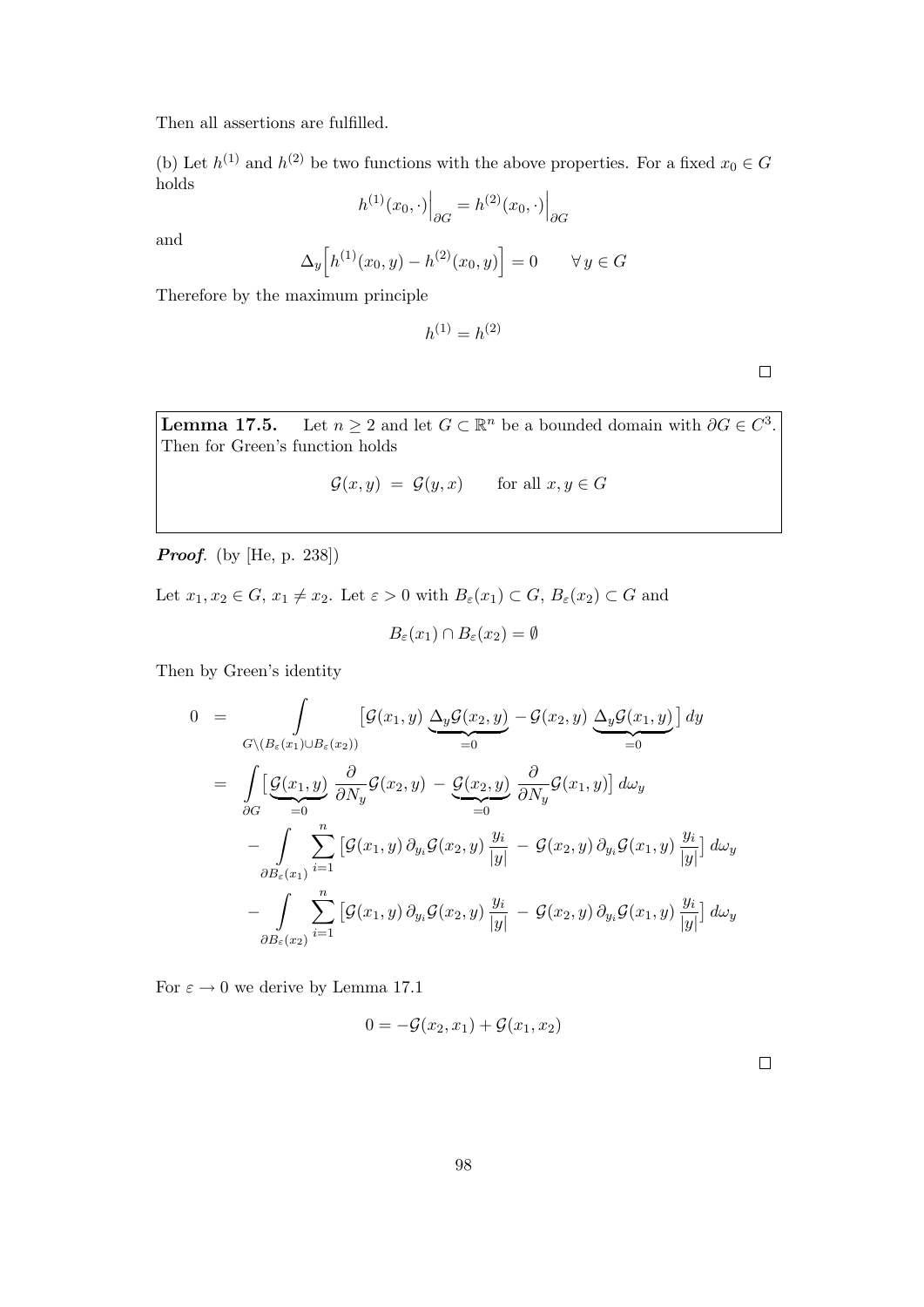**Lemma 17.6.** Let  $n \geq 2$ ,  $1 < q < \infty$  and let  $G \subset \mathbb{R}^n$  be a bounded domain with  $\partial G \in C^3$ . Then for Green's function  $\mathcal{G}(x, y) = S(x - y) + h(x, y)$  and for all  $i, j = 1, \ldots, n$  holds 1.  $\partial_{x_i} h \in L^q(G \times G)$ 2.  $\partial_{x_j}\partial_{x_i}h \in L^q(G\times G)$ 3.  $\partial_{y_j}\partial_{x_i}h \in L^q(G' \times G)$  for all  $G' \subset\subset G$ 4.  $\partial_{x_i} h \in C^0(G \times \overline{G})$ 

**Proof.** (a) Let  $x \in G$  and  $r_x := \frac{1}{4}$  dist $(x, G)$ . Then by the proof of Theorem 17.4

$$
\langle \nabla_y f_{r_x}(x, \cdot), \nabla \varphi \rangle_G = \langle \nabla_y S_{r_x}(x - \cdot), \nabla \varphi \rangle_G \qquad \forall \varphi \in C_0^{\infty}(G)
$$

By Theorem 7.9 follows

$$
\|\nabla_y f_{r_x}(x,\cdot)\|_{q;G} \ \leq \ C_q \, \|\nabla_y S_{r_x}(x-\cdot)\|_{q;G}
$$

Because  $[(x, y) \mapsto \nabla_y S_{r_x}(x - y)] \in C^0(\mathbb{R}^n \times \mathbb{R}^n)$  and G is bounded, we derive

$$
\int_{G\times G} |\partial_{y_i} h(x,y)|^q \, dx \, dy \leq \int_{G\times G} \left[ |\partial_{y_i} f_{r_x}(x,y)|^q + |\partial_{y_i} S_{r_x}(x-y)|^q \right] dx \, dy
$$
\n
$$
\leq (C_q^q + 1) \int_{G\times G} \underbrace{|\partial_{y_i} S_{r_x}(x-y)|^q}_{\leq M} dx \, dy < \infty
$$

Therefore by Lemma 17.5

$$
\int_{G \times G} |\partial_{x_i} h(x, y)|^q dx dy = \int_{G \times G} |\partial_{x_i} [h(y, x)]|^q dx dy
$$

$$
= \int_{G \times G} |(\partial_{y_i} h)(y, x)|^q dx dy
$$

$$
= \int_{F \text{ubini}} |\partial_{y_i} h(x, y)|^q dx dy < \infty
$$

(b) Like in (a) with  $r_x := \frac{1}{4} \text{dist}(x, G)$  holds

$$
\langle \nabla_y f_{r_x}(x, \cdot), \nabla \varphi \rangle_G = \langle \nabla_y S_{r_x}(x - \cdot), \nabla \varphi \rangle_G \qquad \forall \varphi \in C_0^{\infty}(G)
$$

Because  $f_{r_x}(x, \cdot) \in \overline{C}^2(G)$  therefore follows

$$
\langle \Delta_y f_{r_x}(x,\cdot), \varphi \rangle_G = \langle \Delta_y S_{r_x}(x-\cdot), \varphi \rangle_G \qquad \forall \varphi \in C_0^{\infty}(G)
$$

Because  $C_0^{\infty}(G)$  is dense in  $L^{q'}(G)$ , we derive

$$
\langle \Delta_y f_{r_x}(x, \cdot), \varphi \rangle_G = \langle \Delta_y S_{r_x}(x - \cdot), \varphi \rangle_G \qquad \forall \varphi \in L^{q'}(G)
$$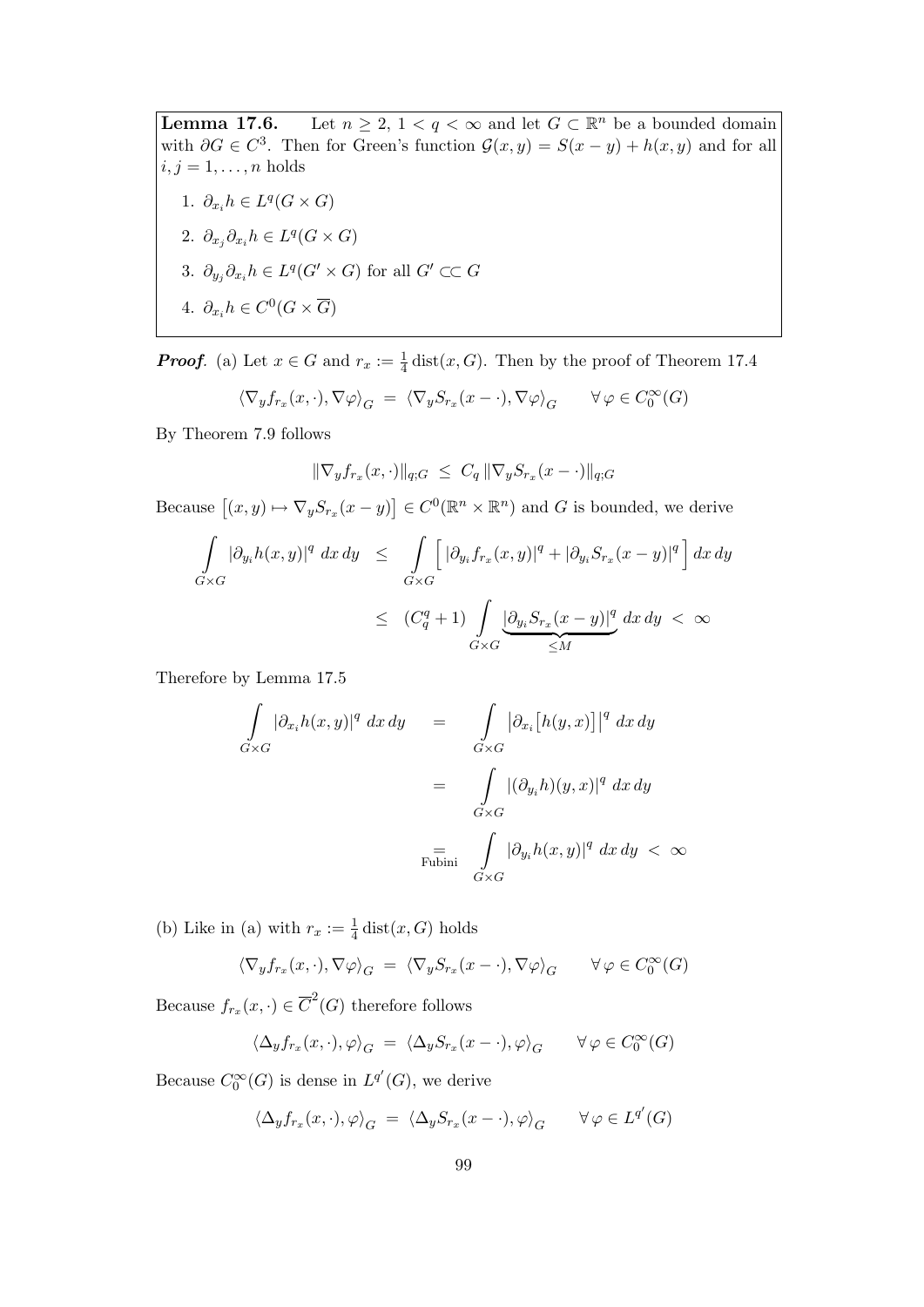Further because of the  $L^q - L^{q'}$ -duality, we get

$$
\|\Delta_y f_{r_x}(x,\cdot)\|_{q;G} = \sup_{\varphi \in L^{q'}(G)} \frac{\langle \Delta_y f_{r_x}(x,\cdot),\varphi \rangle_G}{\|\varphi\|_{q'}} \le \|\Delta_y S_{r_x}(x-\cdot)\|_{q;G} \quad \forall \, x \in G
$$

Then

$$
\int\limits_{G\times G} |\Delta_y f_{r_x}(x,y)|^q\ dx\ dy\ \leq\ \int\limits_{G\times G} |\Delta_y S_{r_x}(x-y)|^q\ dx\, dy\ <\ \infty
$$

By Theorem 7.6 holds

$$
||f_{r_x}(x,\cdot)||_{2,q;G} \leq C(G,q,n) \left[ ||\Delta_y f_{r_x}(x,\cdot)||_{q;G} + ||f_{r_x}(x,\cdot)||_{1,q;G} \right]
$$
  

$$
\leq \tilde{C}(G,q,n) \left[ ||\Delta_y f_{r_x}(x,\cdot)||_{q;G} + ||\nabla_y f_{r_x}(x,\cdot)||_{q;G} \right]
$$
  
Poincare

So by (a)

$$
\int\limits_{G\times G} \left|\partial_{y_j}\partial_{y_i} f_{r_x}(x,y)\right|^q\,dx\,dy\,\,<\,\infty
$$

and also

$$
\int\limits_{G\times G} |\partial_{y_j}\partial_{y_i}h(x,y)|^q\ dx\,dy\ <\ \infty
$$

Therefore

$$
\int_{G \times G} |\partial_{x_j} \partial_{x_i} h(x, y)|^q dx dy = \int_{G \times G} |\partial_{x_j} \partial_{x_i} [h(y, x)]|^q dx dy
$$
  
\n
$$
= \int_{G \times G} |\partial_{x_j} [(\partial_{y_i} h)(y, x)]|^q dx dy
$$
  
\n
$$
= \int_{G \times G} |(\partial_{y_j} \partial_{y_i} h)(y, x)|^q dx dy
$$
  
\n
$$
= \int_{G \times G} |(\partial_{y_j} \partial_{y_i} h)(x, y)|^q dx dy < \infty
$$

(c) Let  $x_0 \in G$ ,  $\delta > 0$  and  $B_{16\delta}(x_0) \subset G$ . As one can see by the uniqueness of h in the proof of Theorem 17.4

$$
h(x, y) = f_{r_x}(x, y) - S_{r_x}(x - y) \qquad \forall \ 0 < r_x \le \frac{1}{4} \text{dist}(x, G)
$$

For  $x \in B_{4\delta}(x_0)$  therefore holds

$$
h(x,y) = f_{\delta}(x,y) - S_{\delta}(x-y)
$$

Let  $x \in B_{2\delta}(x_0)$ . Then for every  $\varphi \in C_0^{\infty}(G)$  and every  $0 < |h| < \delta$  holds

$$
\langle \nabla_y [f_\delta(x+he_i, \cdot) - f_\delta(x, \cdot)], \nabla \varphi \rangle_G = \langle \nabla_y [S_\delta(x+he_i - \cdot) - S_\delta(x- \cdot)], \nabla \varphi \rangle_G
$$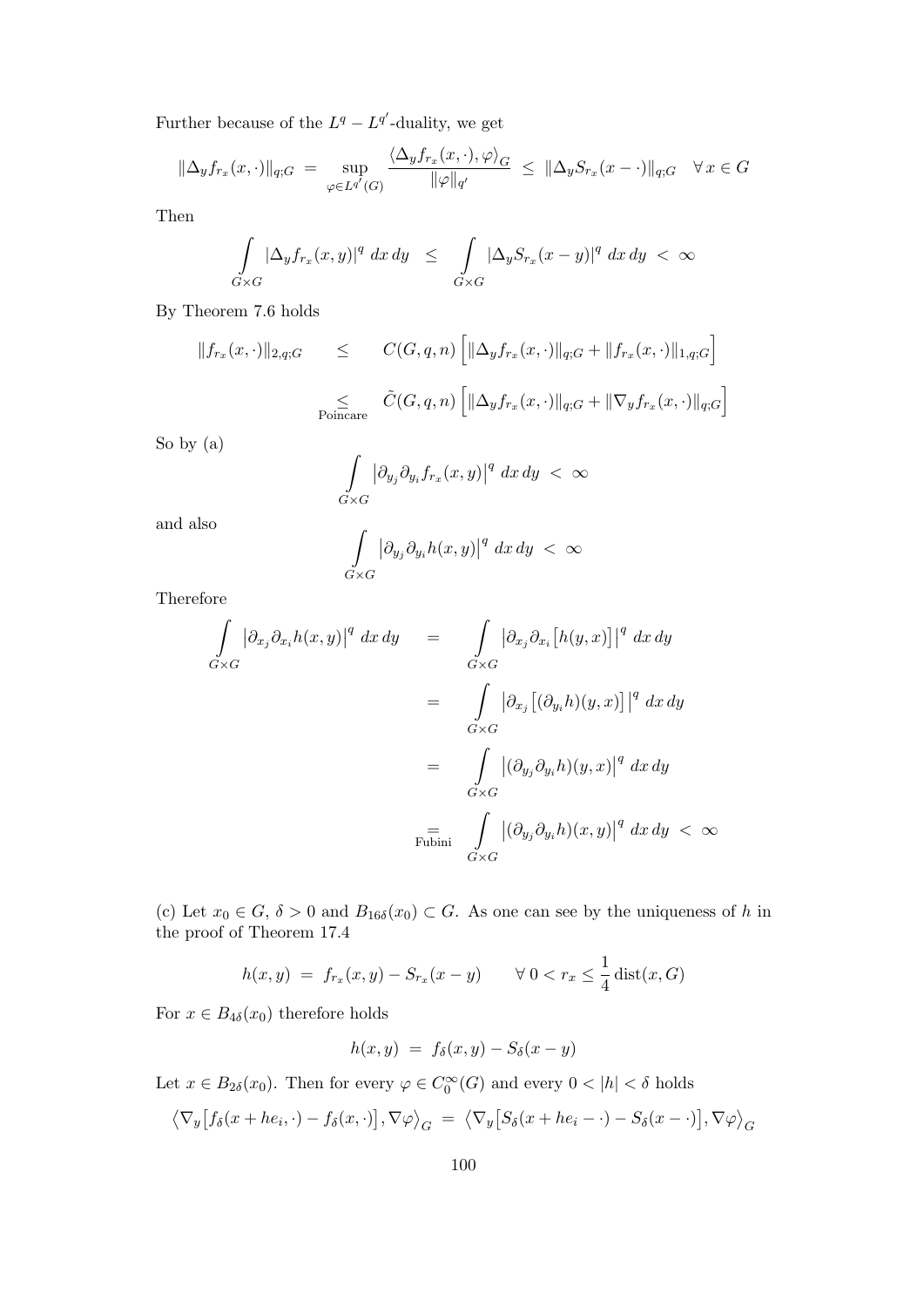By Theorem 7.9 follows

$$
\|\nabla_y[f_\delta(x+he_i,\cdot)-f_\delta(x,\cdot)]\|_{q;G}\ \le\ C_q\,\|\nabla_y[S_\delta(x+he_i-\cdot)-S_\delta(x-\cdot)]\|_{q;G}
$$

Because  $S_{\delta} \in C^{\infty}(\mathbb{R}^n)$  and G is bounded, we derive by the mean value formula

$$
\int_{B_{2\delta}(x_0)} \frac{1}{|h|^q} \|\nabla_y [S_{\delta}(x + he_i - \cdot) - S_{\delta}(x - \cdot)]\|_{q;G}^q dx \le C_1(\delta, x_0, G) < \infty
$$

for each  $0 < |h| < \delta$ . Therefore

$$
\int_{B_{2\delta}(x_0)\times G}\left|\frac{\partial_{y_j}f_\delta(x+he_i,y)-\partial_{y_j}f_\delta(x,y)}{h}\right|^q\,dx\,dy\,<\,C_2(\delta,x_0,G)<\infty
$$

for each  $0 < |h| < \delta$ .

Because of the weak compactness of  $L^q$  there is  $g_{ij} \in L^q(B_{2\delta}(x_0) \times G)$  and a sequence  $(h_k) \subset \mathbb{R}$  with  $0 < |h_k| < \delta$  and  $h_k \to 0$   $(k \to \infty)$  such that

$$
\int_{B_{2\delta}(x_0)\times G} \frac{\partial_{y_j} f_\delta(x+h_k e_i, y) - \partial_{y_j} f_\delta(x, y)}{h_k} \phi(x, y) dx dy \to
$$
  

$$
\to \int_{B_{2\delta}(x_0)\times G} g_{ij}(x, y) \phi(x, y) dx dy \qquad (k \to \infty)
$$

for all  $\phi \in C_0^{\infty}(B_{2\delta}(x_0) \times G)$ .

For  $\phi \in C_0^{\infty}(B_\delta(x_0) \times G)$  holds

$$
\int_{B_{2\delta}(x_0)\times G} \frac{\partial_{y_j} f_\delta(x+h_k e_i, y) - \partial_{y_j} f_\delta(x, y)}{h_k} \phi(x, y) dx dy =
$$
\n
$$
= \int_{B_{2\delta}(x_0)\times G} \partial_{y_j} f_\delta(x, y) \left[ \frac{\phi(x-h_k e_i, y) - \phi(x, y)}{h_k} \right] dx dy \to
$$
\n
$$
\int_{\text{by (a)}} - \int_{B_{2\delta}(x_0)\times G} \partial_{y_j} f_\delta(x, y) \partial_{x_i} \phi(x, y) dx dy \qquad (k \to \infty)
$$

Therefore

$$
\int_{B_{\delta}(x_0)\times G} g_{ij}(x, y) \phi(x, y) dx dy = - \int_{B_{\delta}(x_0)\times G} \partial_{y_j} f_{\delta}(x, y) \partial_{x_i} \phi(x, y) dx dy
$$
\n
$$
= \int_{B_{\delta}(x_0)\times G} f_{\delta}(x, y) \partial_{y_j} \partial_{x_i} \phi(x, y) dx dy
$$

for all  $\phi \in C_0^{\infty}(B_\delta(x_0) \times G)$ . We get

$$
\partial_{y_j}\partial_{x_i}f_\delta = g_{ij} \in L^q(B_\delta(x_0) \times G)
$$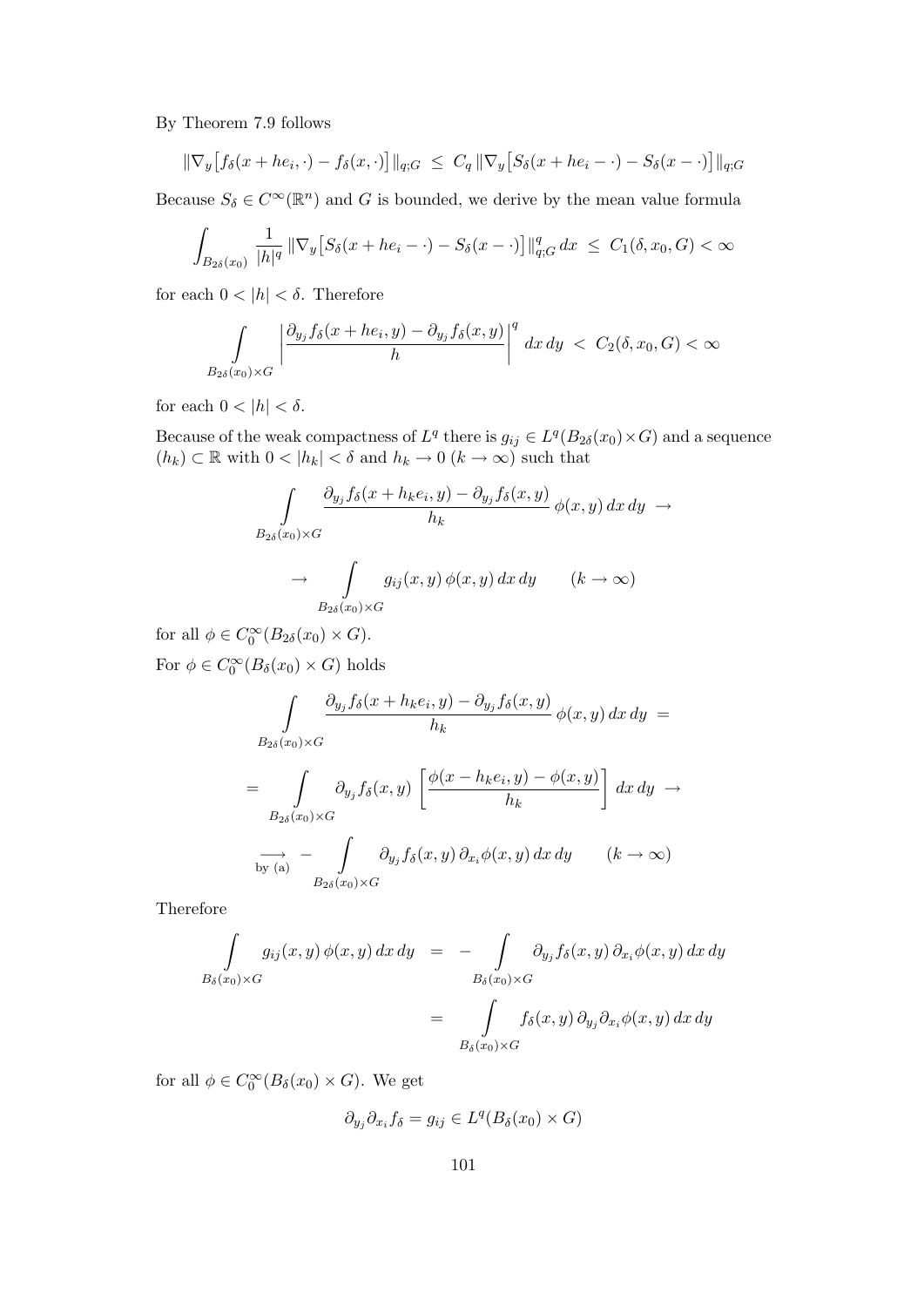and

$$
\partial_{y_j}\partial_{x_i}h \in L^q(B_\delta(x_0)\times G)
$$

(d) For  $G' \subset\subset G$  there are  $N \in \mathbb{N}$ ,  $\delta_i > 0$  and  $x_i \in G$  such that  $B_{16\delta_i}(x_i) \subset G$  and

$$
G' \subset \bigcup_{i=1}^N B_{\delta_i}(x_i)
$$

respectively

$$
G' \times G \subset \left(\bigcup_{i=1}^N B_{\delta_i}(x_i)\right) \times G
$$

Then by (c) and a partition of unity  $\partial_{y_j}\partial_{x_i}h \in L^q(G' \times G)$  follows.

(e) By (a), (b) and (d) holds

$$
\partial_{x_i}h\in H^{1,q}(G'\times G)\qquad\forall\,G'\subset\subset G\quad\forall\,1
$$

By Sobolev's imbedding theorems (see e.g. [Alt, Satz 8.13, p.319]) follows

$$
\partial_{x_i} h \in C^0(G \times \overline{G})
$$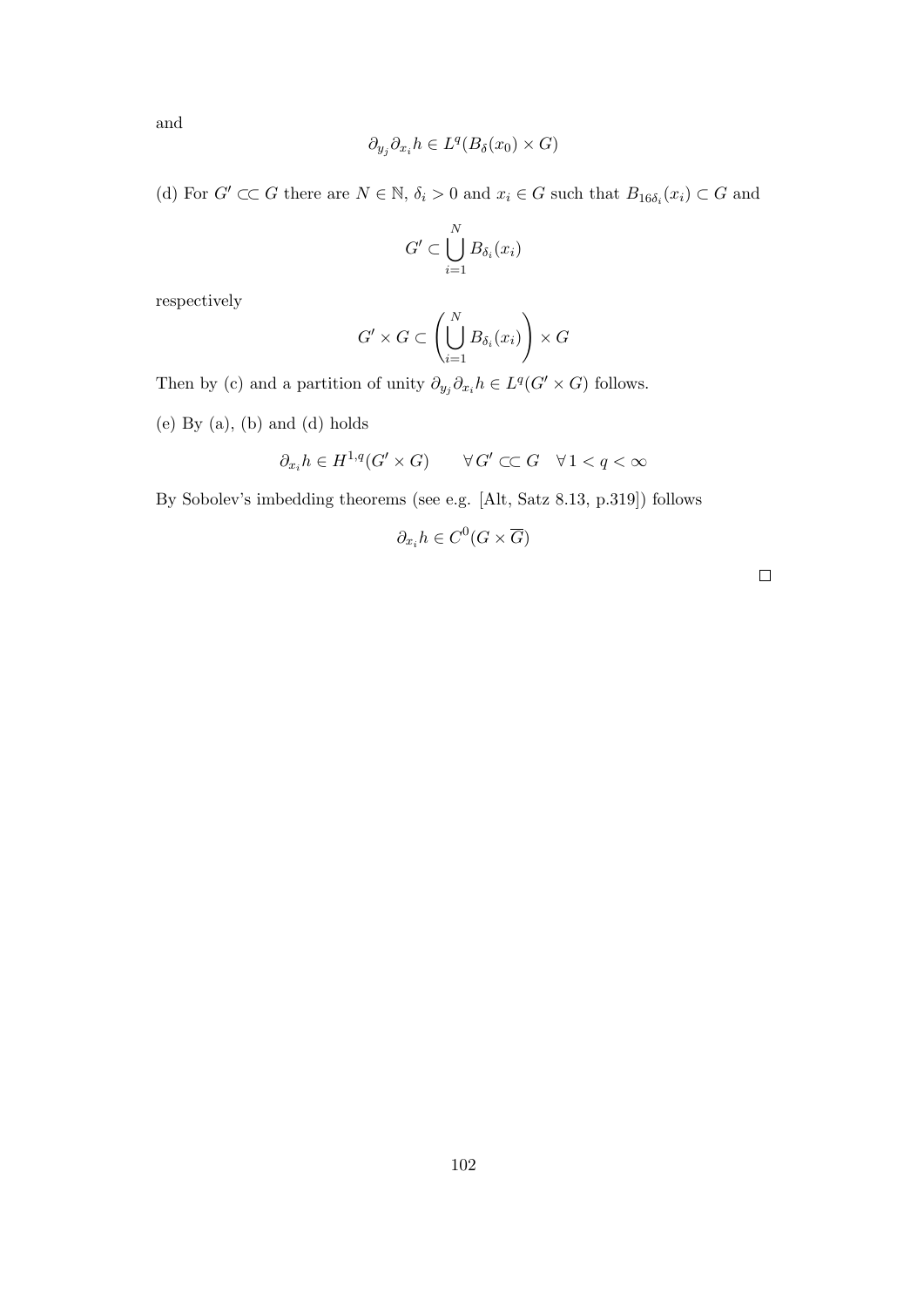## 18 Existence of reproducing kernels in  $B<sup>q</sup>(G)$

**Theorem 18.1.** Let  $1 < q < \infty$  and let  $G \subset \mathbb{R}^n$  be either a bounded domain or an exterior domain. Assume that  $F^* \in B^{q'}(G)^*$ . Then there is a unique  $h \in B^q(G)$ such that

 $F^*(\pi) = \langle h, \pi \rangle_G$  for all  $\pi \in B^{q'}(G)$ 

and with the constant  $C_q$  by Theorem 3.8 holds

$$
(1+C_q)^{-1} \|h\|_{q;G} \ \leq \ \sup_{0 \neq \pi \in B^{q'}(G)} \frac{F^*(\pi)}{\|\pi\|_{q'}} \ \leq \ \|h\|_{q;G}
$$

**Proof.** By the Hahn-Banach-Theorem there is  $\tilde{F}^* \in L^{q'}(G)^*$  such that

$$
\tilde{F}^*\Big|_{B^{q'}(G)} = F^* \qquad \|\tilde{F}^*\| = \|F^*\|
$$

There exists  $f \in L^q(G)$  such that

$$
\tilde{F}^*(g) = \langle f, g \rangle_G \qquad \forall \, g \in L^{q'}(G)
$$

and

$$
\|f\|_{q;G}=\|\tilde{F}^*\|=\|F^*\|
$$

By Theorem 4.2 holds

$$
f = \underbrace{\Delta s}_{\in A^q(G)} + \underbrace{h}_{\in B^q(G)}
$$

and for  $\pi \in B^{q'}(G)$  holds

$$
F^*(\pi) = \tilde{F}^*(\pi) = \langle f, \pi \rangle = \underbrace{\langle \Delta s, \pi \rangle}_{=0 \, (4.1)} + \langle h, \pi \rangle = \langle h, \pi \rangle
$$

Further by Theorem 3.8

$$
\|\Delta s\|_{q;G} \leq C_q \sup_{0 \neq \phi \in \widehat{H}_{\bullet}^{2,q'}(G)} \frac{\langle \Delta s, \Delta \phi \rangle}{\|\Delta \phi\|_{q'}} = C_q \sup_{0 \neq \phi \in \widehat{H}_{\bullet}^{2,q'}(G)} \frac{\langle f, \Delta \phi \rangle}{\|\Delta \phi\|_{q'}} \leq C_q \|f\|_{q;G}
$$

and therefore

$$
||h||_{q;G} \ \leq \ (1+C_q) \, ||f||_{q;G} \ = \ (1+C_q) \, ||F^*||
$$

and

$$
||F^*|| \le ||h||_{q;G}
$$

by Hölder's inequality.

(b) Let  $h^{(1)}$ ,  $h^{(2)} \in B^q(G)$  with

$$
\langle h^{(1)}, \pi \rangle_G = \langle h^{(2)}, \pi \rangle_G
$$
 for all  $\pi \in B^{q'}(G)$ 

Then by Theorem 4.2

$$
\langle h^{(1)}, g \rangle_G = \langle h^{(2)}, g \rangle_G
$$
 for all  $g \in L^{q'}(G)$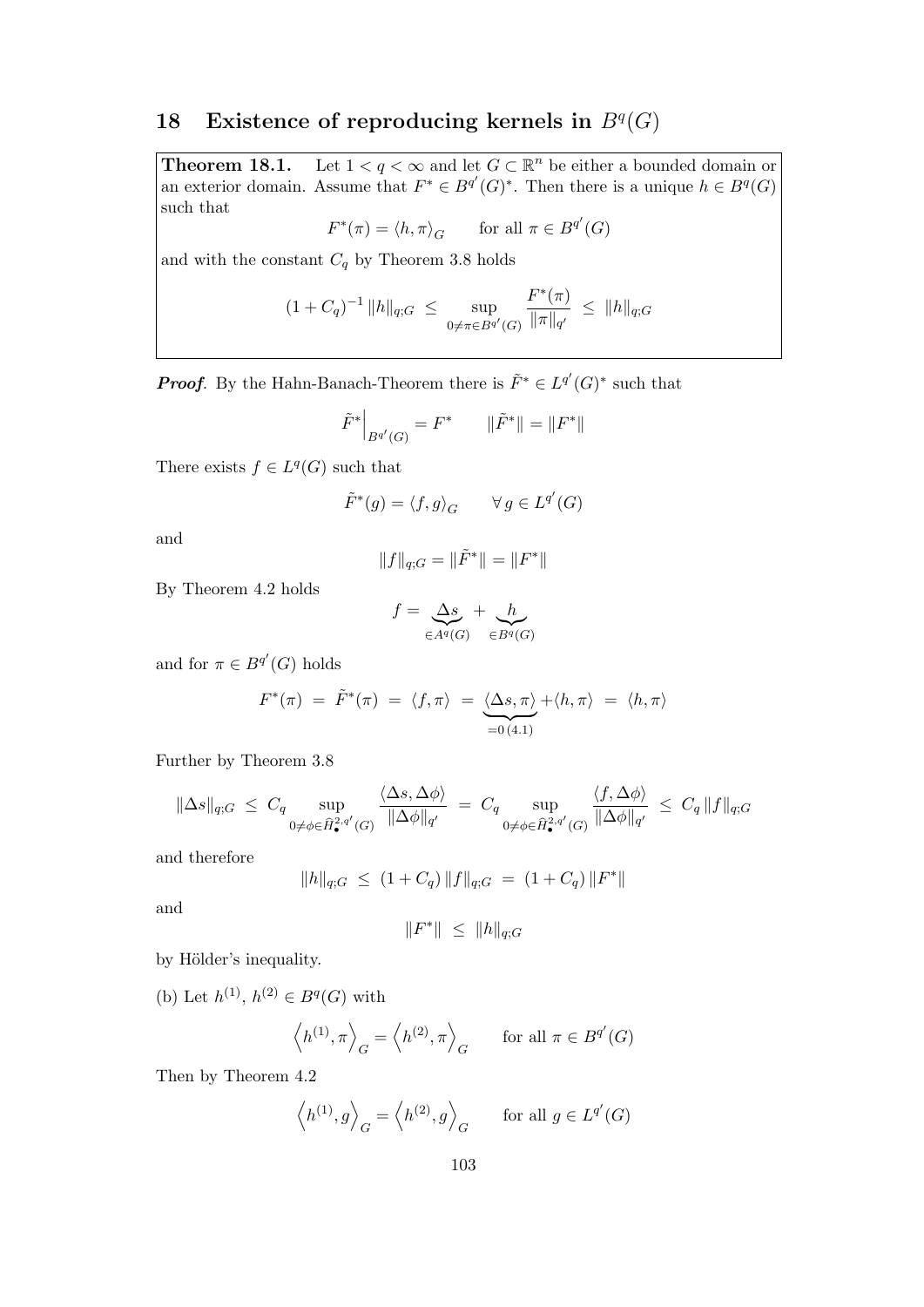and therefore

$$
h^{(1)} = h^{(2)}
$$

almost everywhere.

Theorem and Definition 18.2. Let  $G \subset \mathbb{R}^n$  be either a bounded or an exterior domain.

1. Let  $1 < q < \infty$ . Then for each  $x \in G$  there is a unique

$$
\mathcal{R}_q(x,\cdot) \in B^{q'}(G)
$$

such that

$$
p(x) = \int_G \mathcal{R}_q(x, y) p(y) dy \quad \text{a.e. for all } p \in B^q(G)
$$

The function

$$
\mathcal{R}_q: G \times G \to \mathbb{R}
$$

is called **reproducing kernel** of  $B<sup>q</sup>(G)$  for each  $1 < q < \infty$ .

2. Let  $G \subset \mathbb{R}^n$  ne a bounded domain. For  $1 \lt q, s \lt \infty$  and for every  $x, y \in G$ holds

$$
\mathcal{R}_q(x,y) = \mathcal{R}_s(x,y), \qquad \mathcal{R}_q(x,y) = \mathcal{R}_q(y,x)
$$

Therefore in the case of a bounded domain we can use the notation

$$
\mathcal{R}\,:=\,\mathcal{R}_q
$$

**Proof.** (a) For  $p \in B^q(G)$  by Weyl's Lemma there is a unique  $\tilde{p} \in C^{\infty}(G)$  with  $\tilde{p} = p$  almost everywhere and  $\Delta \tilde{p} = 0$ . We identify this  $\tilde{p}$  with the equivalence class  $p \in B<sup>q</sup>(G)$ . In this sense the notation  $p \in B<sup>q</sup>(G) \cap C^{\infty}(G)$  is meaningful and unique. Let  $x \in G$ . For  $p \in B^q(G)$  ( $\cap C^{\infty}(G)$ ) and  $r < \text{dist}(x, \partial G)$  by the mean value property holds

$$
|p(x)| \leq \frac{1}{|B_r|} \int_{B_r(x)} |p(y)| dy \leq |B_r|^{-1} |B_r|^{\frac{q-1}{q}} \left( \int_{B_r(x)} |p(y)|^q dy \right)^{\frac{1}{q}}
$$
  

$$
\leq \left( \frac{\omega_n r^n}{n} \right)^{-\frac{1}{q}} ||p||_{q;G}
$$

For  $r \to \text{dist}(x, \partial G)$  we derive

$$
|p(x)| \leq \left(\frac{\omega_n}{n}\right)^{-\frac{1}{q}} \left[ \text{dist}(x, \partial G) \right]^{-\frac{n}{q}} ||p||_{q;G}
$$

Therefore for every fixed  $x \in G$  the map

$$
\Big[p \mapsto p(x)\Big] \ \in B^q(G)^*
$$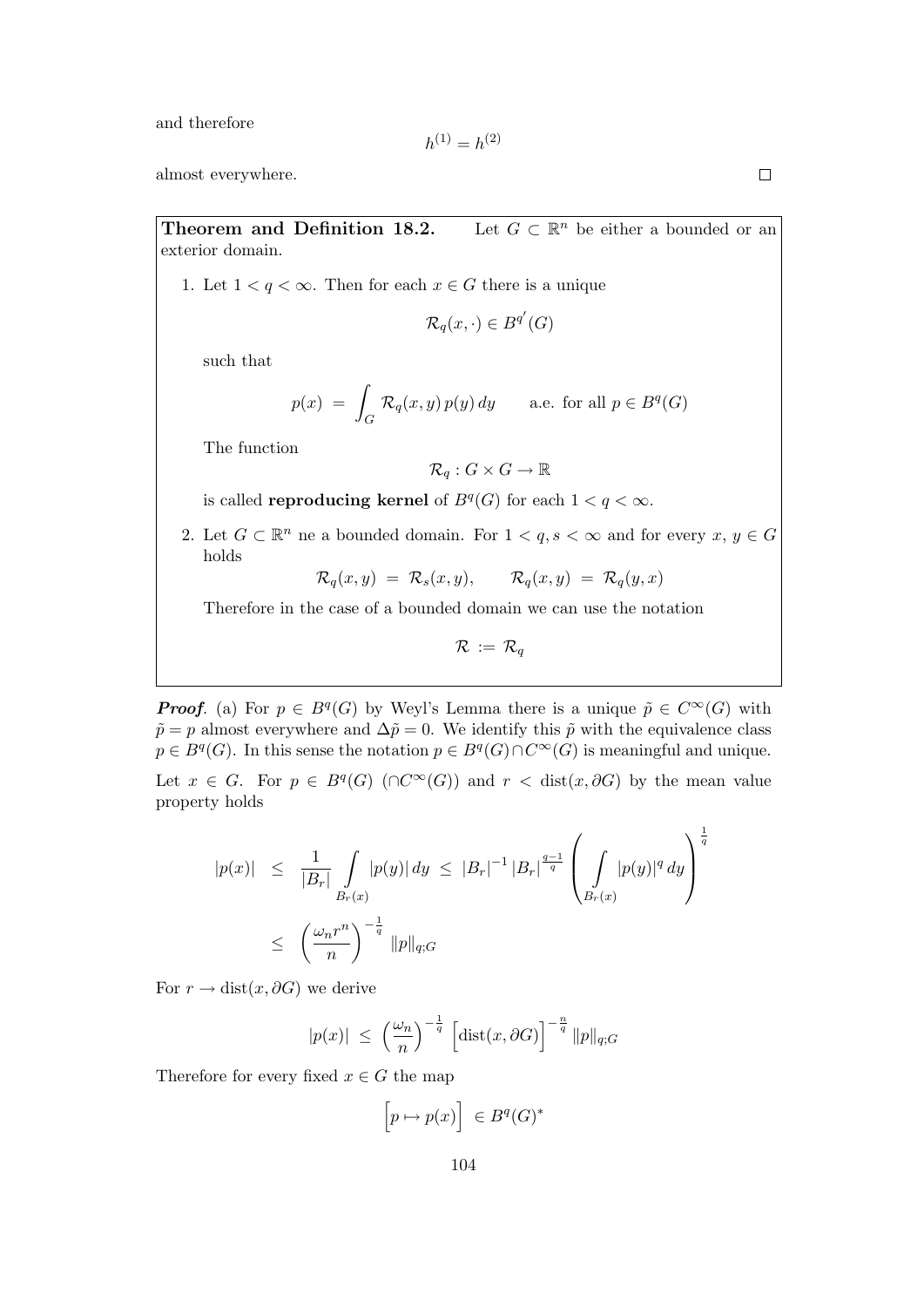By Theorem 18.1 there is a unique  $\mathcal{R}_q(x, \cdot) \in B^{q'}(G)$  with

$$
p(x) = \int_G \mathcal{R}_q(x, y) p(y) dy
$$

almost everywhere for every  $p \in B<sup>q</sup>(G)$  (∩ $C<sup>\infty</sup>(G)$ )

(b) For  $x, y \in G$  holds

$$
\mathcal{R}_q(x,y) = \int_G \mathcal{R}_{q'}(y,z) \mathcal{R}_q(x,z) dz = \int_G \mathcal{R}_q(x,z) \mathcal{R}_{q'}(y,z) dz = \mathcal{R}_{q'}(y,x)
$$

Especially for  $q = 2$ 

$$
\mathcal{R}_2(x,y) = \mathcal{R}_2(y,x)
$$

(c) Let  $G \subset \mathbb{R}^n$  be a bounded domain. Then by Weyl's Lemma and Theorem 2.5 holds

$$
B^{q}(G) = \{ h \in L^{q}(G) : \Delta h = 0 \}
$$

If  $2 < t < \infty$ , we derive  $t' < 2 = 2'$ . Then by Hölder's inequality

$$
\mathcal{R}_2(x,\cdot)\in B^{t'}(G)
$$

and for  $p \in B^t(G) \subset B^2(G)$  almost everywhere holds

$$
p(x) = \int_G \mathcal{R}_2(x, y) p(y) dy
$$

Because of the uniqueness in (a) follows

$$
\mathcal{R}_2(x,y) = \mathcal{R}_t(x,y) \qquad \forall \, 2 \le t < \infty
$$

If  $1 < t < 2$ , we have  $2 < t' < \infty$  and therefore by (b)

$$
\mathcal{R}_t(x,y) = \mathcal{R}_{t'}(y,x) = \mathcal{R}_2(y,x) = \mathcal{R}_2(x,y)
$$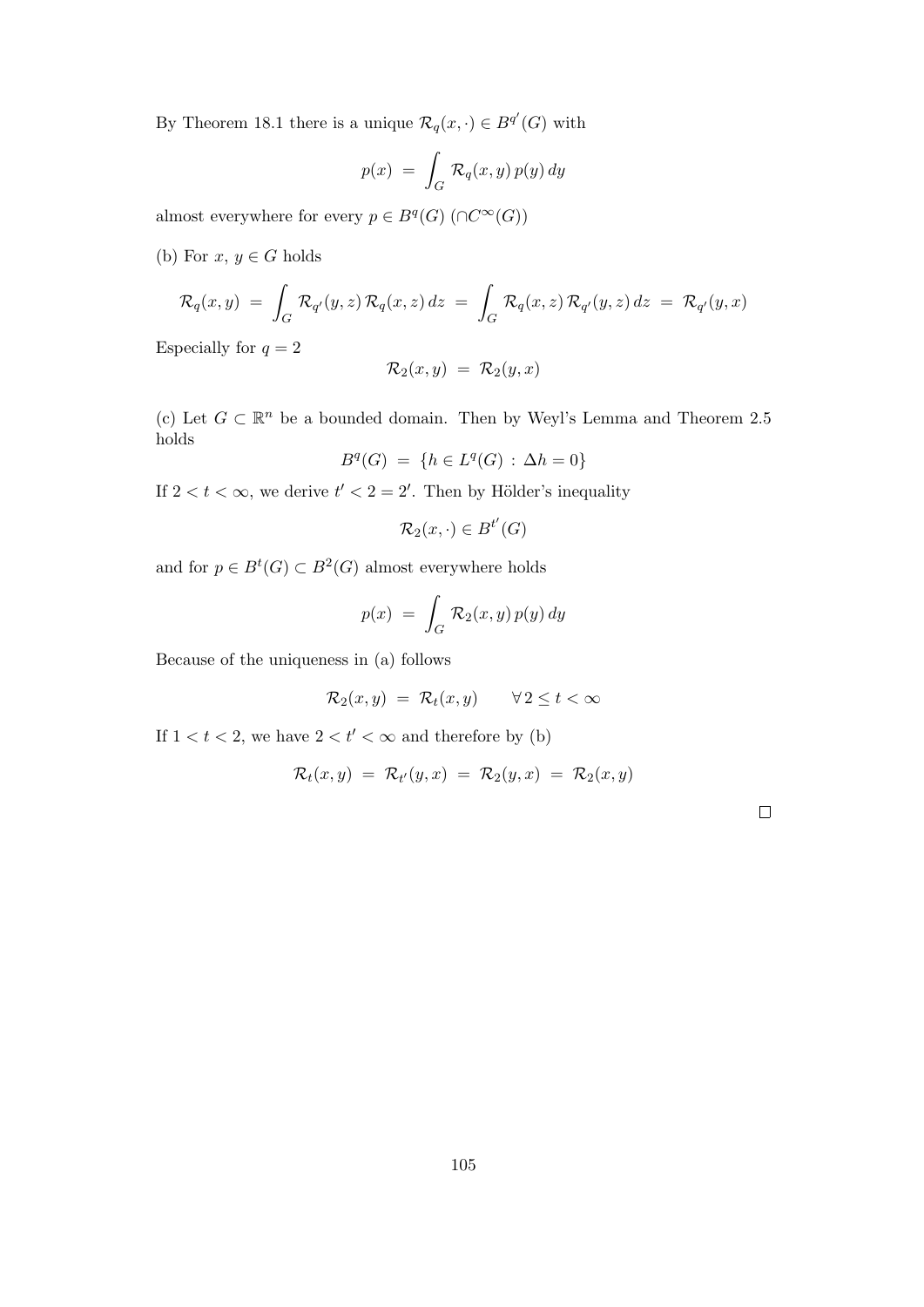## 19 Relationship of Green's function to reproducing kernels

**Theorem 19.1** Let  $n \geq 2$ ,  $1 < q < \infty$ ,  $k \in \mathbb{N}$ ,  $k > 1 + \frac{n}{q}$  and let  $G \subset \mathbb{R}^n$  be a bounded domain with  $\partial G \in C^{2+k}$ . Let

$$
\mathcal{G}(x,y) = S(x-y) + h(x,y)
$$

be Green's function of the Laplace operator in  $G$  and let  $\mathcal R$  be the reproducing kernel in  $B^q(G)$ . Then

$$
Z_q(p)(x) = p(x) + \sum_{i=1}^n \int_G p(y) \, \partial_{y_i} \partial_{x_i} h(x, y) \, dy \quad \text{a.e. for } p \in B^q(G)
$$

Therefore

$$
\sum_{i=1}^n \partial_{y_i} \partial_{x_i} h(x, y) + \frac{1}{2} \mathcal{R}(x, y)
$$

is a compact operator.

**Proof.** (a) At the beginning assume that  $p \in H^{k,q}(G) \cap B^q(G)$ . By Lemma 13.1 holds

$$
\underline{u} := \underline{T}_q(p) \in \overline{C}^1(G)^n, \qquad \nabla \underline{u} \in H^{k,q}(G)^{n^2}, \qquad \Delta \underline{u} = \nabla p
$$

By Sobolev's imbedding theorem (see e.g. [Alt, Satz 8.13, p.319]) also holds

$$
p \in \overline{C}^1(G), \qquad \underline{u} \in \overline{C}^2(G)^n
$$

By Theorem 5.8 holds

$$
\underline{u}\Big|_{\partial G}=0
$$

and therefore by Theorem 17.3

$$
u_i(x) = \int_G \mathcal{G}(x, y) \left( -\Delta u_i \right)(y) \, dy = \int_G \left[ S(x - y) + h(x, y) \right] \left( -\partial_i p \right)(y) \, dy
$$

For  $r > 0$  define  $S_r$  as in the proof of Theorem 17.4. Let

$$
u_i^{(r)}(x) := \int_G \left[ S_r(x-y) + h(x,y) \right] (-\partial_i p)(y) dy
$$

Then by Lemma 17.6  $u_i^{(r)} \in C^1(G)$  and

$$
\partial_j u_i^{(r)}(x) = \int_G \left[ \partial_{x_j} S_r(x - y) + \partial_{x_j} h(x, y) \right] (-\partial_i p)(y) dy
$$

Further holds

$$
|u_i^{(r)}(x) - u(x)| \le \int_G \left[1 - \rho\left(\frac{|x-y|}{r}\right)\right] |S(x-y)| |(\partial_i p)(y)| dy
$$
  

$$
\le \int_{B_{2r}(x)} |S(x-y)| \underbrace{|(\partial_i p)(y)|}_{\le M} dy \le M \int_{B_{2r}} |S(z)| dz
$$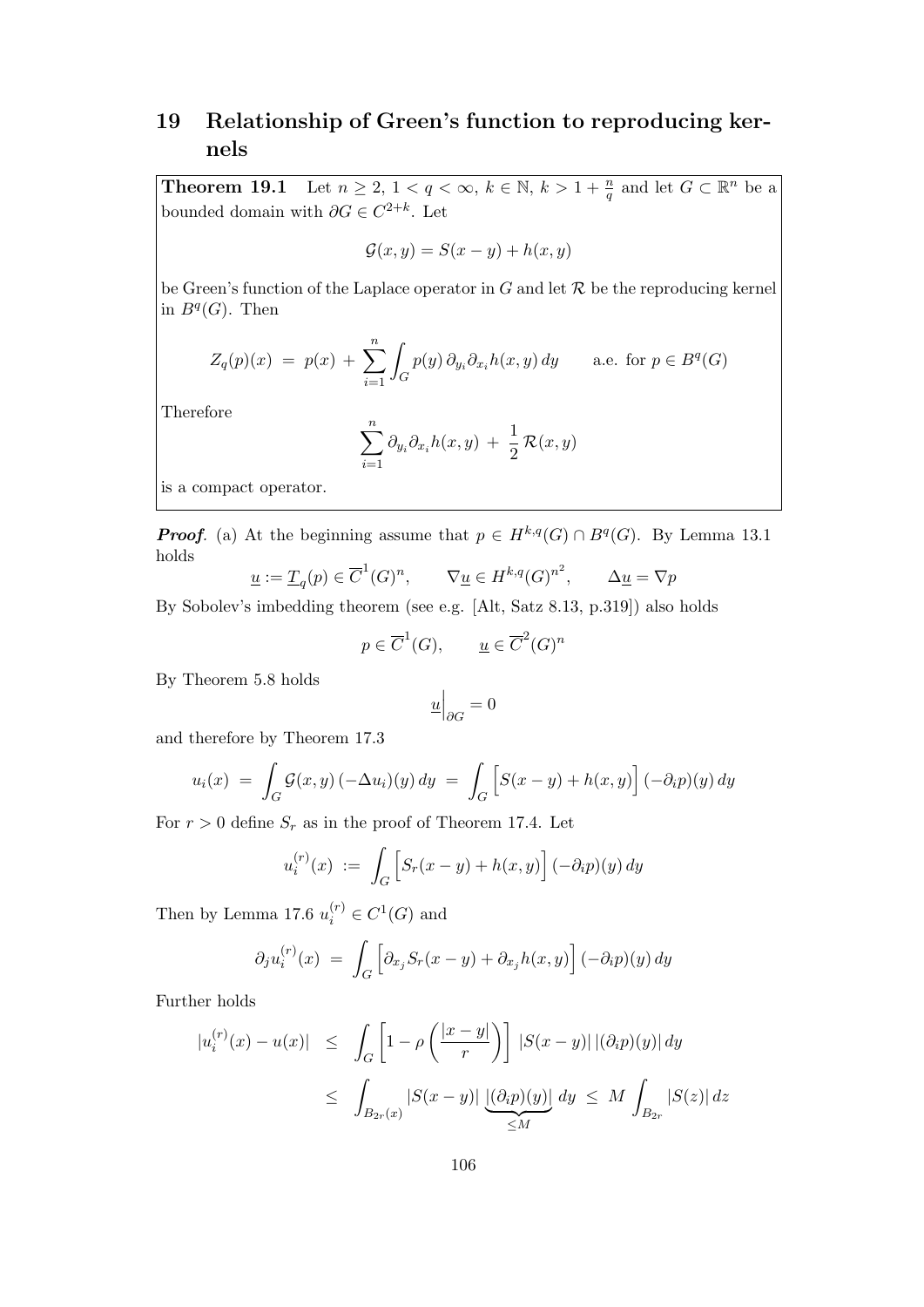By Lemma 17.1  $(u_i^{(r)}$  $i^{(r)}$ ) is uniformly convergent in G to u (for  $r \to 0$ ). Furthermore

$$
\begin{aligned}\n\left| \partial_j u_i^{(r)}(x) - \int_G \left[ (\partial_j S)(x - y) + \partial_{x_j} h(x, y) \right] (-\partial_i p)(y) \, dy \right| &= \\
&= \left| \int_G (\partial_j S_r)(x - y) (\partial_i p)(y) \, dy - \int_G (\partial_j S)(x - y) (\partial_i p)(y) \, dy \right| \le \\
&\le \int_{B_{2r}(x)} \frac{1}{r} \underbrace{\left| \rho' \left( \frac{|x - y|}{r} \right) \right|}_{\leq C} \left| S(x - y) \right| \underbrace{\left[ (\partial_i p)(y) \right]}_{\leq M} dy + \\
&+ \int_{B_{2r}(x)} \underbrace{\left[ 1 - \rho \left( \frac{|x - y|}{r} \right) \right]}_{\leq 1} \left| (\partial_j S)(x - y) \right| \underbrace{\left[ (\partial_i p)(y) \right]}_{\leq M} dy \le \\
&\le K \left[ \frac{1}{r} \int_{B_{2r}} |S(z)| \, dz + \int_{B_{2r}} |(\partial_j S)(z)| \, dz \right]\n\end{aligned}
$$

Therefore by Lemma 17.1  $(\partial_j u_i^{(r)})$  $i^{(r)}$ ) is uniformly Cauchy in G (for  $r \to 0$ ). By Lemma A.16 exists

$$
\operatorname{div} \underline{u}(x) = \sum_{i=1}^{n} \int_{G} \left[ \partial_{x_i} S(x - y) + \partial_{x_i} h(x, y) \right] (-\partial_i p)(y) dy
$$

By Lemma 17.6 we can apply Gauß' Theorem and derive

$$
\operatorname{div} \underline{u}(x) = \lim_{\varepsilon \to 0} \sum_{i=1}^{n} \int_{G \setminus B_{\varepsilon}(x)} \left[ \partial_{x_i} S(x - y) + \partial_{x_i} h(x, y) \right] (-\partial_i p)(y) dy
$$
  
\n
$$
= \lim_{\varepsilon \to 0} \int_{G \setminus B_{\varepsilon}(x)} \left[ \sum_{i=1}^{n} \partial_{y_i} \partial_{x_i} S(x - y) + \sum_{i=1}^{n} \partial_{y_i} \partial_{x_i} h(x, y) \right] p(y) dy
$$
  
\n
$$
- \sum_{i=1}^{n} \int_{\partial G} \left[ \partial_{x_i} S(x - y) + \partial_{x_i} h(x, y) \right] p(y) N_i(y) dy
$$
  
\n
$$
+ \lim_{\varepsilon \to 0} \sum_{i=1}^{n} \int_{\partial B_{\varepsilon}(x)} \left[ \partial_{x_i} S(x - y) + \partial_{x_i} h(x, y) \right] p(y) \frac{y_i - x_i}{|y - x|} dw_y
$$

By the definition of Green's functions holds

$$
S(x - y) + h(x, y) = 0 \qquad \forall y \in \partial G \quad \forall x \in G
$$

and therefore also

$$
\partial_{x_i}[S(x-y) + h(x,y)] = 0 \qquad \forall y \in \partial G \quad \forall x \in G
$$

Because  $p \in C^0(G)$  and  $\partial_{x_i} h \in C^0(G \times \overline{G})$  we get

$$
\lim_{\varepsilon \to 0} \sum_{i=1}^n \int_{\partial B_{\varepsilon}(x)} \partial_{x_i} h(x, y) p(y) \frac{y_i - x_i}{|y - x|} d\omega_y = 0
$$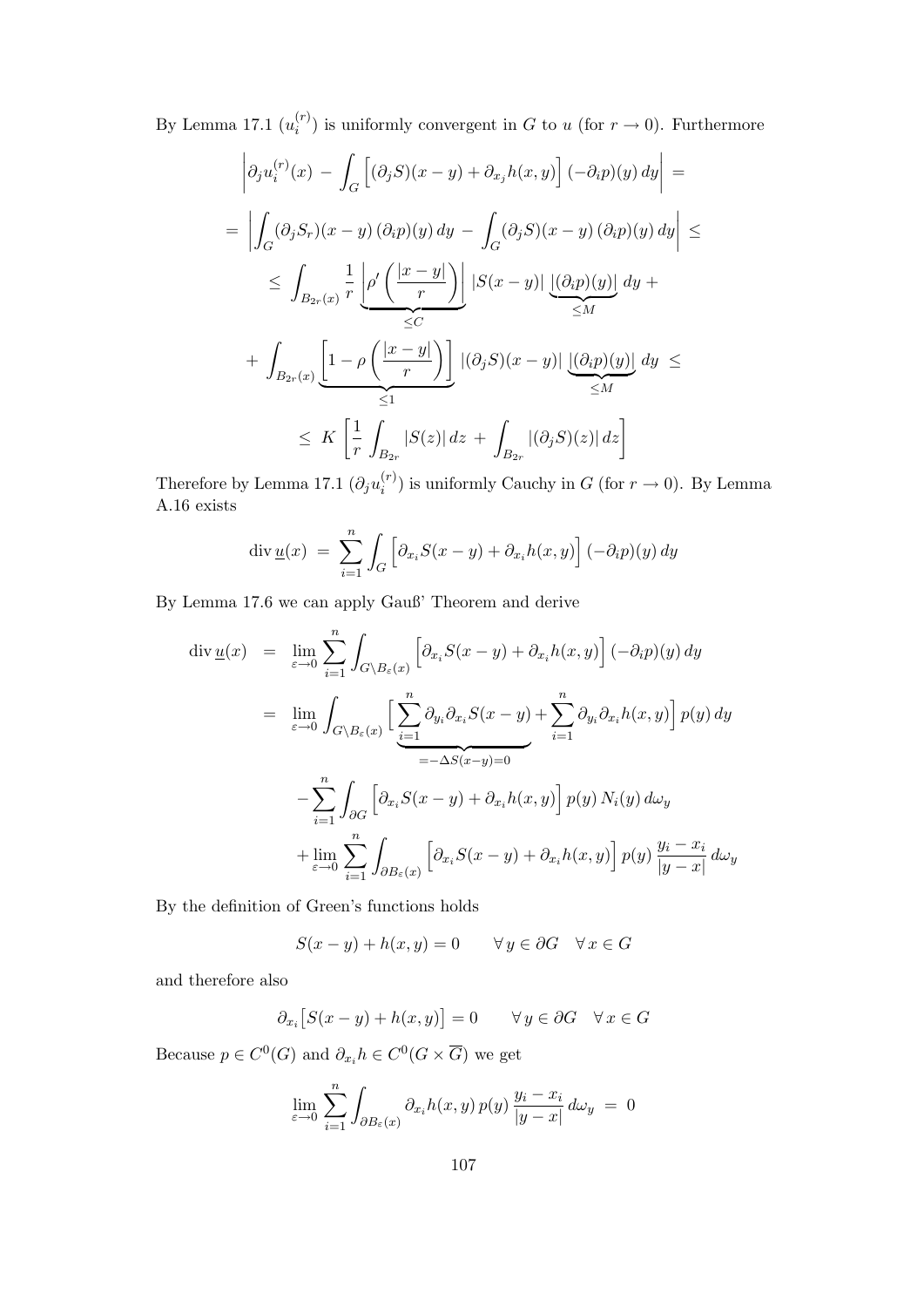Furthermore by Lemma 17.1 holds

$$
\lim_{\varepsilon \to 0} \sum_{i=1}^{n} \int_{\partial B_{\varepsilon}(x)} \partial_{x_i} S(x - y) p(y) \frac{y_i - x_i}{|y - x|} d\omega_y =
$$

$$
= \lim_{\varepsilon \to 0} \sum_{i=1}^{n} \int_{\partial B_{\varepsilon}} -(\partial_i S)(z) p(x - z) \frac{z_i}{|z|} d\omega_z = p(x)
$$

Altogether we derive

$$
Z_q(p)(x) = \operatorname{div} \underline{u}(x) = p(x) + \int_G \sum_{i=1}^n \partial_{y_i} \partial_{x_i} h(x, y) p(y) dy
$$

for every  $x \in G$  and every  $p \in H^{k,q}(G) \cap B^q(G)$ .

(b) Let now  $p \in B<sup>q</sup>(G)$  be arbitrary. Then we identify p and the unique harmonic representative  $\tilde{p} \in C^{\infty}(G)$  with  $\tilde{p} = p$  almost everywhere in G. Define

$$
F(p)(x) := \int_G \sum_{i=1}^n \partial_{y_i} \partial_{x_i} h(x, y) p(y) dy \qquad \forall x \in G
$$

By Theorem 9.1 there is a sequence  $(p_m) \subset H^{k,q}(G) \cap B^q(G)$  such that

$$
||p_m - p||_{q;G} \to 0 \qquad (m \to \infty)
$$

By (a) holds

$$
F(p_m) = Z_q(p_m) - p_m \qquad \forall m \in \mathbb{N}
$$

Because  $Z_q$  is a bounded operator, we derive  $F(p_m) \in L^q(G)$  and

$$
||F(p_m) - F(p_{m'})||_{q;G} \le ||Z_q(p_m) - Z_q(p_{m'})||_{q;G} + ||p_m - p_{m'}||_{q;G} \to 0
$$

So there is  $g \in L^q(G)$  with

$$
||F(p_m) - g||_{q;G} \rightarrow 0
$$

and

$$
g = Z_q(p) - p
$$

By the Riesz-Fischer Theorem there is subsequence (which we again denote by  $(p_m)$ ) such that  $F(p_m) \to g$  pointwise almost everywhere in G. Further

$$
|F(p_m)(x) - F(p)(x)| \leq \int_G \sum_{i=1}^n |\partial_{y_i} \partial_{x_i} h(x, y)| |p_m(y) - p(y)| dy
$$
  

$$
\leq \underbrace{\left(\int_G \sum_{i=1}^n |\partial_{y_i} \partial_{x_i} h(x, y)|^{q'} dy\right)^{\frac{1}{q'}}}_{\text{&(Lemma 17.6)}} ||p_m - p||_{q;G} \to 0
$$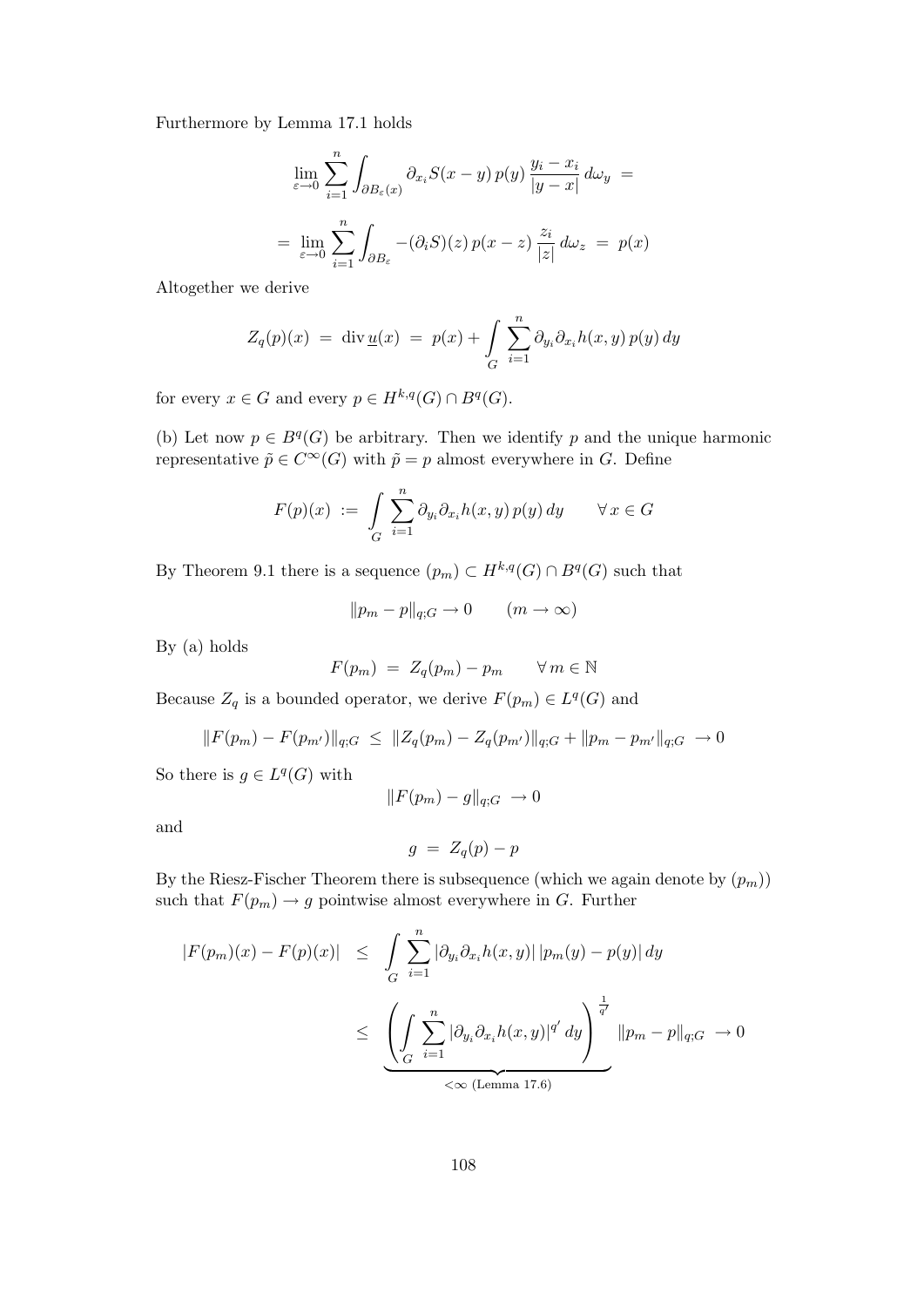Therefore  $F(p) = g \in L^q(G)$  and  $F(p) = Z_q(p) - p$ , that is

$$
Z_q(p)(x) = p(x) + \int_G \sum_{i=1}^n \partial_{y_i} \partial_{x_i} h(x, y) p(y) dy
$$

for almost every  $x \in G$  and every  $p \in B<sup>q</sup>(G)$ .

(c) By (b) for  $p \in B<sup>q</sup>(G)$  and almost every  $x \in G$  holds

$$
\int_{G} \sum_{i=1}^{n} \partial_{y_i} \partial_{x_i} h(x, y) p(y) dy + \frac{1}{2} \int_{G} \mathcal{R}(x, y) p(y) dy = Z_q(p)(x) - \frac{1}{2} p(x)
$$

and because by Theorem 13.5  $Z_q - \frac{1}{2}$  $\frac{1}{2}I$  is a compact operator, in this sense

$$
\sum_{i=1}^n \partial_{y_i} \partial_{x_i} h(x, y) + \frac{1}{2} \mathcal{R}(x, y)
$$

is a compact operator.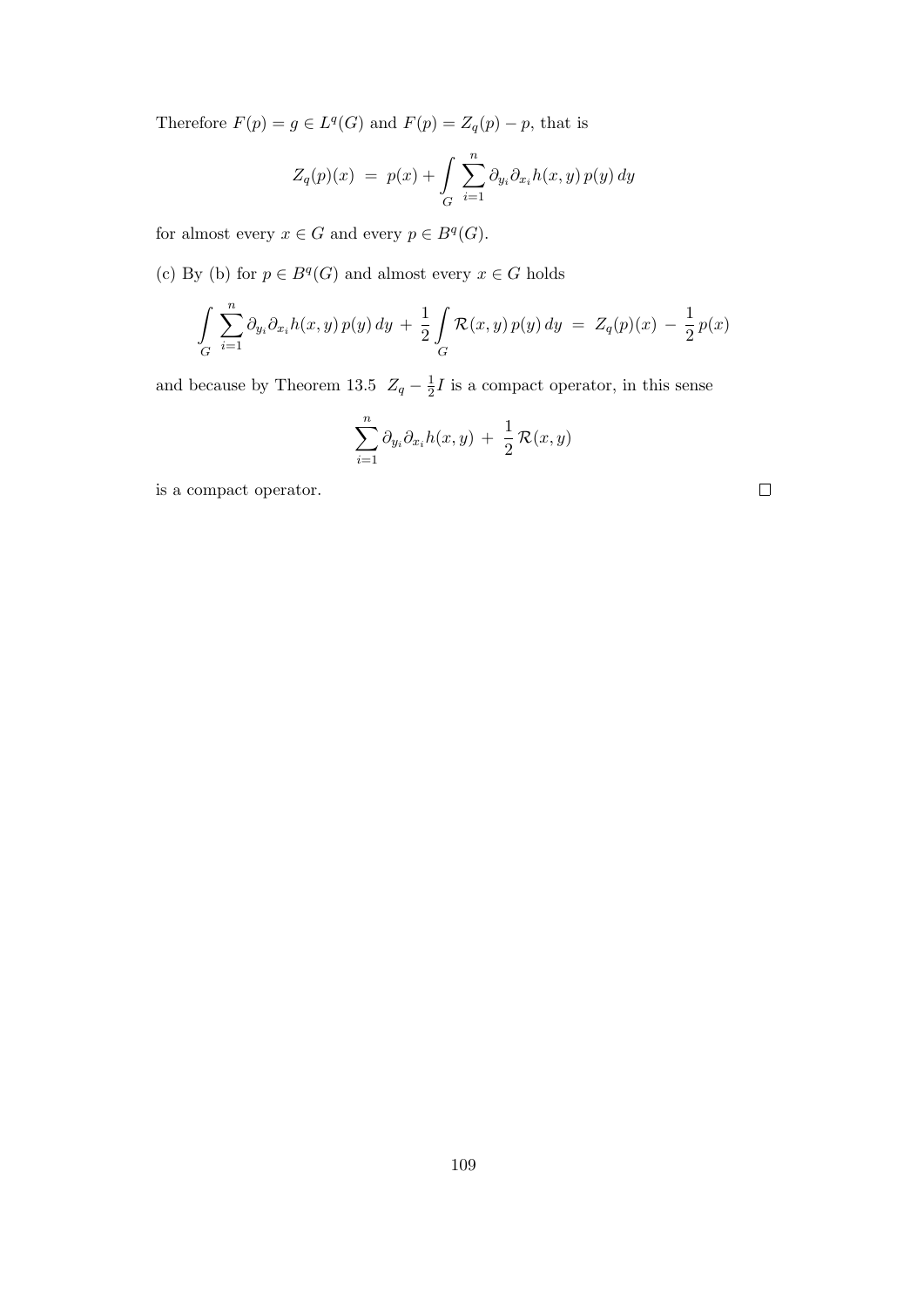#### 20 Explicit calculation for  $B_1$

**Theorem 20.1.** Let  $n \geq 2$ . Let S the fundamental solution of the Laplace operator. Then  $\mathcal{G}_{B_1} = S(x-y) + h_{B_1}(x, y)$ with  $h_{B_1}(x, y) :=$  $\sqrt{ }$  $\int$  $\overline{\mathcal{L}}$ 1  $(2-n)$   $ω_n$  $\left[1-2\langle x,y\rangle+|x|^2|y|^2\right]^{\frac{2-n}{2}}$ , for  $n\geq 3$ 1  $\frac{1}{2\pi} \ln \sqrt{1 - 2\langle x, y \rangle + |x|^2 |y|^2}$ , for  $n = 2$ 

is Green's function of the Laplace operator for the unit ball  $B_1$ .

Proof. Obviously by Definition 17.4.

**Theorem 20.2.** Let 
$$
n \ge 2
$$
. Then  
\n
$$
\mathcal{R}_{B_1}(x, y) = \frac{(n-4)|x|^4 |y|^4 + (8\langle x, y \rangle - 2n - 4) |x|^2 |y|^2 + n}{\omega_n (1 - 2\langle x, y \rangle + |x|^2 |y|^2)^{1 + \frac{n}{2}}}
$$

is the reproducing kernel of  $B<sup>q</sup>(G)$  for  $1 < q < \infty$ .

Proof. see [ABR, Theorem 8.13, p.157] and Theorem 18.2.

Remark 20.3. (a) We now consider explicitly the operator

$$
\sum_{i=1}^n \partial_{y_i} \partial_{x_i} h_{B_1}(x, y) + \frac{1}{2} \mathcal{R}_{B_1}(x, y)
$$

from Theorem 19.1. For  $n \geq 2$  holds

$$
\partial_{y_i} h_{B_1}(x, y) = \frac{1}{2\omega_n} \left[ 1 - 2\langle x, y \rangle + |x|^2 |y|^2 \right]^{-\frac{n}{2}} \left( -2x_i + |x|^2 2y_i \right)
$$

$$
= \frac{1}{\omega_n} \left[ 1 - 2\langle x, y \rangle + |x|^2 |y|^2 \right]^{-\frac{n}{2}} \left( -x_i + |x|^2 y_i \right)
$$

and further

$$
\omega_n \, \partial_{x_i} \partial_{y_i} h_{B_1}(x, y) = -\frac{n}{2} \left[ \dots \right]^{-\frac{n}{2}-1} \left( -x_i + |x|^2 y_i \right) \left( -2y_i + 2x_i |y|^2 \right) + \left[ \dots \right]^{-\frac{n}{2}} \left( -1 + 2x_i y_i \right)
$$

Therefore

$$
\omega_n \left[ 1 - 2\langle x, y \rangle + |x|^2 |y|^2 \right]^{\frac{n}{2}+1} \partial_{x_i} \partial_{y_i} h_{B_1}(x, y) =
$$
\n
$$
= \left( -x_i + |x|^2 y_i \right) \left( n y_i - n x_i |y|^2 \right) + \left( -1 + 2 x_i y_i \right) \left( 1 - 2\langle x, y \rangle + |x|^2 |y|^2 \right) =
$$
\n
$$
= -n x_i y_i + n |x|^2 y_i^2 + n x_i^2 |y|^2 - n |x|^2 |y|^2 x_i y_i - 1 + 2 x_i y_i +
$$
\n
$$
+ 2\langle x, y \rangle - 4 x_i y_i \langle x, y \rangle - |x|^2 |y|^2 + 2|x|^2 |y|^2 x_i y_i
$$

 $\Box$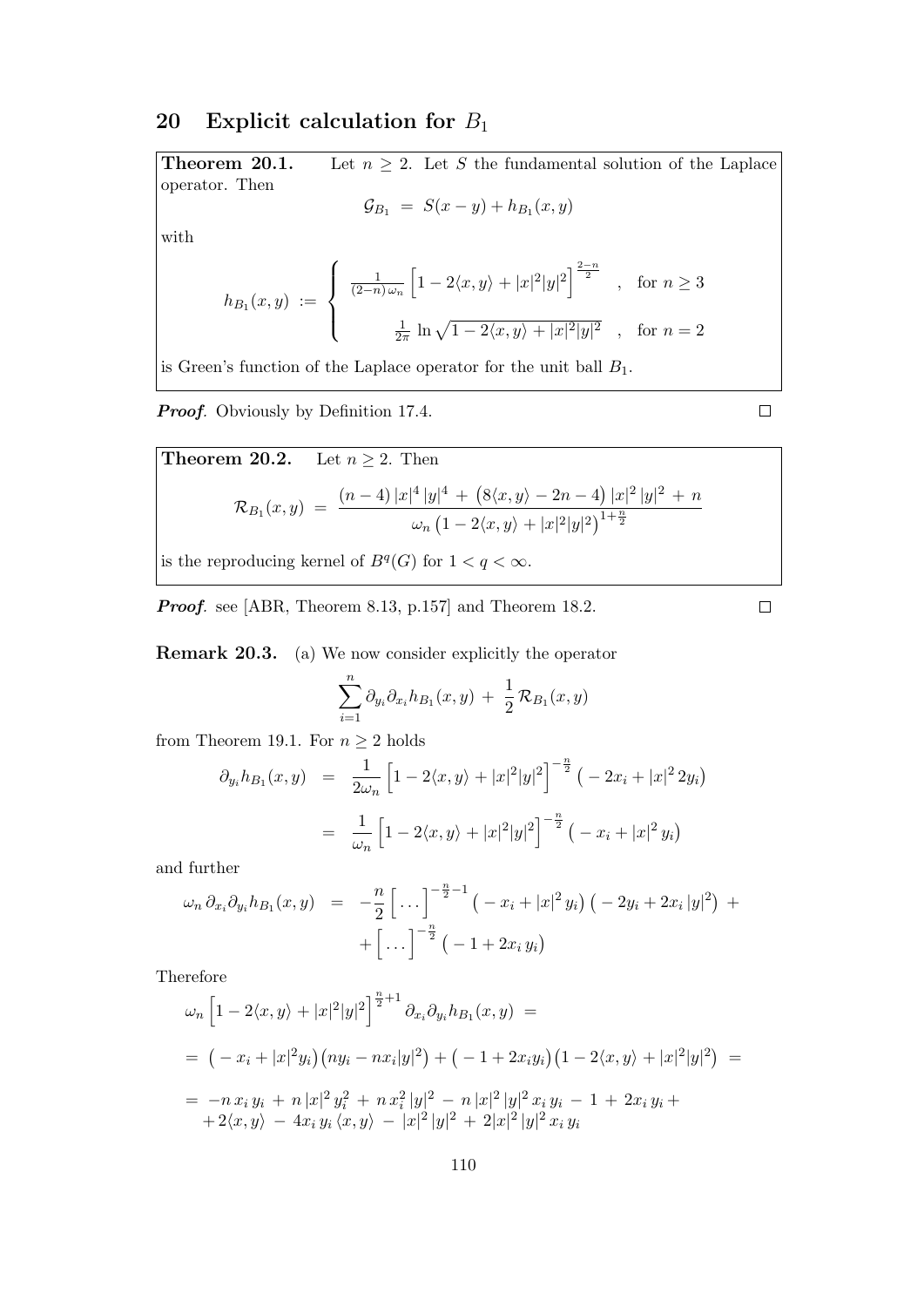and

$$
\omega_n \left[ 1 - 2\langle x, y \rangle + |x|^2 |y|^2 \right]^{\frac{n}{2}+1} \sum_{i=1}^n \partial_{x_i} \partial_{y_i} h_{B_1}(x, y) =
$$
\n
$$
= -n \langle x, y \rangle + n |x|^2 |y|^2 + n |x|^2 |y|^2 - n |x|^2 |y|^2 \langle x, y \rangle - n + 2\langle x, y \rangle +
$$
\n
$$
+ 2n \langle x, y \rangle - 4\langle x, y \rangle^2 - n |x|^2 |y|^2 + 2|x|^2 |y|^2 \langle x, y \rangle =
$$
\n
$$
= (n+2) \langle x, y \rangle + n |x|^2 |y|^2 + (2-n) |x|^2 |y|^2 \langle x, y \rangle - n - 4\langle x, y \rangle^2
$$

Then

$$
\omega_n \left[ 1 - 2\langle x, y \rangle + |x|^2 |y|^2 \right]^{\frac{n}{2}+1} \left\{ \sum_{i=1}^n \partial_{x_i} \partial_{y_i} h_{B_1}(x, y) + \frac{1}{2} \mathcal{R}_{B_1}(x, y) \right\} =
$$
  
\n
$$
= (n+2) \langle x, y \rangle + n |x|^2 |y|^2 + (2-n) |x|^2 |y|^2 \langle x, y \rangle - n - 4 \langle x, y \rangle^2 +
$$
  
\n
$$
+ (\frac{n}{2} - 2) |x|^4 |y|^4 + 4 \langle x, y \rangle |x|^2 |y|^2 - (n+2) |x|^2 |y|^2 + \frac{n}{2} =
$$
  
\n
$$
= (n+2) \langle x, y \rangle - \frac{n}{2} - 2|x|^2 |y|^2 + (6-n) |x|^2 |y|^2 \langle x, y \rangle - 4 \langle x, y \rangle^2 + (\frac{n}{2} - 2) |x|^4 |y|^4
$$
  
\n
$$
= \left( 1 - 2 \langle x, y \rangle + |x|^2 |y|^2 \right) \left( -\frac{n}{2} + 2 \langle x, y \rangle + (\frac{n}{2} - 2) |x|^2 |y|^2 \right)
$$

Altogether holds

$$
\sum_{i=1}^{n} \partial_{x_i} \partial_{y_i} h_{B_1}(x, y) + \frac{1}{2} \mathcal{R}_{B_1}(x, y) = \frac{-\frac{n}{2} + 2\langle x, y \rangle + (\frac{n}{2} - 2)|x|^2|y|^2}{\omega_n \left(1 - 2\langle x, y \rangle + |x|^2|y|^2\right)^{\frac{n}{2}}}
$$

(b) Next we prove that the integral kernel

$$
K_n(x,y) = \frac{-\frac{n}{2} + 2\langle x, y \rangle + (\frac{n}{2} - 2)|x|^2|y|^2}{\omega_n \left(1 - 2\langle x, y \rangle + |x|^2|y|^2\right)^{\frac{n}{2}}}
$$

is compact in  $L^q(B_1)$ . For this aim we define

$$
f(x,y) := 1 - 2\langle x, y \rangle + |x|^2 |y|^2
$$

and

$$
g_n(x,y) := -\frac{n}{2} + 2\langle x,y\rangle + \left(\frac{n}{2} - 2\right)|x|^2|y|^2
$$

(c) For  $n = 2$  holds

$$
g_2(x,y) := -1 + 2\langle x, y \rangle - |x|^2 |y|^2 = -f(x,y)
$$

So

$$
K_2(x,y) = -\frac{1}{2\pi}
$$

is as a Hilbert-Schmidt kernel compact.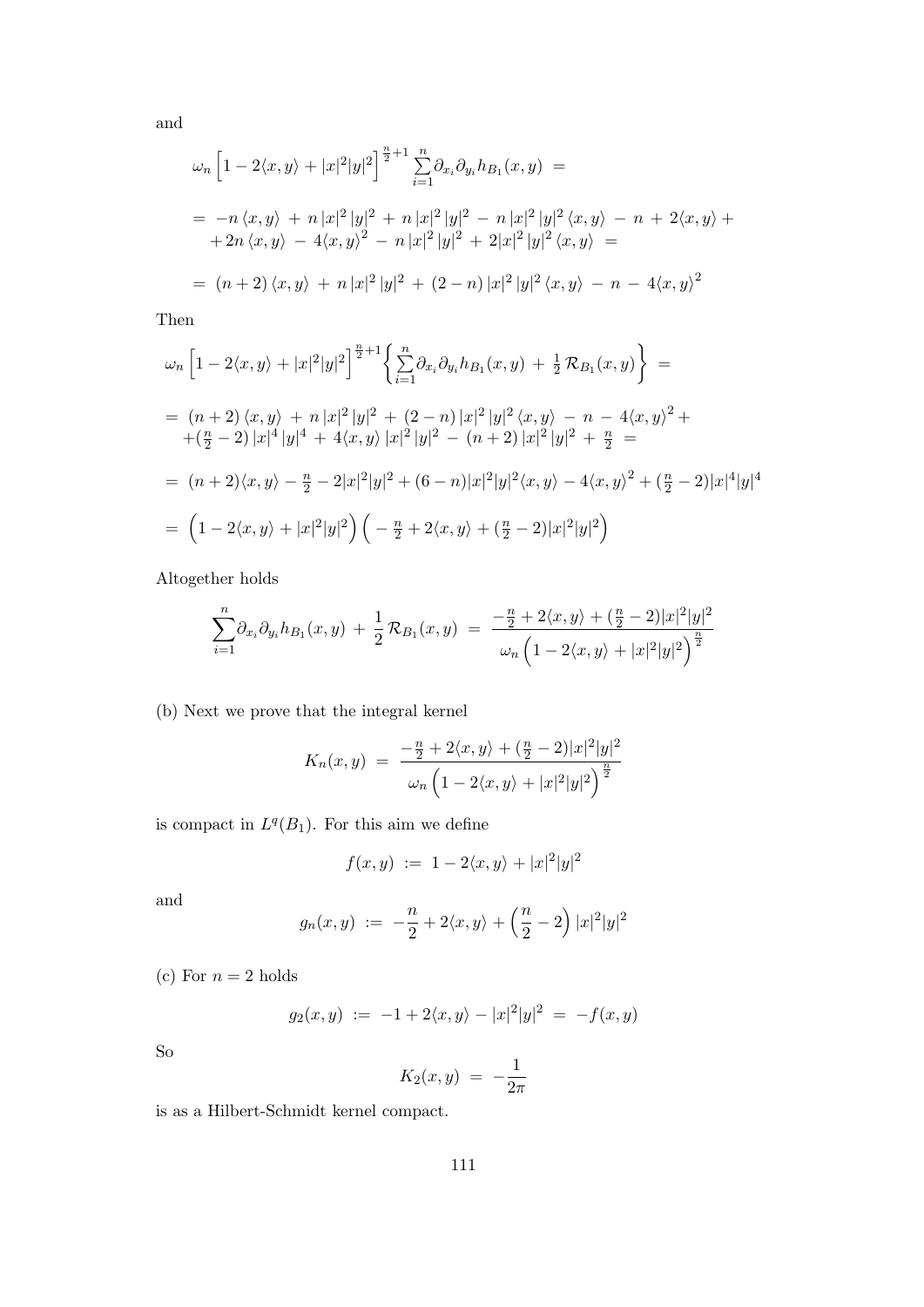(d) For  $x, y \in \overline{B_1}$  holds

$$
g_3(x, y) = -\frac{3}{2} + 2\langle x, y \rangle - \frac{1}{2} |x|^2 |y|^2 = -\frac{1}{2} + \underbrace{\langle x, y \rangle}_{\le |x||y|} - \frac{1}{2} |x|^2 |y|^2 + \langle x, y \rangle - 1
$$
  

$$
\leq -\frac{1}{2} \underbrace{(|x||y| - 1)^2}_{\ge 0} + \underbrace{\langle x, y \rangle - 1}_{\le 0} \leq 0
$$

and for  $n\geq 4$ 

$$
g_n(x,y) \leq -\frac{n}{2} + 2|x| |y| + \underbrace{\left(\frac{n}{2} - 2\right)}_{\geq 0} |x|^2 |y|^2 \leq -\frac{n}{2} + 2 + \left(\frac{n}{2} - 2\right) = 0
$$

Further holds

$$
f(x,y) \ge 1 - 2|x| |y| + |x|^2 |y|^2 = (1 - |x| |y|)^2 \ge 0
$$

Therefore for  $n\geq 3$  and  $x,y\in \overline{B_1}$ 

$$
|K_n(x,y)| = \frac{\frac{n}{2} - 2\langle x,y \rangle + (2 - \frac{n}{2})|x|^2|y|^2}{\omega_n \left(1 - 2\langle x,y \rangle + |x|^2|y|^2\right)^{\frac{n}{2}}}
$$
  
\n
$$
= \frac{1 - 2\langle x,y \rangle + |x|^2|y|^2 + |x|^2|y|^2 - 1 + \frac{n}{2}(1 - |x|^2|y|^2)}{\omega_n \left(1 - 2\langle x,y \rangle + |x|^2|y|^2\right)^{\frac{n}{2}}}
$$
  
\n
$$
\leq \frac{1 - 2\langle x,y \rangle + |x|^2|y|^2 + \frac{n}{2}(1 - |x||y|)\left(1 + |x||y|\right)}{\omega_n \left(1 - 2\langle x,y \rangle + |x|^2|y|^2\right)^{\frac{n}{2}}}
$$
  
\n
$$
\leq \frac{1 - 2\langle x,y \rangle + |x|^2|y|^2 + n\left(1 - 2\langle x,y \rangle + |x|^2|y|^2\right)^{\frac{n}{2}}}{\omega_n \left(1 - 2\langle x,y \rangle + |x|^2|y|^2\right)^{\frac{n}{2}}}
$$
  
\n
$$
= \frac{1}{\omega_n \left(1 - 2\langle x,y \rangle + |x|^2|y|^2\right)^{\frac{n}{2}-1}} + \frac{n}{\omega_n \left(1 - 2\langle x,y \rangle + |x|^2|y|^2\right)^{\frac{n-1}{2}}}
$$

Because of

$$
|x - y|^2 = |x|^2 + |y|^2 - 2\langle x, y \rangle
$$
  
= 1 - 2\langle x, y \rangle + |x|^2|y|^2 + |x|^2 - 1 + |y|^2 - |x|^2|y|^2  
= 1 - 2\langle x, y \rangle + |x|^2|y|^2 + |x|^2 - 1 + |y|^2(1 - |x|^2)  
\le 1 - 2\langle x, y \rangle + |x|^2|y|^2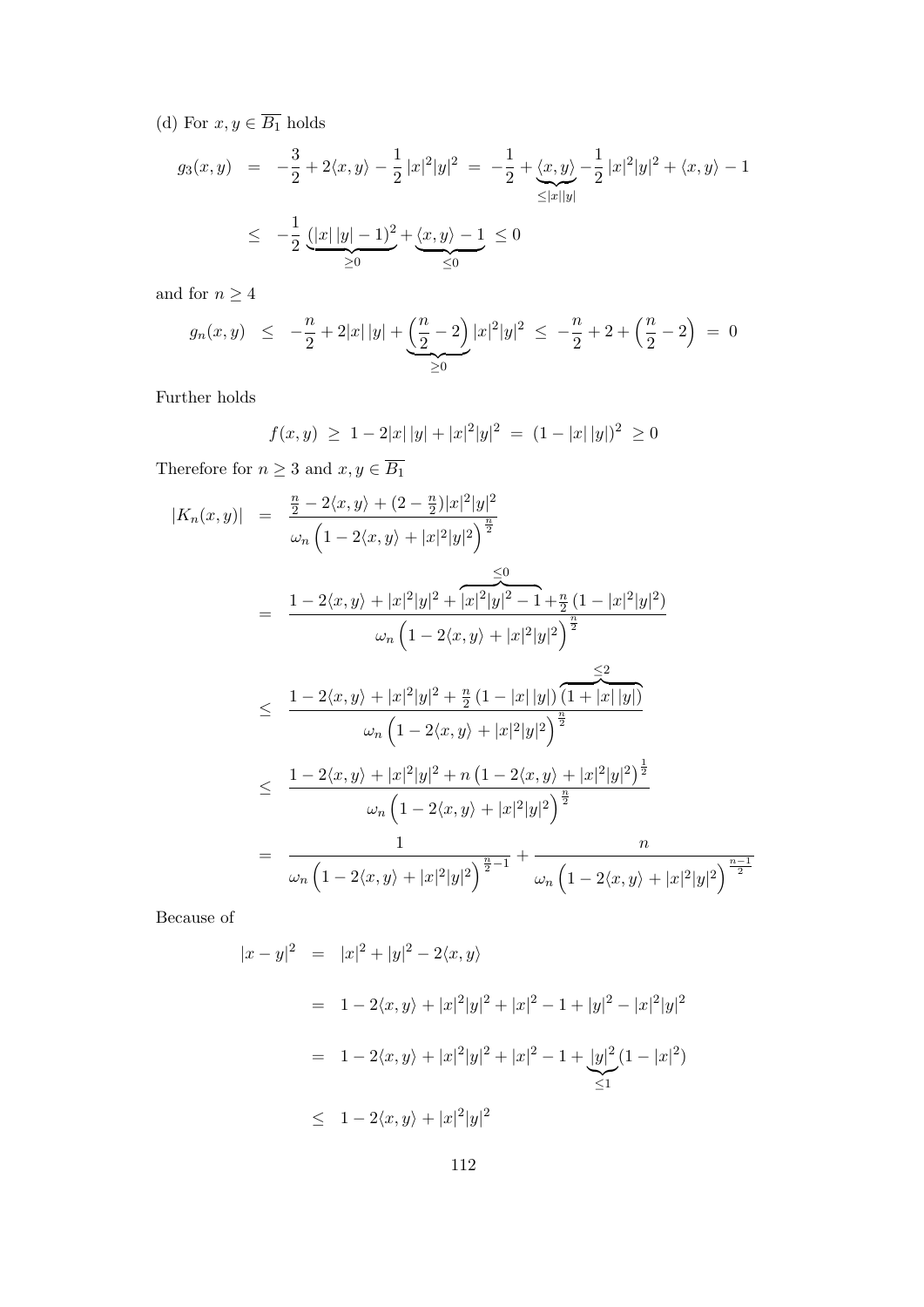holds

$$
|K_n(x, y)| \le \frac{1}{\omega_n |x - y|^{n-2}} + \frac{n}{\omega_n |x - y|^{n-1}}
$$
  
= 
$$
\frac{|x - y| + n}{\omega_n |x - y|^{n-1}} \le \frac{2 + n}{\omega_n |x - y|^{n-1}}
$$

and  $\mathcal{K}_n$  is as a Schur kernel compact.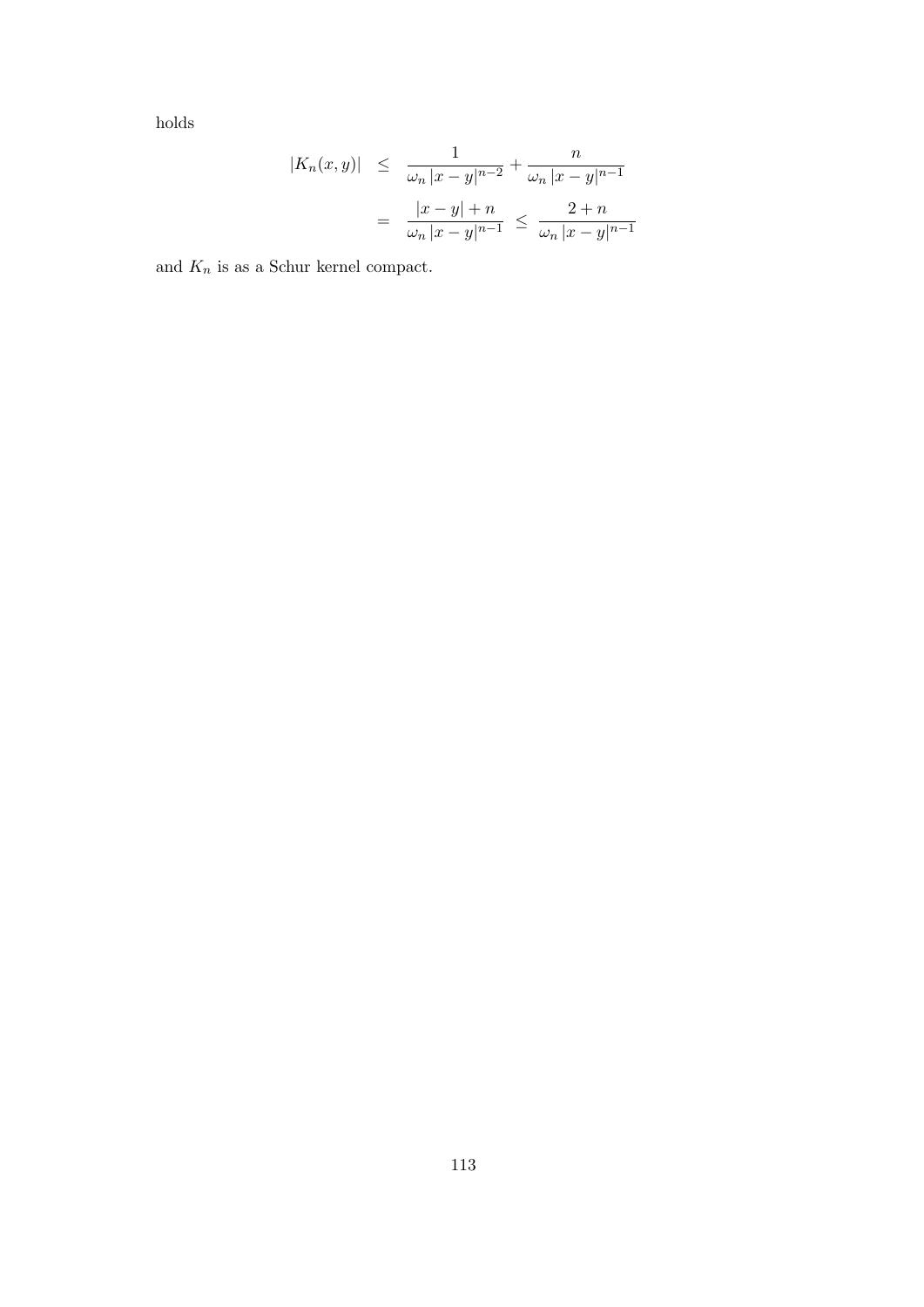# Appendix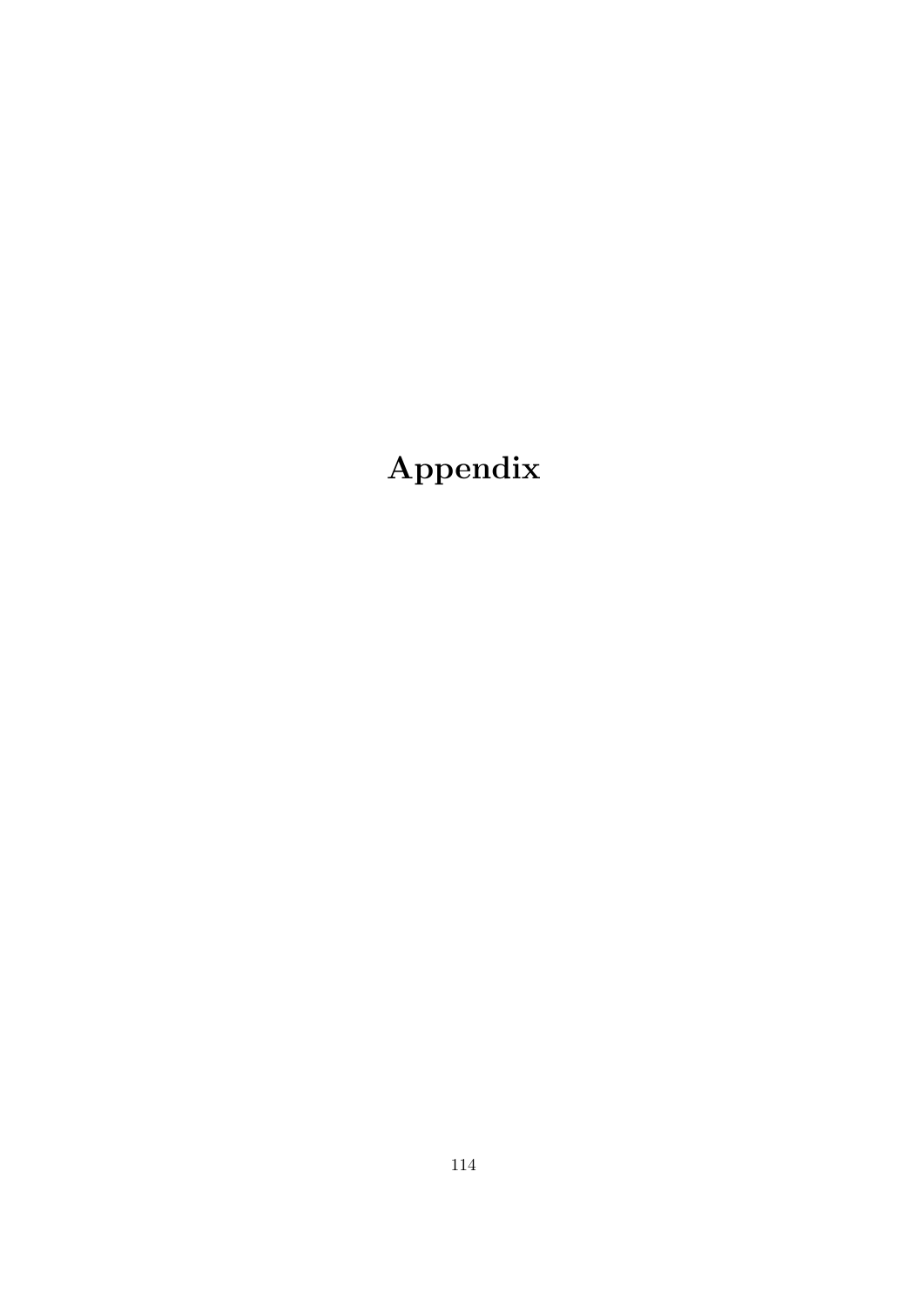## A Proofs

Lemma A.1. Let  $G \subset \mathbb{R}^n$  be open and let  $1 < q < \infty$ . Suppose  $f, g \in H^{1,q}(G)$ and  $||f||_{\infty;G} + ||\nabla f||_{\infty;G} < \infty$ . Then

$$
f \cdot g \in H^{1,q}(G)
$$
 and  $\partial_i(f \cdot g) = (\partial_i f)g + f(\partial_i g)$ 

**Proof.** We have  $f \cdot g \in L^q(G)$  because f is bounded.

Because  $H = W$  [Me/Se] there is a sequence  $(g_k) \subset C^{\infty}(G) \cap H^{1,q}(G)$  with

$$
||g - g_k||_{1,q;G} \to 0
$$

Let  $\phi \in C_0^{\infty}(G)$ . Then

$$
\int_{G} f g \partial_{i} \phi dx = \lim_{k \to \infty} \int_{G} f g_{k} \partial_{i} \phi dx
$$
\n
$$
= \lim_{k \to \infty} \int_{G} f \partial_{i} \underbrace{(g_{k} \phi)}_{\in C_{0}^{\infty}(G)} dx - \int_{G} f (\partial_{i} g_{k}) \phi dx
$$
\n
$$
= \lim_{k \to \infty} - \int_{G} (\partial_{i} f) g_{k} \phi dx - \int_{G} f (\partial_{i} g_{k}) \phi dx
$$
\n
$$
= - \int_{G} [(\partial_{i} f) g + f (\partial_{i} g)] \phi dx
$$

Therefore

$$
\partial_i(f \cdot g) = (\partial_i f)g + f(\partial_i g) \in L^q(G)
$$

 $\Box$ 

Lemma A.2. Let  $G \subset \mathbb{R}^n$  be open and let  $1 < q < \infty$ . Suppose  $f \in H^{1,q}(G)$ ,  $g \in C_0^{\infty}(G)$ . Then

$$
f \cdot g \in H_0^{1,q}(G)
$$
 and  $\partial_i(f \cdot g) = (\partial_i f)g + f(\partial_i g)$ 

**Proof.** By Lemma A.1 we have  $f \cdot g \in H^{1,q}(G)$  and  $\partial_i(f \cdot g) = (\partial_i f)g + f(\partial_i g)$ Because  $H = W$  [Me/Se] there is a sequence  $(f_k) \subset C^{\infty}(G) \cap H^{1,q}(G)$  with

$$
||f - f_k||_{1,q;G} \to 0
$$

Then

$$
||f_k g - fg||_{q;G} \le ||g||_{\infty;G} ||f_k - f||_{q;G} \to 0
$$

$$
\|\nabla(f_kg - fg)\|_{q;G} \leq \|(\nabla f_k - \nabla f)g\|_{q;G} + \|(f_k - f)\nabla g\|_{q;G} \leq \|g\|_{\infty;G} \|(\nabla f_k - \nabla f)\|_{q;G} + \|\nabla g\|_{\infty;G} \|f_k - f\|_{q;G}
$$

which tends to 0 for  $(k \to \infty)$ . By  $f_k g \in C_0^{\infty}(G) \subset H_0^{1,q}$  $\binom{1,q}{0}(G)$  and the closedness of  $H_0^{1,q}$  $0^{1,q}(G)$  in  $H^{1,q}(G)$  the assertion of the Lemma follows.  $\Box$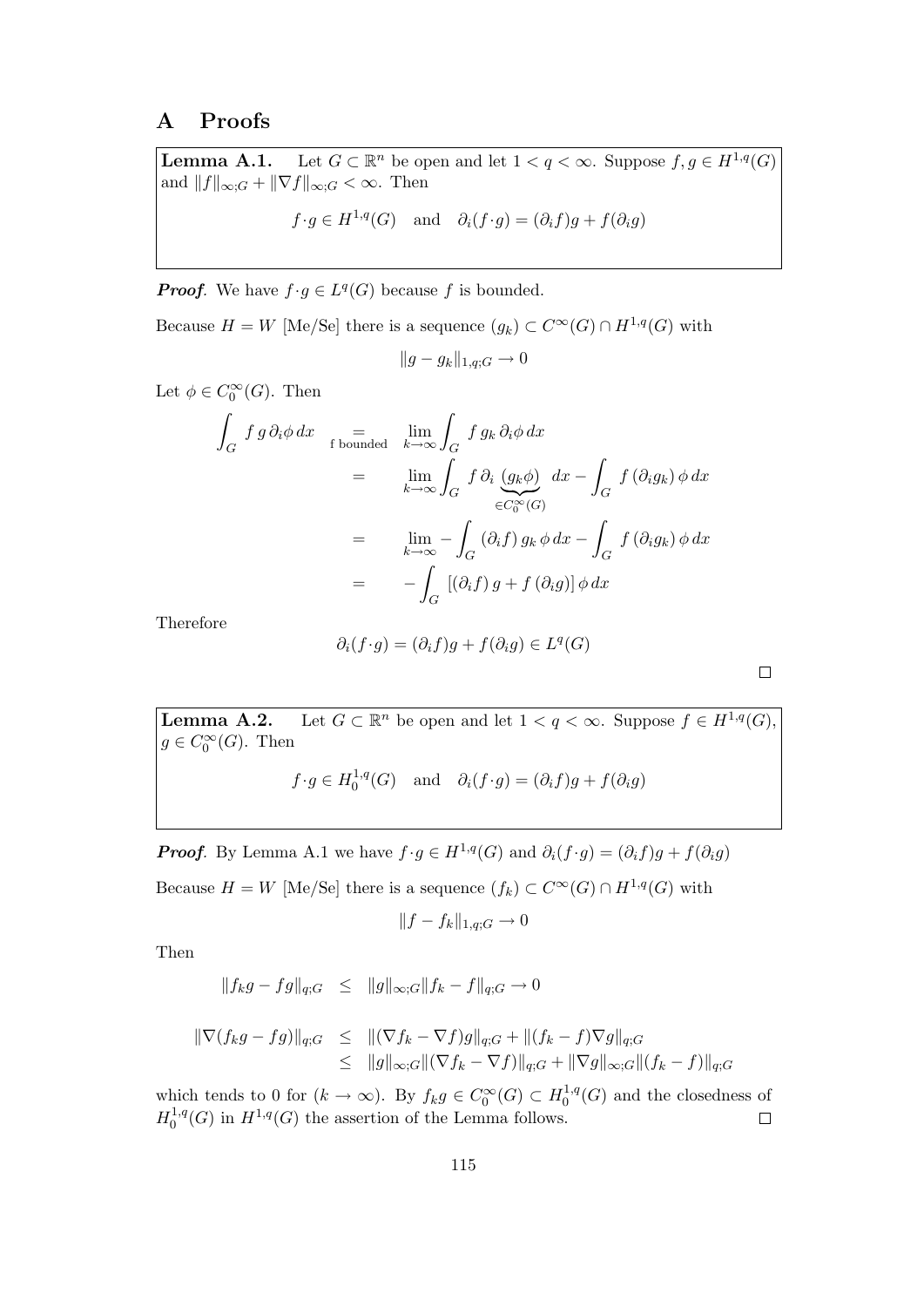**Lemma A.3.** Let  $G \subset \mathbb{R}^n$  be open and let  $1 < q < \infty$ . Suppose  $f \in H^{1,q}(G)$ ,  $g \in H_0^{1,q}$  $\int_0^{1,q}(G)$  and  $||f||_{\infty;G} + ||\nabla f||_{\infty;G} < \infty$ . Then  $f \cdot g \in H_0^{1,q}$  $\partial_0^{-1,q}(G)$  and  $\partial_i(f \cdot g) = (\partial_i f)g + f(\partial_i g)$ 

**Proof.** There is a sequence  $(g_k) \subset C_0^{\infty}(G)$  with

$$
||g - g_k||_{1,q;G} \to 0
$$

Then

$$
||g_k f - f g||_{q;G} \le ||f||_{\infty;G} ||g_k - g||_{q;G} \to 0
$$

$$
\|\nabla (g_k f - f g)\|_{q;G} \leq \|(\nabla g_k - \nabla g)f\|_{q;G} + \|(g_k - g)\nabla f\|_{q;G} \leq \|f\|_{\infty;G} \|(\nabla g_k - \nabla g)\|_{q;G} + \|\nabla f\|_{\infty;G} \|(g_k - g)\|_{q;G}
$$

which tends to 0 for  $(k \to \infty)$ . By  $g_k f \in H_0^{1,q}$  $0^{1,q}(G)$  (Lemma A.2) and the closedness of  $H_0^{1,q}$  $0^{1,q}(G)$  in  $H^{1,q}(G)$  the assertion of the Lemma follows.  $\Box$ 

**Lemma A.4.** Let  $G \subset \mathbb{R}$ Let  $G \subset \mathbb{R}^n$  be either a bounded or an exterior domain with  $\partial G \in C^1$ . Suppose  $f \in H^{1,q}(G)$ ,  $g \in \widehat{H}_{\bullet}^{1,q}(G)$  and  $||g||_{\infty;G} + ||\nabla g||_{\infty;G} < \infty$ . Then  $f \cdot g \in \widehat{H}_{\bullet}^{1,q}(G)$  and  $\partial_i(f \cdot g) = (\partial_i f)g + f(\partial_i g)$ 

**Proof.** (a) First let G be bounded, that is  $\widehat{H}_{\bullet}^{1,q}(G) = H_0^{1,q}$  $_{0}^{1,q}(G)$  by Lemma 2.5.

By Lemma A.1 we get  $f \cdot g \in H^{1,q}(G)$  and  $\partial_i(f \cdot g) = (\partial_i f)g + f(\partial_i g)$ Let an arbitrary  $1 < s < \infty$  be given. Then

$$
g \in L^s(G), \quad \nabla g \in L^s(G)
$$

because  $|G| < \infty$  and  $||g||_{\infty;G} + ||\nabla g||_{\infty;G} < \infty$ . Therefore

$$
\sup_{0 \neq \phi \in C_0^{\infty}(G)} \frac{\langle \nabla g, \nabla \phi \rangle}{\|\nabla \phi\|_{s';G}} \leq \leq \|\nabla g\|_{s;G} < \infty
$$

By Theorem 7.9 we derive

$$
g \in H_0^{1,s}(G) \qquad \forall \ 1 < s < \infty
$$

(b) Now let  $1 < s < q$  be fixed. Then  $f \in H^{1,s}(G)$  by Hölder's inequality because G is bounded. Let  $\lambda := \frac{q}{s} > 1$ . Because

$$
g\in H_0^{1,\frac{s\lambda}{\lambda-1}}(G)
$$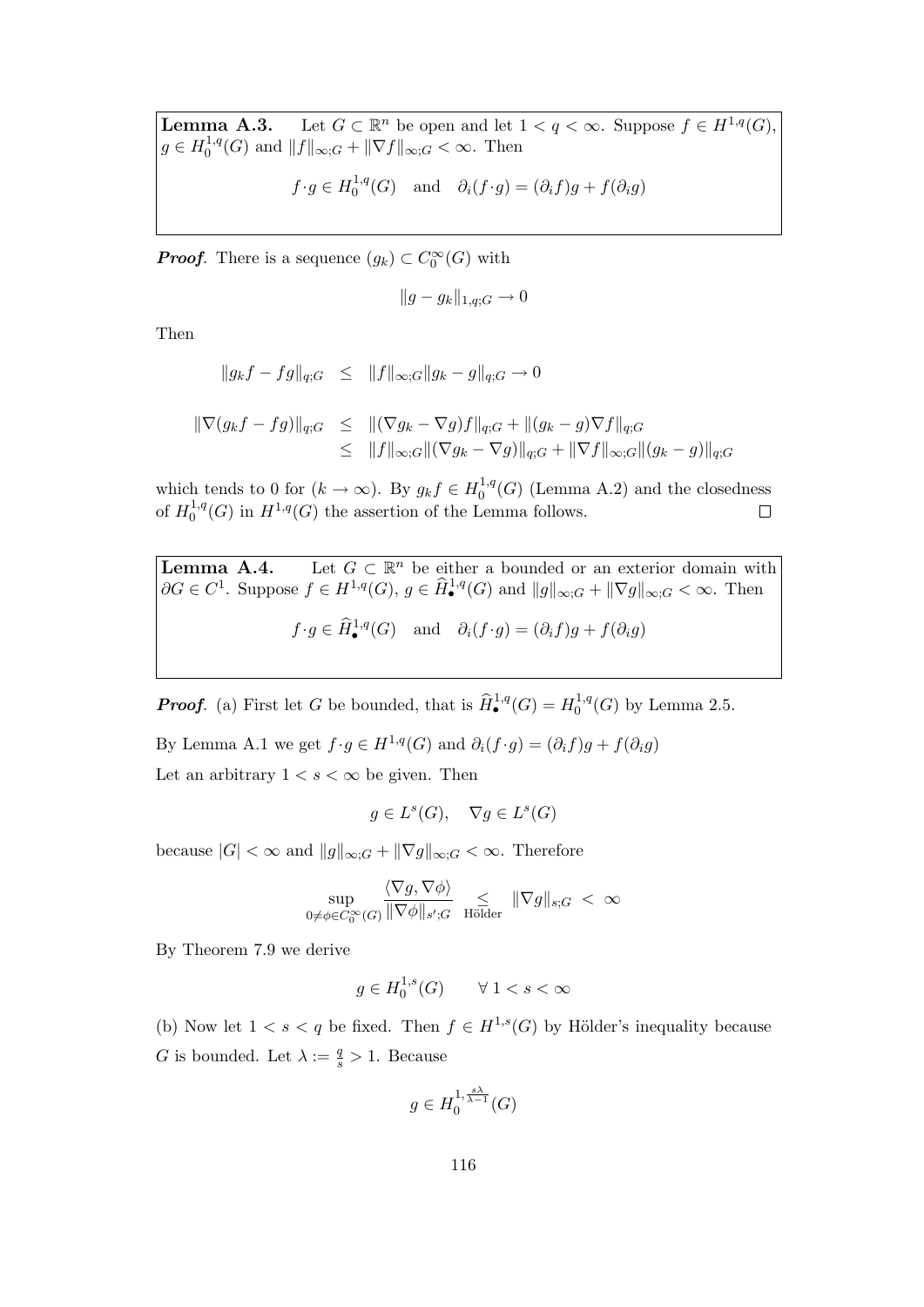there is a sequence  $(g_k) \subset C_0^{\infty}(G)$  with

$$
||g_k - g||_{1, \frac{s\lambda}{\lambda - 1}; G} \to 0
$$

Because of Lemma A.2 holds

$$
fg_k \in H_0^{1,s}(G)
$$

and

$$
||fg_k - fg||_{s;G}^s = \int_G |f|^s |g_k - g|^s dx
$$
  
 
$$
\leq \int_G |f|^s |g_k - g|^s dx \frac{\left(\int_G |f|^{s\lambda} dx\right)^{\frac{1}{\lambda}} \left(\int_G |g_k - g|^{\frac{s\lambda}{\lambda - 1}} dx\right)^{\frac{\lambda - 1}{\lambda}}}{\left(\int_G |g_k - g|^{\frac{s\lambda}{\lambda - 1}} dx\right)^{\frac{\lambda - 1}{\lambda}}} \to 0
$$

Further

$$
\|\nabla (fg_k - fg)\|_{s;G} \le \|(\nabla f)(g_k - g)\|_{s;G} + \|f(\nabla g_k - \nabla g)\|_{s;G}
$$

and

$$
\|(\nabla f)(g_k - g)\|_{s;G}^s \le \underbrace{\left(\int_G |\nabla f|^{s\lambda} dx\right)^{\frac{1}{\lambda}} \left(\int_G |g_k - g|^{\frac{s\lambda}{\lambda - 1}} dx\right)^{\frac{\lambda - 1}{\lambda}}}_{\prec \infty} \to 0
$$

as above. Similarly follows

$$
\|f(\nabla g_k-\nabla g)\|_{s;G}\to 0
$$

Altogether we derive

$$
||fg_k - fg||_{1,s;G} \to 0
$$

Therefore

$$
fg\in H_0^{1,s}(G)
$$

$$
\quad\text{and}\quad
$$

$$
\sup_{0 \neq \phi \in C_0^{\infty}(G)} \frac{\langle \nabla(fg), \nabla \phi \rangle}{\|\nabla \phi\|_{q';G}} \ \leq \ \|\nabla(fg)\|_{q;G} \ < \ \infty
$$

By Theorem 7.9 finally we get

$$
fg\in H_0^{1,q}(G)
$$

(c) Let now G be an exterior domain. Then

$$
fg \in L^q(G)
$$

because  $f \in L^q(G)$  and g is bounded. Because  $H = W$  [Me/Se] there is a sequence  $(f_k) \subset C^{\infty}(G) \cap H^{1,q}(G)$  with

$$
||f - f_k||_{1,q;G} \to 0
$$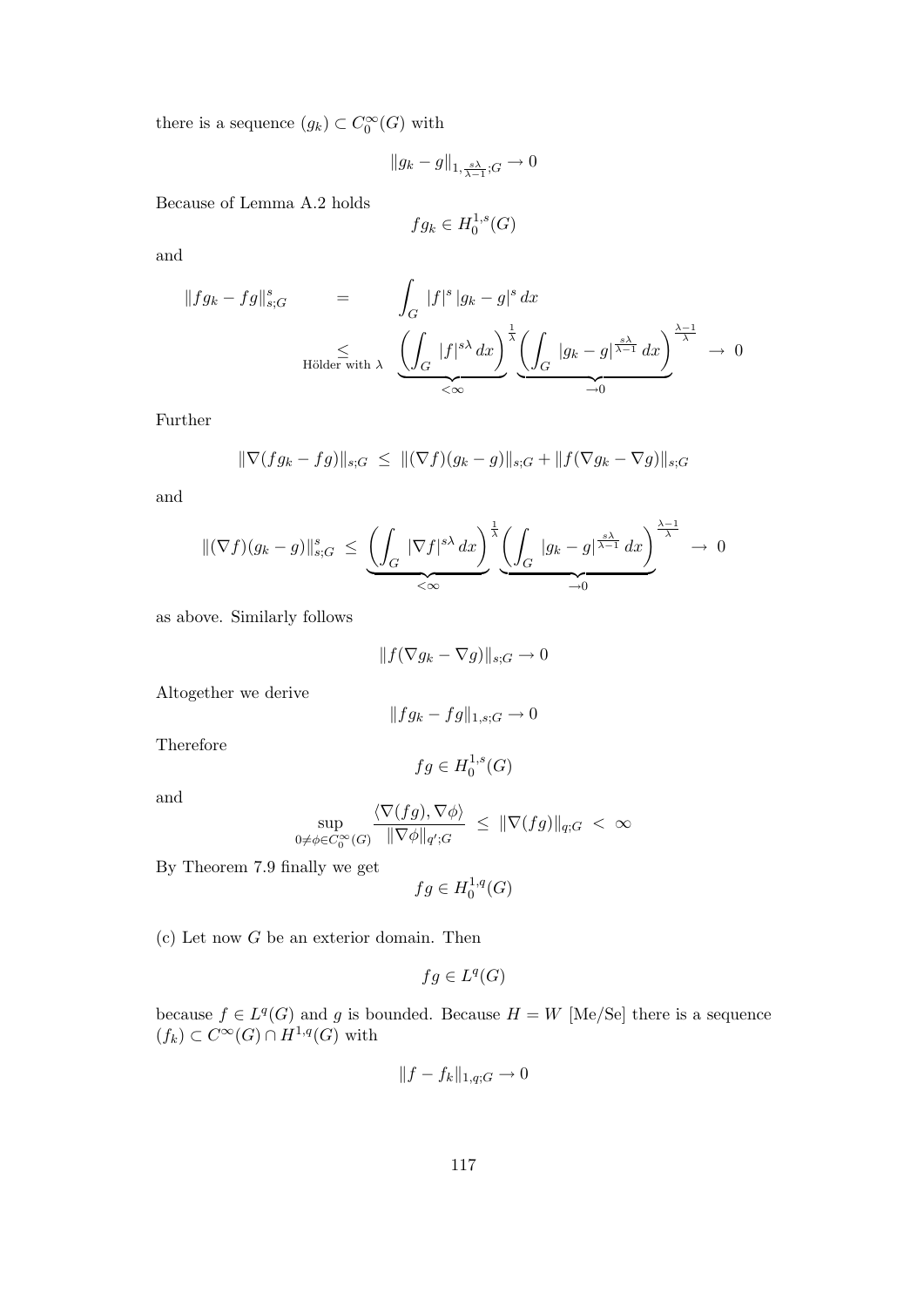Let  $\phi \in C_0^{\infty}(G)$ . Then

$$
\int_{G} f g \partial_{i} \phi dx = \lim_{k \to \infty} \int_{G} g f_{k} \partial_{i} \phi dx
$$
\n
$$
= \lim_{k \to \infty} \int_{G} g \partial_{i} \underbrace{(f_{k} \phi)}_{\in C_{0}^{\infty}(G)} dx - \int_{G} g (\partial_{i} f_{k}) \phi dx
$$
\n
$$
= \lim_{k \to \infty} - \int_{G} (\partial_{i} g) f_{k} \phi dx - \int_{G} g (\partial_{i} f_{k}) \phi dx
$$
\n
$$
= - \int_{G} [(\partial_{i} f) g + f (\partial_{i} g)] \phi dx
$$

Therefore

$$
\partial_i(f \cdot g) = \underbrace{(\partial_i f)}_{\in L^q} g + \underbrace{f}_{\in L^q} (\partial_i g) \in L^q(G)
$$

Let  $\eta \in C_0^{\infty}(\mathbb{R}^n)$ . Then by definition of  $\widehat{H}_{\bullet}^{1,q}(G)$ :

$$
\eta g \in H_0^{1,q}(G)
$$

For  $K := \text{supp}(\eta)$  there is a  $R > 0$  with  $K \subset B_R$  and  $\mathbb{R}^n \backslash G \subset B_R$ . Define  $U := G \cap B_R$ . Then U is a bounded domain with  $\partial U \in C^1$ . We have

$$
\eta g\Big|_U \in H_0^{1,q}(U), \qquad f\Big|_U \in H^{1,q}(U)
$$

By (b) we get

$$
(\eta g)f|_{U} \in H_0^{1,q}(U)
$$

and

$$
\eta(gf) \in H_0^{1,q}(G)
$$

By definition of  $\widehat{H}^{1,q}_{\bullet}(G)$  we finally get

$$
fg\in \widehat{H}^{1,q}_{\bullet}(G)
$$

 $\Box$ 

Lemma A.5. <sup>n</sup> be an exterior domain. Let  $u \in L^q(G \cap B_R)$ for all  $R > 0$ . Assume that there exist  $f_i^{(R)} = \partial_i \left( u \big|_{G \cap B_R} \right)$  $\Big) \in L^q(G \cap B_R)$  and  $g_i = \partial_i \left(u\big|_{\mathbb{R}^n \setminus B_{R_1}}\right)$  $\Big) \in L^q(\mathbb{R}^n \setminus B_{R_1})$  for  $i = 1, \ldots, n$  (with  $\mathbb{R}^n \setminus B_{R_1} \subset G$ ). Then  $\nabla u \in L^q(G)$ 

**Proof.** For  $R' > R$  holds

$$
f_i^{(R')} = f_i^{(R)} \text{ a.e. in } G \cap B_R
$$

So we are able to define

$$
f_i(x) := f_i^{(R)}(x)
$$
 a.e. for  $x \in G \cap B_R$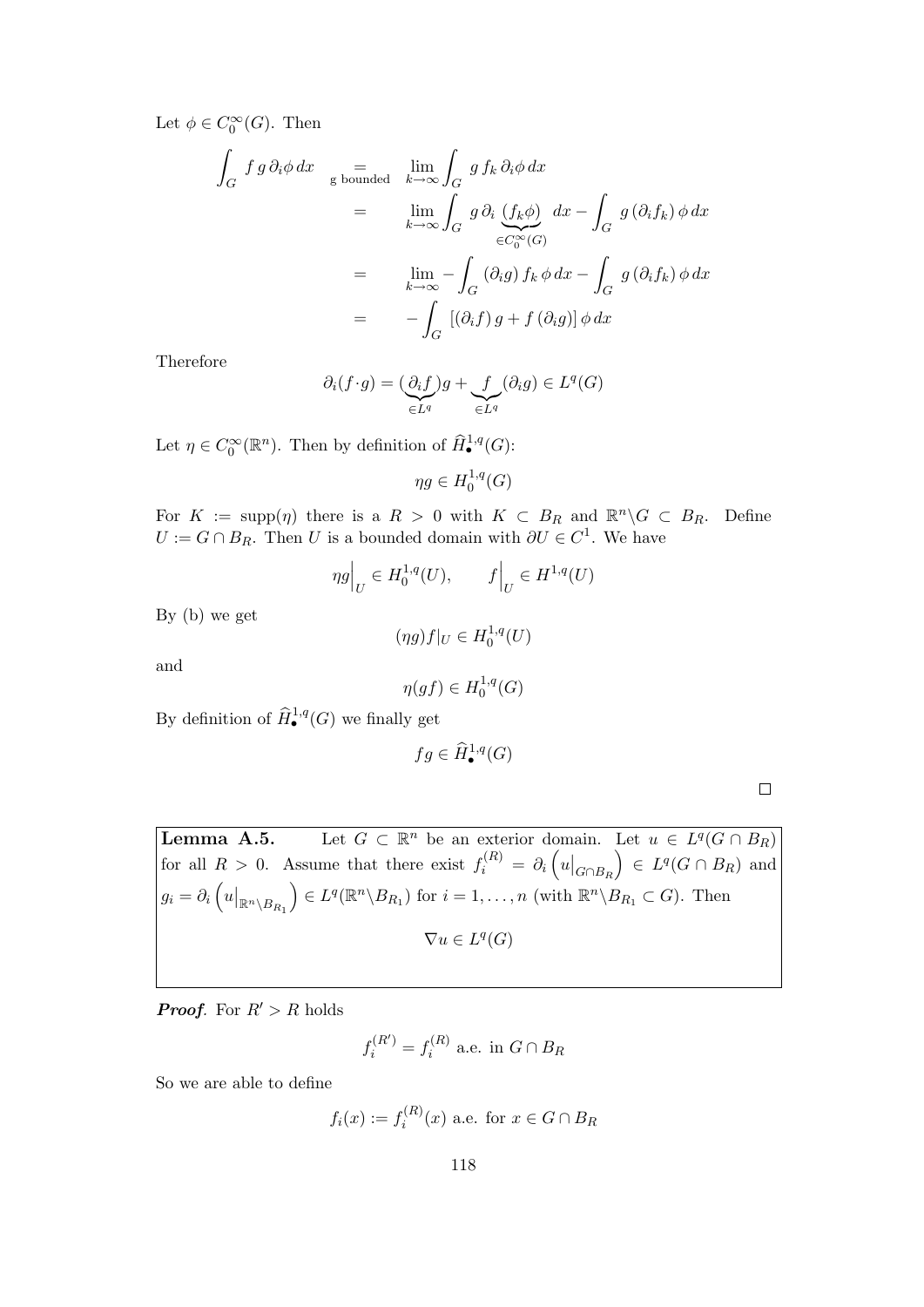Then

$$
f_i \in L^q(G \cap B_R) \qquad \forall R > 0
$$

Let  $\phi \in C_0^{\infty}(\mathbb{R}^n \backslash B_{R_1})$  with  $\text{supp}(\phi) \subset G \cap B_R$  Then

$$
\langle g_i, \phi \rangle_{\mathbb{R}^n \setminus B_{R_1}} = -\langle u, \partial_i \phi \rangle_{\mathbb{R}^n \setminus B_{R_1}} = -\langle u, \partial_i \phi \rangle_{G \cap B_R}
$$
  
=  $-\langle f_i, \phi \rangle_{G \cap B_R} = \langle f_i, \phi \rangle_{\mathbb{R}^n \setminus B_{R_1}}$ 

Therefore

$$
f_i = g_i
$$
 a.e. in  $L^q(\mathbb{R}^n \setminus B_{R_1})$ 

and

$$
\partial_i u = f_i \in L^q(G)
$$

 $\Box$ 

**Lemma A.6.** For 
$$
n \geq 2
$$
 let  $f : \mathbb{R}^n \setminus \{0\} \to \mathbb{R}^n \setminus \{0\}, f(x) := \frac{x}{|x|^2}$ . Then  $f^{-1} = f$  and  $\det f'(x) = -\frac{1}{|x|^{2n}}$ 

Proof. due to C.G.Simader

Obviously  $f^2 = id$  and

$$
\partial_j f_i(x) = \partial_j \left( \frac{x_i}{|x|^2} \right) = \frac{|x|^2 \delta_{ij} - 2x_i x_j}{|x|^4}
$$

So

 $\overline{\phantom{a}}$ 

$$
\det f'(x) = \frac{(-2)^n}{|x|^{4n}} \begin{vmatrix} x_1^2 - \frac{|x|^2}{2} & x_1x_2 & \cdots & x_1x_n \\ x_1x_2 & x_2^2 - \frac{|x|^2}{2} & \cdots & x_1x_n \\ \vdots & \vdots & \ddots & \vdots \\ x_1x_n & \cdots & x_n^2 - \frac{|x|^2}{2} \end{vmatrix}
$$

We now prove that

$$
\begin{vmatrix} x_1^2 - \frac{|x|^2}{2} & x_1x_2 & \cdots & x_1x_n \\ x_1x_2 & x_2^2 - \frac{|x|^2}{2} & \cdots & x_1x_n \\ \vdots & \ddots & \ddots & \vdots \\ x_1x_n & \cdots & x_n^2 - \frac{|x|^2}{2} \end{vmatrix} = -\frac{|x|^{2n}}{(-2)^n}
$$

 $n = 2$ : The case  $n = 2$  can be derived by simple calculation  $\underline{n\rightarrow n+1}$  .<br>Let the assumption be true for a  $n\in\mathbb{N},\,n\geq 2$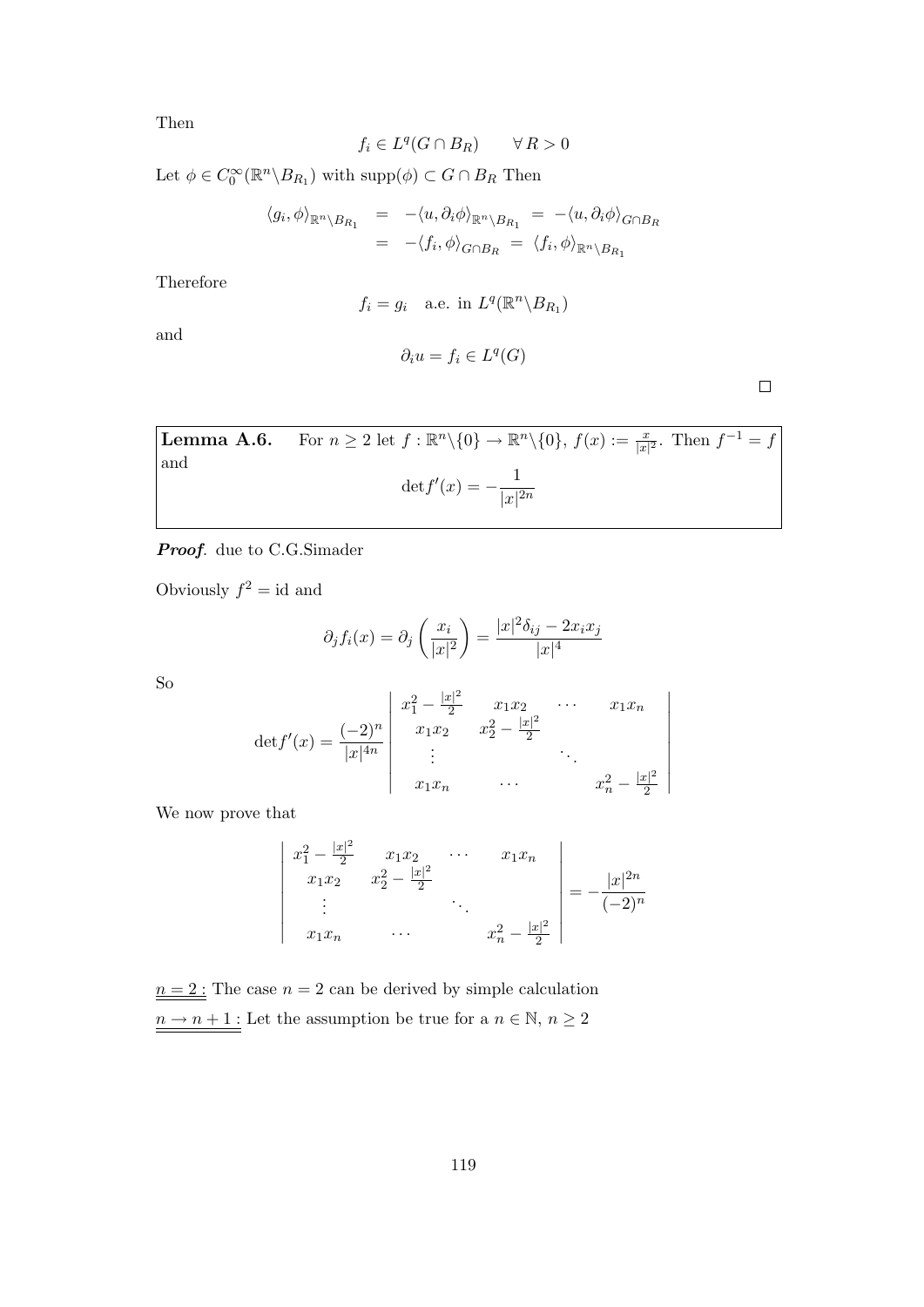For  $x_1 = 0$  we have  $|x| = |(x_2, \ldots, x_{n+1})|$  and by assumption

$$
\begin{vmatrix}\nx_1^2 - \frac{|x|^2}{2} & x_1x_2 & \cdots & x_1x_n \\
x_1x_2 & x_2^2 - \frac{|x|^2}{2} & & \\
\vdots & \ddots & \ddots & \vdots \\
x_1x_n & \cdots & x_n^2 - \frac{|x|^2}{2}\n\end{vmatrix} = \begin{vmatrix}\n-\frac{|x|^2}{2} & 0 & \cdots & 0 \\
0 & x_2^2 - \frac{|x|^2}{2} & & \\
\vdots & \ddots & \ddots & \vdots \\
0 & \cdots & x_n^2 - \frac{|x|^2}{2}\n\end{vmatrix}
$$
\n
$$
= -\frac{|x|^2}{2} \left(-\frac{|x|^{2n}}{(-2)^n}\right) = -\frac{|x|^{2(n+1)}}{(-2)^{n+1}}
$$

For  $x_1 \neq 0$ 

$$
\begin{vmatrix} x_1^2 - \frac{|x|^2}{2} & x_1x_2 & \cdots & x_1x_{n+1} \\ x_1x_2 & x_2^2 - \frac{|x|^2}{2} & & \\ \vdots & & \ddots & \\ x_1x_{n+1} & \cdots & x_{n+1}^2 - \frac{|x|^2}{2} \\ x_1 - \frac{|x|^2}{2x_1} & x_1x_2 & \cdots & x_1x_{n+1} \\ x_2 & x_2^2 - \frac{|x|^2}{2} & & \\ \vdots & & \ddots & \\ x_{n+1} & x_2x_{n+1} & \cdots & x_{n+1}^2 - \frac{|x|^2}{2} \end{vmatrix} =
$$

by subtracting the first column multiplied by  $\boldsymbol{x}_j$  of the j-th column:

$$
= x_1 \begin{vmatrix} x_1 - \frac{|x|^2}{2x_1} & \frac{x_2|x|^2}{2x_1} & \frac{x_3|x|^2}{2x_1} & \cdots & \frac{x_{n+1}|x|^2}{2x_1} \\ x_2 & -\frac{|x|^2}{2} & 0 & 0 \\ \vdots & 0 & -\frac{|x|^2}{2} & \vdots \\ x_{n+1} & 0 & 0 & \cdots & -\frac{|x|^2}{2} \end{vmatrix}
$$

 $\overline{\phantom{a}}$  $\overline{\phantom{a}}$  $\overline{\phantom{a}}$  $\overline{\phantom{a}}$  $\overline{\phantom{a}}$  $\overline{\phantom{a}}$  $\overline{\phantom{a}}$  $\overline{\phantom{a}}$  $\overline{\phantom{a}}$  $\overline{\phantom{a}}$  $\overline{\phantom{a}}$  $\overline{\phantom{a}}$  $\overline{\phantom{a}}$ 

 $\overline{\phantom{a}}$  $\overline{\phantom{a}}$  $\overline{\phantom{a}}$  $\overline{\phantom{a}}$  $\overline{\phantom{a}}$  $\overline{\phantom{a}}$  $\overline{\phantom{a}}$  $\overline{\phantom{a}}$  $\overline{\phantom{a}}$  $\overline{\phantom{a}}$  $\overline{\phantom{a}}$  $\vert$ 

by multiplication of  $\boldsymbol{x}_1$  to the first row:

$$
= \begin{vmatrix} x_1^2 - \frac{|x|^2}{2} & \frac{x_2|x|^2}{2} & \frac{x_3|x|^2}{2} & \cdots & \frac{x_{n+1}|x|^2}{2} \\ x_2 & -\frac{|x|^2}{2} & 0 & 0 \\ \vdots & 0 & -\frac{|x|^2}{2} & \vdots \\ x_{n+1} & 0 & 0 & \cdots & -\frac{|x|^2}{2} \end{vmatrix}
$$

by dividing the last columns by  $\frac{|x|^2}{2}$  $rac{v_1}{2}$ :

$$
= \frac{|x|^{2n}}{2^n} \begin{vmatrix} x_1^2 - \frac{|x|^2}{2} & x_2 & x_3 & \cdots & x_{n+1} \\ x_2 & -1 & 0 & 0 \\ \vdots & 0 & -1 & \vdots \\ x_{n+1} & 0 & 0 & \cdots & -1 \end{vmatrix}
$$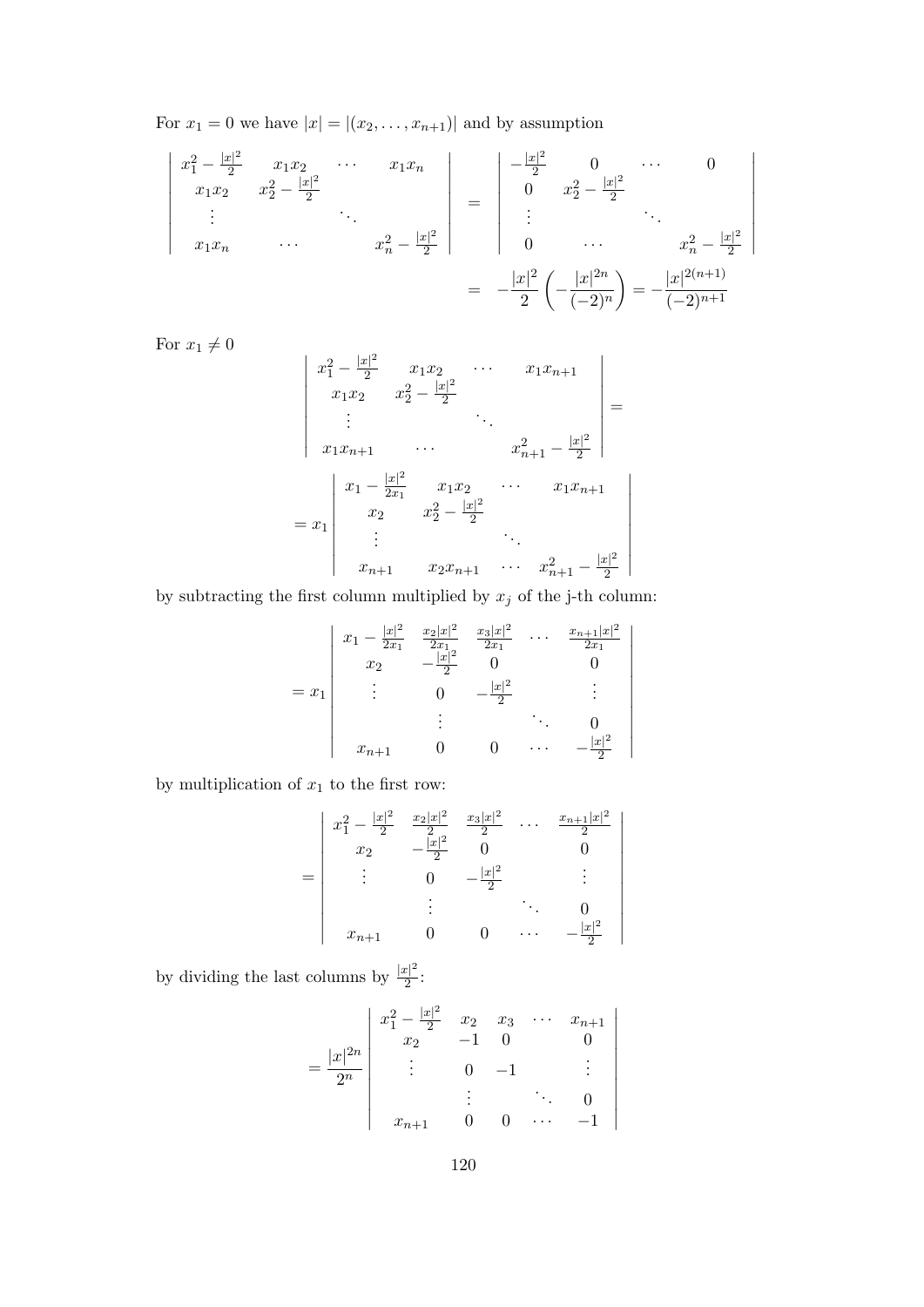by adding the j-th column multiplied by  $x_j$  to the first column for  $(j = 2, \ldots, n)$ :

$$
= \frac{|x|^{2n}}{2^n} \begin{vmatrix} x_1^2 + x_2^2 + \dots + x_{n+1}^2 - \frac{|x|^2}{2} & x_2 & x_3 & \cdots & x_{n+1} \\ 0 & 0 & -1 & 0 & 0 \\ \vdots & \vdots & \ddots & 0 & \vdots \\ 0 & 0 & 0 & \cdots & -1 \end{vmatrix}
$$

$$
= \frac{|x|^{2n}}{2^n} \frac{|x|^2}{2} (-1)^n = -\frac{|x|^{2(n+1)}}{(-2)^{n+1}}
$$

 $\Box$ 

**Lemma A.7.** Let  $G \subset \mathbb{R}^n$  be an exterior domain with  $\mathbb{R}^n \backslash G \subset B_{\frac{R}{2}}$ . Suppose  $1 < q < \infty$ . Assume  $u \in \widehat{H}^{2,q}_{\bullet}(G)$  and

$$
\rho \in C^{\infty}(\mathbb{R}^n), \quad 0 \le \rho \le 1, \quad \rho(x) = \begin{cases} 0 & \text{, if } |x| \le R \\ 1 & \text{, if } |x| \ge 2R \end{cases}
$$

Then

$$
\rho u \in \widehat{H}^{2,q}_{\bullet}(G)
$$

and

$$
\partial_i(\rho u) = (\partial_i \rho)u + \rho(\partial_i u)
$$

$$
\partial_j \partial_i(\rho u) = (\partial_j \partial_i \rho)u + (\partial_i \rho)(\partial_j u) + (\partial_j \rho)(\partial_i u) + \rho(\partial_j \partial_i u)
$$

Proof. (a)

$$
\|\rho u\|_{q;G\cap B_r}\leq \|u\|_{q;G\cap B_r}<\infty \qquad \forall \; r>0
$$

(b) Let  $\phi \in C_0^{\infty}(G)$ . Then

$$
\int_{G} \rho u \, \partial_{i} \phi \, dx = \int_{G} u \, \partial_{i} \underbrace{(\rho \phi)}_{\in C_{0}^{\infty}(G)} dx - \int_{G} u \, (\partial_{i} \rho) \phi \, dx
$$
\n
$$
= - \int_{G} (\partial_{i} u) \rho \phi \, dx - \int_{G} u \, (\partial_{i} \rho) \phi \, dx
$$

Therefore

$$
\partial_i(\rho u) = (\partial_i \rho)u + \rho(\partial_i u) \in L^q(G \cap B_r) \qquad \forall r > 0
$$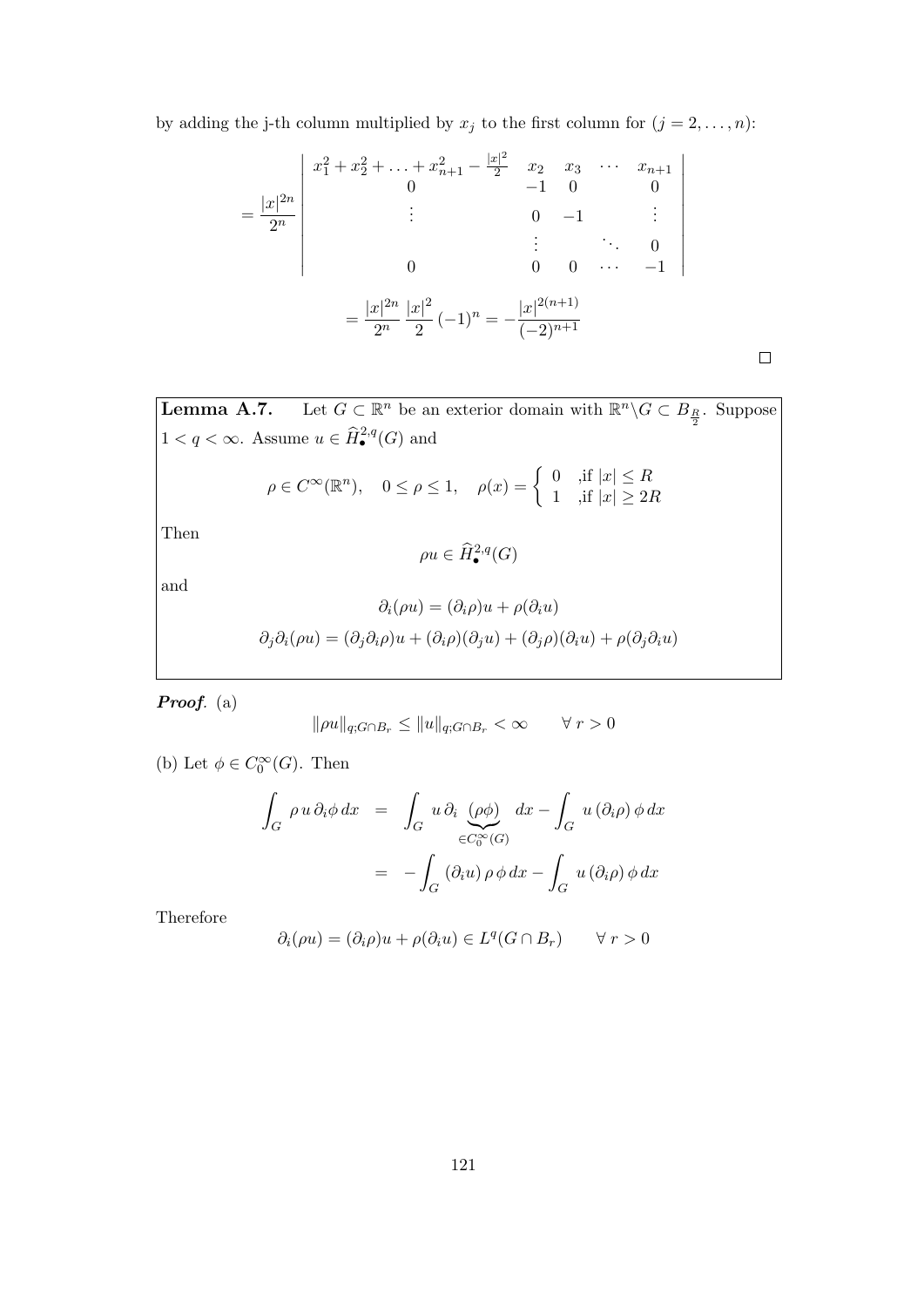(c) Let  $\phi \in C_0^{\infty}(G)$ . Then

$$
\int_{G} \rho u(\partial_{j}\partial_{i}\phi) dx \stackrel{\text{(b)}}{=} -\int_{G} [\partial_{i}(\rho u)] \partial_{j}\phi dx
$$
\n
$$
\stackrel{\text{(b)}}{=} -\int_{G} (\partial_{i}u) \rho (\partial_{j}\phi) dx - \int_{G} u(\partial_{i}\rho) (\partial_{j}\phi) dx
$$
\n
$$
= -\int_{G} (\partial_{i}u) \partial_{j} \underbrace{(\rho \phi)}_{\in C_{0}^{\infty}(G)} dx + \int_{G} (\partial_{i}u) (\partial_{j}\rho) \phi dx
$$
\n
$$
- \int_{G} u \partial_{j} \underbrace{[(\partial_{i}\rho)\phi]}_{\in C_{0}^{\infty}(G)} dx + \int_{G} u(\partial_{j}\partial_{i}\rho) \phi dx
$$
\n
$$
= \int_{G} [(\partial_{j}\partial_{i}\rho)u + (\partial_{i}\rho)(\partial_{j}u) + (\partial_{j}\rho)(\partial_{i}u) + \rho(\partial_{j}\partial_{i}u)] \phi dx
$$

Therefore

$$
\partial_j \partial_i(\rho u) = (\partial_j \partial_i \rho)u + (\partial_i \rho)(\partial_j u) + (\partial_j \rho)(\partial_i u) + \rho(\partial_j \partial_i u) \in L^q(G)
$$

(d) For  $\eta \in C_0^{\infty}(\mathbb{R}^n)$  we have  $\eta \rho \in C_0^{\infty}(G)$  and therefore by definition of  $\widehat{H}^{2,q}_{\bullet}(G)$ 

$$
\eta(\rho u) = (\eta \rho)u \in H_0^{2,q}(G)
$$

So altogether

$$
\rho u \in \widehat{H}^{2,q}_{\bullet}(G)
$$

 $\Box$ 

**Definition A.8 (Friedrichs' mollifier).**  
\n(i) Let 
$$
j \in C_0^{\infty}(\mathbb{R}^n)
$$
,  $j \ge 0$ ,  $j(x) = 0$  for  $|x| \ge 1$ ,  $j(x) = j(-x)$  and  $\int_{\mathbb{R}^n} j(x) dx = 1$ .  
\nFor  $\varepsilon > 0$  let  $j_{\varepsilon}(x) := \varepsilon^{-n} j\left(\frac{x}{\varepsilon}\right)$ . For a suitable  $\tilde{j} \in C_0^{\infty}(\mathbb{R})$  we also assume  $j(x) = \tilde{j}(|x|)$  for each  $x \in \mathbb{R}^n$   
\n(ii) Let  $1 \le q < \infty$  and let  $G \subset \mathbb{R}^n$  be open and  $f \in L^q(G)$ . Let

$$
g(x) := \begin{cases} f(x) & , x \in G \\ 0 & , \text{else} \end{cases}
$$

Then we denote by

$$
f_{\varepsilon}(x) := \int_{\mathbb{R}^n} j_{\varepsilon}(x - y) g(y) \, dy \quad \text{for } x \in \mathbb{R}^n, \text{ and } \varepsilon > 0
$$

Friedrichs' mollifier.

We could choose for example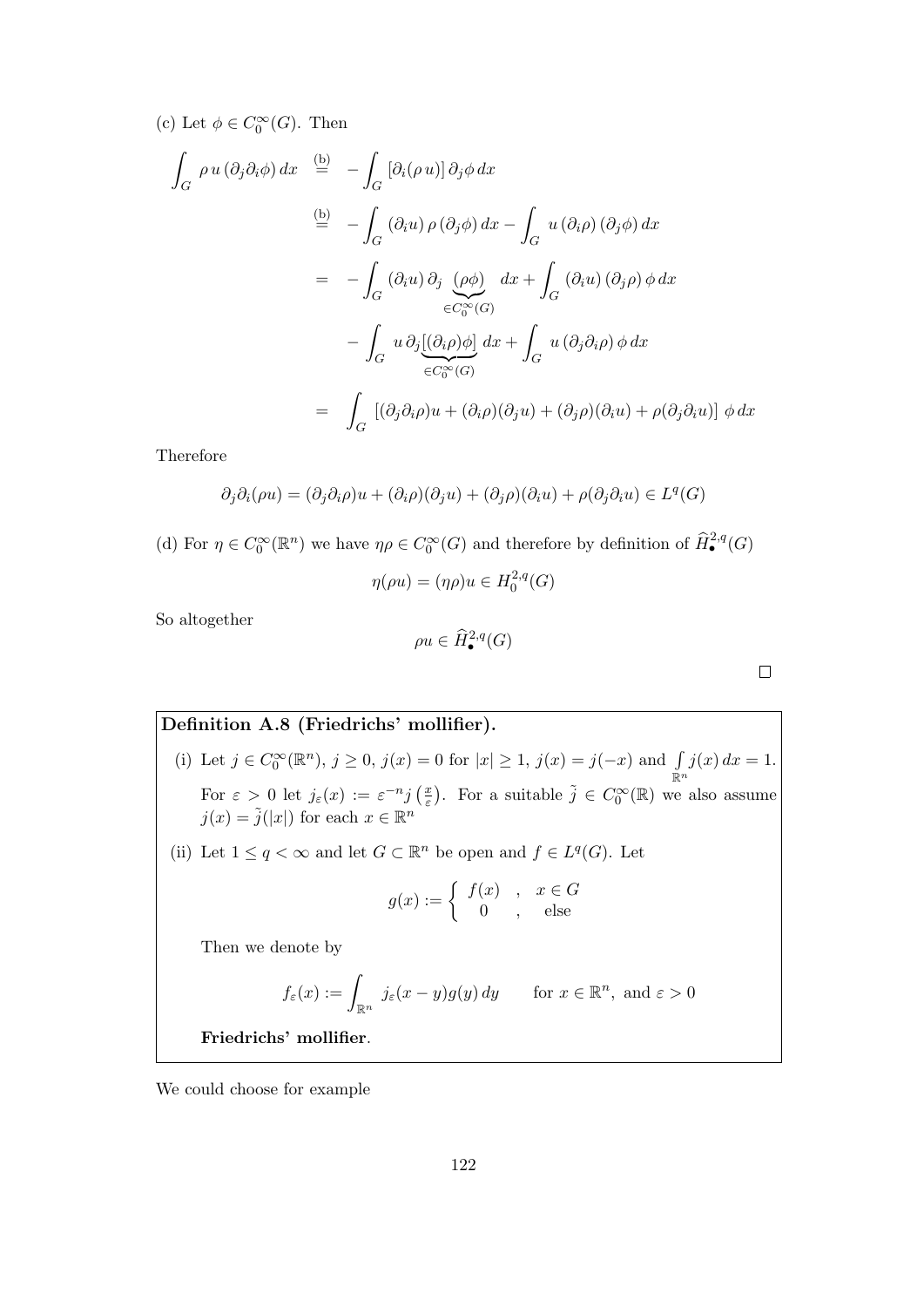$$
\tilde{j}(t) := \begin{cases}\n c e^{-\frac{1}{1-t^2}} & , & |t| < 1 \\
 0 & , & |t| \ge 1\n\end{cases}
$$

with a suitable  $c \in \mathbb{R}$ 

**Lemma A.9.** Let  $1 < q < \infty$  and  $f \in L^q(\mathbb{R}^n)$ ,  $g \in L^{q'}(\mathbb{R}^n)$ . Then  $\langle f, g_{\varepsilon} \rangle = \langle f_{\varepsilon}, g \rangle \qquad \forall \varepsilon > 0$ 

Proof. By Fubini's theorem

$$
\langle f_{\varepsilon}, g \rangle = \int_{\mathbb{R}^n} g(x) \int_{\mathbb{R}^n} j_{\varepsilon}(x - y) f(y) dy dx = \langle f, g_{\varepsilon} \rangle
$$

**Lemma A.10.** Let  $1 \leq q < \infty$  and let  $G \subset \mathbb{R}^n$  be open and  $f \in L^q(G)$  with  $\nabla f \in L^q(G)$ . Let  $G' \subset G$  such that  $d = \text{dist}(G', \partial G) > 0$ . Let  $0 < \varepsilon < d$ . Then

$$
(\partial_i f)_{\varepsilon}(x) = \left[\partial_i (f_{\varepsilon})\right](x) \qquad \forall x \in G'
$$

Proof. Let

$$
g(x) := \begin{cases} f(x) & , x \in G \\ 0 & , \text{else} \end{cases}
$$

Then

$$
\begin{aligned}\n\left[\partial_i(f_{\varepsilon})\right](x) &= \int_{B_{\varepsilon}(x)} \partial_{x_i} j_{\varepsilon}(x-y) g(y) dy \\
&= \int_{B_{\varepsilon}(x)} \partial_{x_i} j_{\varepsilon}(x-y) f(y) dy \\
&= -\int_{B_{\varepsilon}(x)} \partial_{y_i} j_{\varepsilon}(x-y) f(y) dy \\
&= \int_{B_{\varepsilon}(x)} j_{\varepsilon}(x-y) \partial_{y_i} f(y) dy \\
&= (\partial_i f)_{\varepsilon}(x)\n\end{aligned}
$$

 $\Box$ 

 $\Box$ 

**Lemma A.11.** Let  $1 < q < \infty$  and let  $G \subset \mathbb{R}^n$  be open. Suppose  $f \in L^q(G)$ . Then

1. 
$$
||f_{\varepsilon}||_{q;\mathbb{R}^n} \le ||f||_{q;G} \quad \forall \varepsilon > 0
$$
  
2.  $||f_{\varepsilon} - f||_{q;G} \to 0 \quad (\varepsilon \to 0)$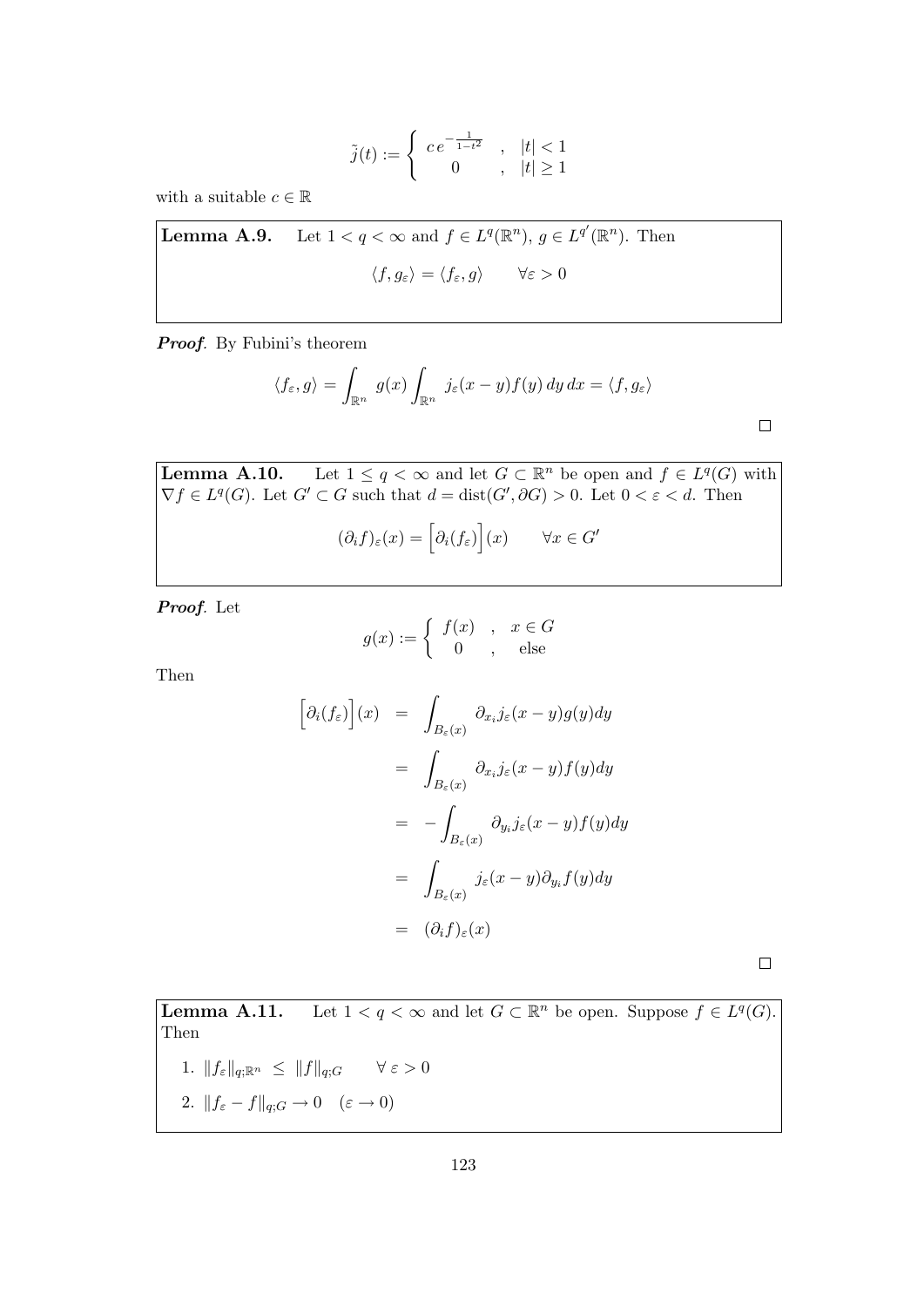$\Box$ 

Lemma  $A.12$ . Let  $G \subset \mathbb{R}^n$  be open. Assume that  $u : G \to \mathbb{R}$  is a harmonic function. Let  $G_1 \subset G$  with  $d := dist(G_1, \partial G) > 0$ . Then

 $u_{\varepsilon}(x) = u(x)$ 

for each  $x\in G_1$  and for all  $0<\varepsilon < d$ 

Proof.

$$
u_{\varepsilon}(x) = \int_{B_{\varepsilon}(x)} j_{\varepsilon}(x - z)u(z) dz = \int_{B_{\varepsilon}(x)} j_{\varepsilon}(z - x)u(z) dz
$$
  
\n
$$
= \int_{B_{\varepsilon}(0)} j_{\varepsilon}(y)u(x + y) dy
$$
  
\n
$$
= \int_{0}^{\varepsilon} r^{n-1} \varepsilon^{-n} \tilde{j}(\frac{r}{\varepsilon}) \int_{S_{n-1}} u(x + r\xi) d\omega_{\xi} dr
$$
  
\n
$$
= \int_{0}^{\varepsilon} r^{n-1} \varepsilon^{-n} \tilde{j}(\frac{r}{\varepsilon}) dr \omega_{n} u(x)
$$
  
\n
$$
= u(x) \int_{0}^{\varepsilon} r^{n-1} \int_{S_{n-1}} j_{\varepsilon}(r\xi) d\omega_{\xi} dr
$$
  
\n
$$
= u(x) \int_{B_{\varepsilon}(x)} j_{\varepsilon}(z) dz = u(x)
$$

**Lemma A.13.** Let  $1 < q < \infty$  and let  $G, V \subset \mathbb{R}^n$  be open. Suppose  $f \in H_0^{1,q}$  $^{1,q}_{0}(G)$ and  $\varphi \in C_0^{\infty}(V)$ . Then  $\varphi \cdot f \in H_0^{1,q}$  $\big\{ \begin{matrix} 1, q_0 \end{matrix} (G \cap V) \big\}$ 

Proof. By Lemma A.1 we get

 $f \cdot \varphi \in H^{1,q}(G)$  and  $\partial_i(f \cdot \varphi) = (\partial_i f)\varphi + f(\partial_i \varphi)$ 

Let  $f_k \in C_0^{\infty}(G)$  with

$$
||f_k - f||_{1,q;G} \to 0 \quad (k \to \infty)
$$

Define

$$
g_k := \varphi f_k \in C_0^{\infty}(G \cap V)
$$

Then

$$
||f_k \varphi - f\varphi||_{q;G \cap V} \le ||\varphi||_{\infty} ||f_k - f||_{q;G} \to 0
$$

$$
\begin{array}{rcl}\n|\nabla (f_k \varphi - f \varphi) \|_{q;G \cap V} & \leq & \| (\nabla f_k - \nabla f) \varphi \|_{q;G \cap V} + \| (f_k - f) \nabla \varphi \|_{q;G \cap V} \\
& \leq & \| \varphi \|_{\infty} \| (\nabla f_k - \nabla f) \|_{q;G} + \| \nabla \varphi \|_{\infty} \| (f_k - f) \|_{q;G}\n\end{array}
$$

which tends to 0 for  $(k \to \infty)$ .

 $\Box$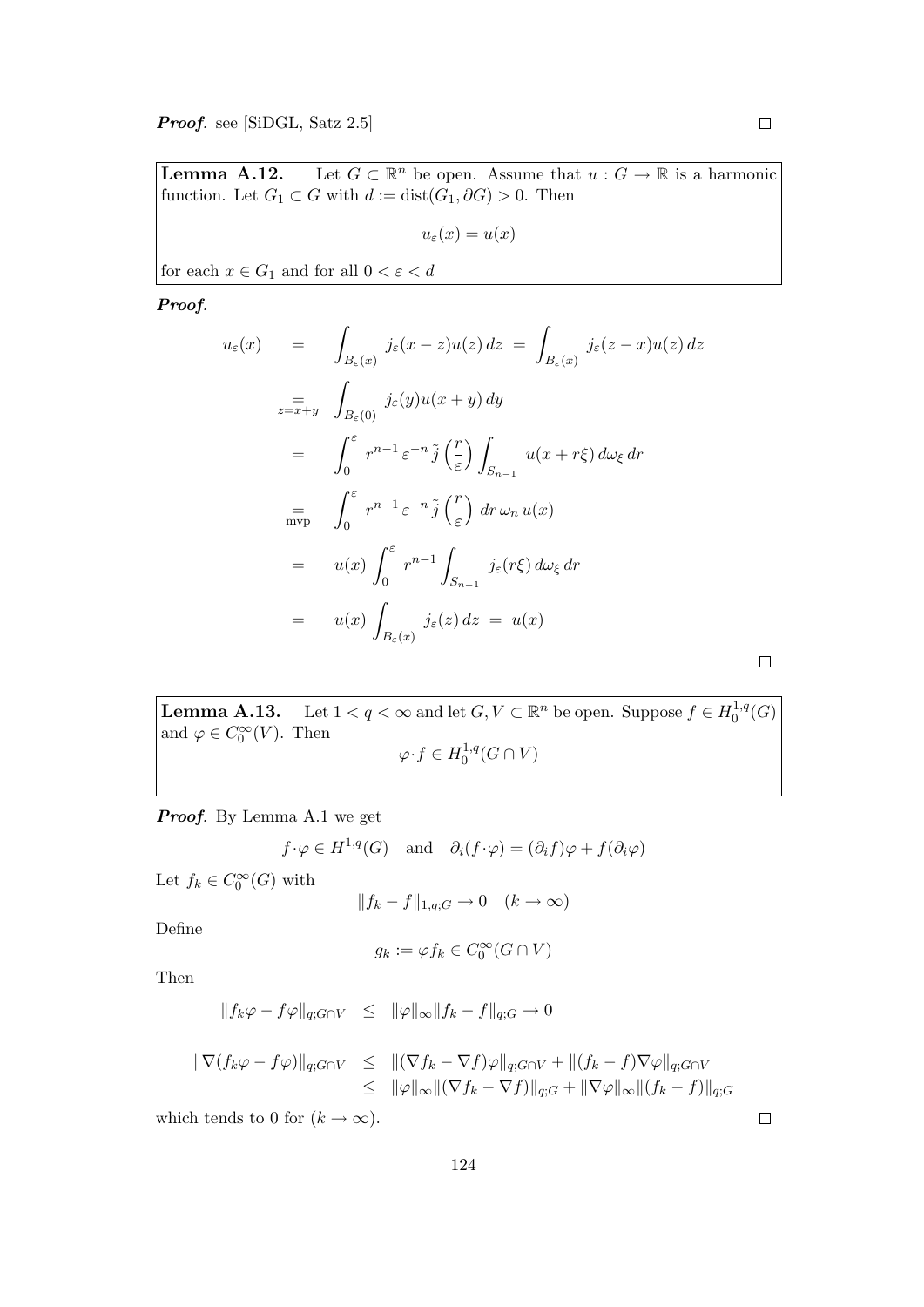**Lemma A.14.** Let  $1 < q < \infty$  and let  $G, G' \subset \mathbb{R}^n$  be open and bounded. Assume that  $\phi: G \to G'$  is a C<sup>1</sup>-diffeomorphism with  $\phi \in \overline{C}^1(G; \mathbb{R}^n)$  and  $\phi^{-1} \in$  $\overline{C}^1(G';\mathbb{R}^n).$ 

- 1. Suppose  $g \in C_0^0(G)$ . Then  $h := g \circ \phi^{-1} \in C_0^0(G')$ .
- 2. Suppose  $g \in C^1(G) \cap H_0^{1,q}$ <sup>1,q</sup>(G). Then  $h := g \circ \phi^{-1} \in C^1(G') \cap H_0^{1,q}$  $^{1,q}_{0}(G^{\prime}).$

**Proof.** (a) Let  $g \in C_0^0(G)$ . Let  $x \in G'$  with  $h(x) \neq 0$ . Then  $g(\phi^{-1}(x)) \neq 0$ . That is  $\phi^{-1}(x) \in \text{supp}(g)$ . We get  $x \in \phi(\text{supp}(g))$ . Therefore

$$
\{x \in G' : h(x) \neq 0\} \subset \phi(\mathrm{supp}(g))
$$

and

$$
supp(h) \subset \phi(supp(g)) \subset \phi(G) = G'
$$

(b) Let  $g \in C^1(G) \cap H_0^{1,q}$  $0^{1,q}(G)$ . Obviously  $h \in C^1(G')$  and

$$
(\partial_i h)(x) = \sum_{k=1}^n (\partial_k g)(\psi(x))(\partial_i \psi_k)(x)
$$

where  $\psi := \phi^{-1}$ . Then

$$
\int_{G'} |h(x)|^q dx = \int_G |g(y)|^q \underbrace{\left|\det_{\phi'(y)}\right|}_{\text{bounded}} dy < \infty
$$

and

$$
\int_{G'} |\partial_i h(x)|^q dx = \int_G \Big|\sum_{k=1}^n (\partial_k g)(y) \underbrace{(\partial_i \psi_k)(\phi(y))}_{\text{bounded}}\Big|^q \underbrace{|\text{det}\phi'(y)|}_{\text{bounded}} dy < \infty
$$

Therefore

$$
h \in H^{1,q}(G')
$$

Let  $g_k \in C_0^{\infty}(G)$  with

$$
||g_k - g||_{1,q;G} \to 0 \quad (k \to \infty)
$$

Define

$$
h_k := g_k \circ \phi^{-1} \in C_0^1(G') \subset H_0^{1,q}(G')
$$

We derive

$$
\int_{G'} |h(x) - h_k(x)|^q dx = \int_G |g(y) - g_k(y)|^q \underbrace{|\det \phi'(y)|}_{\text{bounded}} dy \to 0
$$

and

$$
\int_{G'} |\partial_i h(x) - \partial_i h_k(x)|^q dx =
$$
\n
$$
= \int_G \Big| \sum_{l=1}^n \left[ (\partial_l g)(y) - (\partial_l g_k)(y) \right] \underbrace{(\partial_i \psi_l)(\phi(y))}_{\text{bounded}} \Big|^q \underbrace{\left| \det \phi'(y) \right|}_{\text{bounded}} dy \to 0
$$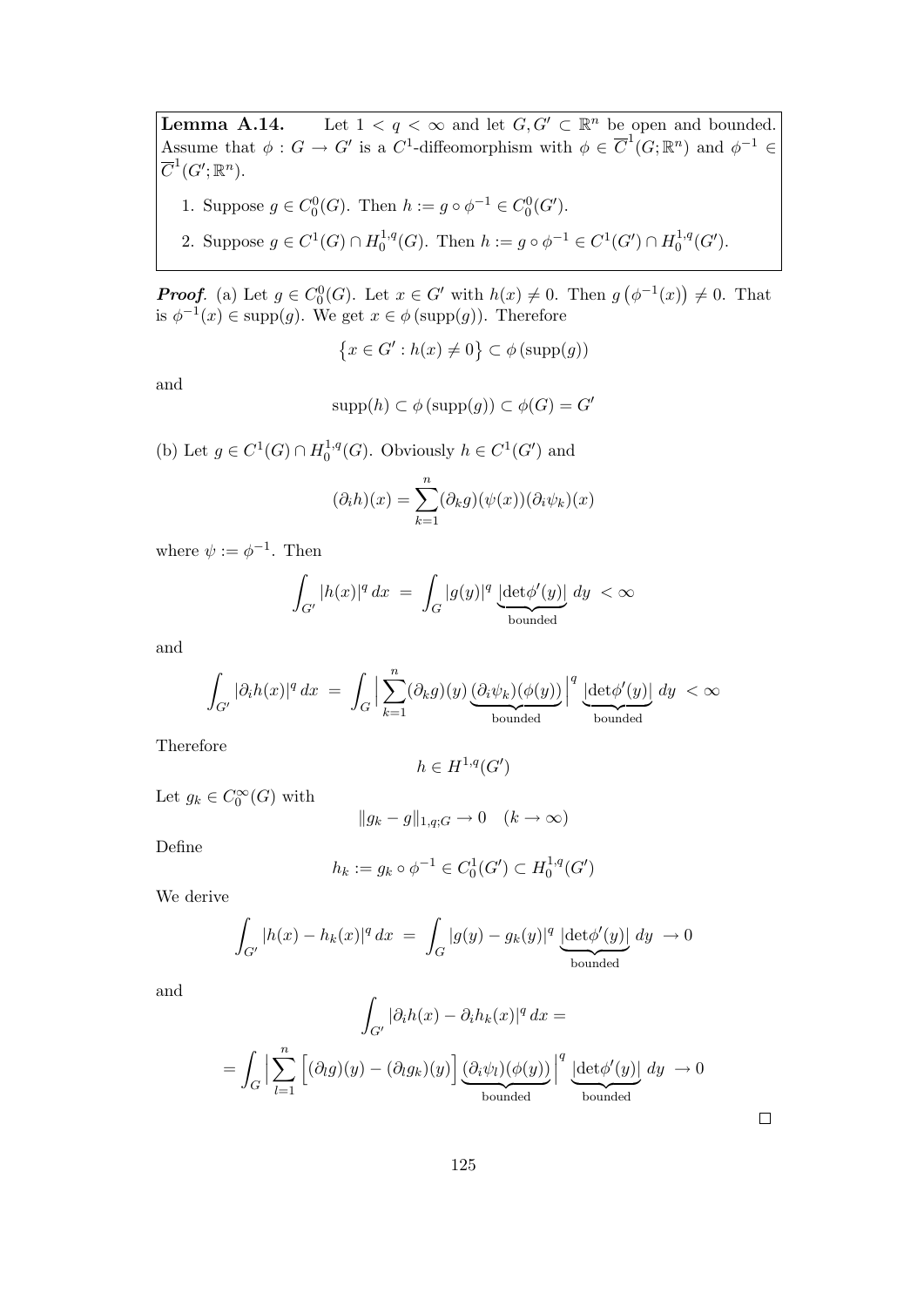**Lemma A.15.** Let  $1 < q < \infty$  and let  $G \subset \mathbb{R}^n$  be an exterior domain. Then there is a constant  $C = C(n, q, G) > 0$  such that for  $u \in \widehat{H}^{1,q}_{\bullet}(G)$  and  $R > 0$  holds

$$
||u||_{q;G \cap B_R} \ \leq \ C \, R^{1 + \frac{n-1}{q}} \, ||\nabla u||_{q;G \cap B_R}
$$

**Proof.** (a) Let  $\delta > 0$  with  $0 \in B_{\delta} \subset \mathbb{R}^n \setminus \overline{G}$ . Let  $u \in C_0^{\infty}(G)$ ,  $0 < r < R$  and  $\xi \in S_{n-1}$ . Then

$$
u(r\xi) = u(r\xi) - u(\delta) = \int_{\delta}^{r} \nabla u(t\xi) \cdot \xi dt
$$

We derive

$$
|u(r\xi)|^{q} \ \leq \ r^{q-1} \ \int_{\delta}^{r} \ |\nabla u(t\xi)|^{q} \ dt \ \leq \ R^{q-1} \ \int_{\delta}^{R} \ |\nabla u(t\xi)|^{q} \ dt
$$

Further holds

$$
\int_{S_{n-1}} |u(r\xi)|^q d\omega_{\xi} \leq R^{q-1} \int_{\delta}^R \frac{t^{n-1}}{t^{n-1}} \int_{S_{n-1}} |\nabla u(t\xi)|^q d\omega_{\xi} dt
$$
\n
$$
\leq R^{q-1} \delta^{1-n} \underbrace{\int_{\delta}^R t^{n-1} \int_{S_{n-1}} |\nabla u(t\xi)|^q d\omega_{\xi} dt}_{= \|\nabla u\|_{q; G \cap B_R}^q}
$$

Finally

$$
||u||_{q;G \cap B_R}^q = \int_0^R r^{n-1} \int_{S_{n-1}} |u(r\xi)|^q d\omega_{\xi} dr \leq \frac{1}{n} R^{n+q-1} \delta^{1-n} ||\nabla u||_{q;G \cap B_R}^q
$$

Therefore the assertion holds for  $u \in C_0^{\infty}(G)$ 

(b) Let now  $u \in \widehat{H}^{1,q}_{\bullet}(G)$ . Choose  $\eta \in C_0^{\infty}(\mathbb{R}^n)$  with  $\eta(x) = 1$  for  $|x| < R$ . Then  $\mu u \in H_0^{1,q}$  $0^{1,q}(G)$  and there is a sequence  $(u_k) \subset C_0^{\infty}(G)$  such that

$$
\|\eta u - u_k\|_{1,q;G} \to 0
$$

Especially

$$
||u - u_k||_{1,q;G \cap B_R} = ||\eta u - u_k||_{1,q;G \cap B_R} \le ||\eta u - u_k||_{1,q;G} \to 0
$$

and the assertion follows by (a).

**Lemma A.16.** Let  $G \subset \mathbb{R}^n$  be open. Assume that  $f_k \in C^1(G)$  ( $k \in \mathbb{N}$ ) and  $f: G \to \mathbb{R}$  such that  $f_k(x) \to f(x)$  for every  $x \in G$  and that  $(\partial_i f_k)$  is uniformly Cauchy in G for all  $i = 1, \ldots, n$ .

Then  $f \in C^1(G)$  and

$$
\partial_i f = \lim_{k \to \infty} \partial_i f_k
$$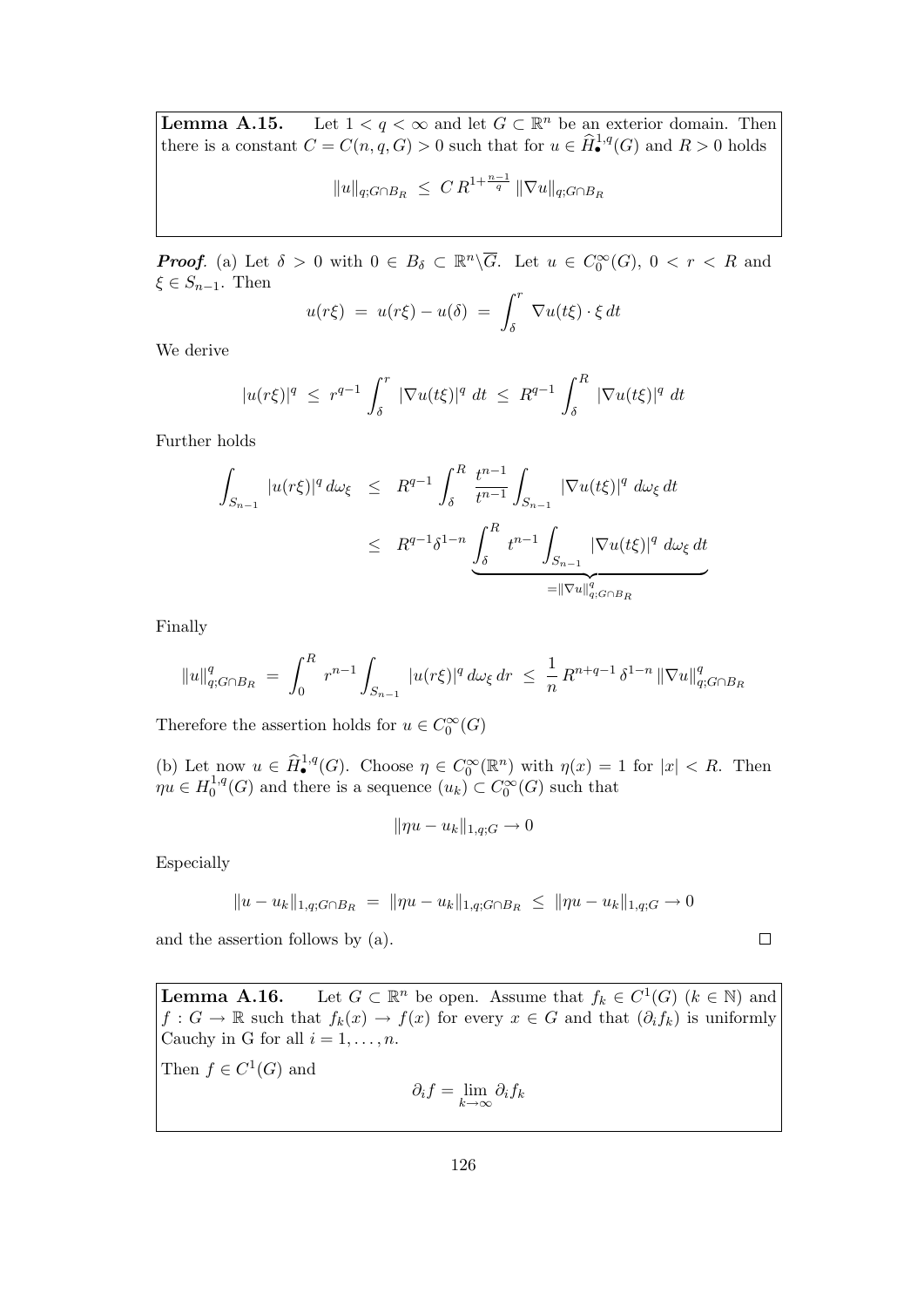Proof. Denote

$$
f_i := \lim_{k \to \infty} \partial_i f_k
$$

Then  $f_i$  is continuous. For  $x \in G$ ,  $\rho > 0$ ,  $B_\rho(x) \subset G$ ,  $h \in \mathbb{R}$  and  $|h| < \rho$  holds

$$
f_k(x + he_i) - f_k(x) = \int_0^h (\partial_i f_k)(x + te_i) dt
$$

For  $k \to \infty$  we derive

$$
f(x + he_i) - f(x) = \int_0^h f_i(x + te_i) dt = h f_i(x + t_h e_i)
$$

with  $t_h$  between 0 and  $h$ . Therefore

$$
\lim_{0 \neq h \to 0} \frac{f(x + he_i) - f(x)}{h} = f_i(x)
$$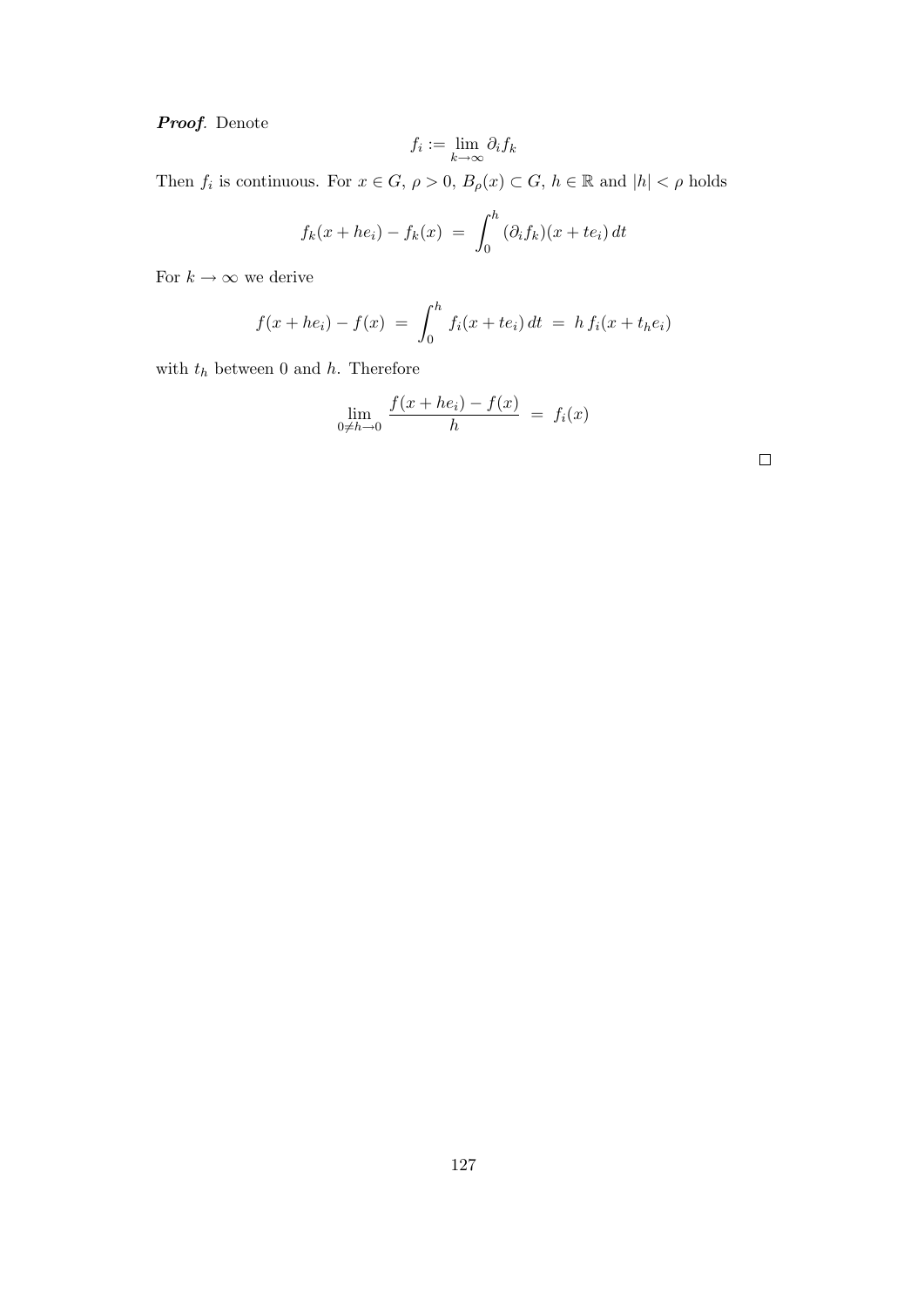## B Spectral theory of compact operators in real Banach spaces

All proofs of this section are due to [Alt].

**Theorem B.1.** Let X be a normed real vector space and let  $Y \subset X$  be a closed subspace with  $Y \neq X$ . Then for every  $0 < \theta < 1$  there is  $x_{\theta} \in X$  such that

$$
||x_{\theta}|| = 1
$$
 and  $\theta \leq \text{dist}(x_{\theta}, Y)$ 

**Proof.** see [Alt, Satz 2.4, p.87]

**Lemma B.2.** Let X be a normed real vector space and let  $Y \subset X$  be finitedimensional. Then  $Y$  is a closed subspace of  $X$ .

**Proof.** see [Alt, Lemma 2.8, p.91]

**Theorem B.3.** Let X be a normed real vector space and let  $\overline{B_1(0)} \subset X$  be compact. Then

 $\dim X < \infty$ 

Proof. see [Alt, Satz 2.9, p.92]

**Definition and Theorem B.4.** Let  $X$  and  $Y$  be real Banach spaces. Then a bounded linear operator  $T : X \to Y$  is **compact**, if one of the following equivalent properties is fulfilled:

- 1.  $\overline{T(B_1(0))}$  is compact in Y.
- 2. For every bounded sequence  $(x_n) \subset X$  there exists a subsequence  $(x_{n_k})$  such that  $(T x_{n_k}) \subset Y$  is convergent.

Proof. see [Alt, Definition 8.1, p.301]

**Lemma B.5.** Let X and Y be real Banach spaces and let X be reflexive. Then a linear operator  $T : X \to Y$  is compact, if and only if for every sequence  $(x_n) \subset X$ with

 $x_n \xrightarrow{\text{weak}} x \in X \qquad (n \to \infty)$ 

holds

$$
||Tx_n - Tx||_Y \to 0 \qquad (n \to \infty)
$$

Proof. see [Alt, Lemma 8.2, p.302]

 $\Box$ 

 $\Box$ 

 $\Box$ 

 $\Box$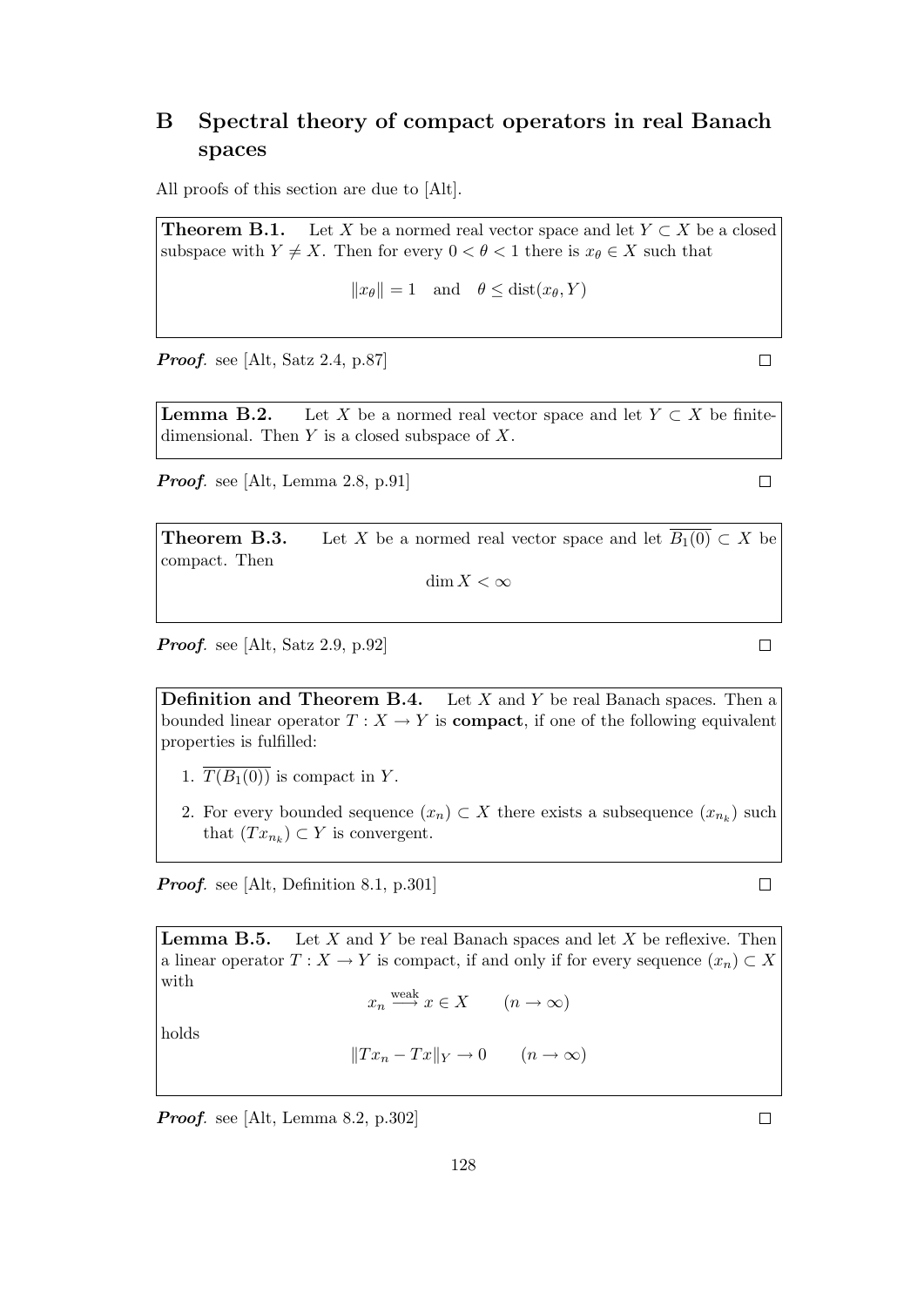**Lemma B.6.** Let X, Y and Z be real Banach spaces. Let  $T_1 : X \to Y$  and  $T_2: Y \to Z$  be bounded linear operators. Assume that either  $T_1$  or  $T_2$  is compact. Then

 $T_2 T_1$  is compact.

**Proof.** (a) Let  $(x_n) \subset X$  be a bounded sequence.

(b) Assume that  $T_1$  is compact. Then there is a subsequence  $(x_{n_k})$  such that  $(T_1x_{n_k}) \subset Y$  is convergent. Because  $T_2$  is bounded,  $(T_2T_1x_{n_k}) \subset Z$  is convergent too.

(c) Assume that  $T_2$  is compact. Then  $(T_1x_{n_k}) \subset Y$  is a bounded sequence and therefore by Defintion B.4 there exists a subsequence  $(T_1 x_{n_k})$  such that  $(T_2 T_1 x_{n_k}) \subset$ Z is convergent.  $\Box$ 

**Definition B.7.** Let X be a real Banach space and let  $T : X \to X$  be a bounded linear operator. Then we define by

- 1.  $N(T) := \{x \in X : Tx = 0\}$  the nullspace of T,
- 2.  $R(T) := \{y \in X : \text{there is an } x \in X \text{ with } Tx = y\} \text{ the range of } T,$
- 3.  $\rho^{(\mathbb{R})}(T) := {\lambda \in \mathbb{R} : N(\lambda I T) = {0} \text{ and } R(\lambda I T) = X}$  the real resolvent set of  $T$ .
- 4.  $\sigma^{(\mathbb{R})}(T) := \mathbb{R} \backslash \rho^{(\mathbb{R})}(T)$  the real spectrum of T,
- 5.  $\sigma_p^{(\mathbb{R})}(T) := \{ \lambda \in \sigma^{(\mathbb{R})}(T) : N(\lambda I T) \neq \{0\} \}$  the set of eigenvalues of T.

**Theorem B.8.** Let X be a real Banach space and let  $T : X \to X$  be a compact operator. Let  $A := I - T$ . Then

- 1. dim  $N(A) < \infty$ ,
- 2.  $R(A)$  is a closed subspace of X,
- 3. if  $N(A) = \{0\}$ , then  $R(A) = X$ .

**Proof.** (a) Let  $x \in N(A)$  with  $||x|| < 1$ . Then  $||Tx|| = ||x|| < 1$ . Therefore

 $B_1(0) \cap N(A) \subset T(B_1(0))$ 

and

$$
\overline{B_1(0) \cap N(A)} \subset \overline{T(B_1(0))}
$$

Because T is compact,  $\overline{T(B_1(0))}$  is compact, and because  $\overline{B_1(0) \cap N(A)}$  is closed, we derive that  $\overline{B_1(0) \cap N(A)}$  is compact too. By Theorem B.3 holds

 $\dim N(A) < \infty$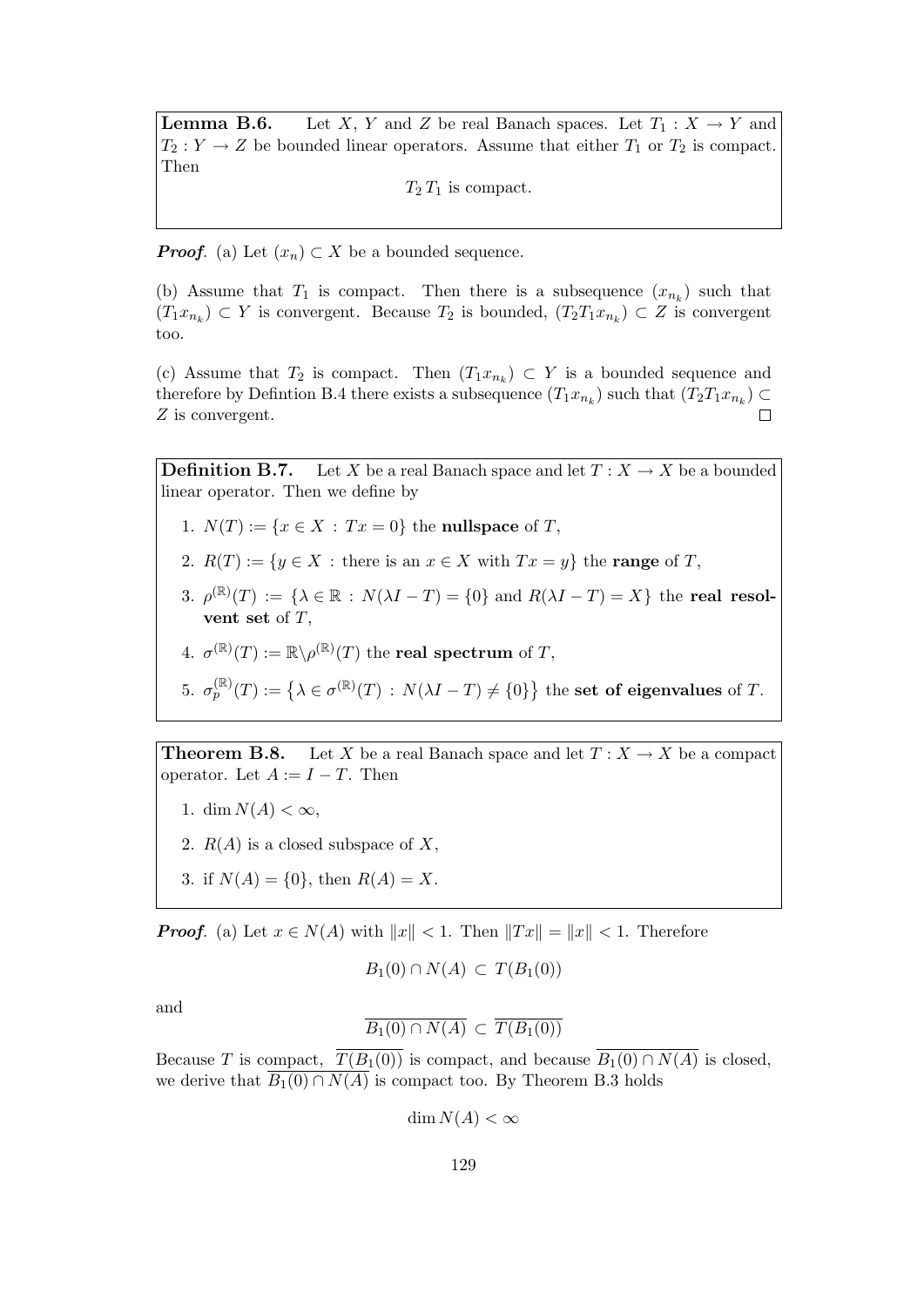(b) Let  $x \in \overline{R(A)}$ . Then there are  $\tilde{x}_n \in X$  with  $A\tilde{x}_n \to x$ . Choose  $a_n \in N(A)$  such that

$$
\|\tilde{x}_n - a_n\| \leq 2 \operatorname{dist}(\tilde{x}_n, N(A))
$$

Let  $x_n := \tilde{x}_n - a_n$ . Then  $dist(\tilde{x}_n, N(A)) = dist(x_n, N(A)), A\tilde{x}_n = Ax_n$ . Altogether holds

$$
x_n \in X, \qquad Ax_n \to x, \qquad ||x_n|| \le 2 d_n := 2 \operatorname{dist}(x_n, N(A))
$$

Assume for contradiction that  $(d_n)$  is not bounded. Then there is a subsequence  $(d_{n_k})$  with  $0 < d_{n_k} \to \infty$  for  $k \to \infty$ . Let

$$
y_k:=\frac{x_{n_k}}{d_{n_k}}
$$

Then

$$
Ay_k = \frac{Ax_{n_k}}{d_{n_k}} \to 0
$$

Because  $(y_k)$  is bounded and T is compact, there is a subsequence  $(y_{k_l})$  with  $Ty_{k_l} \rightarrow$ y for  $l \to \infty$ . We derive

$$
y_{k_l} = Ay_{k_l} + Ty_{k_l} \rightarrow y
$$

and by the continuity of A

$$
Ay = \lim_{l \to \infty} Ay_{k_l} = 0
$$

Therefore  $y \in N(A)$  and

$$
||y_{k_l} - y|| \geq \text{dist}(y_{k_l}, N(A)) = \text{dist}\left(\frac{x_{n_{k_l}}}{d_{n_{k_l}}}, N(A)\right) = \frac{\text{dist}\left(x_{n_{k_l}}, N(A)\right)}{d_{n_{k_l}}} = 1
$$

which is a contradiction. So  $(d_n)$  is bounded, and therefore  $(x_n)$  is bounded too. Then there is a subsequence  $(x_{n_k})$  such that

$$
Tx_{n_k}\to z \qquad (k\to\infty)
$$

Therefore

$$
x \leftarrow Ax_{n_k} = A\left(Ax_{n_k} + Tx_{n_k}\right) \rightarrow A(x+z)
$$

and

$$
x = A(x + z) \in R(A)
$$

(c) Let  $N(A) = \{0\}$ . Assume for contradiction that there is  $x \in X \backslash R(A)$ .

Assume  $A^n x \in R(A^{n+1})$  for  $n \ge 0$ . Then there would be  $y \in X$  with  $A^n x = A^{n+1}y$ , that is  $A^{n}(x - Ay) = 0$ . By  $N(A) = \{0\}$  we would derive  $x - Ay = 0$ , i.e.  $x \in R(A)$ , which is a contradiction. Therefore

$$
A^n x \in R(A^n) \backslash R(A^{n+1}) \qquad \forall n \ge 0
$$

Further

$$
A^{n+1} = (I - T)^{n+1} = I + \underbrace{\sum_{k=1}^{n+1} \binom{n+1}{k} (-T)^k}_{\text{compact by Lemma B.6}}
$$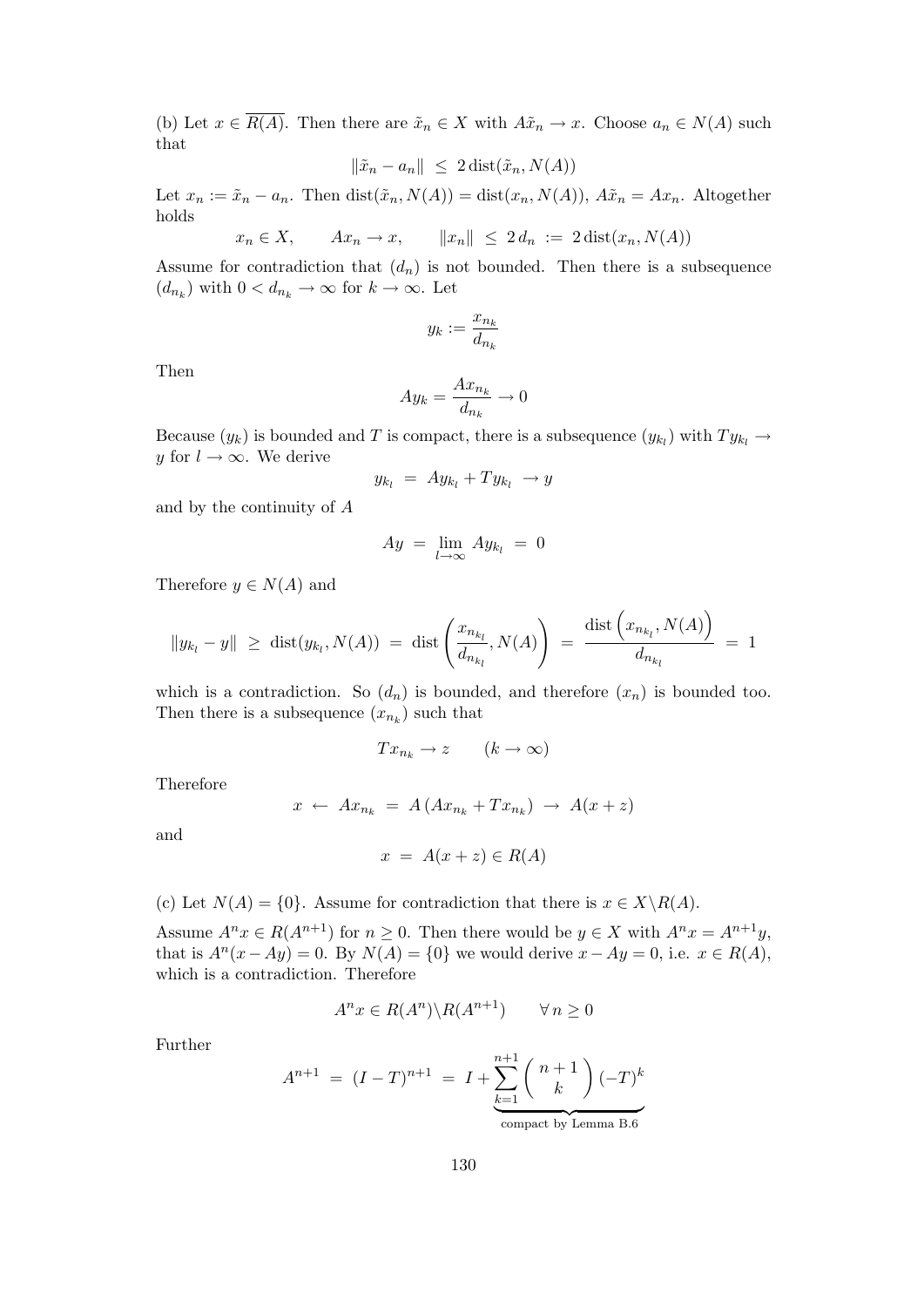By (b)  $R(A^{n+1})$  is closed. So there is  $a_{n+1} \in R(A^{n+1})$  such that

$$
0 \, < \, \|A^n x - a_{n+1}\| \, \le \, 2 \, \text{dist}\left(A^n x, R(A^{n+1})\right)
$$

Consider

$$
x_n := \frac{A^n x - a_{n+1}}{\|A^n x - a_{n+1}\|} \in R(A^n)
$$

For  $y \in R(A^{n+1})$  holds

$$
||x_n - y|| = \frac{||A^n x - (a_{n+1} + ||A^n x - a_{n+1}||y)||}{||A^n x - a_{n+1}||}
$$
  
\n
$$
\geq \frac{\text{dist}(A^n x, R(A^{n+1}))}{||A^n x - a_{n+1}||} \geq \frac{1}{2}
$$

For  $m > n$  we derive

$$
||Tx_n - Tx_m|| = ||x_n - (Ax_n + x_m - Ax_m)|| \ge \frac{1}{2}
$$

On the other hand  $(x_n)$  is bounded and T is compact, so there is a subsequence  $(x_{n_k})$  such that

$$
||Tx_{n_k} - Tx_{n_l}|| \to 0 \qquad (k, l \to \infty)
$$

which is a contradiction.

**Theorem B.9.** Let X be a real Banach space and let  $T : X \to X$  be a compact operator. Then

- 1.  $\sigma^{(\mathbb{R})}(T)\backslash\{0\} \subset \sigma_p^{(\mathbb{R})}(T)$ ,
- 2.  $\sigma^{(\mathbb{R})}(T)$  is finite or countably infinite,
- 3.  $\sigma^{(\mathbb{R})}(T)$  is bounded,
- 4. if  $\sigma^{(\mathbb{R})}(T)$  is countably infinite, for every sequence  $(\lambda_k) \subset \sigma^{(\mathbb{R})}(T) \setminus \{0\}$  with  $\lambda_k \neq \lambda_l \ (k \neq l) \text{ holds } \ \lambda_k \to 0 \text{ for } k \to \infty,$
- 5. dim  $N(\lambda I T) < \infty$  for every  $\lambda \in \mathbb{R} \setminus \{0\}.$

**Proof.** (a) Let  $\lambda \in \mathbb{R} \setminus \{0\}$ . Then by Theorem B.8 dim  $N(I - \frac{7}{\lambda})$  $(\frac{T}{\lambda}) < \infty$  and therefore

$$
\dim N(\lambda I - T) < \infty
$$

(b) Let  $0 \neq \lambda \notin \sigma_p^{(\mathbb{R})}(T)$ . Then dim  $N(I - \frac{7}{\lambda})$  $(\frac{T}{\lambda}) = \{0\}$  and by Theorem B.8 holds  $N(I - \frac{T}{\lambda})$  $(\frac{T}{\lambda}) = X$ , i.e.  $\lambda \in \rho^{(\mathbb{R})}(T)$ . This proves

$$
\sigma^{(\mathbb{R})}(T)\backslash\{0\}\subset \sigma^{(\mathbb{R})}_p(T)
$$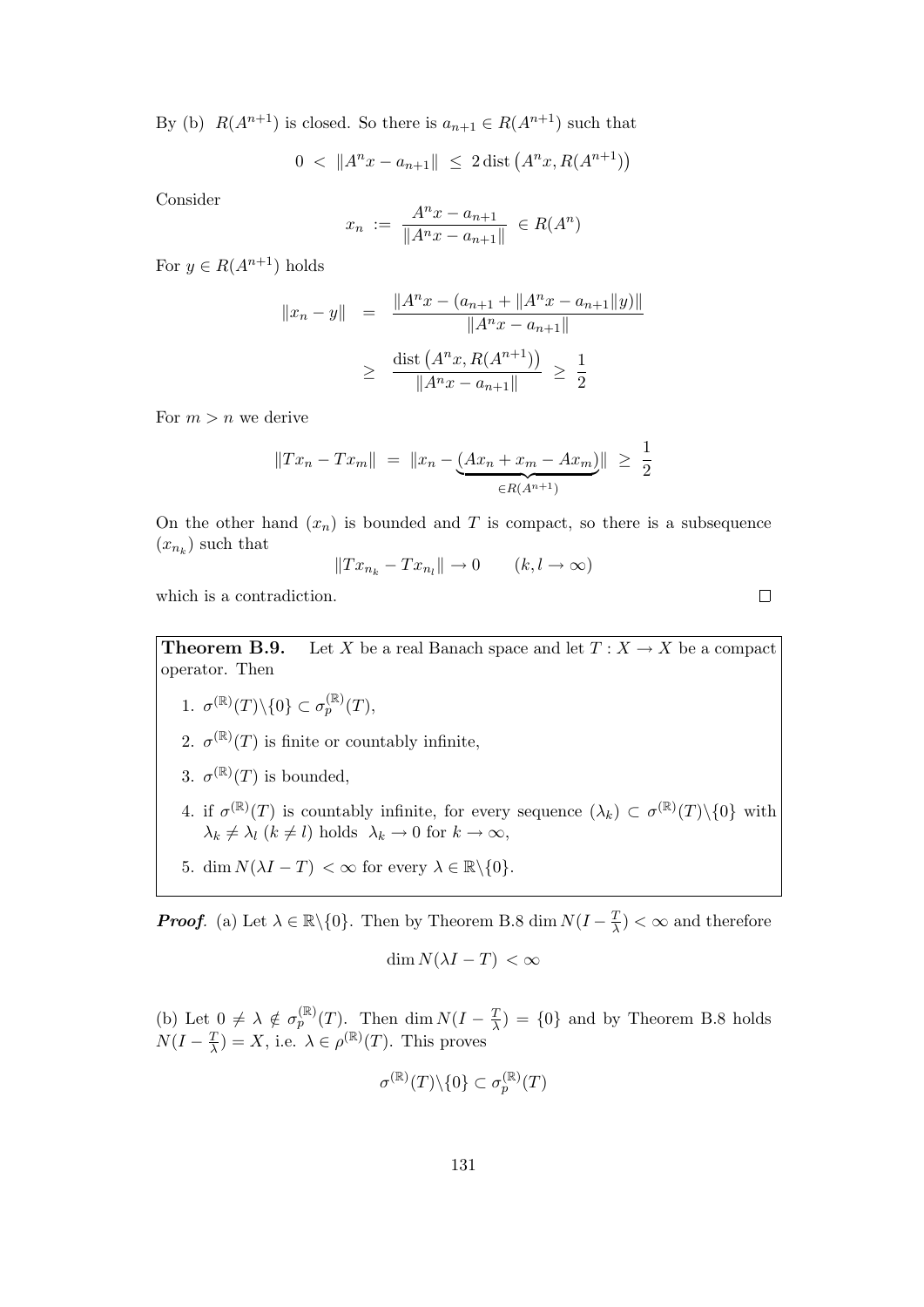(c) Let  $(\lambda_k) \subset \sigma^{(\mathbb{R})}(T) \setminus \{0\}$  with  $\lambda_k \neq \lambda_l$   $(k \neq l)$ . By (b) there are eigenvectors  $e_n \in X \backslash \{0\}$  such that  $Te_n = \lambda_n e_n$ . Define

$$
X_n := \mathrm{span}\,(e_1,\ldots,e_n)
$$

Assume that  $e_1, \ldots, e_{n-1}$  are linearly independent. Let  $a_k \in \mathbb{R}$  such that

$$
\sum_{k=1}^{n} a_k e_k = 0
$$

If  $a_n = 0$  by assumption holds  $a_1 = \ldots = a_{n-1} = 0$ . If  $a_n \neq 0$  we derive

$$
0 = Te_n - \lambda_n e_n = \frac{1}{a_n} (\lambda_n - T) \sum_{k=1}^{n-1} a_k e_k
$$

$$
= \sum_{k=1}^{n-1} \frac{a_k}{a_n} \underbrace{(\lambda_n - \lambda_k)}_{\neq 0} e_k
$$

and therefore  $a_1 = \ldots = a_{n-1} = 0$ . So  $a_n = 0$ , which is a contradiction. By induction follows

$$
\dim X_n = n \qquad \forall \, n \in \mathbb{N}
$$

By Theorem B.1 and Theorem B.2 there are  $x_n \in X_n$  such that

$$
||x_n|| = 1
$$
 and  $\frac{1}{2} \leq \text{dist}(x_n, X_{n-1})$ 

Further

$$
(T - \lambda_n)x_n = (T - \lambda_n) \sum_{k=1}^n a_{nk} e_k = \sum_{k=1}^{n-1} a_{nk} (\lambda_k - \lambda_n) e_k \in X_{n-1} \quad \forall n \in \mathbb{N}
$$

and

$$
Tx_n = \sum_{k=1}^n a_{nk} \lambda_k e_k \in X_n \qquad \forall n \in \mathbb{N}
$$

Therefore for  $m < n$  holds

$$
||T(\frac{x_n}{\lambda_n}) - T(\frac{x_m}{\lambda_m})|| = ||x_n + \underbrace{\frac{1}{\lambda_n}(Tx_n - \lambda_n x_n) - \frac{1}{\lambda_m}Tx_m}_{\in X_{n-1}}|| \ge \frac{1}{2}
$$

Because T is compact, no subsequence of  $(\frac{x_n}{\lambda_n})$  is bounded. Therefore

$$
\frac{1}{|\lambda_n|} = \|\frac{x_n}{\lambda_n}\| \to \infty \qquad (n \to \infty)
$$

and

$$
\lambda_n \to 0 \qquad (n \to \infty)
$$

(d) By (c) we know that  $\sigma^{(\mathbb{R})}(T) \setminus [-r, r]$  is finite for every  $r > 0$ . Therefore  $\sigma^{(\mathbb{R})}(T)$ is bounded and

$$
\sigma^{(\mathbb{R})}(T)\backslash\{0\} = \bigcup_{n\in\mathbb{N}} \sigma^{(\mathbb{R})}(T)\setminus \left[-\frac{1}{n},\frac{1}{n}\right]
$$

So  $\sigma^{(\mathbb{R})}(T)$  is finite or countably infinite.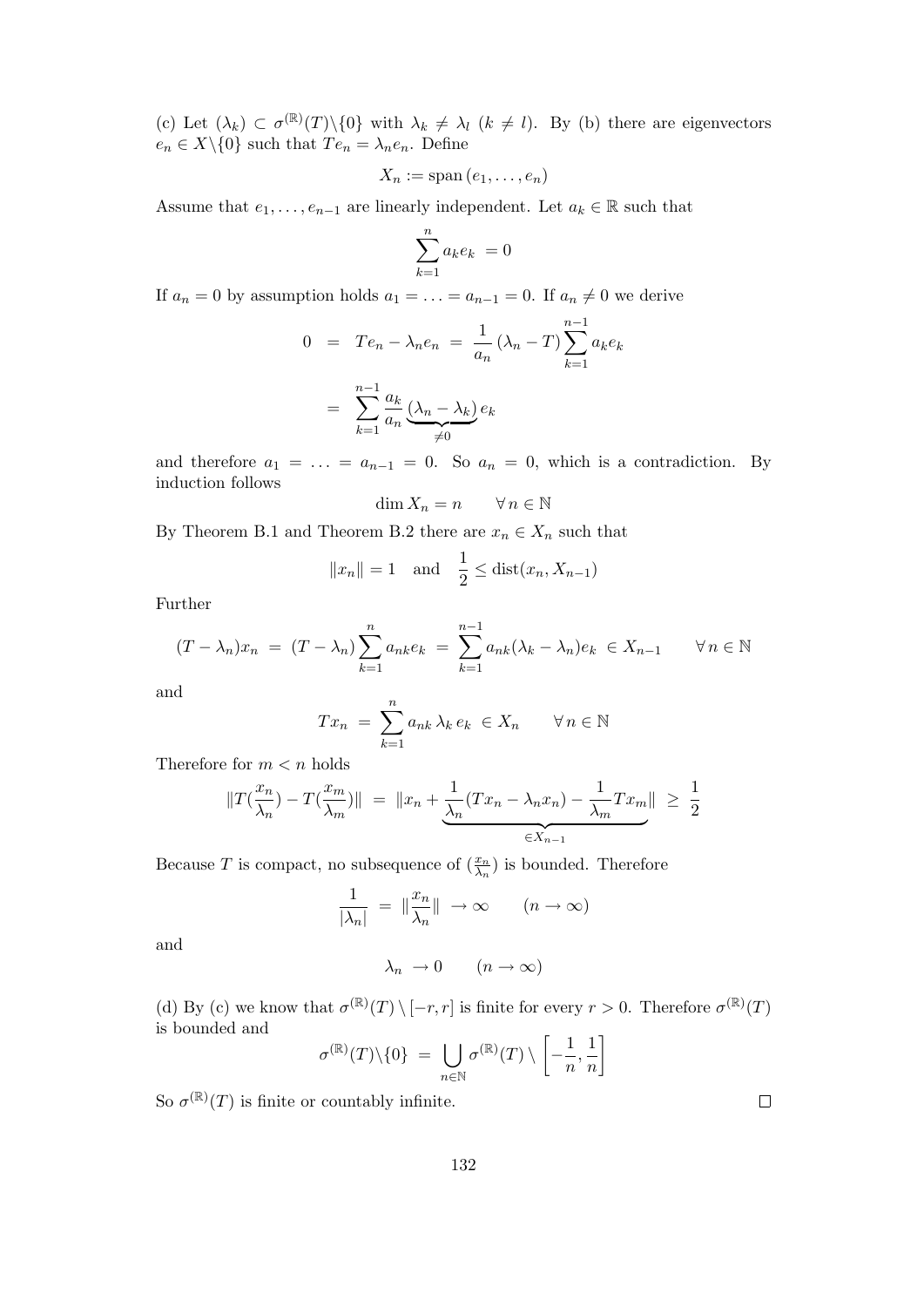#### References

- [ABR] Axler, S., P. Bourdon and W. Ramey: Harmonic Function Theory. Graduate Texts in Mathematics 137, Springer Verlag, Berlin, Heidelberg, New York 1992
- [Alt] Alt, H.W.: Lineare Funktionalanalysis. Springer Verlag, Berlin, Heidelberg, New York 1999(3.Auflage)
- [BS] Bergman, S. and M. Schiffer: Kernel functions and differential equations. Academic Press, London 1953
- [Cia] CIARLET, P.G.: Mathematical elasticity Volume 1: Three dimensional elasticity. Studies in mathematics and its applications, North-Holland, Amsterdam, New York, 1988
- [Co1] Cosserat, E. and F.: Sur les equations de la theorie de l'elasticite. C.R. Acad. Sci. 126 (1898), Paris
- [Co2] Cosserat, E. and F.: Sur les fonctions potentielles de la theorie de l'elasticite. C.R. Acad. Sci. 126 (1898), Paris
- [Co3] Cosserat, E. and F.: Sur la deformation infiniment petite d'un ellipsoide elastique. C.R. Acad. Sci. 127 (1898), Paris
- [Co4] Cosserat, E. and F.: Sur la solution des equations de l'elasticite dans le cas où les valeurs des inconnues a la frontiere sont donnees. C.R. Acad. Sci. 133 (1901), Paris
- [Co5] Cosserat, E. and F.: Sur une application des fonctions potentielles de la theorie de l'elasticite. C.R. Acad. Sci. 133 (1901), Paris
- [Co6] Cosserat, E. and F.: Sur la deformation infiniment petite d'un corps elastique soumis a des forces donnees. C.R. Acad. Sci. 133 (1901), Paris
- [Co7] Cosserat, E. and F.: Sur la deformation infiniment petite d'une enveloppe spherique elastique. C.R. Acad. Sci. 133 (1901), Paris
- [Co8] Cosserat, E. and F.: Sur la deformation infiniment petite d'un ellipsoide elastique soumis a des efforts donnees sur la frontiere. C.R. Acad. Sci. 133 (1901), Paris
- [Co9] Cosserat, E. and F.: Sur un point critique particulier de la solution des equations de l'elasticite dans le cas où les efforts sur la frontiere sont donnees. C.R. Acad. Sci. 133 (1901), Paris
- [Cr] Crouzeix, M.: On an operator related to the convergence of Uzawa's algorithm for the Stokes equation. In: M.-O. Bristeau et al. (ed.): Computational science for the 21st century. Wiley, Chichester 1997
- [ELPP] Englis, M., D. Lukkassen, J. Peetre and L.-E. Persson: On the formula of Jacques-Louis Lions for reproducing kernels of harmonic and other functions. Journal für die reine und angewandte Mathematik 570 (2004), 89-129